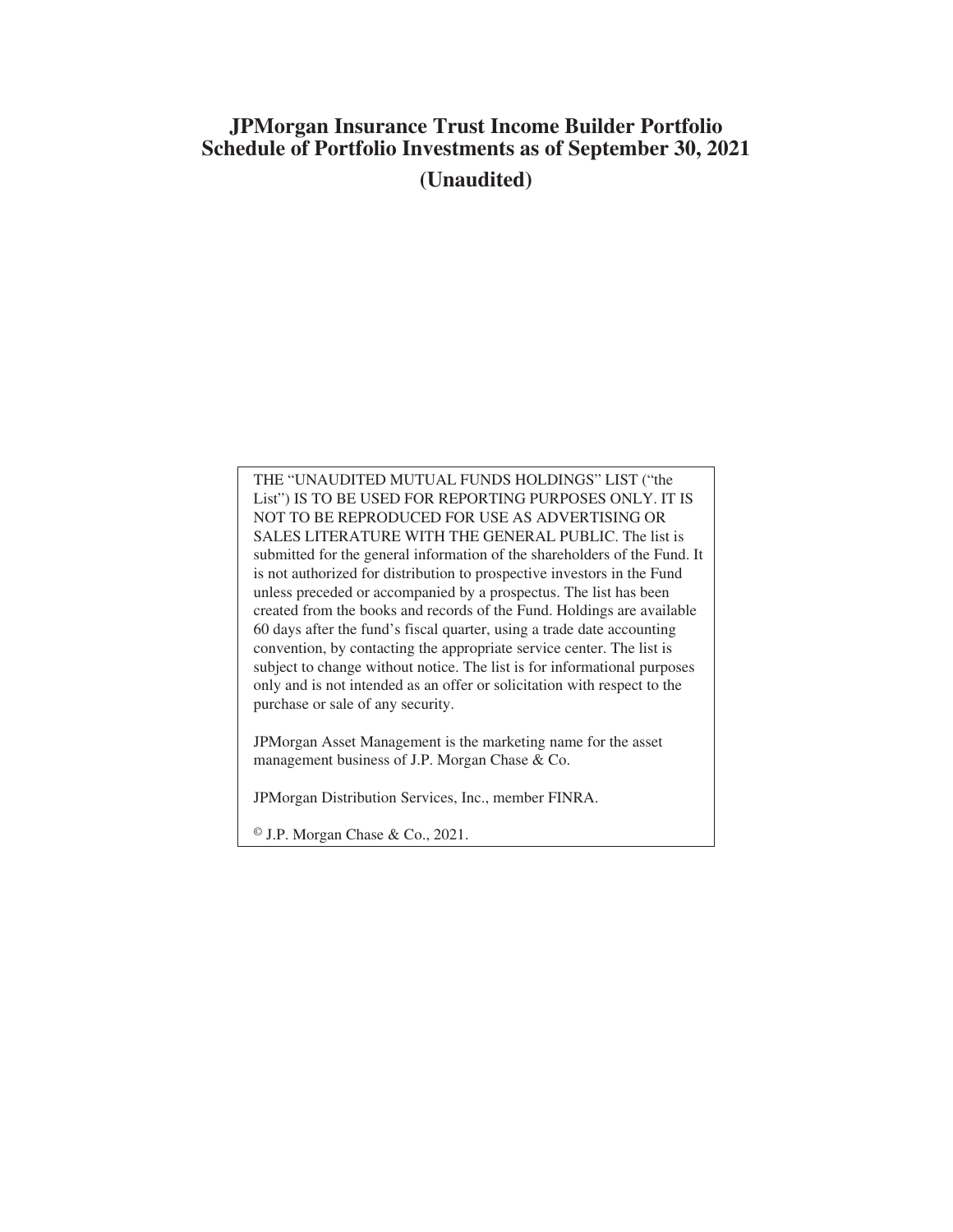# **SCHEDULE OF PORTFOLIO INVESTMENTS**

AS OF SEPTEMBER 30, 2021 (Unaudited)

| <b>Investments</b>                    | Shares (000)    | <b>Value (\$000)</b> |
|---------------------------------------|-----------------|----------------------|
| <b>COMMON STOCKS - 38.7%</b>          |                 |                      |
| Australia $-1.1\%$                    |                 |                      |
| Adbri Ltd.                            | 7               | 15                   |
| AGL Energy Ltd.                       | 17              | 68                   |
| Alumina Ltd.                          | 26              | 39                   |
| APA Group                             | 3               | 21                   |
| AusNet Services Ltd.                  | 9               | 16                   |
| Bendigo & Adelaide Bank Ltd.          | 3               | 21                   |
| <b>BHP</b> Group plc                  | 9               | 215                  |
| Charter Hall Long Wale, REIT          | 19              | 66                   |
| CSR Ltd.                              | $7\phantom{.0}$ | 28                   |
| Dexus, REIT                           | 10              | 74                   |
| Goodman Group, REIT                   | 6               | 99                   |
| IOOF Holdings Ltd.                    | 15              | 45                   |
| Mirvac Group, REIT                    | 42              | 89                   |
| Rio Tinto plc                         | 4               | 276                  |
| Sonic Healthcare Ltd.                 | 1               | 37                   |
| Spark Infrastructure Group            | 13              | 26                   |
| Telstra Corp. Ltd.                    | 8               | 24                   |
| Woodside Petroleum Ltd.               | 3               | 46                   |
|                                       |                 | 1,205                |
| Austria $-0.1\%$                      |                 |                      |
| <b>ANDRITZ AG</b>                     | $-$ (a)         | 18                   |
| Erste Group Bank AG                   | 1               | 27                   |
| Mondi plc                             | 1               | 32                   |
| OMV AG                                | 1               | 59                   |
|                                       |                 |                      |
|                                       |                 | 136                  |
| Belgium $-0.4\%$                      |                 |                      |
| Ageas SA                              | 1               | 70                   |
| Cofinimmo SA, REIT                    | $-$ (a)         | 62                   |
| Euronav NV                            | $\overline{2}$  | 23                   |
| <b>KBC Group NV</b>                   | $-$ (a)         | 38                   |
| Proximus SADP                         | $\overline{2}$  | 49                   |
| Shurgard Self Storage SA              | 1               | 53                   |
| Telenet Group Holding NV              | $-$ (a)         | 17                   |
| Warehouses De Pauw CVA, REIT          | $\overline{c}$  | 82                   |
|                                       |                 | 394                  |
| $Brazil - 0.1%$                       |                 |                      |
| B3 SA - Brasil Bolsa Balcao           | 18              | 43                   |
| BB Seguridade Participacoes SA        | 6               | 22                   |
| Itau Unibanco Holding SA (Preference) | 9               | 46                   |
| Yara International ASA                | 1               | 31                   |
|                                       |                 | 142                  |
| Canada $-2.0%$                        |                 |                      |
| Algonquin Power & Utilities Corp.     | $\overline{2}$  | 25                   |
| Allied Properties, REIT               | 4               | 116                  |
| AltaGas Ltd.                          | 1               | 25                   |
| Atco Ltd., Class I                    | 1               | 21                   |
| Bank of Nova Scotia (The)             | 1               | 42                   |
| Barrick Gold Corp.                    | 3               | 58                   |
| $BCE$ , Inc. (b)                      | $\overline{2}$  | 96                   |
|                                       |                 |                      |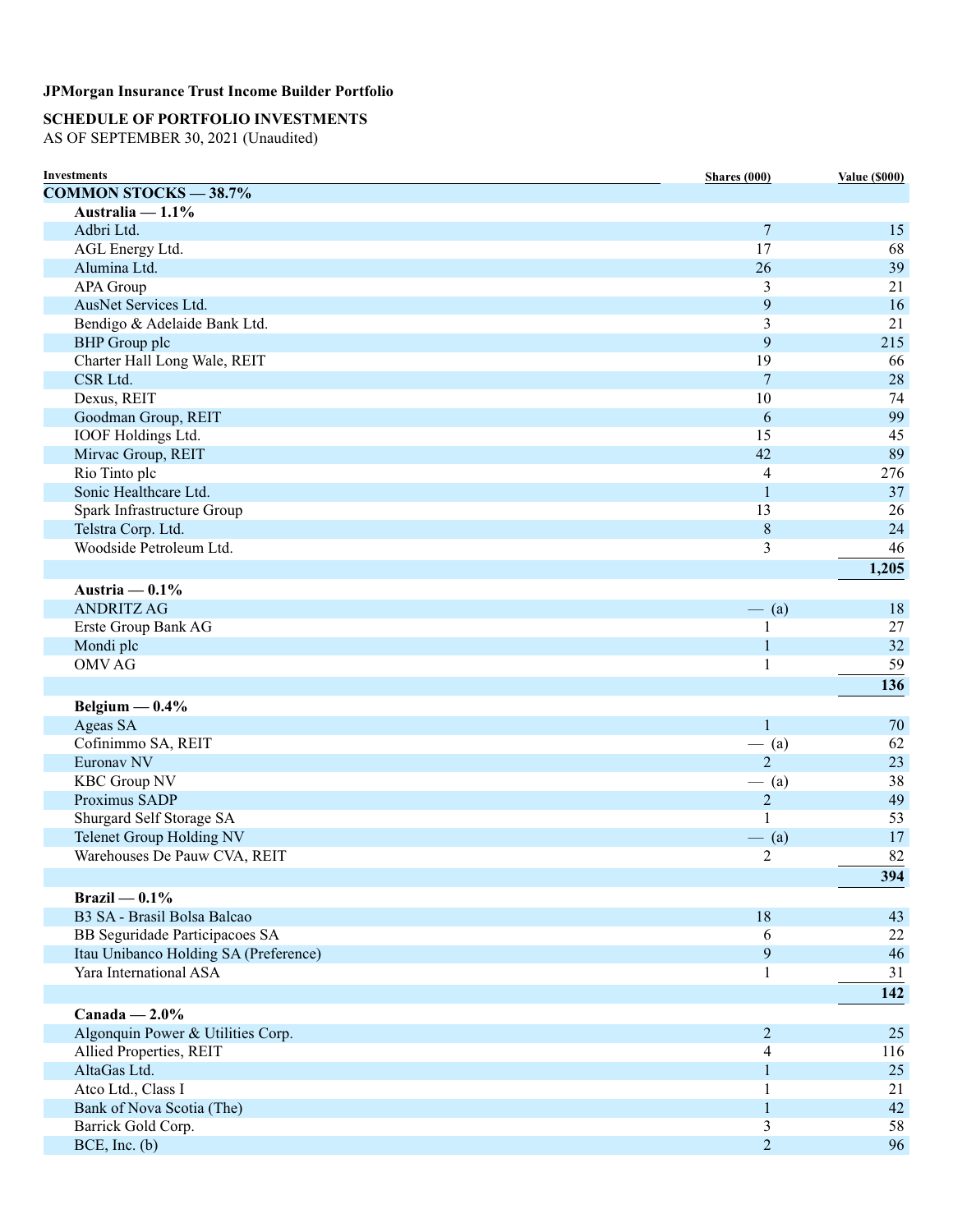| Canadian National Railway Co.                          | 1              | 76          |
|--------------------------------------------------------|----------------|-------------|
|                                                        | $\mathbf{1}$   | 73          |
| Canadian Tire Corp. Ltd., Class A                      | $-$ (a)        | 33          |
| Canadian Utilities Ltd., Class A                       | 3              | 88          |
| Capital Power Corp.                                    | 1              | 22          |
| <b>Chartwell Retirement Residences</b>                 | 1              | 6           |
| Emera, Inc.                                            | 1              | 27          |
| Enbridge, Inc.                                         | $\overline{2}$ | 93          |
| Fortis, Inc.                                           | $\overline{2}$ | 68          |
| Gibson Energy, Inc.                                    | 1              | 21          |
| Great-West Lifeco, Inc. (b)                            | $\overline{2}$ | 69          |
| Hydro One Ltd. (b) (c)                                 | $\overline{4}$ | 89          |
| IGM Financial, Inc.                                    | $\overline{c}$ | 56          |
| Keyera Corp.                                           | 1              | 25          |
| Northland Power, Inc.                                  | 1              | 20          |
| Nutrien Ltd.                                           | 1              | 80          |
| Pembina Pipeline Corp.                                 | 3              | 94          |
| Power Corp. of Canada                                  | $\overline{2}$ | 76          |
| Restaurant Brands International, Inc.                  | 1              | 65          |
| Rogers Communications, Inc., Class B                   | $\mathbf{1}$   | 60          |
| Shaw Communications, Inc., Class B                     | 3              | 80          |
| Sienna Senior Living, Inc.                             | 1              | 12          |
| Superior Plus Corp.                                    | $\overline{2}$ | 19          |
| TC Energy Corp.                                        | 5              | 246         |
| TELUS Corp.                                            | 4              | 96          |
| Thomson Reuters Corp.                                  | 1              | 68          |
| Toronto-Dominion Bank (The)                            | $\overline{2}$ | 121         |
| TransAlta Renewables, Inc.                             | $\mathbf{1}$   | 21          |
| Westshore Terminals Investment Corp.                   | 1              | 17          |
|                                                        |                | 2,204       |
| Chile — $0.0\%$ (d)                                    |                |             |
| Banco Santander Chile, ADR                             | 1              | 18          |
| China $-1.7%$                                          |                |             |
|                                                        |                |             |
|                                                        |                |             |
| China Construction Bank Corp., Class H                 | 218            | 156         |
| China Merchants Bank Co. Ltd., Class H                 | 25             | 195         |
| China Pacific Insurance Group Co. Ltd., Class H        | 38             | 113         |
| China Petroleum & Chemical Corp., Class H              | 126            | 62          |
| China Resources Land Ltd.                              | 24             | 101         |
| Fuyao Glass Industry Group Co. Ltd., Class A           | 3              | 20          |
| Guangdong Investment Ltd.                              | 36             | 47          |
| Haier Smart Home Co. Ltd., Class H                     | 33             | 117         |
| Huayu Automotive Systems Co. Ltd., Class A             | 21             | 75          |
| Inner Mongolia Yili Industrial Group Co. Ltd., Class A | 24             | 141         |
| Jiangsu Yanghe Brewery Joint-Stock Co. Ltd., Class A   | $\mathbf{1}$   | 15          |
| Joyoung Co. Ltd., Class A                              | 7              | 24          |
| Midea Group Co. Ltd., Class A                          | 12             | 134         |
| NetEase, Inc.                                          | 7              | 120         |
| Ping An Insurance Group Co. of China Ltd., Class H     | 18             | 120         |
| Postal Savings Bank of China Co. Ltd., Class H (c)     | 100            | 69          |
| Tingyi Cayman Islands Holding Corp.                    | 54             | 100         |
| Topsports International Holdings Ltd. (c)              | 40             | 45          |
| Wilmar International Ltd.                              | 15             | 47          |
| Xinyi Solar Holdings Ltd.                              | 32             | 66          |
| Yum China Holdings, Inc.                               | $\mathbf{1}$   | 59          |
| Zhejiang Supor Co. Ltd., Class A                       | 7              | 53<br>1,879 |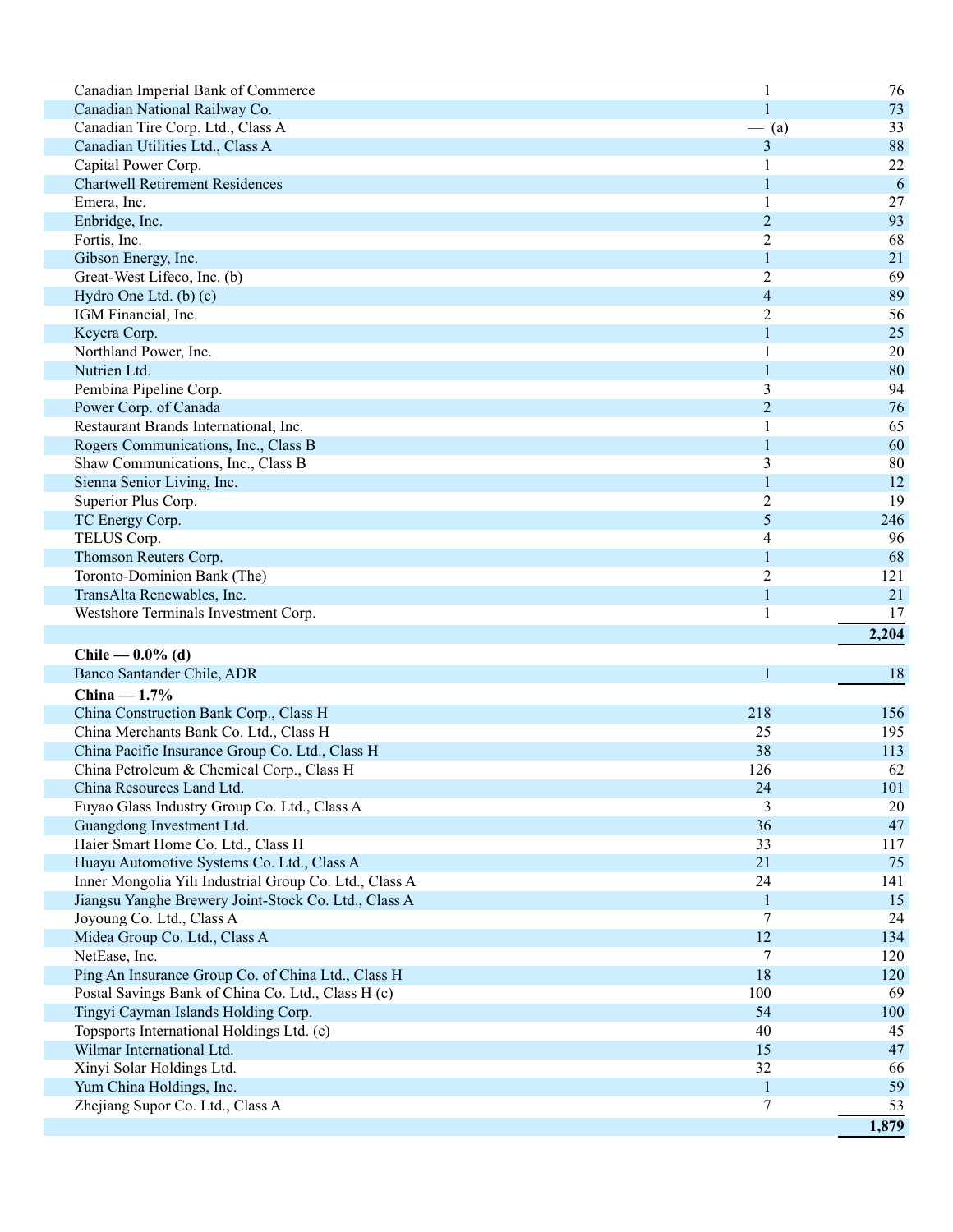### **SCHEDULE OF PORTFOLIO INVESTMENTS**

| <b>Investments</b>                                         | Shares (000)            | <b>Value (\$000)</b> |
|------------------------------------------------------------|-------------------------|----------------------|
| Denmark — $0.3\%$                                          |                         |                      |
| Novo Nordisk A/S, Class B                                  | 3                       | 324                  |
| Finland $-0.5%$                                            |                         |                      |
| Elisa OYJ                                                  | 1                       | 60                   |
| Fortum OYJ                                                 | $\mathbf{1}$            | 27                   |
| Nordea Bank Abp                                            | 18                      | 229                  |
| Orion OYJ, Class B                                         | $\overline{2}$          | 72                   |
| Sampo OYJ, Class A                                         |                         | 32                   |
| UPM-Kymmene OYJ                                            | $\mathbf{1}$            | 36                   |
| Wartsila OYJ Abp                                           | 4                       | 53                   |
|                                                            |                         | 509                  |
| $France - 1.2%$                                            |                         |                      |
| Amundi SA(c)                                               | $-$ (a)                 | 23                   |
| Atos SE                                                    | $-$ (a)                 | 16                   |
| <b>AXA SA</b>                                              | $\overline{c}$          | 54                   |
| <b>BNP Paribas SA</b>                                      | 1                       | 52                   |
| Cie de Saint-Gobain                                        | $\mathbf{1}$            | 46                   |
| Covivio, REIT                                              | 1                       | 72                   |
| Credit Agricole SA                                         | $\overline{2}$          | 30                   |
| Danone SA                                                  | 1                       | 67                   |
| Engie SA                                                   | 3                       | 35                   |
| <b>Eutelsat Communications SA</b>                          |                         | 15                   |
| Gaztransport Et Technigaz SA                               | $-$ (a)                 | $20\,$               |
| Kering SA                                                  | $-$ (a)                 | 53                   |
| Klepierre SA, REIT                                         | $\overline{c}$          | 50                   |
| La Francaise des Jeux SAEM (c)                             | 1                       | 31                   |
| L'Oreal SA                                                 | $-$ (a)                 | 84                   |
| LVMH Moet Hennessy Louis Vuitton SE                        | $-$ (a)                 | 133                  |
| Orange SA                                                  | $\overline{c}$          | 21                   |
| Publicis Groupe SA                                         | 1                       | 42                   |
| Rexel SA*                                                  | $\mathbf{1}$            | 21                   |
| Rubis SCA                                                  | 1                       | 21                   |
| Safran SA                                                  | $\mathbf{1}$            | 101                  |
| Societe Generale SA                                        | 1                       | 39                   |
| <b>TotalEnergies SE</b>                                    | $\overline{c}$          | 91                   |
| Vinci SA                                                   | $\overline{c}$          | 201                  |
|                                                            |                         | 1,318                |
| Germany $-1.9\%$                                           |                         |                      |
| adidas AG                                                  | $-$ (a)                 | 133                  |
| Allianz SE (Registered)                                    | 1                       | 290                  |
| Aroundtown SA                                              | $\overline{4}$          | 30                   |
| <b>BASF SE</b>                                             | $\overline{2}$          | 128                  |
| Bayerische Motoren Werke AG                                | $\mathbf{1}$            | 49                   |
| Daimler AG (Registered)                                    | 1                       | 64                   |
| Deutsche Boerse AG                                         | $-$ (a)                 | 67                   |
| Deutsche Post AG (Registered)                              | $\overline{\mathbf{3}}$ | 210                  |
| Deutsche Telekom AG (Registered)                           | $\,8\,$                 | 162                  |
| <b>E.ON SE</b>                                             | $\overline{2}$          | 26                   |
| <b>Evonik Industries AG</b>                                | $\mathbf{1}$            | 23                   |
| Freenet AG                                                 | $\overline{2}$          | 52                   |
| LEG Immobilien SE                                          | $-$ (a)                 | 37                   |
| Muenchener Rueckversicherungs-Gesellschaft AG (Registered) | 1                       | 225                  |
|                                                            |                         |                      |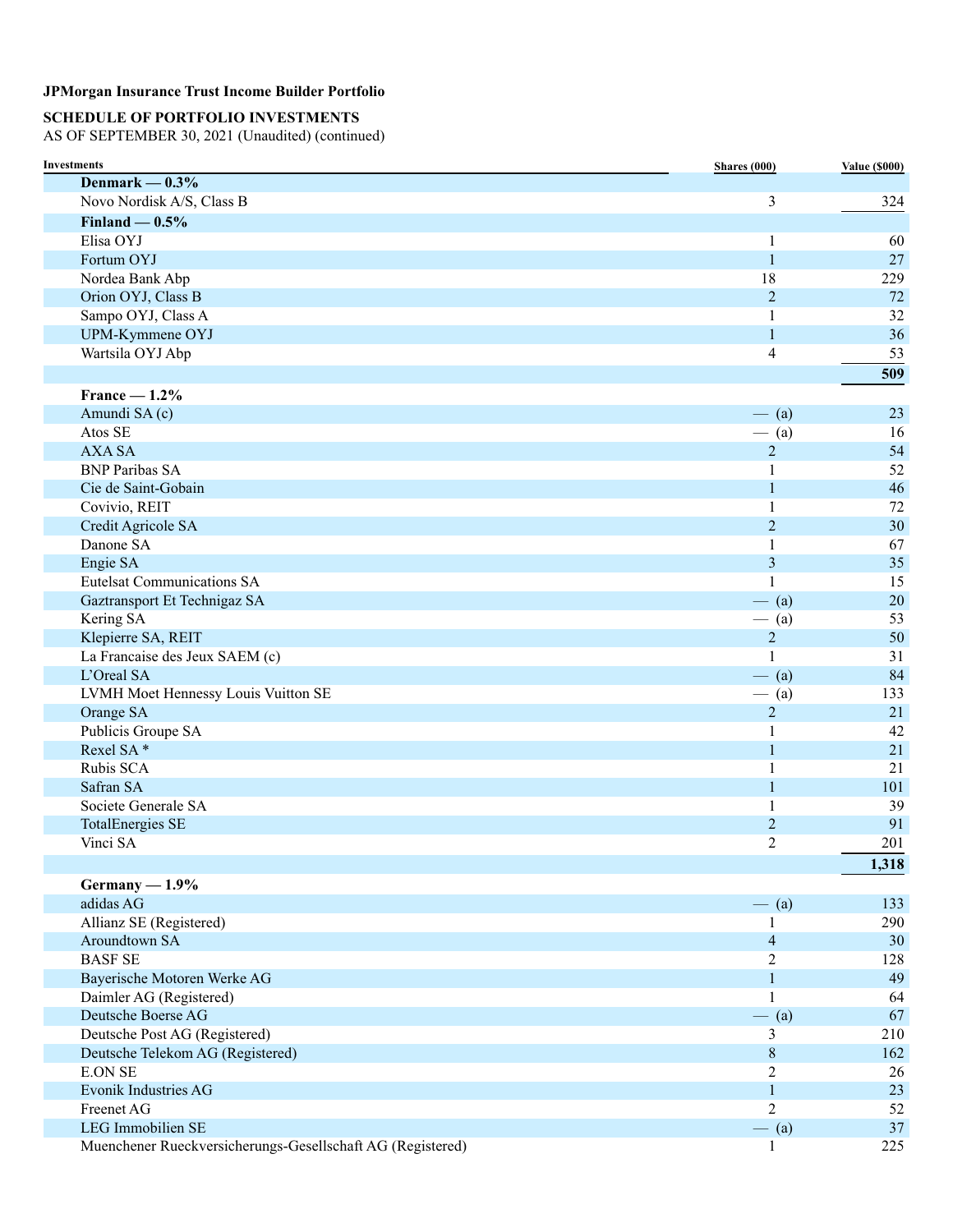| <b>RWE AG</b><br>$\mathbf{1}$<br><b>SAP SE</b><br>1<br>Siemens AG (Registered)<br>$\mathbf{1}$<br>Telefonica Deutschland Holding AG<br>28<br><b>Uniper SE</b><br>$\mathbf{1}$<br>Volkswagen AG (Preference)<br>1<br>Vonovia SE<br>$\overline{3}$<br>165<br>Hong Kong $-0.6\%$<br>CK Asset Holdings Ltd.<br>11<br>61<br>CK Infrastructure Holdings Ltd.<br>$\overline{4}$<br>CLP Holdings Ltd.<br>3<br>Hang Seng Bank Ltd.<br>$\overline{4}$<br>HKBN Ltd.<br>21<br>18<br>72<br>HKT Trust & HKT Ltd.<br>53<br>Hong Kong Exchanges & Clearing Ltd.<br>3<br>22<br>PCCW Ltd.<br>43<br>Power Assets Holdings Ltd.<br>5<br>VTech Holdings Ltd.<br>29<br>$\overline{4}$<br>WH Group Ltd. (c)<br>22<br>31<br>Xinyi Glass Holdings Ltd.<br>42<br>14<br>Yue Yuen Industrial Holdings Ltd.*<br>34<br>17<br>601<br>India $-0.3%$<br>Infosys Ltd., ADR<br>17<br>367<br>Indonesia — $0.3\%$<br>Bank Rakyat Indonesia Persero Tbk. PT<br>646<br>Telkom Indonesia Persero Tbk. PT, ADR (b)<br>6<br>Ireland — $0.0\%$ (d)<br>Smurfit Kappa Group plc<br>$\mathbf{1}$<br>31<br>Italy — $0.5\%$<br>A <sub>2</sub> A <sub>SpA</sub><br>38<br>78<br><b>ACEA SpA</b><br>5<br>$-$ (a)<br>Assicurazioni Generali SpA<br>$\sqrt{2}$<br>43<br>Azimut Holding SpA<br>33<br>$\mathbf{1}$<br>Enel SpA<br>$\mathbf{9}$<br>71<br>3<br>Eni SpA<br>ERG SpA<br>$-$ (a)<br>Hera SpA<br>$\overline{4}$<br>Intesa Sanpaolo SpA<br>38<br>Iren SpA<br>6<br>Italgas SpA<br>$\mathfrak{Z}$<br>Mediobanca Banca di Credito Finanziario SpA <sup>*</sup><br>2<br>$\sqrt{2}$<br>Poste Italiane SpA (c)<br>Snam SpA<br>5<br>Terna - Rete Elettrica Nazionale<br>$\mathfrak{Z}$<br>Unipol Gruppo SpA<br>$\overline{2}$<br>$Japan - 1.8%$<br>Aozora Bank Ltd.<br>$\overline{c}$<br><b>ARTERIA Networks Corp.</b><br>$\mathbf{1}$<br>Chubu Electric Power Co., Inc.<br>$\sqrt{2}$<br>Chugoku Electric Power Co., Inc. (The)<br>$\overline{2}$<br>Dai Nippon Printing Co. Ltd.<br>$\mathbf{1}$<br>$\overline{c}$ |                               |        |
|----------------------------------------------------------------------------------------------------------------------------------------------------------------------------------------------------------------------------------------------------------------------------------------------------------------------------------------------------------------------------------------------------------------------------------------------------------------------------------------------------------------------------------------------------------------------------------------------------------------------------------------------------------------------------------------------------------------------------------------------------------------------------------------------------------------------------------------------------------------------------------------------------------------------------------------------------------------------------------------------------------------------------------------------------------------------------------------------------------------------------------------------------------------------------------------------------------------------------------------------------------------------------------------------------------------------------------------------------------------------------------------------------------------------------------------------------------------------------------------------------------------------------------------------------------------------------------------------------------------------------------------------------------------------------------------------------------------------------------------------------------------------------------------------------------------------------------------------------------------------------------------------------------------------------------------------------------------|-------------------------------|--------|
|                                                                                                                                                                                                                                                                                                                                                                                                                                                                                                                                                                                                                                                                                                                                                                                                                                                                                                                                                                                                                                                                                                                                                                                                                                                                                                                                                                                                                                                                                                                                                                                                                                                                                                                                                                                                                                                                                                                                                                |                               | 21     |
|                                                                                                                                                                                                                                                                                                                                                                                                                                                                                                                                                                                                                                                                                                                                                                                                                                                                                                                                                                                                                                                                                                                                                                                                                                                                                                                                                                                                                                                                                                                                                                                                                                                                                                                                                                                                                                                                                                                                                                |                               | 76     |
|                                                                                                                                                                                                                                                                                                                                                                                                                                                                                                                                                                                                                                                                                                                                                                                                                                                                                                                                                                                                                                                                                                                                                                                                                                                                                                                                                                                                                                                                                                                                                                                                                                                                                                                                                                                                                                                                                                                                                                |                               | 94     |
|                                                                                                                                                                                                                                                                                                                                                                                                                                                                                                                                                                                                                                                                                                                                                                                                                                                                                                                                                                                                                                                                                                                                                                                                                                                                                                                                                                                                                                                                                                                                                                                                                                                                                                                                                                                                                                                                                                                                                                |                               | 79     |
|                                                                                                                                                                                                                                                                                                                                                                                                                                                                                                                                                                                                                                                                                                                                                                                                                                                                                                                                                                                                                                                                                                                                                                                                                                                                                                                                                                                                                                                                                                                                                                                                                                                                                                                                                                                                                                                                                                                                                                |                               | 25     |
|                                                                                                                                                                                                                                                                                                                                                                                                                                                                                                                                                                                                                                                                                                                                                                                                                                                                                                                                                                                                                                                                                                                                                                                                                                                                                                                                                                                                                                                                                                                                                                                                                                                                                                                                                                                                                                                                                                                                                                |                               | 128    |
|                                                                                                                                                                                                                                                                                                                                                                                                                                                                                                                                                                                                                                                                                                                                                                                                                                                                                                                                                                                                                                                                                                                                                                                                                                                                                                                                                                                                                                                                                                                                                                                                                                                                                                                                                                                                                                                                                                                                                                |                               |        |
|                                                                                                                                                                                                                                                                                                                                                                                                                                                                                                                                                                                                                                                                                                                                                                                                                                                                                                                                                                                                                                                                                                                                                                                                                                                                                                                                                                                                                                                                                                                                                                                                                                                                                                                                                                                                                                                                                                                                                                |                               | 2,084  |
|                                                                                                                                                                                                                                                                                                                                                                                                                                                                                                                                                                                                                                                                                                                                                                                                                                                                                                                                                                                                                                                                                                                                                                                                                                                                                                                                                                                                                                                                                                                                                                                                                                                                                                                                                                                                                                                                                                                                                                |                               |        |
|                                                                                                                                                                                                                                                                                                                                                                                                                                                                                                                                                                                                                                                                                                                                                                                                                                                                                                                                                                                                                                                                                                                                                                                                                                                                                                                                                                                                                                                                                                                                                                                                                                                                                                                                                                                                                                                                                                                                                                |                               |        |
|                                                                                                                                                                                                                                                                                                                                                                                                                                                                                                                                                                                                                                                                                                                                                                                                                                                                                                                                                                                                                                                                                                                                                                                                                                                                                                                                                                                                                                                                                                                                                                                                                                                                                                                                                                                                                                                                                                                                                                |                               | 20     |
|                                                                                                                                                                                                                                                                                                                                                                                                                                                                                                                                                                                                                                                                                                                                                                                                                                                                                                                                                                                                                                                                                                                                                                                                                                                                                                                                                                                                                                                                                                                                                                                                                                                                                                                                                                                                                                                                                                                                                                |                               | 29     |
|                                                                                                                                                                                                                                                                                                                                                                                                                                                                                                                                                                                                                                                                                                                                                                                                                                                                                                                                                                                                                                                                                                                                                                                                                                                                                                                                                                                                                                                                                                                                                                                                                                                                                                                                                                                                                                                                                                                                                                |                               | 63     |
|                                                                                                                                                                                                                                                                                                                                                                                                                                                                                                                                                                                                                                                                                                                                                                                                                                                                                                                                                                                                                                                                                                                                                                                                                                                                                                                                                                                                                                                                                                                                                                                                                                                                                                                                                                                                                                                                                                                                                                |                               |        |
|                                                                                                                                                                                                                                                                                                                                                                                                                                                                                                                                                                                                                                                                                                                                                                                                                                                                                                                                                                                                                                                                                                                                                                                                                                                                                                                                                                                                                                                                                                                                                                                                                                                                                                                                                                                                                                                                                                                                                                |                               |        |
|                                                                                                                                                                                                                                                                                                                                                                                                                                                                                                                                                                                                                                                                                                                                                                                                                                                                                                                                                                                                                                                                                                                                                                                                                                                                                                                                                                                                                                                                                                                                                                                                                                                                                                                                                                                                                                                                                                                                                                |                               | 160    |
|                                                                                                                                                                                                                                                                                                                                                                                                                                                                                                                                                                                                                                                                                                                                                                                                                                                                                                                                                                                                                                                                                                                                                                                                                                                                                                                                                                                                                                                                                                                                                                                                                                                                                                                                                                                                                                                                                                                                                                |                               |        |
|                                                                                                                                                                                                                                                                                                                                                                                                                                                                                                                                                                                                                                                                                                                                                                                                                                                                                                                                                                                                                                                                                                                                                                                                                                                                                                                                                                                                                                                                                                                                                                                                                                                                                                                                                                                                                                                                                                                                                                |                               | 26     |
|                                                                                                                                                                                                                                                                                                                                                                                                                                                                                                                                                                                                                                                                                                                                                                                                                                                                                                                                                                                                                                                                                                                                                                                                                                                                                                                                                                                                                                                                                                                                                                                                                                                                                                                                                                                                                                                                                                                                                                |                               |        |
|                                                                                                                                                                                                                                                                                                                                                                                                                                                                                                                                                                                                                                                                                                                                                                                                                                                                                                                                                                                                                                                                                                                                                                                                                                                                                                                                                                                                                                                                                                                                                                                                                                                                                                                                                                                                                                                                                                                                                                |                               |        |
|                                                                                                                                                                                                                                                                                                                                                                                                                                                                                                                                                                                                                                                                                                                                                                                                                                                                                                                                                                                                                                                                                                                                                                                                                                                                                                                                                                                                                                                                                                                                                                                                                                                                                                                                                                                                                                                                                                                                                                |                               |        |
|                                                                                                                                                                                                                                                                                                                                                                                                                                                                                                                                                                                                                                                                                                                                                                                                                                                                                                                                                                                                                                                                                                                                                                                                                                                                                                                                                                                                                                                                                                                                                                                                                                                                                                                                                                                                                                                                                                                                                                |                               |        |
|                                                                                                                                                                                                                                                                                                                                                                                                                                                                                                                                                                                                                                                                                                                                                                                                                                                                                                                                                                                                                                                                                                                                                                                                                                                                                                                                                                                                                                                                                                                                                                                                                                                                                                                                                                                                                                                                                                                                                                |                               |        |
|                                                                                                                                                                                                                                                                                                                                                                                                                                                                                                                                                                                                                                                                                                                                                                                                                                                                                                                                                                                                                                                                                                                                                                                                                                                                                                                                                                                                                                                                                                                                                                                                                                                                                                                                                                                                                                                                                                                                                                |                               |        |
|                                                                                                                                                                                                                                                                                                                                                                                                                                                                                                                                                                                                                                                                                                                                                                                                                                                                                                                                                                                                                                                                                                                                                                                                                                                                                                                                                                                                                                                                                                                                                                                                                                                                                                                                                                                                                                                                                                                                                                |                               |        |
|                                                                                                                                                                                                                                                                                                                                                                                                                                                                                                                                                                                                                                                                                                                                                                                                                                                                                                                                                                                                                                                                                                                                                                                                                                                                                                                                                                                                                                                                                                                                                                                                                                                                                                                                                                                                                                                                                                                                                                |                               |        |
|                                                                                                                                                                                                                                                                                                                                                                                                                                                                                                                                                                                                                                                                                                                                                                                                                                                                                                                                                                                                                                                                                                                                                                                                                                                                                                                                                                                                                                                                                                                                                                                                                                                                                                                                                                                                                                                                                                                                                                |                               | 172    |
|                                                                                                                                                                                                                                                                                                                                                                                                                                                                                                                                                                                                                                                                                                                                                                                                                                                                                                                                                                                                                                                                                                                                                                                                                                                                                                                                                                                                                                                                                                                                                                                                                                                                                                                                                                                                                                                                                                                                                                |                               | 165    |
|                                                                                                                                                                                                                                                                                                                                                                                                                                                                                                                                                                                                                                                                                                                                                                                                                                                                                                                                                                                                                                                                                                                                                                                                                                                                                                                                                                                                                                                                                                                                                                                                                                                                                                                                                                                                                                                                                                                                                                |                               | 337    |
|                                                                                                                                                                                                                                                                                                                                                                                                                                                                                                                                                                                                                                                                                                                                                                                                                                                                                                                                                                                                                                                                                                                                                                                                                                                                                                                                                                                                                                                                                                                                                                                                                                                                                                                                                                                                                                                                                                                                                                |                               |        |
|                                                                                                                                                                                                                                                                                                                                                                                                                                                                                                                                                                                                                                                                                                                                                                                                                                                                                                                                                                                                                                                                                                                                                                                                                                                                                                                                                                                                                                                                                                                                                                                                                                                                                                                                                                                                                                                                                                                                                                |                               |        |
|                                                                                                                                                                                                                                                                                                                                                                                                                                                                                                                                                                                                                                                                                                                                                                                                                                                                                                                                                                                                                                                                                                                                                                                                                                                                                                                                                                                                                                                                                                                                                                                                                                                                                                                                                                                                                                                                                                                                                                |                               |        |
|                                                                                                                                                                                                                                                                                                                                                                                                                                                                                                                                                                                                                                                                                                                                                                                                                                                                                                                                                                                                                                                                                                                                                                                                                                                                                                                                                                                                                                                                                                                                                                                                                                                                                                                                                                                                                                                                                                                                                                |                               |        |
|                                                                                                                                                                                                                                                                                                                                                                                                                                                                                                                                                                                                                                                                                                                                                                                                                                                                                                                                                                                                                                                                                                                                                                                                                                                                                                                                                                                                                                                                                                                                                                                                                                                                                                                                                                                                                                                                                                                                                                |                               |        |
|                                                                                                                                                                                                                                                                                                                                                                                                                                                                                                                                                                                                                                                                                                                                                                                                                                                                                                                                                                                                                                                                                                                                                                                                                                                                                                                                                                                                                                                                                                                                                                                                                                                                                                                                                                                                                                                                                                                                                                |                               |        |
|                                                                                                                                                                                                                                                                                                                                                                                                                                                                                                                                                                                                                                                                                                                                                                                                                                                                                                                                                                                                                                                                                                                                                                                                                                                                                                                                                                                                                                                                                                                                                                                                                                                                                                                                                                                                                                                                                                                                                                |                               |        |
|                                                                                                                                                                                                                                                                                                                                                                                                                                                                                                                                                                                                                                                                                                                                                                                                                                                                                                                                                                                                                                                                                                                                                                                                                                                                                                                                                                                                                                                                                                                                                                                                                                                                                                                                                                                                                                                                                                                                                                |                               |        |
|                                                                                                                                                                                                                                                                                                                                                                                                                                                                                                                                                                                                                                                                                                                                                                                                                                                                                                                                                                                                                                                                                                                                                                                                                                                                                                                                                                                                                                                                                                                                                                                                                                                                                                                                                                                                                                                                                                                                                                |                               | 44     |
|                                                                                                                                                                                                                                                                                                                                                                                                                                                                                                                                                                                                                                                                                                                                                                                                                                                                                                                                                                                                                                                                                                                                                                                                                                                                                                                                                                                                                                                                                                                                                                                                                                                                                                                                                                                                                                                                                                                                                                |                               | 9      |
|                                                                                                                                                                                                                                                                                                                                                                                                                                                                                                                                                                                                                                                                                                                                                                                                                                                                                                                                                                                                                                                                                                                                                                                                                                                                                                                                                                                                                                                                                                                                                                                                                                                                                                                                                                                                                                                                                                                                                                |                               | 17     |
|                                                                                                                                                                                                                                                                                                                                                                                                                                                                                                                                                                                                                                                                                                                                                                                                                                                                                                                                                                                                                                                                                                                                                                                                                                                                                                                                                                                                                                                                                                                                                                                                                                                                                                                                                                                                                                                                                                                                                                |                               | 109    |
|                                                                                                                                                                                                                                                                                                                                                                                                                                                                                                                                                                                                                                                                                                                                                                                                                                                                                                                                                                                                                                                                                                                                                                                                                                                                                                                                                                                                                                                                                                                                                                                                                                                                                                                                                                                                                                                                                                                                                                |                               | 18     |
|                                                                                                                                                                                                                                                                                                                                                                                                                                                                                                                                                                                                                                                                                                                                                                                                                                                                                                                                                                                                                                                                                                                                                                                                                                                                                                                                                                                                                                                                                                                                                                                                                                                                                                                                                                                                                                                                                                                                                                |                               | 21     |
|                                                                                                                                                                                                                                                                                                                                                                                                                                                                                                                                                                                                                                                                                                                                                                                                                                                                                                                                                                                                                                                                                                                                                                                                                                                                                                                                                                                                                                                                                                                                                                                                                                                                                                                                                                                                                                                                                                                                                                |                               | 28     |
|                                                                                                                                                                                                                                                                                                                                                                                                                                                                                                                                                                                                                                                                                                                                                                                                                                                                                                                                                                                                                                                                                                                                                                                                                                                                                                                                                                                                                                                                                                                                                                                                                                                                                                                                                                                                                                                                                                                                                                |                               | 34     |
|                                                                                                                                                                                                                                                                                                                                                                                                                                                                                                                                                                                                                                                                                                                                                                                                                                                                                                                                                                                                                                                                                                                                                                                                                                                                                                                                                                                                                                                                                                                                                                                                                                                                                                                                                                                                                                                                                                                                                                |                               | 26     |
|                                                                                                                                                                                                                                                                                                                                                                                                                                                                                                                                                                                                                                                                                                                                                                                                                                                                                                                                                                                                                                                                                                                                                                                                                                                                                                                                                                                                                                                                                                                                                                                                                                                                                                                                                                                                                                                                                                                                                                |                               | 25     |
|                                                                                                                                                                                                                                                                                                                                                                                                                                                                                                                                                                                                                                                                                                                                                                                                                                                                                                                                                                                                                                                                                                                                                                                                                                                                                                                                                                                                                                                                                                                                                                                                                                                                                                                                                                                                                                                                                                                                                                |                               | 14     |
|                                                                                                                                                                                                                                                                                                                                                                                                                                                                                                                                                                                                                                                                                                                                                                                                                                                                                                                                                                                                                                                                                                                                                                                                                                                                                                                                                                                                                                                                                                                                                                                                                                                                                                                                                                                                                                                                                                                                                                |                               | 575    |
|                                                                                                                                                                                                                                                                                                                                                                                                                                                                                                                                                                                                                                                                                                                                                                                                                                                                                                                                                                                                                                                                                                                                                                                                                                                                                                                                                                                                                                                                                                                                                                                                                                                                                                                                                                                                                                                                                                                                                                |                               |        |
|                                                                                                                                                                                                                                                                                                                                                                                                                                                                                                                                                                                                                                                                                                                                                                                                                                                                                                                                                                                                                                                                                                                                                                                                                                                                                                                                                                                                                                                                                                                                                                                                                                                                                                                                                                                                                                                                                                                                                                |                               | 56     |
|                                                                                                                                                                                                                                                                                                                                                                                                                                                                                                                                                                                                                                                                                                                                                                                                                                                                                                                                                                                                                                                                                                                                                                                                                                                                                                                                                                                                                                                                                                                                                                                                                                                                                                                                                                                                                                                                                                                                                                |                               | 12     |
|                                                                                                                                                                                                                                                                                                                                                                                                                                                                                                                                                                                                                                                                                                                                                                                                                                                                                                                                                                                                                                                                                                                                                                                                                                                                                                                                                                                                                                                                                                                                                                                                                                                                                                                                                                                                                                                                                                                                                                |                               | $24\,$ |
|                                                                                                                                                                                                                                                                                                                                                                                                                                                                                                                                                                                                                                                                                                                                                                                                                                                                                                                                                                                                                                                                                                                                                                                                                                                                                                                                                                                                                                                                                                                                                                                                                                                                                                                                                                                                                                                                                                                                                                |                               | 14     |
|                                                                                                                                                                                                                                                                                                                                                                                                                                                                                                                                                                                                                                                                                                                                                                                                                                                                                                                                                                                                                                                                                                                                                                                                                                                                                                                                                                                                                                                                                                                                                                                                                                                                                                                                                                                                                                                                                                                                                                |                               | 29     |
|                                                                                                                                                                                                                                                                                                                                                                                                                                                                                                                                                                                                                                                                                                                                                                                                                                                                                                                                                                                                                                                                                                                                                                                                                                                                                                                                                                                                                                                                                                                                                                                                                                                                                                                                                                                                                                                                                                                                                                | Daiwa House Industry Co. Ltd. | 63     |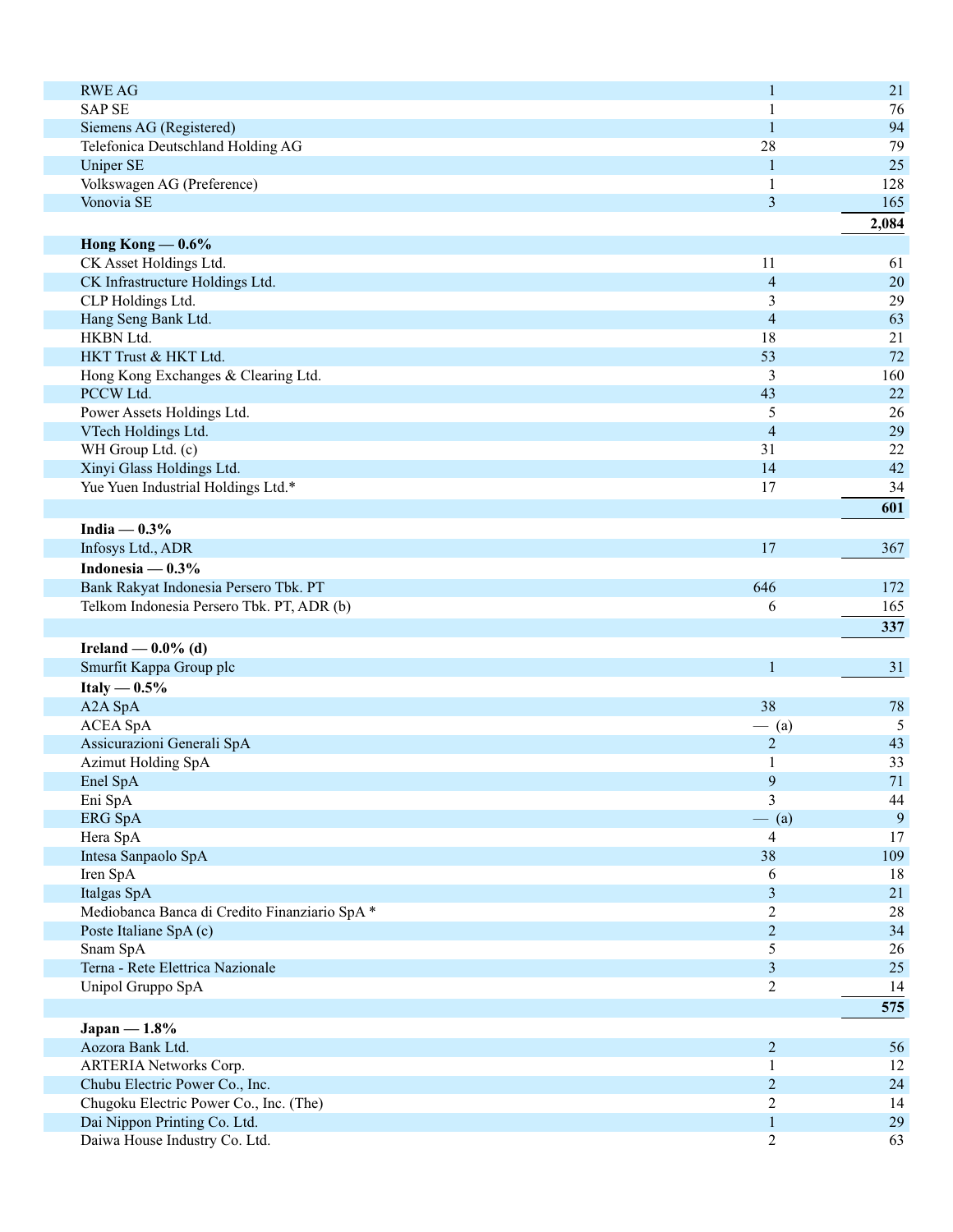| Daiwa House REIT Investment Corp., REIT | $\left( a\right)$<br>$\overline{\phantom{a}}$ | 59  |
|-----------------------------------------|-----------------------------------------------|-----|
| Electric Power Development Co. Ltd.     |                                               | 47  |
| ENEOS Holdings, Inc.                    |                                               | 33  |
| FANUC Corp.                             | $-$ (a)                                       | 22  |
| Honda Motor Co. Ltd.                    |                                               | 52  |
| Idemitsu Kosan Co. Ltd.                 |                                               | 47  |
| Japan Metropolitan Fund Invest, REIT    | (a)<br>$\overline{\phantom{a}}$               | 130 |
|                                         |                                               |     |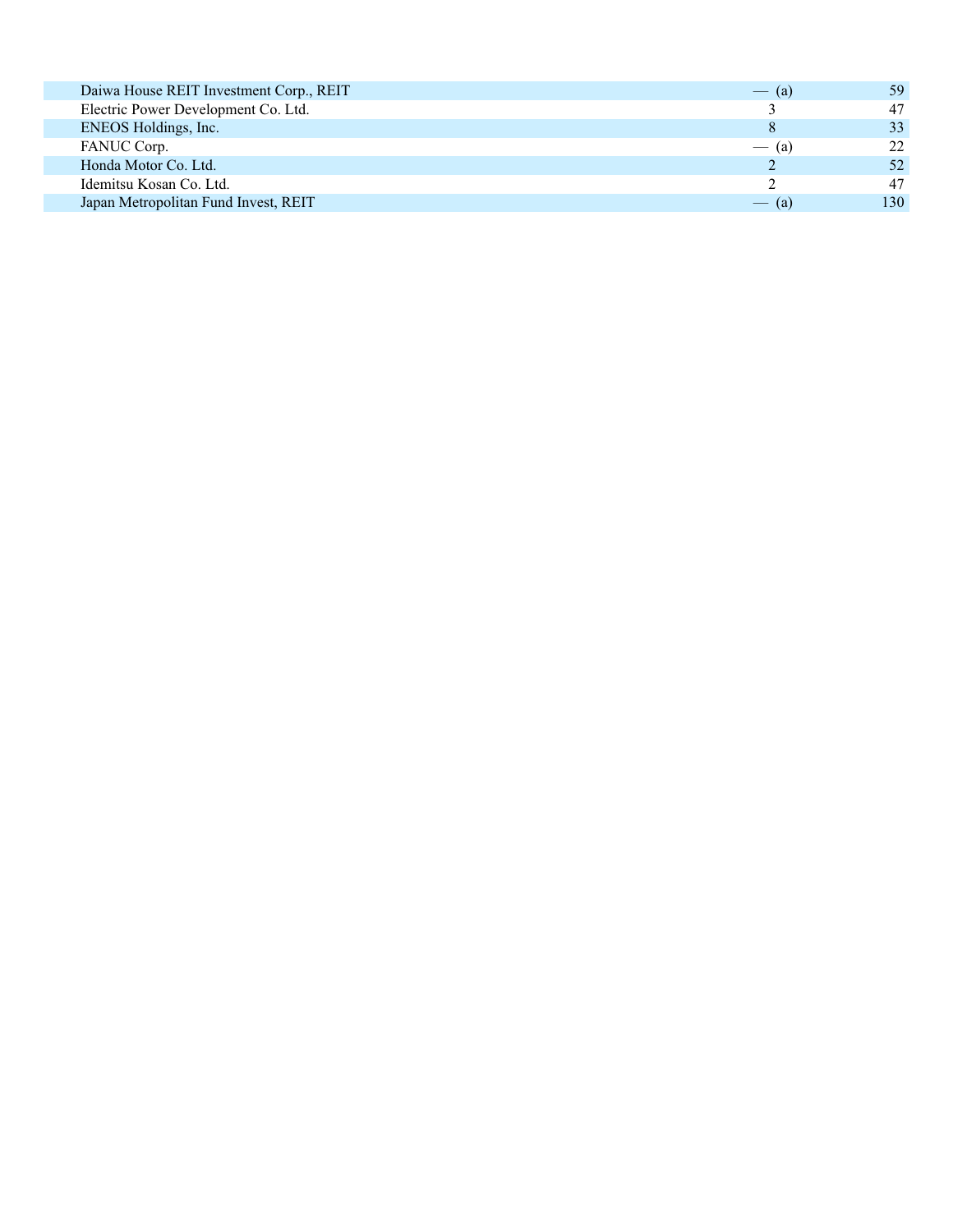## **SCHEDULE OF PORTFOLIO INVESTMENTS**

AS OF SEPTEMBER 30, 2021 (Unaudited) (continued)

| Investments                                 | Shares (000)   | <b>Value (\$000)</b> |
|---------------------------------------------|----------------|----------------------|
| Japan Post Holdings Co. Ltd. *              | 7              | 55                   |
| Japan Tobacco, Inc.                         | 2              | 29                   |
| Kansai Electric Power Co., Inc. (The)       | $\overline{7}$ | 64                   |
| KDDI Corp.                                  | 1              | 39                   |
| Konica Minolta, Inc.                        | 9              | 50                   |
| Kyushu Railway Co.                          | $\overline{2}$ | 46                   |
| Lawson, Inc.                                | $-$ (a)        | 10                   |
| Mitsubishi Chemical Holdings Corp.          | $\tau$         | 64                   |
| Mitsui Fudosan Logistics Park, Inc., REIT   | $-$ (a)        | 64                   |
| Nippon Accommodations Fund, Inc., REIT      | $-$ (a)        | 95                   |
| Nippon Building Fund, Inc., REIT            | $-$ (a)        | 104                  |
| Nippon Prologis REIT, Inc., REIT            | $-$ (a)        | 80                   |
| Nippon Telegraph & Telephone Corp.          | $\overline{c}$ | 55                   |
| Okinawa Electric Power Co., Inc. (The)      | 1              | 9                    |
| Osaka Gas Co. Ltd.                          | $-$ (a)        | $\mathfrak{S}$       |
| Otsuka Corp.                                | 1              | 57                   |
| Shikoku Electric Power Co., Inc.            | $\mathbf{1}$   | $\sqrt{6}$           |
| SoftBank Corp.                              | $\tau$         | 91                   |
| Sumitomo Forestry Co. Ltd.                  | $\overline{2}$ | 38                   |
| Suzuki Motor Corp.                          | $\mathbf{1}$   | 58                   |
| Takeda Pharmaceutical Co. Ltd.              | $\overline{2}$ | 49                   |
| Tohoku Electric Power Co., Inc.             | 8              | 62                   |
| Tokio Marine Holdings, Inc.                 | $\overline{c}$ | 102                  |
| Tokyo Gas Co. Ltd.                          | $\mathbf{1}$   | 13                   |
| Toyota Motor Corp.                          | $\overline{7}$ | 125                  |
| United Urban Investment Corp., REIT         | $-$ (a)        | 22                   |
|                                             |                | 1,980                |
|                                             |                |                      |
| Malta — $0.0\%$ (d)                         |                |                      |
| Kindred Group plc, SDR                      | $\overline{2}$ | 27                   |
| Mexico — $0.4\%$                            |                |                      |
| Bolsa Mexicana de Valores SAB de CV         | $\overline{7}$ | 13                   |
| Grupo Financiero Banorte SAB de CV, Class O | 26             | 164                  |
| Kimberly-Clark de Mexico SAB de CV, Class A | 23             | 38                   |
| Wal-Mart de Mexico SAB de CV                | 67             | 228                  |
|                                             |                | 443                  |
| Netherlands $-0.6%$                         |                |                      |
| ABN AMRO Bank NV, CVA * (c)                 | $\overline{c}$ | 25                   |
| Akzo Nobel NV                               | $-$ (a)        | 41                   |
| <b>ASML Holding NV</b>                      | $-$ (a)        | 198                  |
| <b>ASR Nederland NV</b>                     | $\mathbf{1}$   | 30                   |
| BE Semiconductor Industries NV              | $-$ (a)        | 25                   |
| CTP NV (c)                                  | 3              | 68                   |
| Eurocommercial Properties NV, REIT          | $\sqrt{2}$     | 39                   |
| <b>ING Groep NV</b>                         | 3              | 49                   |
| Koninklijke Ahold Delhaize NV               | $\mathbf{1}$   | 42                   |
| Koninklijke KPN NV                          | 13             | 41                   |
| NN Group NV                                 | $\mathbf{1}$   | 38                   |
| PostNL NV                                   | 6              | 30                   |
| Randstad NV                                 | $-$ (a)        | 32                   |
|                                             |                | 658                  |
|                                             |                |                      |

**New Zealand — 0.1%**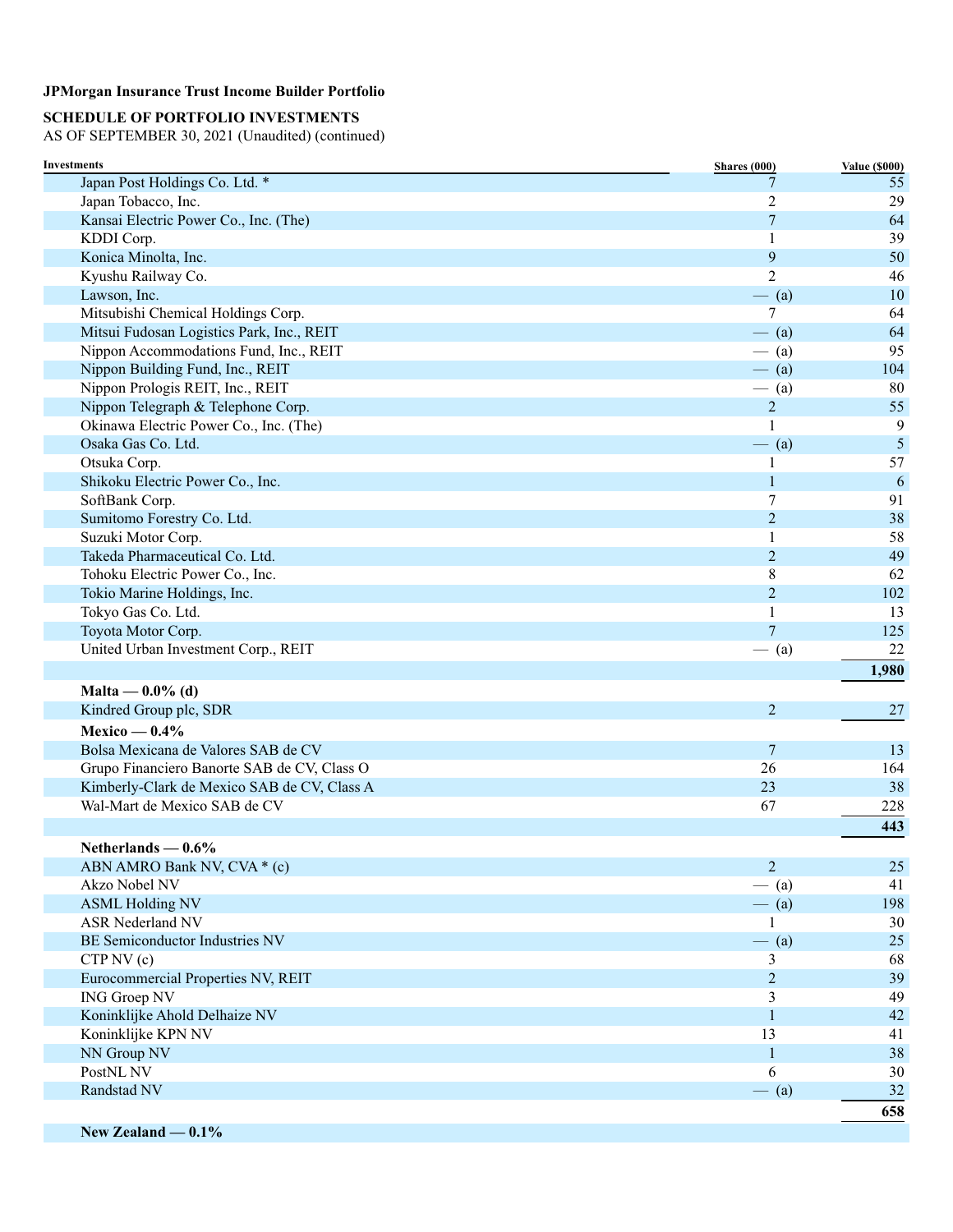| Contact Energy Ltd.                            | 11             | 62                       |
|------------------------------------------------|----------------|--------------------------|
| Spark New Zealand Ltd.                         | 21             | 68                       |
|                                                |                | 130                      |
| Norway — $0.3\%$                               |                |                          |
| Aker BP ASA                                    | 1              | 31                       |
| <b>DNB Bank ASA</b>                            | $\overline{2}$ | 37                       |
| Equinor ASA                                    | $\overline{c}$ | 41                       |
|                                                | $\overline{2}$ | 10                       |
| Fjordkraft Holding ASA (c)                     |                |                          |
| Gjensidige Forsikring ASA                      | $\mathbf{1}$   | 28                       |
| SFL Corp. Ltd.                                 | 3              | 23                       |
| <b>Telenor ASA</b>                             | 6              | 94                       |
|                                                |                | 264                      |
| Portugal $-0.1\%$                              |                |                          |
| EDP — Energias de Portugal SA                  | 5              | 23                       |
| Galp Energia SGPS SA                           | 3              | 29                       |
| <b>NOS SGPS SA</b>                             | 5              | $22\,$                   |
| Redes Energeticas Nacionais SGPS SA            | 1              | $\overline{\mathcal{L}}$ |
|                                                |                | 78                       |
|                                                |                |                          |
| Russia $-0.5%$                                 |                |                          |
| Alrosa PJSC                                    | 30             | 54                       |
| Evraz plc                                      | 4              | 34                       |
| LUKOIL PJSC, ADR                               | $\mathbf{1}$   | 73                       |
| Moscow Exchange MICEX-RTS PJSC                 | 46             | 109                      |
| Sberbank of Russia PJSC                        | 44             | 205                      |
| Sberbank of Russia PJSC                        | 1              | 3                        |
| Severstal PAO, GDR (c)                         | $\overline{c}$ | 44                       |
| Severstal PAO, GDR (c)                         | 1              | 22                       |
|                                                |                | 544                      |
| Saudi Arabia — 0.1%                            |                |                          |
|                                                |                |                          |
| Al Rajhi Bank                                  | $\overline{2}$ | 72                       |
| Singapore $-0.3%$                              |                |                          |
| Ascendas, REIT                                 | 68             | 151                      |
| BW LPG Ltd. (c)                                | 4              | 21                       |
| CapitaLand Integrated Commercial Trust, REIT   | 1              | $\overline{2}$           |
| DBS Group Holdings Ltd.                        | 3              | 66                       |
| Keppel Infrastructure Trust                    | 28             | 11                       |
| NetLink NBN Trust (c)                          | 31             | 23                       |
| Singapore Telecommunications Ltd.              | 13             | 23                       |
| StarHub Ltd.                                   | 15             | 13                       |
|                                                |                | 310                      |
|                                                |                |                          |
| South Africa $-0.2\%$                          |                |                          |
| Anglo American plc                             | 1              | 42                       |
| AVI Ltd.                                       | 4              | 24                       |
| Bid Corp. Ltd. *                               | $\overline{c}$ | 33                       |
| SPAR Group Ltd. (The)                          | 1              | 16                       |
| Vodacom Group Ltd.                             | 6              | 59                       |
|                                                |                | 174                      |
| South Korea - 0.6%                             |                |                          |
| ESR Kendall Square REIT Co. Ltd., REIT         | 6              | 31                       |
| NCSoft Corp.                                   | $-$ (a)        | 44                       |
| Samsung Electronics Co. Ltd.                   | $8\,$          | 476                      |
| SK Telecom Co. Ltd., ADR                       | $\mathbf{1}$   | 35                       |
|                                                |                |                          |
|                                                |                | 586                      |
| $Spain - 0.9\%$                                |                |                          |
| ACS Actividades de Construccion y Servicios SA | 1              | 26                       |
|                                                |                |                          |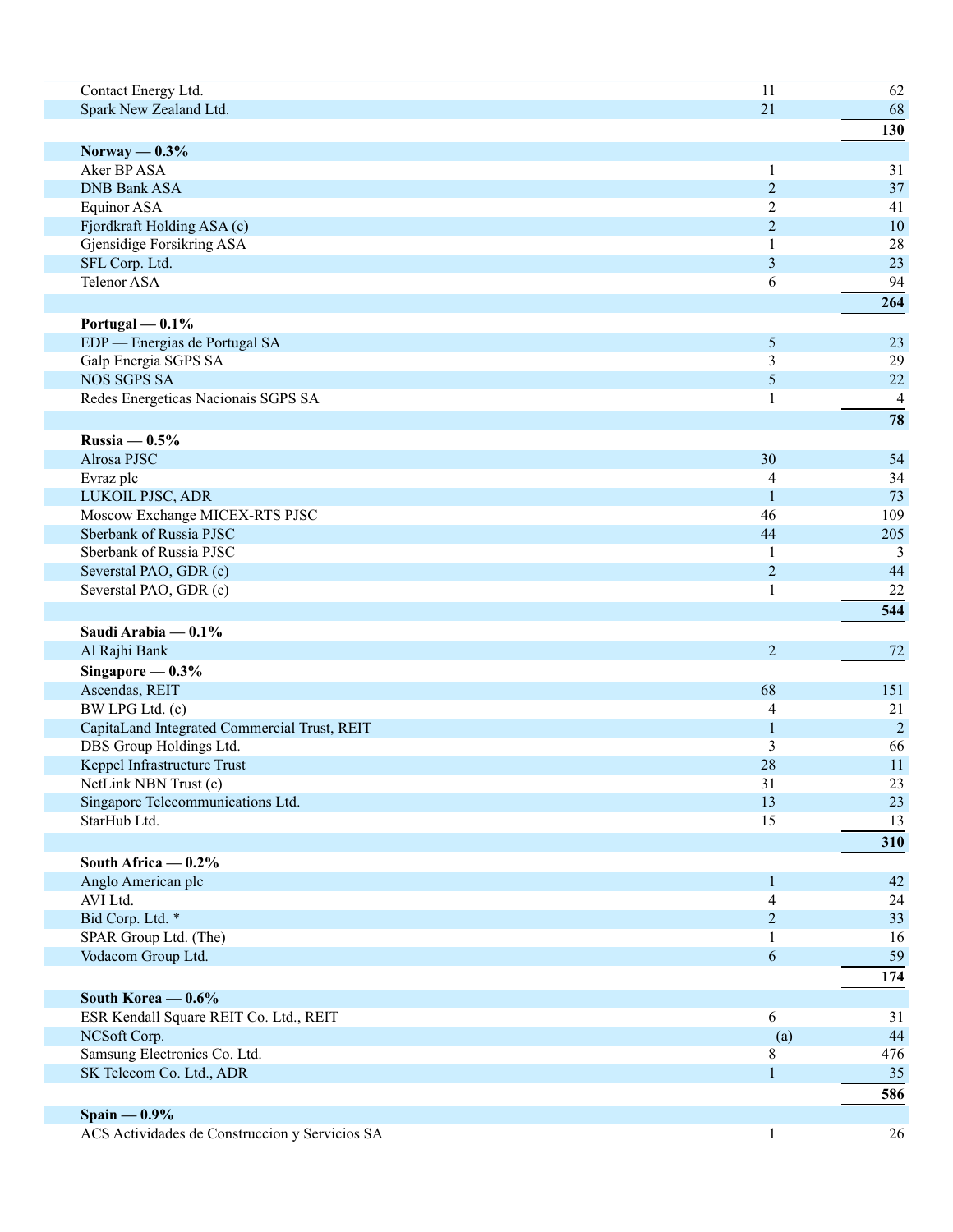| Atlantica Sustainable Infrastructure plc |    | 22  |
|------------------------------------------|----|-----|
| Banco Bilbao Vizcaya Argentaria SA       |    | 45  |
| <b>Banco Santander SA</b>                | 16 | 58  |
| Cellnex Telecom SA (c)                   |    | 108 |
| Enagas SA                                |    | 77  |
| Endesa SA                                |    | 88  |
| Iberdrola SA                             | 13 | 126 |
| Industria de Diseno Textil SA            |    | 60  |
| Naturgy Energy Group SA                  |    | 127 |
| Red Electrica Corp. SA                   |    | 57  |
|                                          |    |     |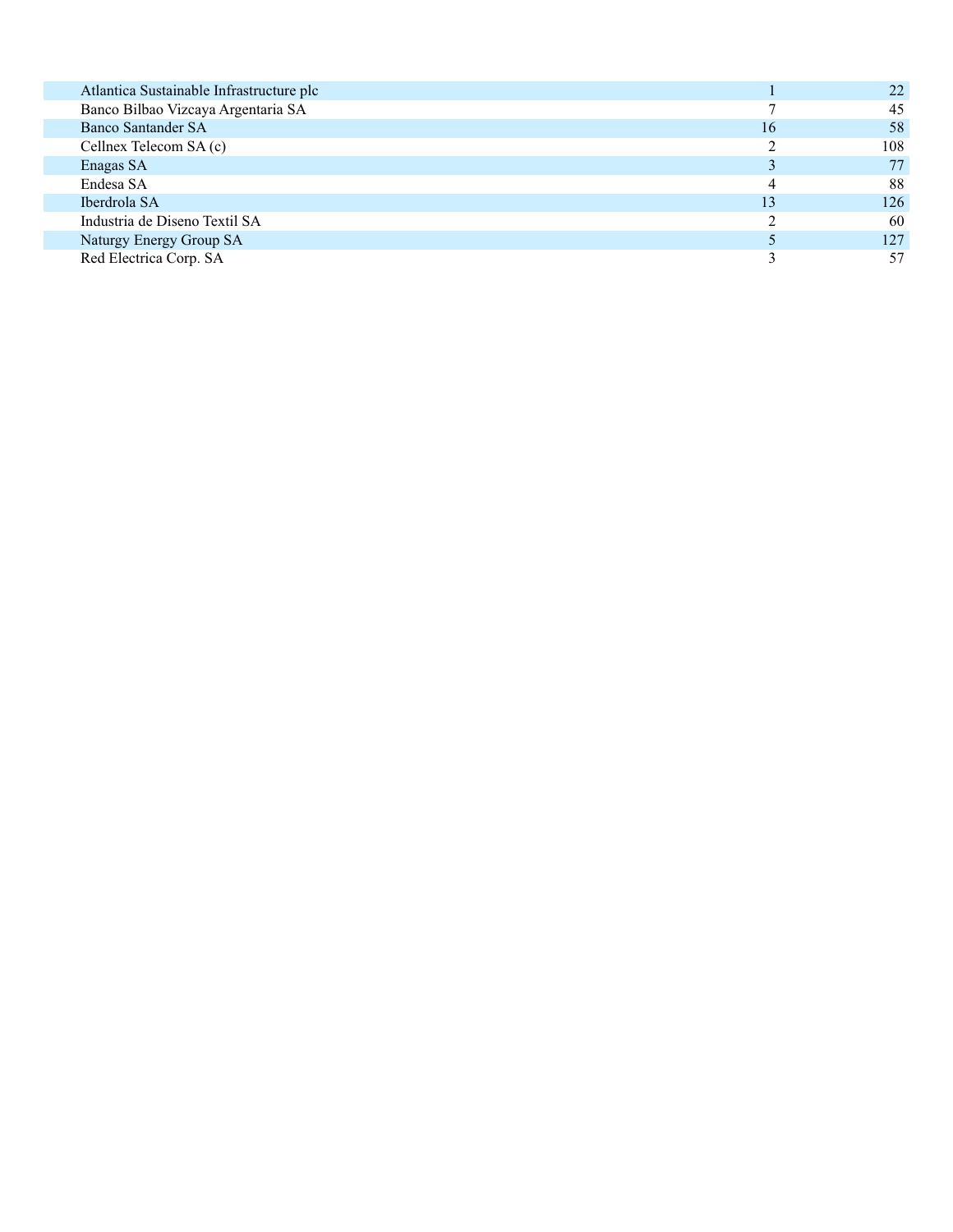# **SCHEDULE OF PORTFOLIO INVESTMENTS**

| Investments                                      | <b>Shares</b> (000)      | <b>Value (\$000)</b> |
|--------------------------------------------------|--------------------------|----------------------|
| Repsol SA                                        | 6                        | 79                   |
| Telefonica SA                                    | 19                       | 89                   |
|                                                  |                          | 962                  |
| Sweden $-0.6%$                                   |                          |                      |
| Boliden AB <sup>*</sup>                          | 1                        | 33                   |
| Lundin Energy AB                                 | 1                        | 31                   |
| Skandinaviska Enskilda Banken AB, Class A        | 3                        | 39                   |
| SKF AB, Class B                                  | 1                        | $28\,$               |
| SSAB AB, Class B *                               | $\overline{4}$           | 16                   |
| Svenska Handelsbanken AB, Class A                | 3                        | 33                   |
| Tele2 AB, Class B                                | $\overline{7}$           | 105                  |
| Telia Co. AB                                     | 23                       | 96                   |
| Volvo AB, Class B                                | 11                       | 257                  |
|                                                  |                          | 638                  |
| Switzerland $-1.4\%$                             |                          |                      |
| ABB Ltd. (Registered)                            | $\overline{2}$           | 63                   |
| Adecco Group AG (Registered)                     | $-$ (a)                  | 17                   |
| Cie Financiere Richemont SA (Registered)         |                          | 55                   |
| Julius Baer Group Ltd.                           | $-$ (a)                  | 28                   |
| Nestle SA (Registered)                           | $\mathfrak{Z}$           | 416                  |
| Novartis AG (Registered)                         | $\mathbf{1}$             | 103                  |
|                                                  |                          | 59                   |
| OC Oerlikon Corp. AG (Registered)                | 5<br>1                   | 496                  |
| Roche Holding AG                                 |                          |                      |
| Swiss Life Holding AG (Registered)               | $-$ (a)                  | 15                   |
| Swisscom AG (Registered)                         | $-$ (a)                  | 23                   |
| UBS Group AG (Registered)                        | $\overline{\mathcal{A}}$ | 56                   |
| Zurich Insurance Group AG                        | $-$ (a)                  | 196                  |
|                                                  |                          | 1,527                |
| Taiwan $-1.3%$                                   |                          |                      |
| Accton Technology Corp.                          | 5                        | 47                   |
| Chailease Holding Co. Ltd.                       | 5                        | 46                   |
| Chicony Electronics Co. Ltd.                     | $\overline{2}$           | 6                    |
| Delta Electronics, Inc.                          | 9                        | 81                   |
| MediaTek, Inc.                                   | 3                        | 97                   |
| Mega Financial Holding Co. Ltd.                  | 37                       | 42                   |
| Novatek Microelectronics Corp.                   | 4                        | 58                   |
| President Chain Store Corp.                      | $8\,$                    | $80\,$               |
| Quanta Computer, Inc.                            | 28                       | 77                   |
| Realtek Semiconductor Corp.                      | $\overline{4}$           | 70                   |
| Taiwan Semiconductor Manufacturing Co. Ltd.      | 26                       | 544                  |
| Taiwan Semiconductor Manufacturing Co. Ltd., ADR | $\mathbf{1}$             | 106                  |
| Vanguard International Semiconductor Corp.       | 13                       | 70                   |
| Wiwynn Corp.                                     | $\mathbf{1}$             | 31                   |
|                                                  |                          | 1,355                |
| Thailand $-0.1\%$                                |                          |                      |
| Siam Cement PCL (The) (Registered)               | $\overline{4}$           | 52                   |
| United Kingdom $-2.3%$                           |                          |                      |
| 3i Group plc                                     | $\overline{c}$           | 39                   |
| Abrdn plc                                        | $\overline{7}$           | 25                   |
| Admiral Group plc                                | 1                        | 36                   |
| Ashtead Group plc                                | $\mathbf{1}$             | 41                   |
|                                                  |                          |                      |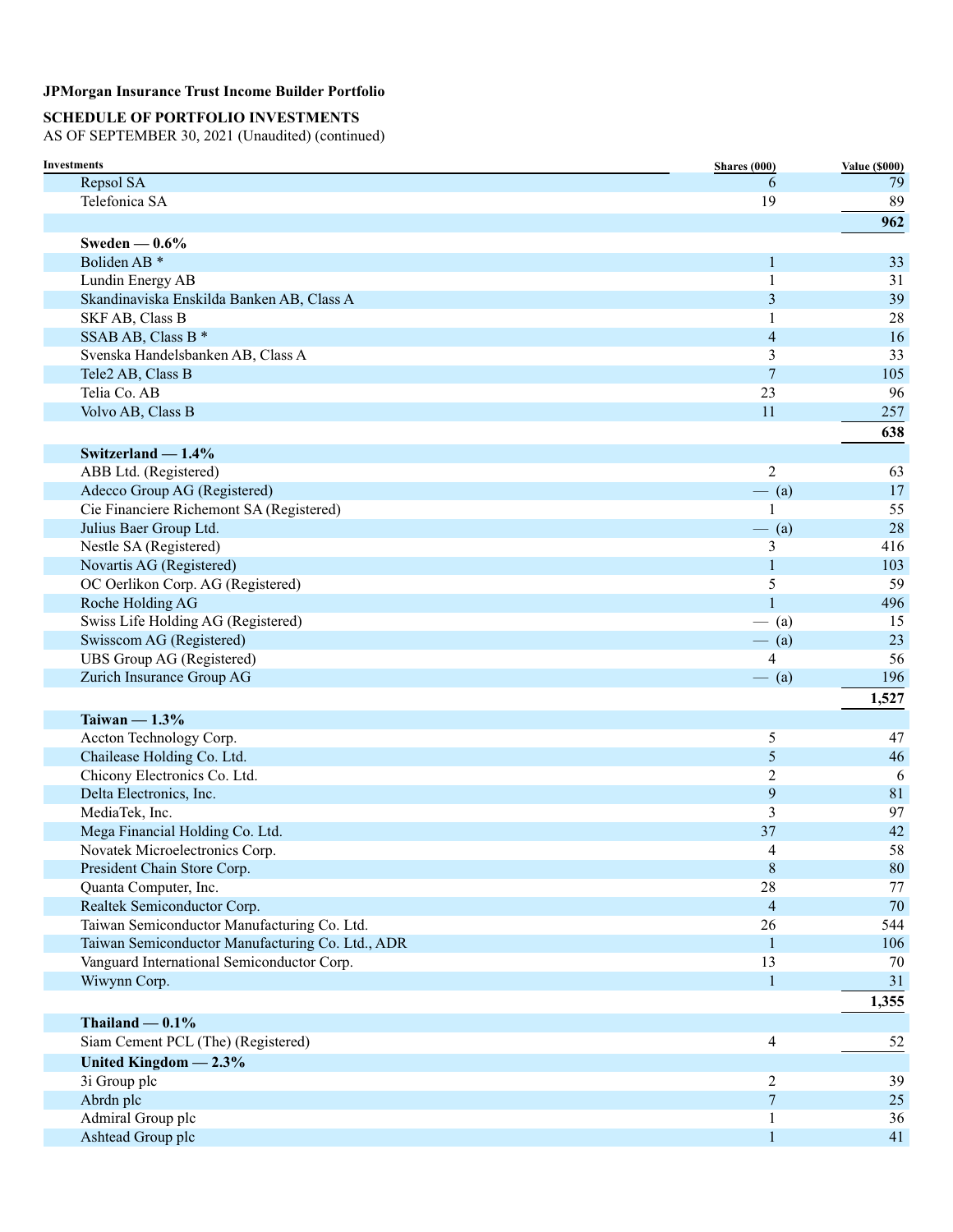| Aviva plc                             | $\overline{7}$   | 38     |
|---------------------------------------|------------------|--------|
| Barclays plc                          | 19               | 49     |
| <b>Barratt Developments plc</b>       | 10               | 91     |
| Berkeley Group Holdings plc           | 1                | 31     |
| BP plc                                | 31               | 140    |
| Burberry Group plc                    | 1                | 18     |
| Centrica plc *                        | 24               | 18     |
| Close Brothers Group plc              | 1                | 13     |
| Diageo plc                            | $\overline{c}$   | 90     |
| Direct Line Insurance Group plc       | 20               | 77     |
| Drax Group plc                        | 1                | 10     |
| GlaxoSmithKline plc                   | $\,$ 8 $\,$      | 148    |
| Hays plc                              | 13               | 28     |
| HSBC Holdings plc                     | 14               | 74     |
| Imperial Brands plc                   | 3                | 68     |
| J Sainsbury plc                       | $\boldsymbol{7}$ | 26     |
| Kingfisher plc                        | 5                | $21\,$ |
| Legal & General Group plc             | 11               | 41     |
| Lloyds Banking Group plc              | 76               | $47\,$ |
| M&G plc                               | 11               | 30     |
| Man Group plc                         | 13               | 35     |
| National Grid plc                     | $\overline{2}$   | 24     |
| NatWest Group plc                     | 11               | 33     |
| NewRiver REIT plc, REIT               | 21               | 23     |
| Pennon Group plc                      | $\overline{c}$   | 34     |
| Persimmon plc                         | 3                | 122    |
| Petershill Partners plc * (c)         | 4                | 18     |
| RELX plc                              | 5                | 138    |
| Safestore Holdings plc, REIT          | 5                | 65     |
| Sage Group plc (The)                  | 10               | 95     |
| Schroders plc                         |                  | 28     |
| Severn Trent plc                      | $\mathbf{1}$     | 25     |
|                                       | 6                | 131    |
| SSE plc<br>St. James's Place plc      | $\overline{2}$   | 39     |
|                                       |                  |        |
| Taylor Wimpey plc                     | 20               | 43     |
| Tesco plc                             | 9                | 29     |
| Tritax EuroBox plc (c)                | 21               | 32     |
| Unilever plc                          | 1                | 48     |
| UNITE Group plc (The), REIT           | 4                | 58     |
| United Utilities Group plc            | $\overline{2}$   | 25     |
| Vodafone Group plc                    | 40               | 61     |
| Workspace Group plc, REIT             | $\overline{4}$   | 49     |
| WPP plc                               | 6                | 82     |
|                                       |                  | 2,436  |
| United States - 16.1%                 |                  |        |
| 3M Co.                                | $-$ (a)          | 65     |
| AbbVie, Inc.                          | $\overline{4}$   | 443    |
| <b>AGNC Investment Corp., REIT</b>    | $\overline{4}$   | 62     |
| Alliant Energy Corp.                  | 1                | 69     |
| Altria Group, Inc.                    | $\mathbf{1}$     | 30     |
| American Electric Power Co., Inc.     |                  | 63     |
| American Tower Corp., REIT            | $-$ (a)          | 99     |
| Americold Realty Trust, REIT          | $\overline{4}$   | 121    |
| Amgen, Inc.                           | $-$ (a)          | 58     |
| Analog Devices, Inc.                  | $\overline{c}$   | 297    |
| Annaly Capital Management, Inc., REIT | $\boldsymbol{7}$ | 63     |
| AT&T, Inc.                            | 3                | 85     |
|                                       |                  |        |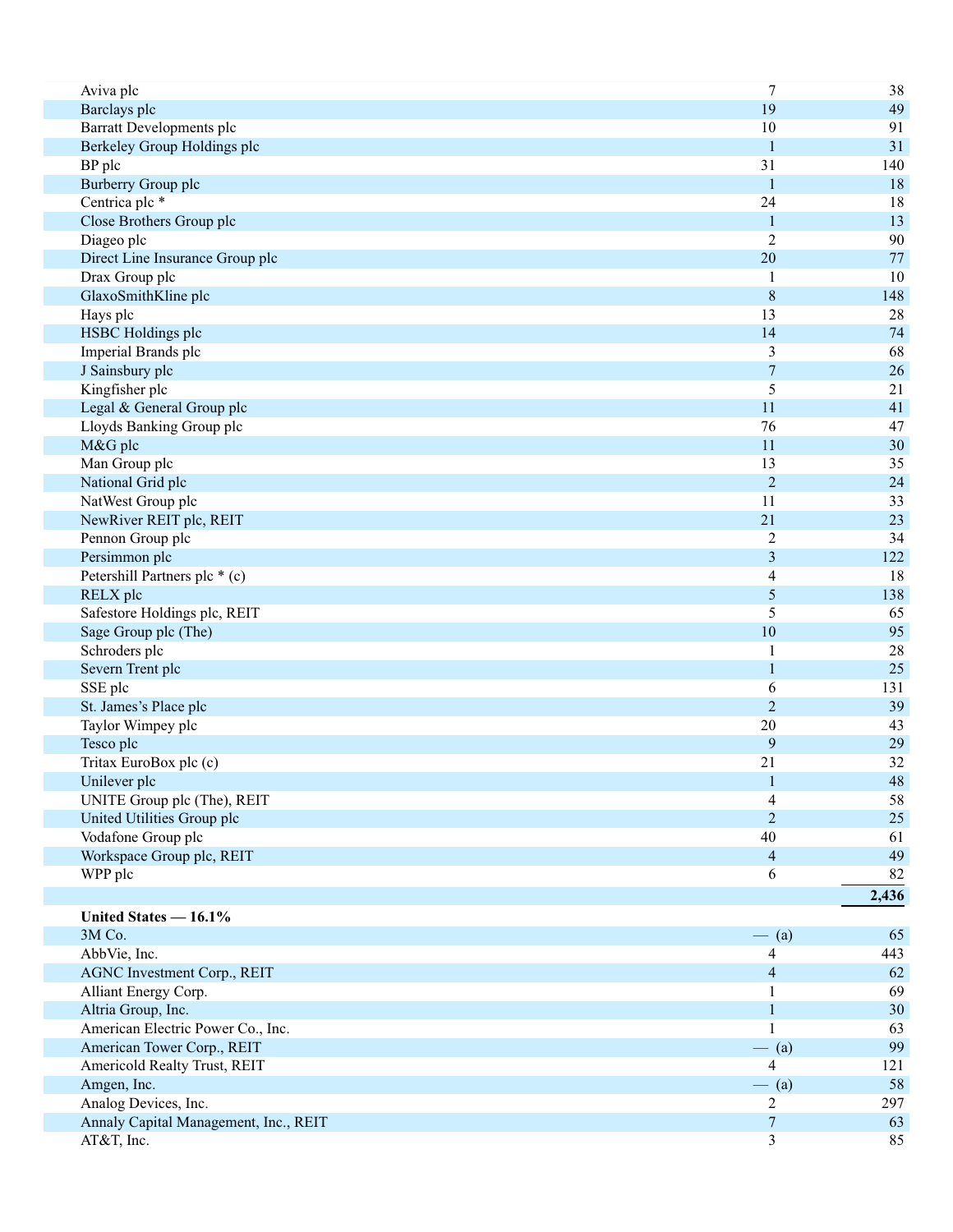| AvalonBay Communities, Inc., REIT  |   | 169 |
|------------------------------------|---|-----|
| Avangrid, Inc.                     |   | 31  |
| Avast plc $(c)$                    |   | 15  |
| Avista Corp.                       |   | 22  |
| Boston Properties, Inc., REIT      |   | 63  |
| Brandywine Realty Trust, REIT      | a | 121 |
| Bristol-Myers Squibb Co.           | b | 359 |
| Brixmor Property Group, Inc., REIT |   | 109 |
| Bunge Ltd.                         |   | 79  |
| Camden Property Trust, REIT        |   | 149 |
| Campbell Soup Co.                  |   | 37  |
| Cardinal Health, Inc.              |   | 63  |
|                                    |   |     |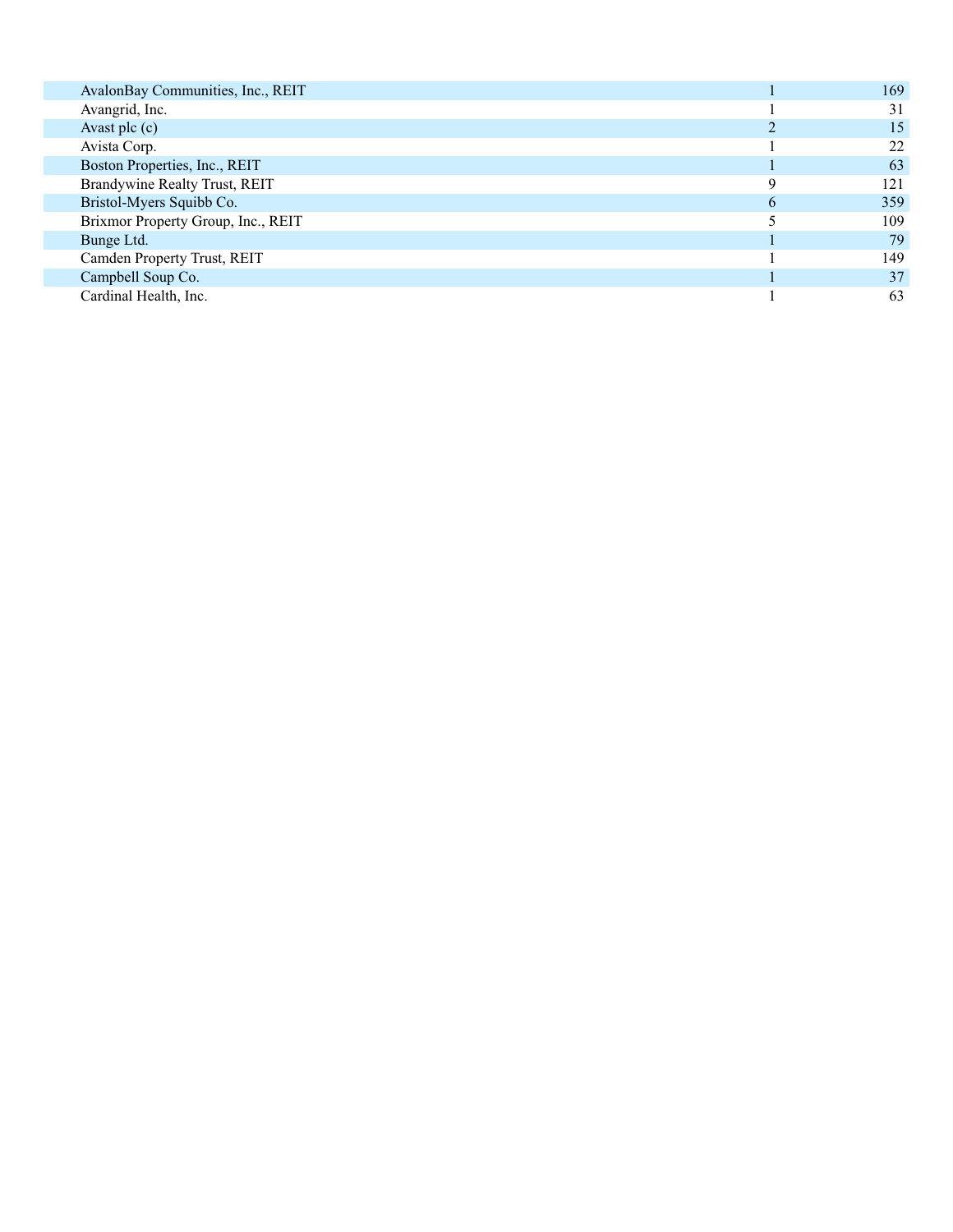### **SCHEDULE OF PORTFOLIO INVESTMENTS**

| <b>Investments</b>                               | Shares (000)   | <b>Value (\$000)</b> |
|--------------------------------------------------|----------------|----------------------|
| CenterPoint Energy, Inc.                         | 5              | 126                  |
| CF Industries Holdings, Inc.                     | $\overline{2}$ | 87                   |
| Chesapeake Energy Corp.                          | $-$ (a)        | 4                    |
| Chevron Corp.                                    | 1              | 135                  |
| Cigna Corp.                                      | $-$ (a)        | 72                   |
| Cisco Systems, Inc.                              | 1              | 70                   |
| Clear Channel Outdoor Holdings, Inc. *           | 5              | 13                   |
| Clearway Energy, Inc., Class C                   | 1              | 21                   |
| CME Group, Inc.                                  | $\mathbf{1}$   | 206                  |
| CMS Energy Corp.                                 | $-$ (a)        | 13                   |
| Coca-Cola Co. (The)                              | 9              | 495                  |
| Cogent Communications Holdings, Inc.             | $-$ (a)        | 23                   |
| Comcast Corp., Class A                           | 5              | 283                  |
| Comerica, Inc.                                   | 1              | 85                   |
| Consolidated Edison, Inc.                        | $\mathbf{1}$   | 66                   |
| CoreSite Realty Corp., REIT                      | $-$ (a)        | 69                   |
| DHT Holdings, Inc.                               | $\overline{4}$ | 24                   |
| Dominion Energy, Inc.                            | 1              | 92                   |
| Douglas Emmett, Inc., REIT                       | 3              | 110                  |
| Dow, Inc.                                        | 1              | 69                   |
| DTE Energy Co.                                   | $\mathbf{1}$   | 60                   |
| Duke Energy Corp.                                | 1              | 96                   |
| Eastman Chemical Co.                             | $\overline{2}$ | 178                  |
| Eaton Corp. plc                                  | $\overline{2}$ | 229                  |
| Edison International                             | $\mathbf{1}$   | 64                   |
| Eli Lilly & Co.                                  | $-$ (a)        | 41                   |
| Emerson Electric Co.                             | $\mathbf{1}$   | 70                   |
| Entergy Corp.                                    | 1              | 65                   |
| EOG Resources, Inc.                              | $\mathbf{1}$   | 47                   |
| EP Energy Corp.* (b)                             | $-$ (a)        | 36                   |
| Equinix, Inc., REIT                              | $-$ (a)        | 346                  |
| Equity LifeStyle Properties, Inc., REIT          | $\overline{2}$ | 145                  |
| Essex Property Trust, Inc., REIT                 | $-$ (a)        | 150                  |
| Evergy, Inc.                                     | 2              | 94                   |
| Exelon Corp.                                     | $\sqrt{2}$     | 73                   |
| Exxon Mobil Corp.                                | $\mathbf{1}$   | 74                   |
| Fastenal Co.                                     | $\mathbf{1}$   | 61                   |
| Federal Realty Investment Trust, REIT            | $\overline{c}$ | 196                  |
| Ferguson plc                                     | $-$ (a)        | 50                   |
| Frontier Communications Parent, Inc. *           |                | 41                   |
| General Dynamics Corp.                           | $-$ (a)        | 75                   |
| General Mills, Inc.                              |                | 67                   |
| Genuine Parts Co.                                | 1              | 70                   |
| Gilead Sciences, Inc.                            |                | 71                   |
| Hasbro, Inc.                                     | 1              | 59                   |
| Hawaiian Electric Industries, Inc.               |                | 26                   |
| Healthcare Trust of America, Inc., Class A, REIT | 3              | 91                   |
| Healthpeak Properties, Inc., REIT                | 7              | 248                  |
| Hewlett Packard Enterprise Co.                   | 5              | 70                   |
| Host Hotels & Resorts, Inc., REIT *              | 6              | 96                   |
| HP, Inc.                                         | $\overline{2}$ | 68                   |
| IDACORP, Inc.                                    | $-$ (a)        | 27                   |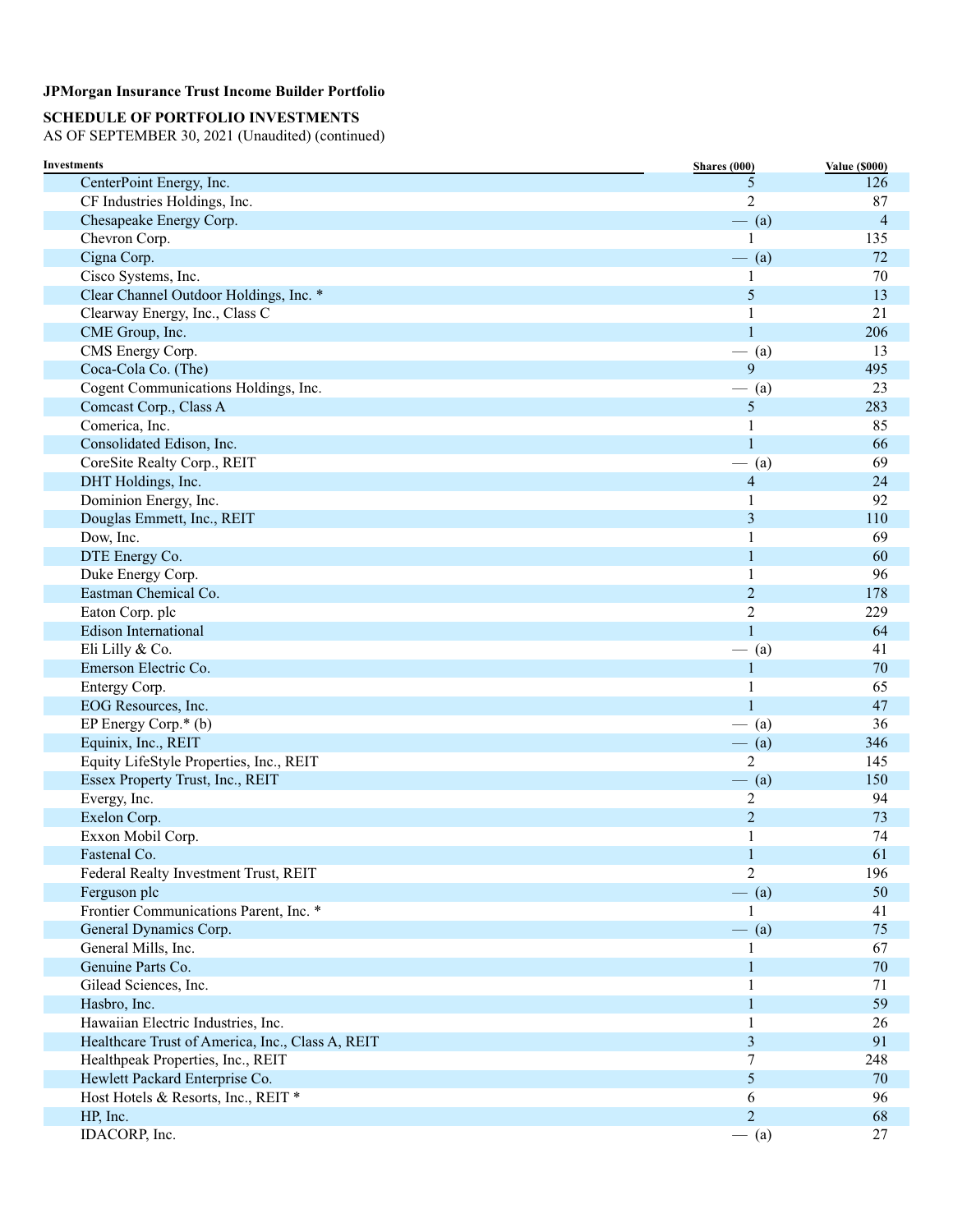| iHeartMedia, Inc., Class A*               | $\mathbf{1}$                   | 31                       |
|-------------------------------------------|--------------------------------|--------------------------|
| International Business Machines Corp.     | 1                              | 71                       |
| International Flavors & Fragrances, Inc.  | $-$ (a)                        | 12                       |
| International Paper Co.                   |                                | 73                       |
| Interpublic Group of Cos., Inc. (The)     | $\mathbf{1}$                   | 28                       |
| Invitation Homes, Inc., REIT              | 5                              | 204                      |
| Iron Mountain, Inc., REIT                 | $\overline{2}$                 | 75                       |
| JM Smucker Co. (The)                      | $-$ (a)                        | 42                       |
| Johnson & Johnson                         | $\mathfrak{Z}$                 | 412                      |
| Juniper Networks, Inc.                    | $\overline{c}$                 | 68                       |
| Kellogg Co.                               | $\mathbf{1}$                   | 67                       |
| Kimberly-Clark Corp.                      | 1                              | 68                       |
| Kimco Realty Corp., REIT                  | $\overline{7}$                 | 152                      |
| Kinder Morgan, Inc.                       | 6                              | 93                       |
| Kraft Heinz Co. (The)                     | $\overline{2}$                 | 65                       |
| Lumen Technologies, Inc.                  | $\boldsymbol{7}$               | 88                       |
| LyondellBasell Industries NV, Class A     | $\mathbf{1}$                   | 68                       |
| Macquarie Infrastructure Holdings LLC     | 1                              | 27                       |
| Marathon Petroleum Corp.                  | $\mathbf{1}$                   | 70                       |
| McDonald's Corp.                          | 1                              | 222                      |
| Medtronic plc                             | $\mathbf{1}$                   | 152                      |
| Merck & Co., Inc.                         | 5                              | 356                      |
| Motorola Solutions, Inc.                  | $-$ (a)                        | 38                       |
| National Fuel Gas Co.                     |                                | 27                       |
| National HealthCare Corp.                 | $-$ (a)                        | $7\phantom{.0}$          |
| National Retail Properties, Inc., REIT    | $\overline{c}$                 | 98                       |
| NetApp, Inc.                              | $\mathbf{1}$                   | 78                       |
| Newell Brands, Inc.                       | 3                              | 66                       |
| NextEra Energy, Inc.                      | $\overline{2}$                 | 182                      |
| NiSource, Inc.                            | 3                              | 67                       |
| NMG, Inc. *                               | $-$ (a)                        | $-$ (a)                  |
| Nordic American Tankers Ltd.              |                                | $\overline{\mathcal{A}}$ |
| Norfolk Southern Corp.                    | $-$ (a)                        | 93                       |
| NorthWestern Corp.                        | $-$ (a)                        | 24                       |
| NortonLifeLock, Inc.                      | $\overline{2}$                 | 49                       |
| NRG Energy, Inc.                          |                                | 22                       |
| Oasis Petroleum, Inc.<br>OGE Energy Corp. | $\mathbf{1}$                   | 81                       |
| Omnicom Group, Inc.                       | 1<br>$\overline{2}$            | 26<br>145                |
|                                           |                                | 104                      |
| ONEOK, Inc.<br>PACCAR, Inc.               | $\overline{c}$<br>$\mathbf{1}$ | 59                       |
| Packaging Corp. of America                | 1                              | 69                       |
| Park Hotels & Resorts, Inc., REIT *       | $\mathfrak{S}$                 | 95                       |
| PepsiCo, Inc.                             | 1                              | 160                      |
| Philip Morris International, Inc.         | $\overline{2}$                 | 179                      |
| Phillips 66                               | 1                              | 71                       |
| Pinnacle West Capital Corp.               | $\mathbf{1}$                   | 89                       |
| PPL Corp.                                 | 3                              | 90                       |
| Procter & Gamble Co. (The)                | $\mathfrak{Z}$                 | 448                      |
| Progressive Corp. (The)                   | $\overline{c}$                 | 216                      |
| Prologis, Inc., REIT                      | $\mathfrak{S}$                 | 593                      |
| Public Service Enterprise Group, Inc.     | $\overline{2}$                 | 95                       |
| Public Storage, REIT                      | $\mathbf{1}$                   | 277                      |
| Quest Diagnostics, Inc.                   | $-$ (a)                        | 46                       |
| Raytheon Technologies Corp.               | $\mathbf{1}$                   | 69                       |
| Realty Income Corp., REIT                 | 1                              | 65                       |
| Rexford Industrial Realty, Inc., REIT     | $\mathbf{1}$                   | 63                       |
|                                           |                                |                          |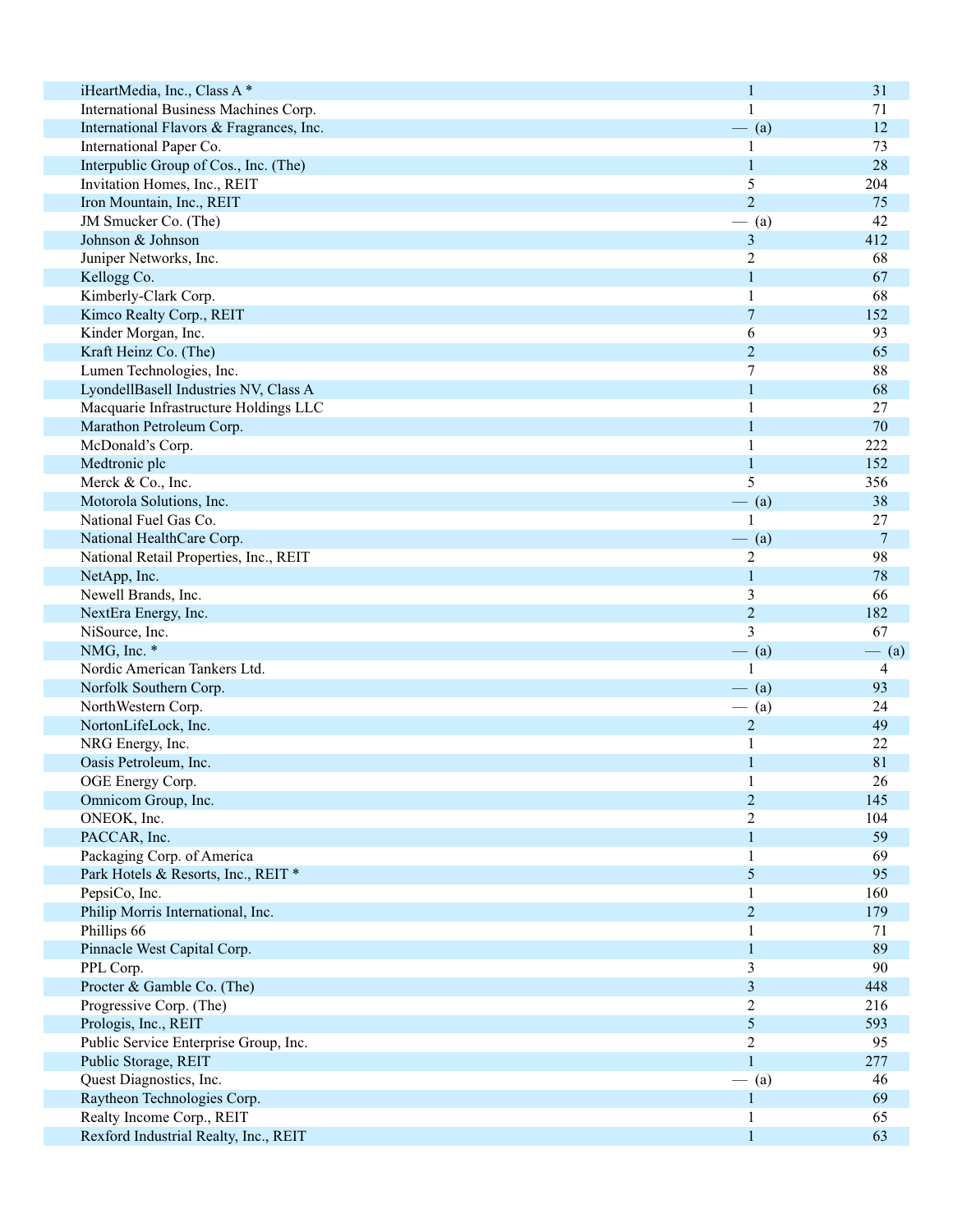| Schneider Electric SE             |         | 244 |
|-----------------------------------|---------|-----|
| Seagate Technology Holdings plc   | 3       | 234 |
| Sempra Energy                     | $-$ (a) | 63  |
| Shenandoah Telecommunications Co. | $-$ (a) | 10  |
| Simon Property Group, Inc., REIT  |         | 77  |
| Southern Co. (The)                |         | 93  |
| Spire, Inc.                       | $-$ (a) | 22  |
| State Street Corp.                |         | 149 |
| Steel Dynamics, Inc.              |         | 73  |
| <b>Stellantis NV</b>              |         | 18  |
| <b>Stellantis NV</b>              |         | 31  |
| Sun Communities, Inc., REIT       |         | 187 |
| Texas Instruments, Inc.           |         | 225 |
| Trane Technologies plc            |         | 167 |
|                                   |         |     |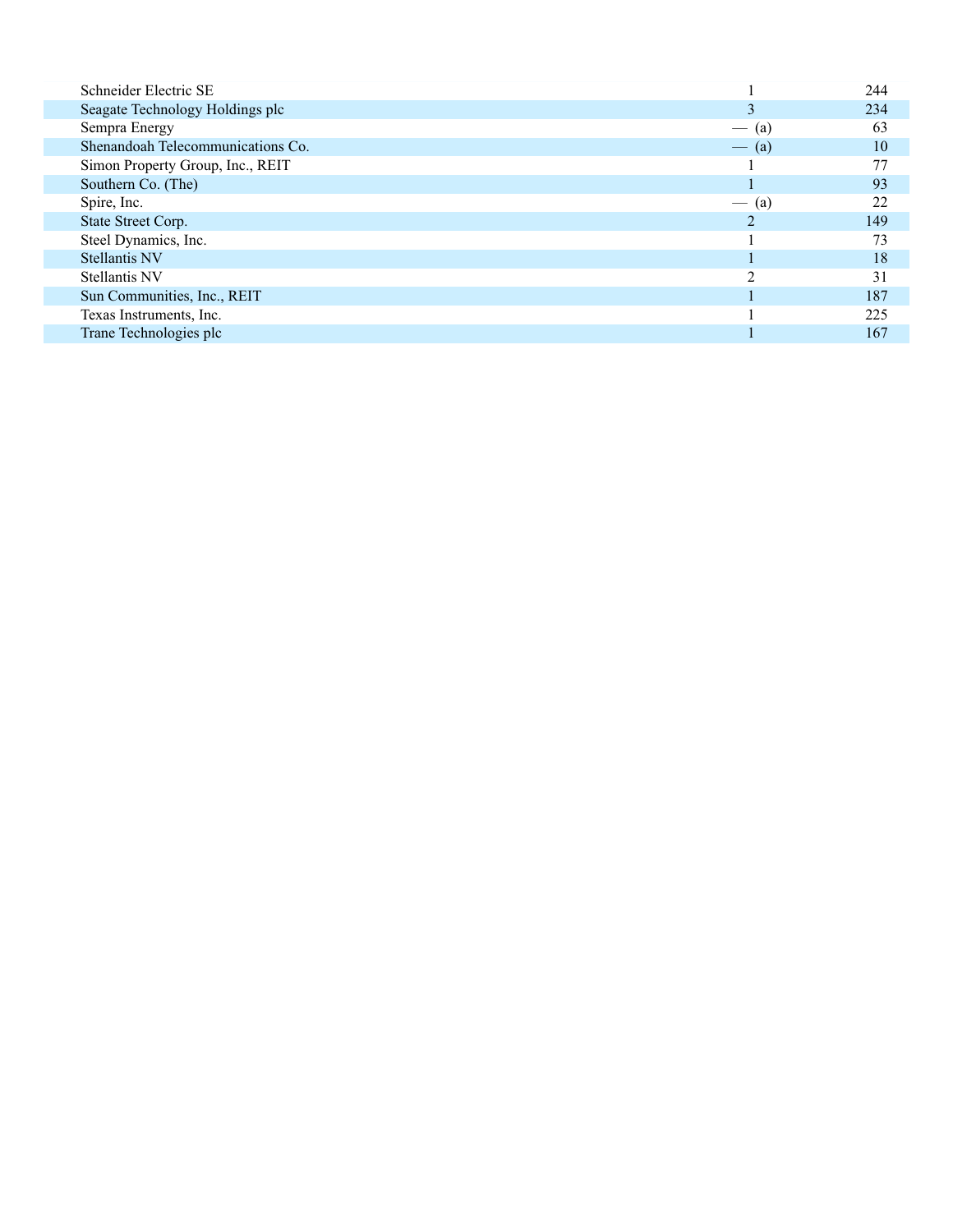#### **SCHEDULE OF PORTFOLIO INVESTMENTS**

Bombardier, Inc.

Enbridge, Inc.

AS OF SEPTEMBER 30, 2021 (Unaudited) (continued)

| <b>Investments</b>                                                                    | Shares (000)                | <b>Value (\$000)</b> |
|---------------------------------------------------------------------------------------|-----------------------------|----------------------|
| Truist Financial Corp.                                                                | 3                           | 177                  |
| UGI Corp.                                                                             | 1                           | 25                   |
| Valero Energy Corp.                                                                   | $\mathbf{1}$                | 72                   |
| Ventas, Inc., REIT                                                                    | 5                           | 260                  |
| VEREIT, Inc., REIT                                                                    | 3                           | 123                  |
| Verizon Communications, Inc.                                                          | 5                           | 267                  |
| VICI Properties, Inc., REIT                                                           | 5                           | 154                  |
| Vornado Realty Trust, REIT                                                            | $\overline{c}$              | 100                  |
| Walgreens Boots Alliance, Inc.                                                        | 1                           | 65                   |
| WEC Energy Group, Inc.                                                                | 1                           | 65                   |
| Wells Fargo & Co.                                                                     | $\overline{2}$              | 109                  |
| Welltower, Inc., REIT                                                                 | 1                           | 48                   |
| Western Union Co. (The)                                                               | 3                           | 65                   |
| Whiting Petroleum Corp. *                                                             | $\mathbf{1}$                | 52                   |
| Williams Cos., Inc. (The)                                                             | $\overline{4}$              | 97                   |
| WP Carey, Inc., REIT                                                                  | 1                           | 64                   |
| Yum! Brands, Inc.                                                                     | $-$ (a)                     | 19                   |
|                                                                                       |                             | 17,413               |
| <b>TOTAL COMMON STOCKS</b>                                                            |                             |                      |
| (Cost \$36,467)                                                                       |                             | 41,773               |
|                                                                                       |                             |                      |
|                                                                                       | Principal<br>Amount (\$000) |                      |
| <b>CORPORATE BONDS - 36.2%</b>                                                        |                             |                      |
| Australia — $0.2\%$                                                                   |                             |                      |
| Australia & New Zealand Banking Group Ltd. (USD ICE Swap Rate 5 Year + 5.17%), 6.75%, |                             |                      |
| $6/15/2026$ (e) (f) (g) (h)                                                           | 200                         | 233                  |
| FMG Resources August 2006 Pty. Ltd. 4.50%, 9/15/2027 (g)                              | 12                          | 13                   |
| Glencore Funding LLC 2.50%, 9/1/2030 (g)                                              | 6                           | 6                    |
|                                                                                       |                             | 252                  |
| Belgium — $0.0\%$ (d)                                                                 |                             |                      |
| Anheuser-Busch InBev Worldwide, Inc.                                                  |                             |                      |
| 3.50%, 6/1/2030                                                                       | 19                          | 21                   |
| 4.38%, 4/15/2038                                                                      | 6                           | 7                    |
|                                                                                       |                             | 28                   |
|                                                                                       |                             |                      |
|                                                                                       |                             |                      |
| Canada $-1.4%$                                                                        |                             |                      |
| 1011778 BC ULC 3.88%, 1/15/2028 (g)                                                   | $17\,$                      |                      |
| Alimentation Couche-Tard, Inc. 3.44%, 5/13/2041 (g)                                   | 6                           |                      |
| Bank of Nova Scotia (The)                                                             |                             |                      |
| (ICE LIBOR USD 3 Month + 2.65%), 4.65%, 10/12/2022 (e) (f) (h)                        | 13                          |                      |
| (US Treasury Yield Curve Rate T Note Constant Maturity 5 Year + 4.55%), 4.90%,        |                             | 17<br>6<br>13        |
| $6/4/2025$ (e) (f) (h)<br>1.30%, 9/15/2026                                            | $23\,$<br>5                 | 25<br>5 <sub>5</sub> |

Bell Canada (The) Series US-5, 2.15%, 2/15/2032 6 6

Emera, Inc. Series 16-A, (ICE LIBOR USD 3 Month + 5.44%), 6.75%, 6/15/2076 (f) 240

Series 16-A, (ICE LIBOR USD 3 Month + 3.89%), 6.00%, 1/15/2077 (f)

7.50%, 12/1/2024 (g) 45<br>
7.50%, 3/15/2025 (g) 47<br>
38 39 7.50%, 3/15/2025 (g) 38 39<br>
vus Energy, Inc. 5.38%, 7/15/2025 Cenovus Energy, Inc. 5.38%, 7/15/2025<br>
Emera, Inc. Series 16-A, (ICE LIBOR USD 3 Month + 5.44%), 6.75%, 6/15/2076 (f) 240 285

4.50%, 6/10/2044<br>Series 16-A, (ICE LIBOR USD 3 Month + 3.89%), 6.00%, 1/15/2077 (f) 10 11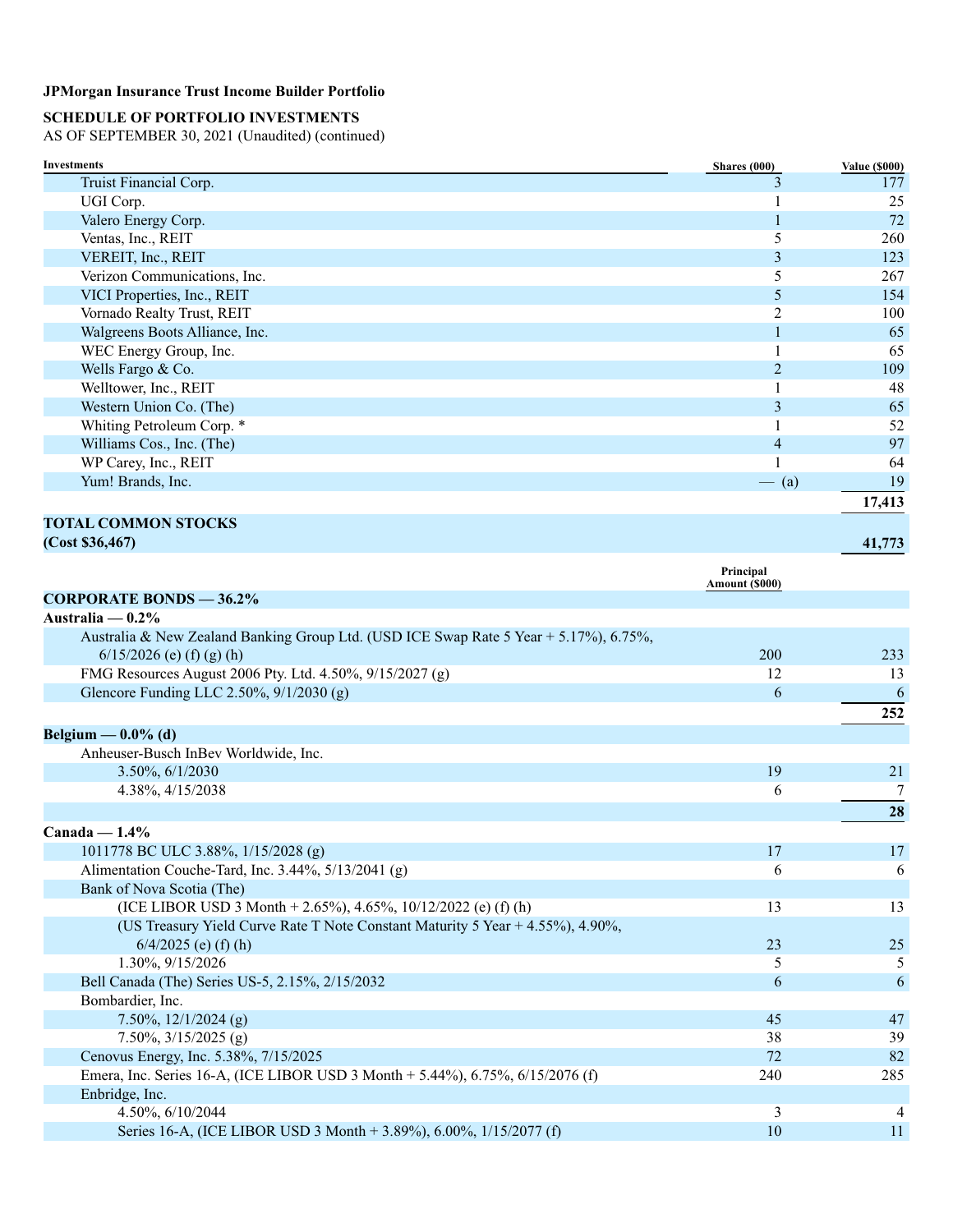| (ICE LIBOR USD 3 Month $+3.64\%$ ), 6.25%, 3/1/2078 (f)                              | 45             | 50    |
|--------------------------------------------------------------------------------------|----------------|-------|
| Series 20-A, (US Treasury Yield Curve Rate T Note Constant Maturity 5 Year + 5.31%), |                |       |
| 5.75%, $7/15/2080$ (f)                                                               | 117            | 132   |
| GFL Environmental, Inc. 3.50%, 9/1/2028 (g)                                          | 190            | 191   |
| MEG Energy Corp. 6.50%, 1/15/2025 (g)                                                | 35             | 36    |
| NOVA Chemicals Corp.                                                                 |                |       |
| 5.00%, $5/1/2025$ (g)                                                                | 89             | 94    |
| 5.25%, $6/1/2027$ (g)                                                                | 26             | 27    |
| 4.25%, $5/15/2029$ (g)                                                               | 40             | 40    |
| Open Text Corp. 5.88%, 6/1/2026 (g)                                                  | 57             | 59    |
| Precision Drilling Corp. 7.13%, 1/15/2026 (g)                                        | 23             | 24    |
| Quebecor Media, Inc. 5.75%, 1/15/2023                                                | 130            | 138   |
| Rogers Communications, Inc.                                                          |                |       |
| 4.35%, 5/1/2049                                                                      | $\mathfrak{Z}$ | 4     |
| 3.70%, 11/15/2049                                                                    | 3              | 3     |
| Transcanada Trust                                                                    |                |       |
| Series 16-A, (ICE LIBOR USD 3 Month + 4.64%), 5.87%, 8/15/2076 (f)                   | 33             | 37    |
| $(SOFR + 4.42\%), 5.50\%, 9/15/2079(f)$                                              | 72             | 79    |
| Videotron Ltd. 5.13%, 4/15/2027 (g)                                                  | 32             | 33    |
|                                                                                      |                | 1,487 |
| Cayman Islands — $0.0\%$ (d)                                                         |                |       |
| Global Aircraft Leasing Co. Ltd. 6.50% (cash), 9/15/2024 (g) (i)                     | 32             | 32    |
| Finland $-0.1%$                                                                      |                |       |
| Nokia OYJ                                                                            |                |       |
| 4.38%, 6/12/2027                                                                     | 12             | 13    |
| 6.63%, 5/15/2039                                                                     | 33             | 45    |
|                                                                                      |                | 58    |
| France $-0.6%$                                                                       |                |       |
| Altice France SA 8.13%, 2/1/2027 (g)                                                 | 200            | 215   |
| Credit Agricole SA (USD Swap Semi 5 Year + 6.19%), 8.12%, 12/23/2025 (e) (f) (g) (h) | 200            | 242   |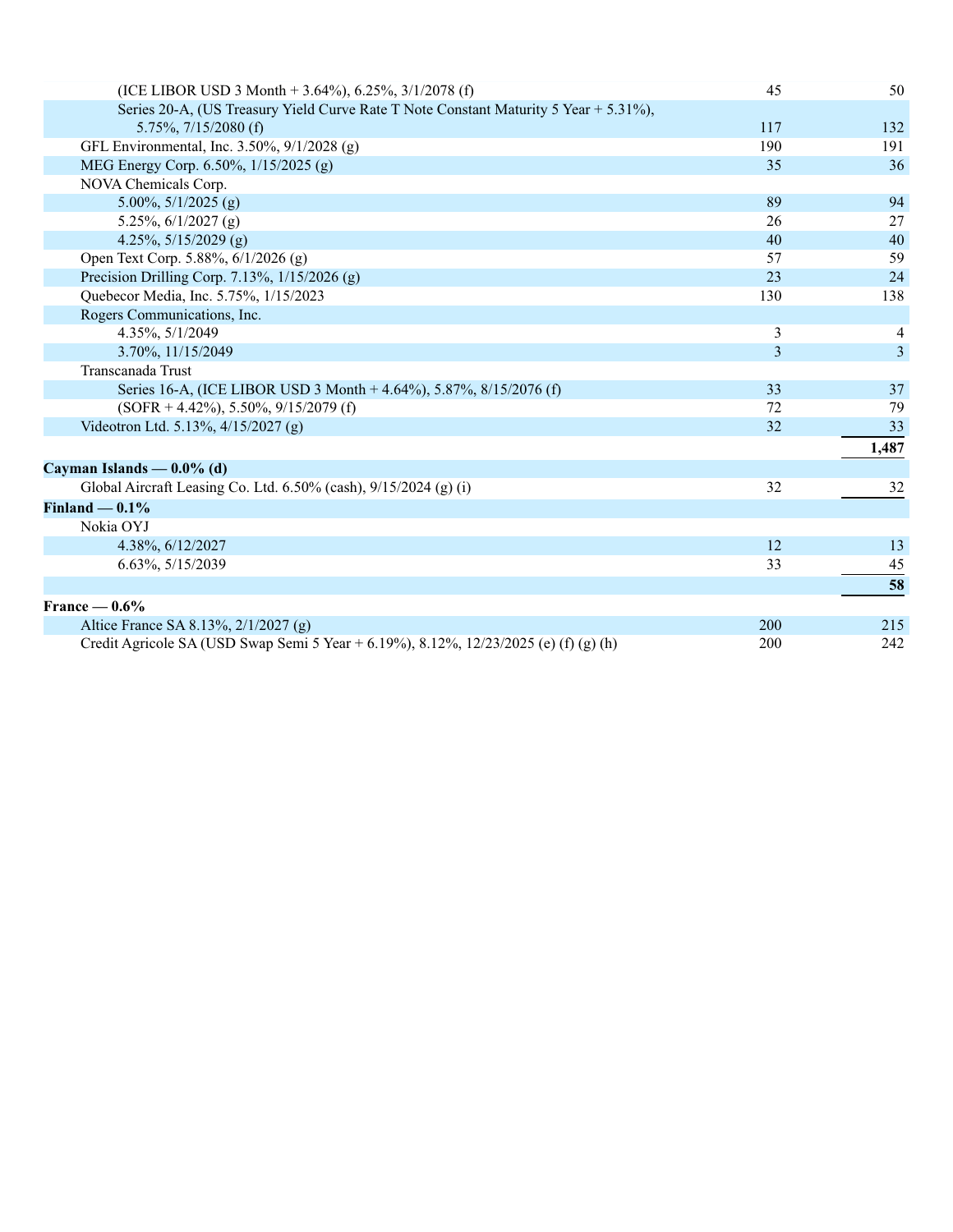# **SCHEDULE OF PORTFOLIO INVESTMENTS**

| <b>Investments</b>                                                                         | Principal<br><b>Amount (\$000)</b> |            | <b>Value (\$000)</b> |
|--------------------------------------------------------------------------------------------|------------------------------------|------------|----------------------|
| Societe Generale SA (USD ICE Swap Rate 5 Year + 5.87%), 8.00%, $9/29/2025$ (e) (f) (g) (h) |                                    | <b>200</b> | 234                  |
|                                                                                            |                                    |            | 691                  |
| Germany — $0.0\%$ (d)                                                                      |                                    |            |                      |
| Deutsche Telekom International Finance BV 8.75%, 6/15/2030 (j)                             |                                    | 16         | 24                   |
| Ireland $-0.3%$                                                                            |                                    |            |                      |
| AerCap Holdings NV (US Treasury Yield Curve Rate T Note Constant Maturity 5 Year +         |                                    |            |                      |
| 4.54%), 5.87%, $10/10/2079$ (f)                                                            |                                    | 150        | 156                  |
| Avolon Holdings Funding Ltd.                                                               |                                    |            |                      |
| $5.25\%, 5/15/2024 (g)$                                                                    |                                    | 21         | 23                   |
| $2.53\%, 11/18/2027$ (g)                                                                   |                                    | 71         | 70                   |
| Park Aerospace Holdings Ltd.                                                               |                                    |            |                      |
| 4.50%, $3/15/2023$ (g)                                                                     |                                    | 16         | 17                   |
| $5.50\%, 2/15/2024$ (g)                                                                    |                                    | 11         | 12                   |
|                                                                                            |                                    |            | 278                  |
| Italy $-0.3\%$                                                                             |                                    |            |                      |
| Telecom Italia Capital SA                                                                  |                                    |            |                      |
| 6.38%, 11/15/2033                                                                          |                                    | 20         | 23                   |
| 6.00%, 9/30/2034                                                                           |                                    | 112        | 126                  |
| UniCredit SpA (EURIBOR ICE Swap Rate 5 Year + 4.08%), 3.88%, 6/3/2027 (c) (e) (f) (h)      | EUR                                | 200        | 226                  |
|                                                                                            |                                    |            | 375                  |
| Luxembourg $-0.1\%$                                                                        |                                    |            |                      |
| Intelsat Jackson Holdings SA                                                               |                                    |            |                      |
| 8.00%, 2/15/2024 (g) (j) (k)                                                               |                                    | 77         | 79                   |
| 9.75%, $7/15/2025$ (g) (k)                                                                 |                                    | 35         | 19                   |
|                                                                                            |                                    |            | 98                   |
| Netherlands $-0.2\%$                                                                       |                                    |            |                      |
| Trivium Packaging Finance BV 5.50%, $8/15/2026$ (g) (j)                                    |                                    | 200        | 209                  |
| Sweden $-0.2\%$                                                                            |                                    |            |                      |
| Svenska Handelsbanken AB (US Treasury Yield Curve Rate T Note Constant Maturity 5 Year     |                                    |            |                      |
| $+4.05\%, 4.75\%, 3/1/2031$ (c) (e) (f) (h)                                                |                                    | 200        | 213                  |
| Switzerland $-0.8\%$                                                                       |                                    |            |                      |
| Cloverie PLC for Zurich Insurance Co Ltd (ICE LIBOR USD 3 Month + 4.92%), 5.63%,           |                                    |            |                      |
| $6/24/2046$ (c) (f)                                                                        |                                    | 200        | 231                  |
| Credit Suisse Group AG                                                                     |                                    |            |                      |
| (USD Swap Semi 5 Year + 5.11%), 7.13%, 7/29/2022 (c) (e) (f) (h)                           |                                    | 200        | 208                  |
| (USD Swap Semi 5 Year + 3.46%), 6.25%, 12/18/2024 (e) (f) (g) (h)                          |                                    | 200        | 215                  |
| UBS Group AG (USD Swap Semi 5 Year + 4.87%), 7.00%, 2/19/2025 (c) (e) (f) (h)              |                                    | 200        | 228                  |
|                                                                                            |                                    |            | 882                  |
| United Kingdom $-1.0\%$                                                                    |                                    |            |                      |
| BAT Capital Corp. 4.39%, 8/15/2037                                                         |                                    | 8          | 9                    |
| BP Capital Markets plc                                                                     |                                    |            |                      |
| (US Treasury Yield Curve Rate T Note Constant Maturity 5 Year + 4.04%), 4.38%,             |                                    |            |                      |
| $6/22/2025$ (e) (f) (h)                                                                    |                                    | 26         | 28                   |
| (EUR Swap Annual 5 Year + 4.12%), 3.63%, 3/22/2029 (c) (e) (f) (h)                         | <b>EUR</b>                         | 100        | 125                  |
| (US Treasury Yield Curve Rate T Note Constant Maturity 5 Year + 4.40%), 4.88%,             |                                    |            |                      |
| $3/22/2030$ (e) (f) (h)                                                                    |                                    | 142        | 156                  |
| Nationwide Building Society (U.K. Government Bonds 5 Year Note Generic Bid Yield +         |                                    |            |                      |
| 5.63%), 5.75%, $6/20/2027$ (c) (e) (f) (h)                                                 | <b>GBP</b>                         | 250        | 373                  |
| NatWest Group plc (US Treasury Yield Curve Rate T Note Constant Maturity 5 Year +          |                                    |            |                      |
| 5.63%), 6.00%, 12/29/2025 (e) (f) (h)                                                      |                                    | 200        | 224                  |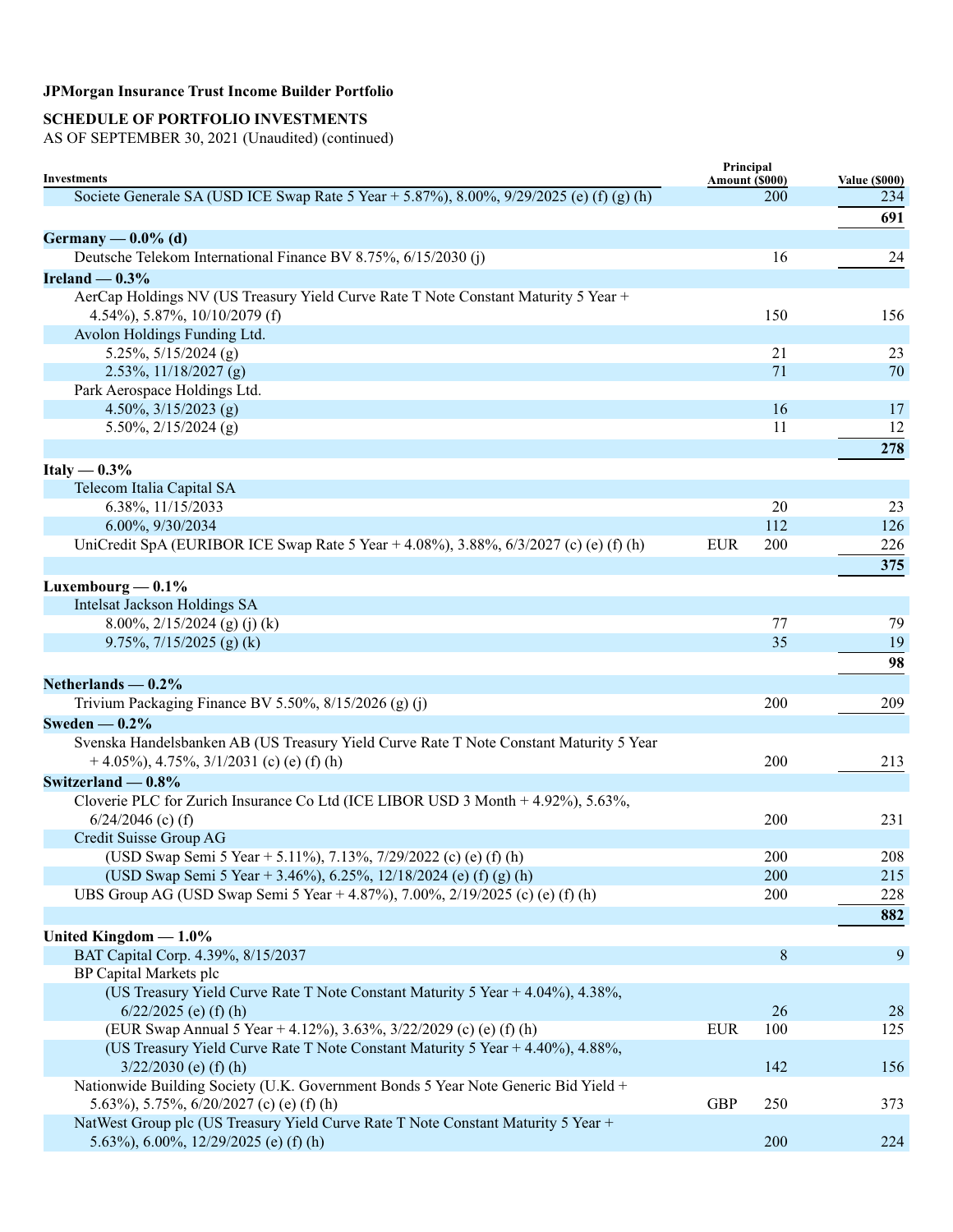| Vodafone Group plc                                                                 |     |       |
|------------------------------------------------------------------------------------|-----|-------|
| $5.00\%$ , $5/30/2038$                                                             | 10  | 12    |
| (USD Swap Semi 5 Year + 4.87%), 7.00%, 4/4/2079 (f)                                | 57  | 70    |
| (US Treasury Yield Curve Rate T Note Constant Maturity 5 Year $+ 2.45\%$ ), 3.25%, |     |       |
| $6/4/2081$ (f)                                                                     | 5   | 5     |
| (US Treasury Yield Curve Rate T Note Constant Maturity 5 Year $+ 2.77\%$ ), 4.12%, |     |       |
| $6/4/2081$ (f)                                                                     | 65  | 66    |
|                                                                                    |     | 1,068 |
| United States $-31.0\%$                                                            |     |       |
| 7-Eleven, Inc. 1.80%, $2/10/2031$ (g)                                              | 6   | 6     |
| AbbVie, Inc. 3.20%, 11/21/2029                                                     | 26  | 28    |
| Acadia Healthcare Co., Inc. 5.50%, 7/1/2028 (g)                                    | 95  | 100   |
| ACCO Brands Corp. 4.25%, 3/15/2029 (g)                                             | 105 | 105   |
| Activision Blizzard, Inc. 1.35%, 9/15/2030                                         | 10  | 9     |
| ADT Security Corp. (The)                                                           |     |       |
| $4.13\%, 6/15/2023$                                                                | 82  | 86    |
| 4.88%, $7/15/2032$ (g)                                                             | 45  | 45    |
| Advanced Drainage Systems, Inc. 5.00%, 9/30/2027 (g)                               | 10  | 10    |
| AECOM 5.13%, 3/15/2027                                                             | 53  | 59    |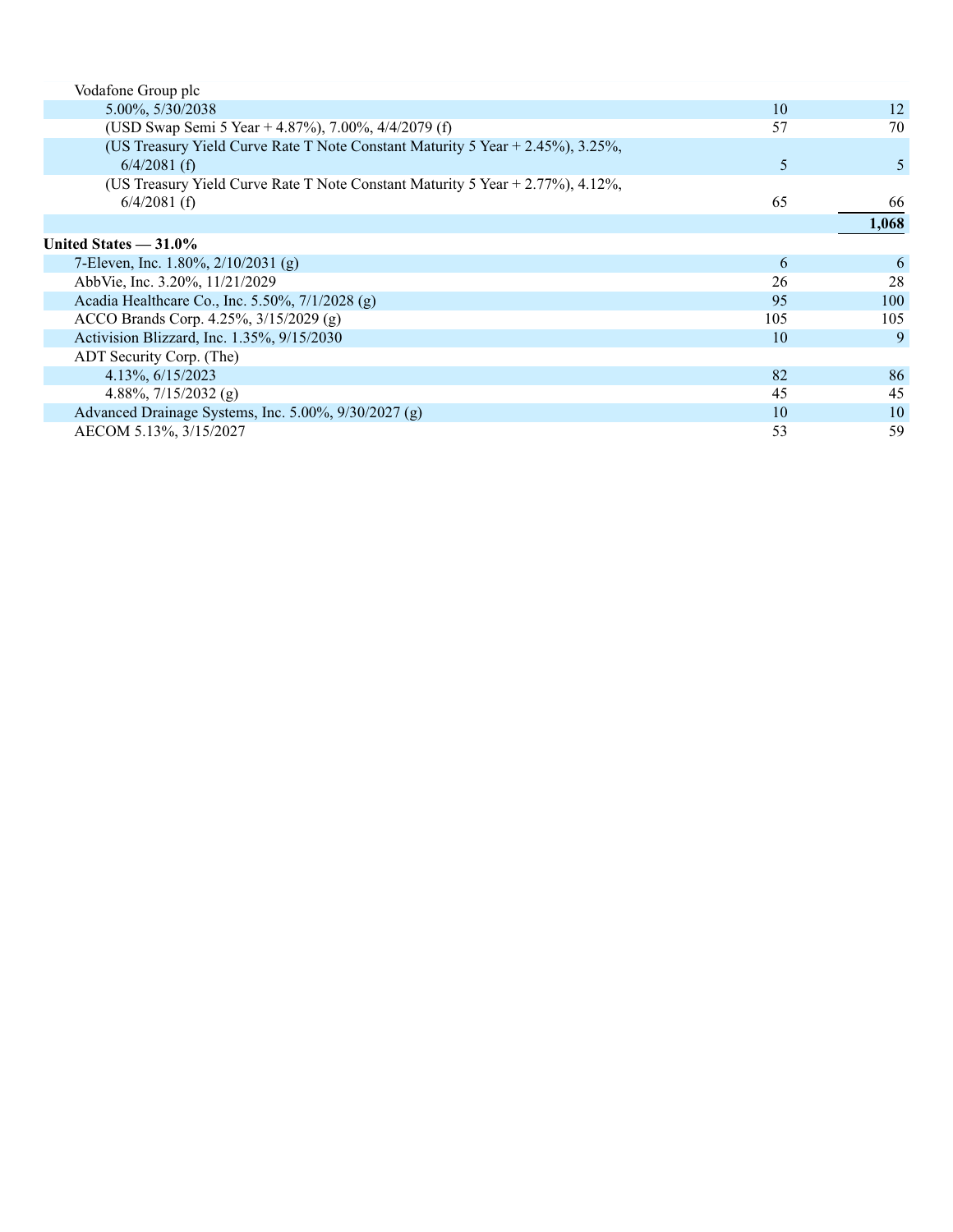## **SCHEDULE OF PORTFOLIO INVESTMENTS**

| Investments                                                                       | Principal<br>Amount (\$000) | <b>Value (\$000)</b> |
|-----------------------------------------------------------------------------------|-----------------------------|----------------------|
| Aetna, Inc. 3.88%, 8/15/2047                                                      | 10                          | 11                   |
| Air Lease Corp. 3.75%, 6/1/2026                                                   | 5                           | 5                    |
| Albertsons Cos., Inc.                                                             |                             |                      |
| 5.75%, 3/15/2025                                                                  | 5                           | 5                    |
| $7.50\%, 3/15/2026$ (g)                                                           | 80                          | 86                   |
|                                                                                   | 38                          | 41                   |
| 5.88%, $2/15/2028$ (g)                                                            |                             |                      |
| Alcoa Nederland Holding BV 6.13%, 5/15/2028 (g)                                   | 200                         | 217                  |
| Alexandria Real Estate Equities, Inc. REIT, 2.75%, 12/15/2029                     | 5                           | 5                    |
| Allegheny Technologies, Inc. 5.88%, 12/1/2027 (b)                                 | 10                          | 11                   |
| Allied Universal Holdco LLC                                                       |                             |                      |
| 6.63%, $7/15/2026$ (g)                                                            | 13                          | 14                   |
| 9.75%, $7/15/2027$ (g)                                                            | 13                          | 14                   |
| Allison Transmission, Inc.                                                        |                             |                      |
| 4.75%, $10/1/2027$ (g)                                                            | 65                          | 68                   |
| 5.88%, $6/1/2029$ (g)                                                             | 70                          | 76                   |
| Ally Financial, Inc.                                                              |                             |                      |
| 5.75%, 11/20/2025                                                                 | 110                         | 126                  |
| Series C, (US Treasury Yield Curve Rate T Note Constant Maturity 7 Year + 3.48%), |                             |                      |
| 4.70%, $5/15/2028$ (e) (f) (h)                                                    | 55                          | 57                   |
| 8.00%, 11/1/2031                                                                  | 39                          | 56                   |
| Altria Group, Inc.                                                                |                             |                      |
| 4.80%, 2/14/2029                                                                  | 5                           | 6                    |
| 3.40%, 2/4/2041                                                                   | 3                           | 3                    |
| AMC Entertainment Holdings, Inc.                                                  |                             |                      |
| $10.50\%, \frac{4}{24/2026}$ (g)                                                  | 26                          | 28                   |
| $12.00\%$ (PIK), 6/15/2026 (g) (i)                                                | 81                          | 75                   |
| Ameren Corp. 3.50%, 1/15/2031                                                     | 5                           | 5                    |
| American Airlines Group, Inc. 5.00%, 6/1/2022 (g)                                 | 21                          | 21                   |
| American Airlines, Inc. 5.75%, 4/20/2029 (g)                                      | 85                          | 92                   |
| American Axle & Manufacturing, Inc.                                               |                             |                      |
| 6.25%, 3/15/2026 (b)                                                              | 52                          | 54                   |
| 6.50%, 4/1/2027                                                                   | 53                          | 55                   |
| American Express Co. Series B, (ICE LIBOR USD 3 Month + 3.43%), 3.55%, 11/15/2021 |                             |                      |
| $(e)$ $(f)$ $(h)$                                                                 | 18                          | 18                   |
| American International Group, Inc.                                                |                             |                      |
| 3.88%, 1/15/2035                                                                  | 15                          | 17                   |
| Series A-9, (ICE LIBOR USD 3 Month + 2.87%), 5.75%, 4/1/2048 (f)                  | 29                          | 33                   |
| American Tower Corp. REIT, 1.50%, 1/31/2028                                       | 15                          | 15                   |
| AmeriGas Partners LP                                                              |                             |                      |
| 5.63%, 5/20/2024                                                                  | 25                          | $27\,$               |
| 5.88%, 8/20/2026                                                                  | 55                          | 62                   |
| 5.75%, 5/20/2027                                                                  | 35                          | 40                   |
| Amgen, Inc. 2.00%, 1/15/2032                                                      | 10                          | 10                   |
| Amkor Technology, Inc. 6.63%, 9/15/2027 (g)                                       | 62                          | 66                   |
| Amsted Industries, Inc. 5.63%, 7/1/2027 (g)                                       | 21                          | 22                   |
| Antero Midstream Partners LP                                                      |                             |                      |
|                                                                                   | 65                          | 71                   |
| 7.88%, 5/15/2026 (g)<br>5.38%, $6/15/2029$ (g)                                    | 60                          | 62                   |
| Antero Resources Corp.                                                            |                             |                      |
| 8.38%, 7/15/2026 (g)                                                              |                             | 46                   |
| 5.38%, $3/1/2030$ (g)                                                             | 41<br>55                    | 58                   |
|                                                                                   |                             |                      |
| Anthem, Inc. 2.88%, 9/15/2029                                                     | 13                          | 14                   |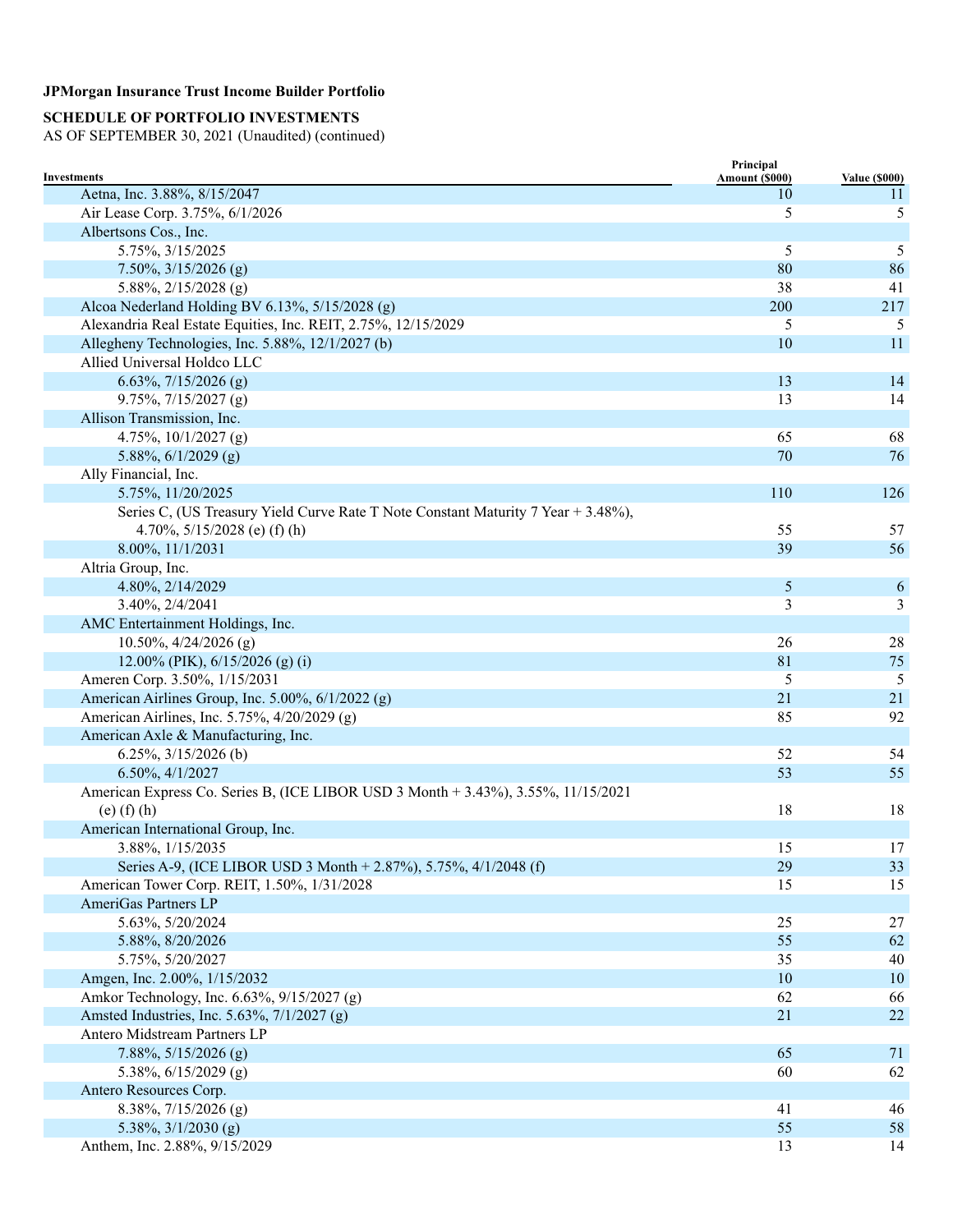| Apple, Inc. 4.50%, 2/23/2036                                             | 3   | $\overline{4}$ |
|--------------------------------------------------------------------------|-----|----------------|
| Aramark Services, Inc. 5.00%, 2/1/2028 (g)                               | 85  | 87             |
| Arches Buyer, Inc. 4.25%, 6/1/2028 (g)                                   | 85  | 86             |
| Archrock Partners LP 6.88%, 4/1/2027 (g)                                 | 7   | $\tau$         |
| Arconic Corp. 6.00%, 5/15/2025 (g)                                       | 110 | 116            |
| Ardagh Packaging Finance plc 4.13%, 8/15/2026 (g)                        | 200 | 208            |
| $AT&T$ , Inc.                                                            |     |                |
| 2.25%, 2/1/2032                                                          | 6   | 6              |
| $3.50\%, 6/1/2041$                                                       | 10  | 10             |
| Audacy Capital Corp. 6.50%, 5/1/2027 (b) (g)                             | 41  | 42             |
| Avantor Funding, Inc. 4.63%, 7/15/2028 (g)                               | 85  | 89             |
| Avis Budget Car Rental LLC 5.75%, 7/15/2027 (b) (g)                      | 24  | 25             |
| B&G Foods, Inc. 5.25%, 4/1/2025                                          | 146 | 149            |
| Bank of America Corp.                                                    |     |                |
| Series U, (ICE LIBOR USD 3 Month + 3.14%), 5.20%, 6/1/2023 (e) (f) (h)   | 56  | 58             |
| Series JJ, (ICE LIBOR USD 3 Month + 3.29%), 5.13%, 6/20/2024 (e) (f) (h) | 24  | 25             |
| Series X, (ICE LIBOR USD 3 Month + 3.71%), 6.25%, 9/5/2024 (e) (f) (h)   | 177 | 195            |
| Series Z, (ICE LIBOR USD 3 Month + 4.17%), 6.50%, 10/23/2024 (e) (f) (h) | 53  | 59             |
| Series MM, (ICE LIBOR USD 3 Month + 2.66%), 4.30%, 1/28/2025 (e) (f) (h) | 111 | 113            |
| Series AA, (ICE LIBOR USD 3 Month + 3.90%), 6.10%, 3/17/2025 (e) (f) (h) | 72  | 80             |
| Series DD, (ICE LIBOR USD 3 Month + 4.55%), 6.30%, 3/10/2026 (e) (f) (h) | 197 | 229            |
| $(SOFR + 0.96\%), 1.73\%, 7/22/2027(f)$                                  | 50  | 50             |
|                                                                          |     |                |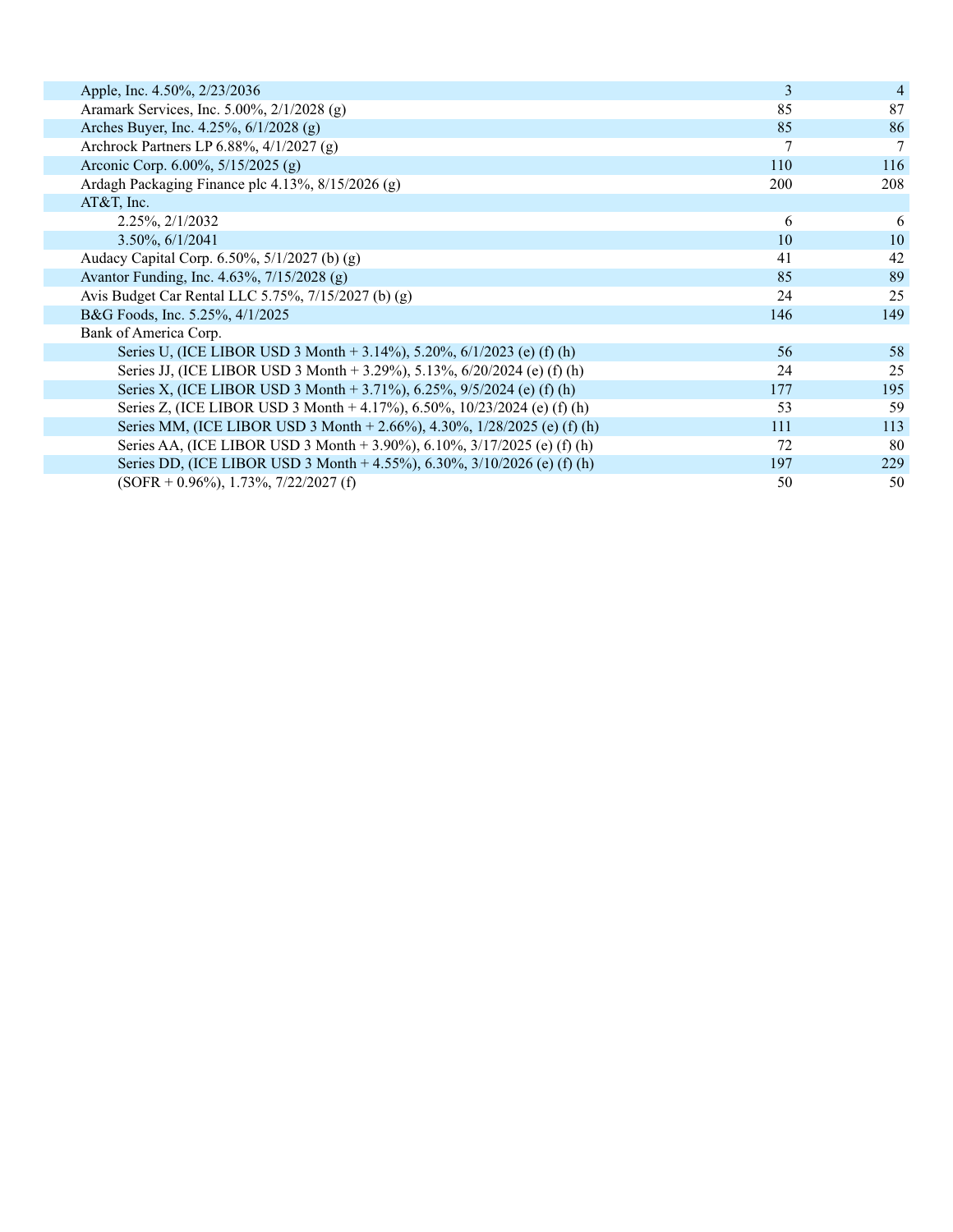# **SCHEDULE OF PORTFOLIO INVESTMENTS**

| <b>Investments</b>                                                                  | Principal<br>Amount (\$000) | <b>Value (\$000)</b> |
|-------------------------------------------------------------------------------------|-----------------------------|----------------------|
| Series FF, (ICE LIBOR USD 3 Month + 2.93%), 5.87%, 3/15/2028 (e) (f) (h)            | 102                         | 116                  |
| (US Treasury Yield Curve Rate T Note Constant Maturity 5 Year + 1.20%), 2.48%,      |                             |                      |
| $9/21/2036$ (f)                                                                     | 3                           | 3                    |
| Bank of New York Mellon Corp. (The)                                                 |                             |                      |
| Series E, (ICE LIBOR USD 3 Month + 3.42%), 3.54%, 12/20/2021 (e) (f) (h)            | 22                          | 22                   |
| Series D, (ICE LIBOR USD 3 Month + 2.46%), 4.50%, 6/20/2023 (e) (f) (h)             | 24                          | 25                   |
| Series G, (US Treasury Yield Curve Rate T Note Constant Maturity 5 Year + 4.36%),   |                             |                      |
| 4.70%, $9/20/2025$ (e) (f) (h)                                                      | 13                          | 14                   |
| Series H, (US Treasury Yield Curve Rate T Note Constant Maturity 5 Year + 3.35%),   |                             |                      |
| 3.70%, $3/20/2026$ (e) (f) (h)                                                      | 20                          | 21                   |
| Series F, (ICE LIBOR USD 3 Month + 3.13%), 4.62%, 9/20/2026 (e) (f) (h)             | 95                          | 103                  |
| Bath & Body Works, Inc. 7.50%, 6/15/2029                                            | 100                         | 114                  |
| Bausch Health Americas, Inc.                                                        |                             |                      |
| $9.25\%, \frac{4}{1/2026}$ (g)                                                      | 26                          | 28                   |
| $8.50\%, \frac{1}{31/2027}$ (g)                                                     | 205                         | 218                  |
| Bausch Health Cos., Inc.                                                            |                             |                      |
| 6.13%, $4/15/2025$ (g)                                                              | 75                          | 76                   |
| 5.50%, $11/1/2025$ (g)                                                              | 121                         | 123                  |
| 9.00%, $12/15/2025$ (g)                                                             | 68                          | 72                   |
| 5.75%, $8/15/2027$ (g)                                                              | 12                          | 13                   |
| 7.00%, $1/15/2028$ (g)                                                              | 20                          | 20                   |
| 5.00%, $1/30/2028$ (g)                                                              | 340                         | 323                  |
| 7.25%, $5/30/2029$ (g)                                                              | 22                          | 22                   |
| Becton Dickinson and Co. 2.82%, 5/20/2030                                           | 10                          | 10                   |
| Berry Global, Inc.                                                                  |                             |                      |
| 4.88%, $7/15/2026$ (g)                                                              | 84                          | 88                   |
| 5.63%, $7/15/2027$ (g)                                                              | 20                          | 21                   |
| Biogen, Inc. 2.25%, 5/1/2030                                                        | 11                          | 11                   |
| Boston Properties LP REIT, 2.45%, 10/1/2033                                         | 5                           | 5                    |
| BP Capital Markets America, Inc. 3.63%, 4/6/2030                                    | $\overline{\mathbf{3}}$     | $\mathfrak{Z}$       |
| Brink's Co. (The) 4.63%, 10/15/2027 (g)                                             | 75                          | 78                   |
| Bristol-Myers Squibb Co. 4.13%, 6/15/2039                                           | 19                          | 23                   |
| Broadcom, Inc. 4.30%, 11/15/2032                                                    | 6                           | 7                    |
| Buckeye Partners LP 3.95%, 12/1/2026                                                | 60                          | 61                   |
| Builders FirstSource, Inc. 4.25%, 2/1/2032 (g)                                      | 70                          | 72                   |
| BWX Technologies, Inc. 4.13%, 4/15/2029 (g)                                         | 120                         | 123                  |
| Callon Petroleum Co.                                                                |                             |                      |
| 6.13%, 10/1/2024                                                                    | 8                           | 8                    |
| 6.38%, 7/1/2026                                                                     | 6                           | 6                    |
| Calpine Corp.                                                                       |                             |                      |
| 5.25%, $6/1/2026$ (g)                                                               | 61                          | 63                   |
| 4.50%, $2/15/2028$ (g)                                                              | 75                          | 76                   |
| Capital One Financial Corp. Series M, (US Treasury Yield Curve Rate T Note Constant |                             |                      |
| Maturity 5 Year + 3.16%), 3.95%, 9/1/2026 (e) (f) (h)                               | 64                          | 66                   |
| Carnival Corp. 9.88%, 8/1/2027 (g)                                                  | 115                         | 133                  |
| Catalent Pharma Solutions, Inc. 5.00%, 7/15/2027 (g)                                | 29                          | 30                   |
| CCO Holdings LLC                                                                    |                             |                      |
| 5.50%, $5/1/2026$ (g)                                                               | 66                          | 68                   |
| 5.13%, $5/1/2027$ (g)                                                               | 158                         | 165                  |
| 5.00%, $2/1/2028$ (g)                                                               | 23                          | 24                   |
| 5.38%, 6/1/2029 (g)                                                                 | 270                         | 292                  |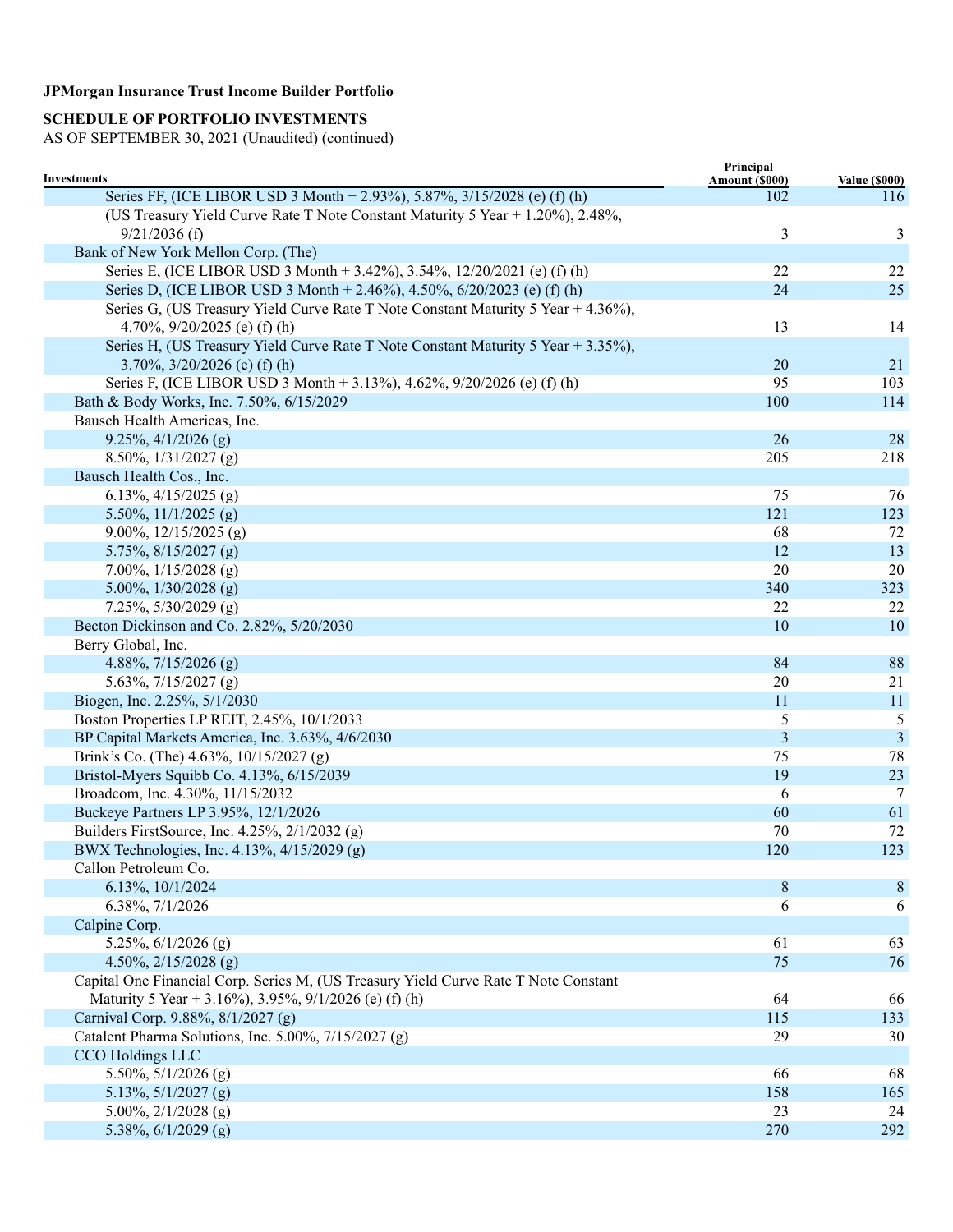| 4.75%, $3/1/2030$ (g)                                                              | 404 | 422 |
|------------------------------------------------------------------------------------|-----|-----|
| CDK Global, Inc. 5.25%, 5/15/2029 (g)                                              | 99  | 107 |
| CDW LLC 4.25%, 4/1/2028                                                            | 40  | 42  |
| Cedar Fair LP                                                                      |     |     |
| 5.38%, 4/15/2027                                                                   | 3   | 3   |
| 5.25%, 7/15/2029                                                                   | 101 | 104 |
| Centene Corp. 3.38%, 2/15/2030                                                     | 330 | 342 |
| CenterPoint Energy, Inc. Series A, (ICE LIBOR USD 3 Month + 3.27%), 6.13%,         |     |     |
| $9/1/2023$ (e) (f) (h)                                                             | 46  | 49  |
| Central Garden & Pet Co. 5.13%, 2/1/2028                                           | 140 | 148 |
| Charles Schwab Corp. (The)                                                         |     |     |
| Series G, (US Treasury Yield Curve Rate T Note Constant Maturity 5 Year + 4.97%),  |     |     |
| 5.38%, $6/1/2025$ (e) (f) (h)                                                      | 135 | 150 |
| Series F, (ICE LIBOR USD 3 Month + 2.58%), 5.00%, 12/1/2027 (e) (f) (h)            | 47  | 50  |
| Series H, (US Treasury Yield Curve Rate T Note Constant Maturity 10 Year + 3.08%), |     |     |
| 4.00%, $12/1/2030$ (e) (f) (h)                                                     | 209 | 216 |
| Chemours Co. (The) 5.38%, 5/15/2027 (b)                                            | 95  | 102 |
| Cheniere Energy Partners LP                                                        |     |     |
| 4.50%, 10/1/2029                                                                   | 120 | 128 |
| $3.25\%, 1/31/2032$ (g)                                                            | 30  | 30  |
| Cigna Corp. 4.38%, 10/15/2028                                                      | 15  | 17  |
| Cincinnati Bell, Inc.                                                              |     |     |
| 7.00%, $7/15/2024$ (g)                                                             | 45  | 46  |
| 8.00%, $10/15/2025$ (g)                                                            | 15  | 15  |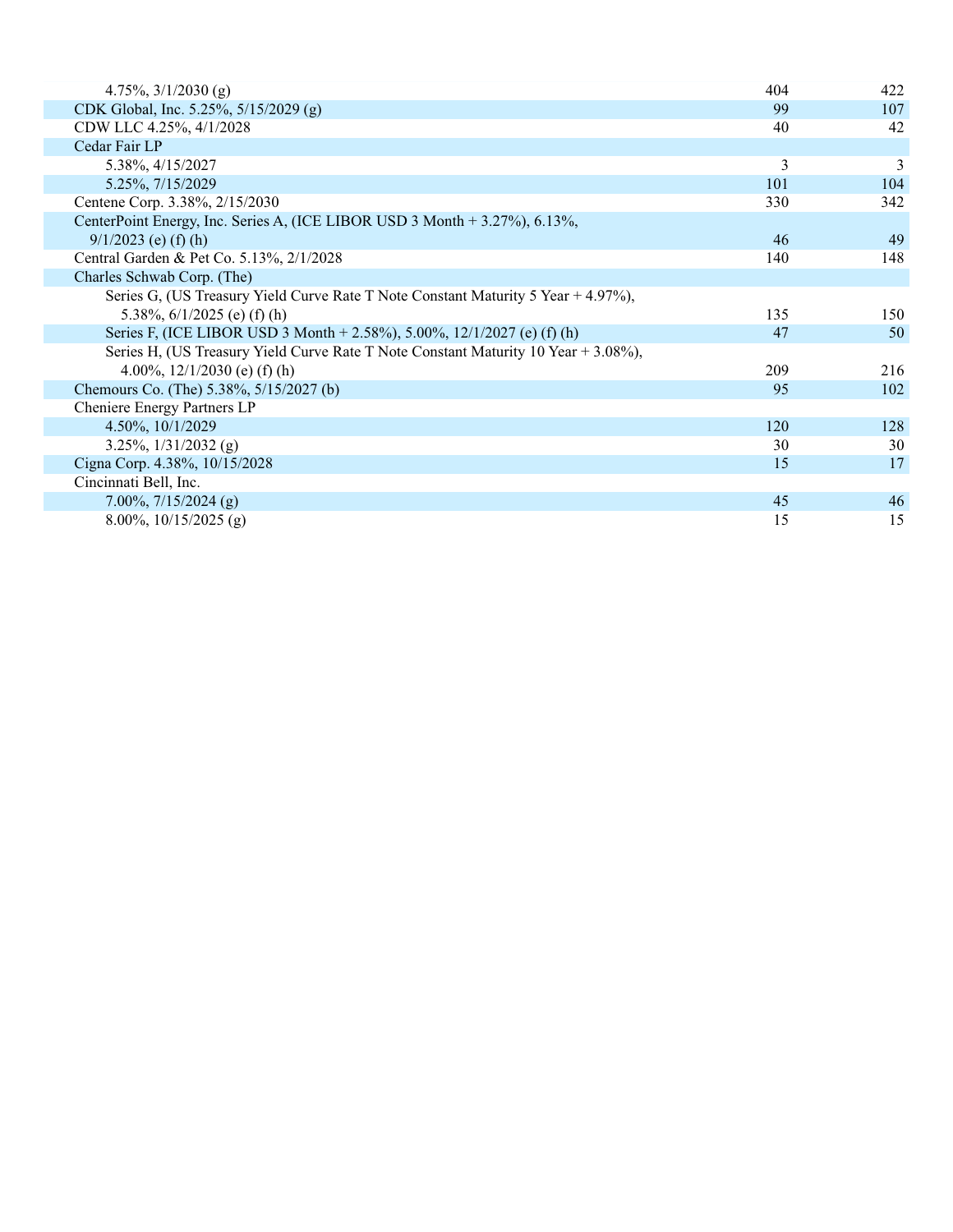# **SCHEDULE OF PORTFOLIO INVESTMENTS**

| <b>Investments</b>                                                                | Principal<br>Amount (\$000) | <b>Value (\$000)</b> |
|-----------------------------------------------------------------------------------|-----------------------------|----------------------|
| CIT Group, Inc.                                                                   |                             |                      |
| 4.75%, 2/16/2024                                                                  | 22                          | 24                   |
| 5.25%, 3/7/2025                                                                   | 45                          | 50                   |
| 6.13%, 3/9/2028                                                                   | 21                          | 25                   |
| Citigroup, Inc.                                                                   |                             |                      |
| (ICE LIBOR USD 3 Month + 4.07%), 5.95%, 1/30/2023 (e) (f) (h)                     | 114                         | 119                  |
| (ICE LIBOR USD 3 Month + 4.23%), 5.90%, 2/15/2023 (e) (f) (h)                     | 30                          | 31                   |
| Series D, (ICE LIBOR USD 3 Month + 3.47%), 5.35%, 5/15/2023 (e) (f) (h)           | 10                          | 10                   |
| Series M, (ICE LIBOR USD 3 Month + 3.42%), 6.30%, 5/15/2024 (e) (f) (h)           | 158                         | 171                  |
| Series U, (SOFR + 3.81%), 5.00%, 9/12/2024 (e) (f) (h)                            | 141                         | 147                  |
| Series V, $(SOR + 3.23\%)$ , 4.70%, 1/30/2025 (e) (f) (h)                         | 79                          | 81                   |
| Series P, (ICE LIBOR USD 3 Month + 3.91%), 5.95%, 5/15/2025 (e) (f) (h)           | 103                         | 112                  |
| Series W, (US Treasury Yield Curve Rate T Note Constant Maturity 5 Year + 3.60%), |                             |                      |
| 4.00%, $12/10/2025$ (e) (f) (h)                                                   | 159                         | 165                  |
| (US Treasury Yield Curve Rate T Note Constant Maturity 5 Year + 3.42%), 3.88%,    |                             |                      |
| $2/18/2026$ (e) (f) (h)                                                           | 70                          | 72                   |
| Series T, (ICE LIBOR USD 3 Month + 4.52%), 6.25%, 8/15/2026 (e) (f) (h)           | 98                          | 113                  |
| $(SOFR + 0.77\%)$ , 1.46%, 6/9/2027 (f)                                           | 35                          | 35                   |
| Citizens Financial Group, Inc.                                                    |                             |                      |
| Series B, (ICE LIBOR USD 3 Month + 3.00%), 6.00%, 7/6/2023 (e) (f) (h)            | 23                          | 24                   |
| Series C, (ICE LIBOR USD 3 Month + 3.16%), 6.37%, 4/6/2024 (e) (f) (h)            | 35                          | 38                   |
| Series G, (US Treasury Yield Curve Rate T Note Constant Maturity 5 Year + 3.22%), |                             |                      |
| 4.00%, $10/6/2026$ (e) (f) (h)                                                    | 55                          | 56                   |
| Clarivate Science Holdings Corp. 3.88%, 7/1/2028 (g)                              | 70                          | 70                   |
| Clear Channel Worldwide Holdings, Inc. 5.13%, 8/15/2027 (g)                       | 35                          | 36                   |
| CMS Energy Corp. (US Treasury Yield Curve Rate T Note Constant Maturity 5 Year +  |                             |                      |
| 4.12%), 4.75%, $6/1/2050$ (f)                                                     | 36                          | 40                   |
| CNX Resources Corp. 7.25%, 3/14/2027 (g)                                          | 55                          | 59                   |
| Colfax Corp. 6.38%, 2/15/2026 (g)                                                 | 5                           | $\mathfrak{S}$       |
| Comcast Corp. 4.15%, 10/15/2028                                                   | 5                           | 6                    |
| Commercial Metals Co.                                                             |                             |                      |
| 4.88%, 5/15/2023                                                                  | 19                          | 20                   |
| 5.38%, 7/15/2027                                                                  | 61                          | 64                   |
| CommScope Technologies LLC                                                        |                             |                      |
| 6.00%, $6/15/2025$ (g)                                                            | 97                          | 98                   |
| 5.00%, $3/15/2027$ (b) (g)                                                        | 15                          | 14                   |
| CommScope, Inc.                                                                   |                             |                      |
| 6.00%, $3/1/2026$ (g)                                                             | 35                          | 36                   |
| $8.25\%, \frac{3}{1/2027}$ (g)                                                    | 75                          | 79                   |
| 4.75%, $9/1/2029$ (g)                                                             | 75                          | 75                   |
| Community Health Systems, Inc. 8.00%, 3/15/2026 (g)                               | 176                         | 187                  |
| Constellation Brands, Inc. 2.25%, 8/1/2031                                        | 10                          | 10                   |
| Constellation Merger Sub, Inc. 8.50%, 9/15/2025 (g)                               | 32                          | 31                   |
| Covanta Holding Corp. 5.88%, 7/1/2025                                             | 19                          | 20                   |
| Cox Communications, Inc. 4.80%, $2/1/2035$ (g)                                    | 6                           | $\overline{7}$       |
| Crestwood Midstream Partners LP                                                   |                             |                      |
| 5.75%, 4/1/2025 (b)                                                               | 29                          | 30                   |
| 5.63%, $5/1/2027$ (g)                                                             | 10                          | 10                   |
| Crown Americas LLC                                                                |                             |                      |
| 4.50%, 1/15/2023                                                                  | 27                          | 28                   |
| 4.75%, 2/1/2026                                                                   | 26                          | 27                   |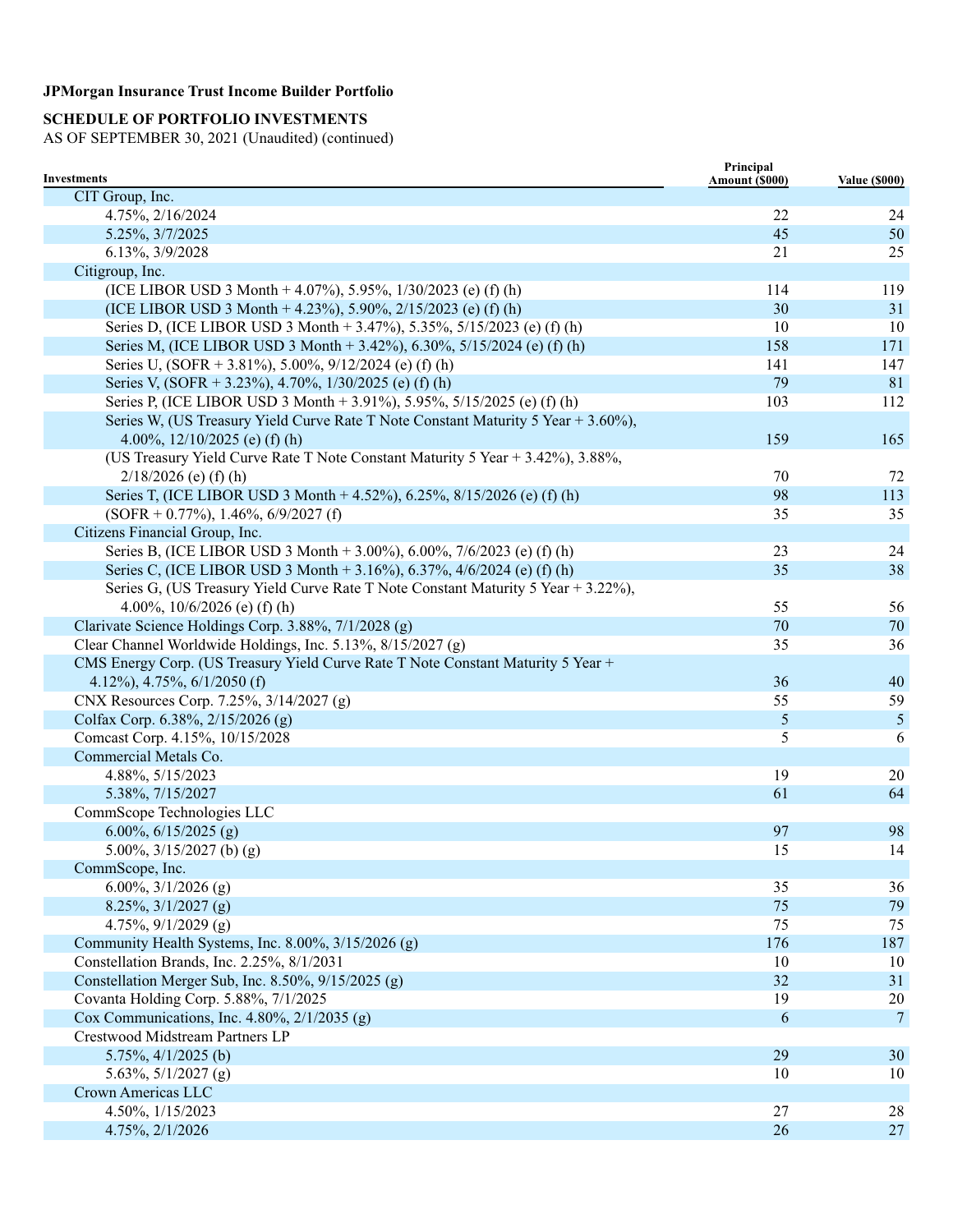| Crown Castle International Corp. REIT, 2.10%, 4/1/2031 | 16             | 15             |
|--------------------------------------------------------|----------------|----------------|
| <b>CSC Holdings LLC</b>                                |                |                |
| 6.75%, 11/15/2021                                      | 27             | 27             |
| 5.88%, 9/15/2022                                       | 15             | 16             |
| 5.25%, 6/1/2024                                        | 157            | 168            |
| 5.75%, $1/15/2030$ (g)                                 | 200            | 203            |
| CSX Corp. 2.40%, 2/15/2030                             | 3              | 3              |
| CVR Partners LP 9.25%, 6/15/2023 (g)                   | 20             | 20             |
| CVS Health Corp.                                       |                |                |
| 4.30%, 3/25/2028                                       | $\overline{4}$ | $\overline{4}$ |
| 2.13%, 9/15/2031                                       | 6              | 6              |
| $4.13\%, \frac{4}{1/2040}$                             | 6              | $\overline{7}$ |
| 2.70%, 8/21/2040                                       | 3              | 3              |
| 5.30%, 12/5/2043                                       | 6              | 8              |
| Dana, Inc. 5.38%, 11/15/2027                           | 115            | 121            |
| Darling Ingredients, Inc. 5.25%, 4/15/2027 (g)         | 12             | 12             |
| DaVita, Inc. 4.63%, $6/1/2030$ (g)                     | 140            | 144            |
| DCP Midstream Operating LP                             |                |                |
| 4.95%, 4/1/2022                                        | 5              |                |
| 3.88%, 3/15/2023                                       | 38             | 39             |
| 5.38%, 7/15/2025                                       | 14             | 15             |
| 6.75%, $9/15/2037$ (b) (g)                             | 20             | 26             |
| Dell International LLC                                 |                |                |
| 7.13%, $6/15/2024$ (g)                                 | 65             | 66             |
| 6.02%, 6/15/2026                                       | 10             | 12             |
| 4.90%, 10/1/2026                                       | 5              | 6              |
| Diamond Sports Group LLC 5.38%, 8/15/2026 (g)          | 53             | 35             |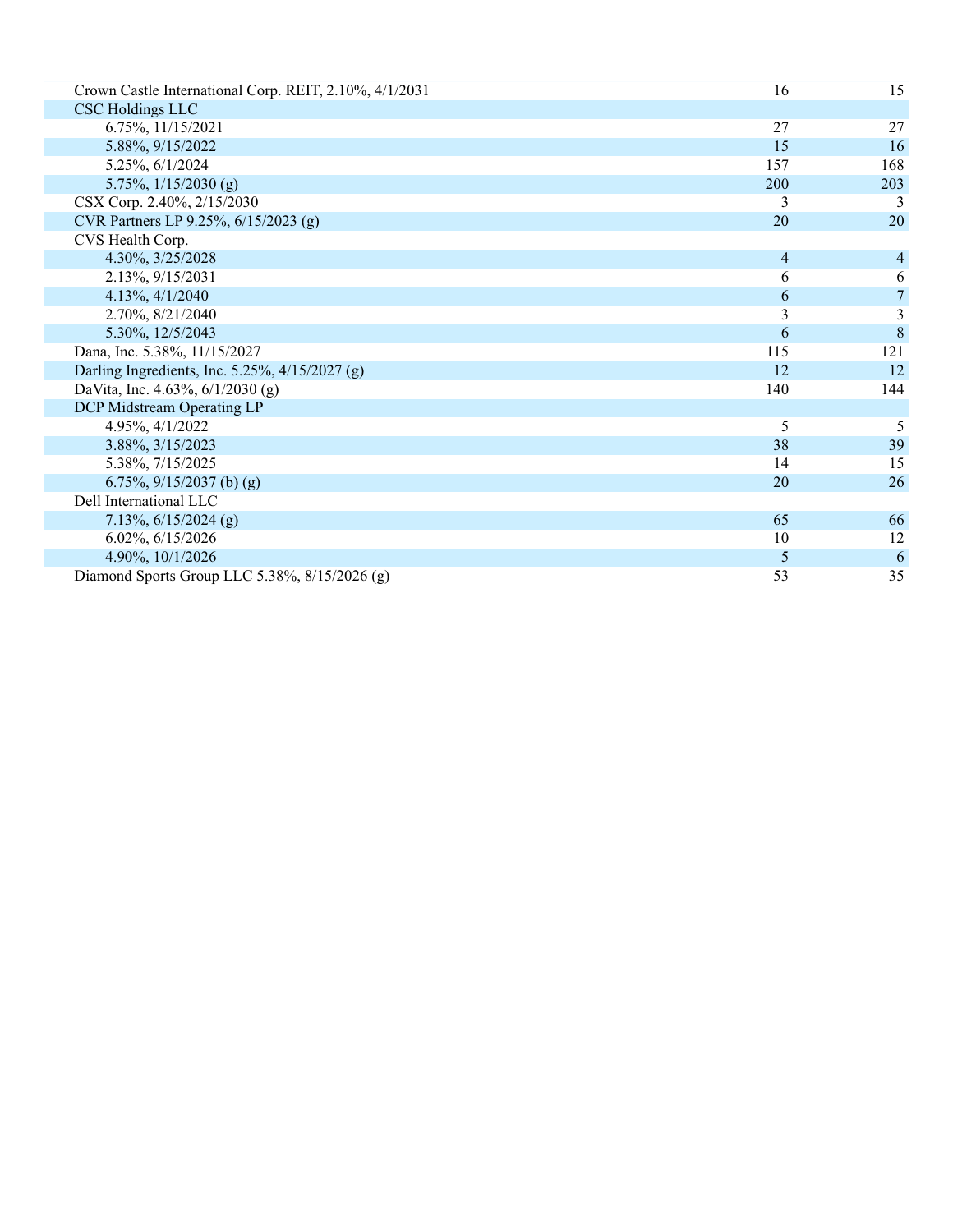# **SCHEDULE OF PORTFOLIO INVESTMENTS**

|                                                                                                                                            | Principal             |                             |
|--------------------------------------------------------------------------------------------------------------------------------------------|-----------------------|-----------------------------|
| Investments<br>DIRECTV Holdings LLC 5.88%, 8/15/2027 (g)                                                                                   | Amount (\$000)<br>100 | <b>Value (\$000)</b><br>104 |
| Discovery Communications LLC 5.30%, 5/15/2049                                                                                              | 6                     | 7                           |
| DISH DBS Corp.                                                                                                                             |                       |                             |
| 5.88%, 7/15/2022                                                                                                                           | 24                    | 25                          |
| 5.00%, 3/15/2023                                                                                                                           | 223                   | 231                         |
| 5.88%, 11/15/2024                                                                                                                          | 25                    | 27                          |
| 7.75%, 7/1/2026                                                                                                                            | 125                   | 141                         |
| Dominion Energy, Inc.                                                                                                                      |                       |                             |
| Series B, (US Treasury Yield Curve Rate T Note Constant Maturity 5 Year + 2.99%),                                                          |                       |                             |
| 4.65%, $12/15/2024$ (e) (f) (h)                                                                                                            | 24                    | 26                          |
| Series C, 2.25%, 8/15/2031                                                                                                                 | 3                     | 3                           |
| (ICE LIBOR USD 3 Month + 3.06%), 5.75%, 10/1/2054 (f)                                                                                      | 10                    | 11                          |
| Downstream Development Authority of the Quapaw Tribe of Oklahoma 10.50%, 2/15/2023                                                         |                       |                             |
| (g)                                                                                                                                        | 87                    | 91                          |
| DT Midstream, Inc. 4.13%, 6/15/2029 (g)                                                                                                    | 150                   | 152                         |
| Duke Energy Corp.                                                                                                                          |                       |                             |
| 3.75%, 9/1/2046                                                                                                                            | 3                     | 3                           |
| (US Treasury Yield Curve Rate T Note Constant Maturity 5 Year + 2.32%), 3.25%,                                                             |                       |                             |
| $1/15/2082$ (f)                                                                                                                            | 50                    | 50                          |
| Dun & Bradstreet Corp. (The) 6.88%, 8/15/2026 (g)                                                                                          | 27                    | 28                          |
| Element Solutions, Inc. 3.88%, 9/1/2028 (g)                                                                                                | 130                   | 131                         |
| Embarq Corp. 8.00%, 6/1/2036                                                                                                               | 124                   | 133                         |
| EMC Corp. 3.38%, 6/1/2023                                                                                                                  | 26                    | 27                          |
| Emergent BioSolutions, Inc. 3.88%, 8/15/2028 (b) (g)                                                                                       | 95                    | 92                          |
| Encompass Health Corp. 4.50%, 2/1/2028                                                                                                     | 185                   | 191                         |
| Energizer Holdings, Inc. 4.75%, 6/15/2028 (g)                                                                                              | 140                   | 142                         |
| Energy Transfer LP                                                                                                                         |                       |                             |
| 4.20%, 4/15/2027                                                                                                                           | 5                     | 6                           |
| Series B, (ICE LIBOR USD 3 Month + 4.16%), 6.63%, 2/15/2028 (e) (f) (h)                                                                    | 65                    | 63                          |
| Series G, (US Treasury Yield Curve Rate T Note Constant Maturity 5 Year + 5.31%),                                                          |                       |                             |
| 7.13%, $5/15/2030$ (e) (f) (h)                                                                                                             | 30                    | 31                          |
| EnLink Midstream Partners LP                                                                                                               |                       |                             |
| Series C, (ICE LIBOR USD 3 Month + 4.11%), 6.00%, 12/15/2022 (e) (f) (h)                                                                   | 30                    | 23                          |
| 4.40%, 4/1/2024                                                                                                                            | 19                    | 20                          |
| 4.15%, 6/1/2025                                                                                                                            | 23                    | 23                          |
| 4.85%, 7/15/2026                                                                                                                           | 58                    | 61                          |
| 5.60%, 4/1/2044                                                                                                                            | $\mathfrak{S}$        | $5\overline{)}$             |
| Entegris, Inc. 3.63%, 5/1/2029 (g)                                                                                                         | 125                   | 128                         |
| Enterprise Products Operating LLC Series E, (ICE LIBOR USD 3 Month + 3.03%), 5.25%,                                                        |                       |                             |
| $8/16/2077$ (f)                                                                                                                            | 25                    | 26                          |
| Envision Healthcare Corp. 8.75%, 10/15/2026 (g)                                                                                            | 20                    | 16                          |
| EOG Resources, Inc. 5.10%, 1/15/2036                                                                                                       | 3                     | $\overline{4}$              |
| EQT Corp. 6.63%, 2/1/2025 (j)                                                                                                              | 105                   | 120                         |
| Equitable Holdings, Inc. Series B, (US Treasury Yield Curve Rate T Note Constant Maturity 5<br>Year + 4.74%), 4.95%, 9/15/2025 (e) (f) (h) | $\mathfrak{S}$        | 5                           |
| Evergy, Inc. 2.90%, 9/15/2029                                                                                                              | 5                     | 5                           |
| Exela Intermediate LLC 10.00%, 7/15/2023 (g)                                                                                               | 94                    | 73                          |
| Exxon Mobil Corp. 4.23%, 3/19/2040                                                                                                         | 13                    | 15                          |
| Fiserv, Inc. 3.50%, 7/1/2029                                                                                                               | 10                    | 11                          |
| Ford Motor Credit Co. LLC                                                                                                                  |                       |                             |
| 4.39%, 1/8/2026                                                                                                                            | 200                   | 213                         |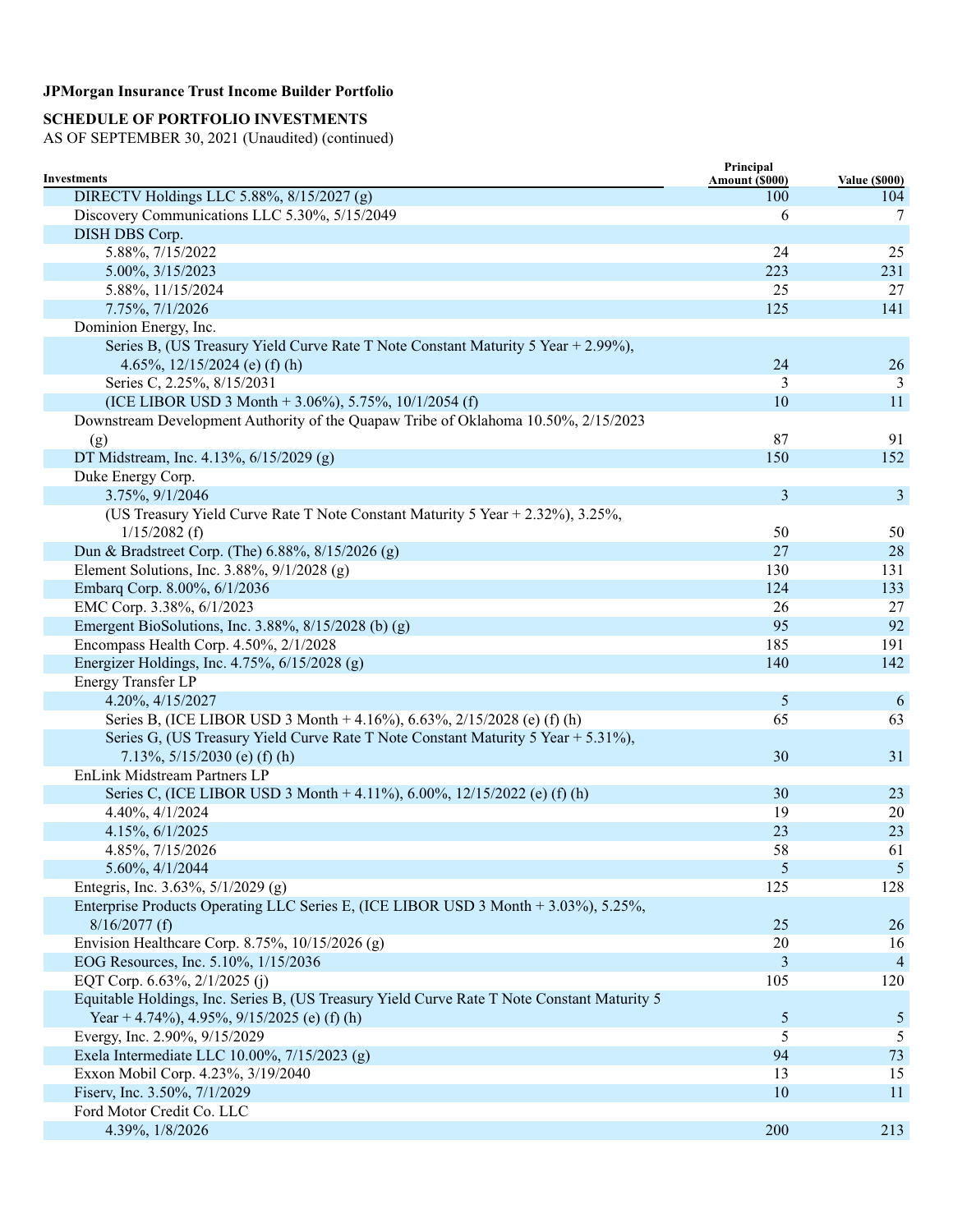| 4.54%, 8/1/2026                                                                        | 200 | 216 |
|----------------------------------------------------------------------------------------|-----|-----|
| 5.11%, 5/3/2029                                                                        | 275 | 307 |
| Freeport-McMoRan, Inc.                                                                 |     |     |
| 5.00%, 9/1/2027                                                                        | 140 | 146 |
| 5.45%, 3/15/2043                                                                       | 75  | 92  |
| Frontier Communications Holdings LLC 5.88%, 11/1/2029                                  | 5   | 5   |
| Gap, Inc. (The) 3.63%, 10/1/2029 (g)                                                   | 50  | 50  |
| Gartner, Inc. 4.50%, 7/1/2028 (g)                                                      | 95  | 100 |
| General Electric Co. Series D, (ICE LIBOR USD 3 Month + 3.33%), 3.45%,                 |     |     |
| $12/15/2021$ (e) (f) (h)                                                               | 304 | 298 |
| Genesis Energy LP                                                                      |     |     |
| $6.50\%$ , $10/1/2025$                                                                 | 5   | 5   |
| 6.25%, 5/15/2026                                                                       | 15  | 15  |
| Gilead Sciences, Inc. 1.65%, 10/1/2030                                                 | 16  | 15  |
| Global Payments, Inc. 3.20%, 8/15/2029                                                 | 10  | 11  |
| Go Daddy Operating Co. LLC 5.25%, 12/1/2027 (g)                                        | 50  | 52  |
| Goldman Sachs Capital II (ICE LIBOR USD 3 Month + 0.77%), 4.00%, 11/8/2021 (e) (f) (h) | 22  | 22  |
|                                                                                        |     |     |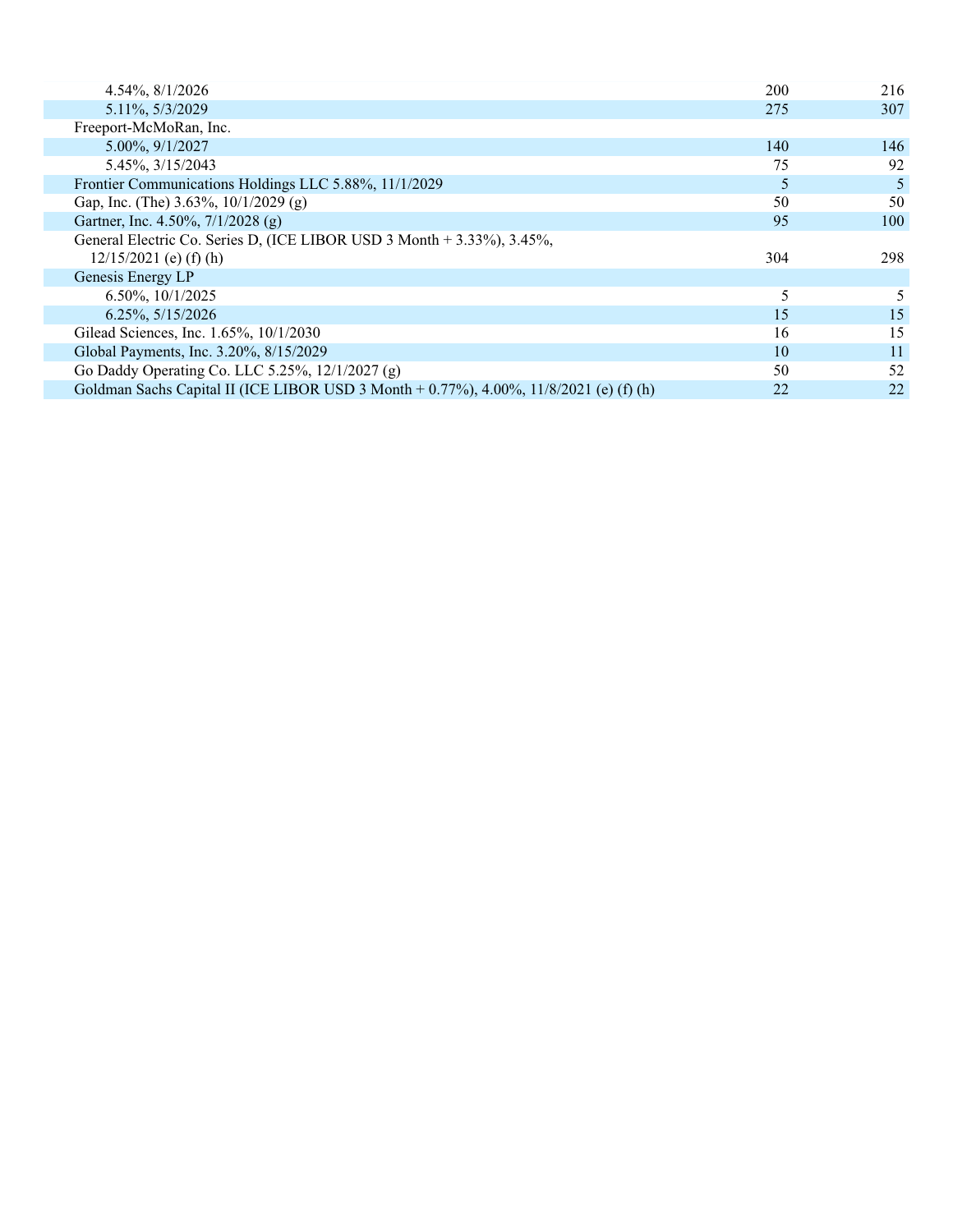# **SCHEDULE OF PORTFOLIO INVESTMENTS**

| <b>Investments</b>                                                                | Principal<br>Amount (\$000) | <b>Value (\$000)</b> |
|-----------------------------------------------------------------------------------|-----------------------------|----------------------|
| Goldman Sachs Group, Inc. (The)                                                   |                             |                      |
| Series S, (US Treasury Yield Curve Rate T Note Constant Maturity 5 Year + 2.85%), |                             |                      |
| 4.40\%, 2/10/2025 (e) (f) (h)                                                     | 5                           | 5                    |
| Series R, (US Treasury Yield Curve Rate T Note Constant Maturity 5 Year + 3.22%), |                             |                      |
| 4.95%, $2/10/2025$ (e) (f) (h)                                                    | $\overline{7}$              | $\overline{7}$       |
| Series T, (US Treasury Yield Curve Rate T Note Constant Maturity 5 Year + 2.97%), |                             |                      |
| 3.80%, $5/10/2026$ (e) (f) (h)                                                    | 69                          | 71                   |
| Series U, (US Treasury Yield Curve Rate T Note Constant Maturity 5 Year + 2.92%), |                             |                      |
| 3.65%, $8/10/2026$ (e) (f) (h)                                                    | 42                          | 42                   |
| Series O, (ICE LIBOR USD 3 Month + 3.83%), 5.30%, 11/10/2026 (e) (f) (h)          | 21                          | 23                   |
| $(SOFR + 0.82\%), 1.54\%, 9/10/2027(f)$                                           | 10                          | 10                   |
| Goodyear Tire & Rubber Co. (The)                                                  |                             |                      |
| 5.00%, 5/31/2026                                                                  | 47                          | 48                   |
| 5.00%, $7/15/2029$ (g)                                                            | 10                          | 11                   |
| Gray Television, Inc.                                                             |                             |                      |
| 5.88%, $7/15/2026$ (g)                                                            | 20                          | 21                   |
| 7.00%, $5/15/2027$ (g)                                                            | 45                          | 48                   |
| Greif, Inc. 6.50%, 3/1/2027 (g)                                                   | 126                         | 132                  |
| Griffon Corp. 5.75%, 3/1/2028                                                     | 95                          | 100                  |
| Hanesbrands, Inc. 4.88%, 5/15/2026 (g)                                            | 60                          | 65                   |
| Harsco Corp. 5.75%, 7/31/2027 (g)                                                 | 9                           | 9                    |
| HCA, Inc.                                                                         |                             |                      |
| 5.38%, 2/1/2025                                                                   | 146                         | 163                  |
| 5.88%, 2/15/2026                                                                  | 285                         | 327                  |
| 5.63%, 9/1/2028                                                                   | 274                         | 326                  |
| 2.38%, 7/15/2031                                                                  | 10                          | 10                   |
| Herc Holdings, Inc. 5.50%, 7/15/2027 (g)                                          | 28                          | 29                   |
| Hill-Rom Holdings, Inc. 4.38%, 9/15/2027 (g)                                      | 75                          | 78                   |
| Hilton Domestic Operating Co., Inc. 4.88%, 1/15/2030                              | 24                          | 26                   |
| Hilton Grand Vacations Borrower LLC 6.13%, 12/1/2024                              | 28                          | 29                   |
| Hilton Worldwide Finance LLC 4.88%, 4/1/2027                                      | 32                          | 33                   |
| Hologic, Inc.                                                                     |                             |                      |
| 4.63%, $2/1/2028$ (g)                                                             | 25                          | <b>26</b>            |
| $3.25\%, 2/15/2029$ (g)                                                           | 75                          | 75                   |
| Howmet Aerospace, Inc.                                                            |                             |                      |
| 5.13%, 10/1/2024                                                                  | 107                         | 118                  |
| 5.90%, 2/1/2027                                                                   | 8                           | 10                   |
| 5.95%, 2/1/2037                                                                   | 34                          | 42                   |
| Hughes Satellite Systems Corp. 6.63%, 8/1/2026 (b)                                | 145                         | 165                  |
| Huntington Bancshares, Inc. Series E, (ICE LIBOR USD 3 Month + 2.88%), 5.70%,     |                             |                      |
| $4/15/2023$ (e) (f) (h)                                                           | 23                          | 24                   |
| Hyundai Capital America                                                           |                             |                      |
| $1.65\%, 9/17/2026$ (g)<br>2.10%, $9/15/2028$ (g)                                 | 5<br>5                      | 5<br>$\mathfrak{S}$  |
| Icahn Enterprises LP                                                              |                             |                      |
| 4.75%, 9/15/2024                                                                  | 70                          | 73                   |
| 6.38%, 12/15/2025                                                                 | 22                          | 22                   |
| iHeartCommunications, Inc.                                                        |                             |                      |
| 6.38%, 5/1/2026                                                                   | 57                          | 60                   |
| 8.38%, 5/1/2027                                                                   | 98                          | 104                  |
| 5.25%, 8/15/2027 (g)                                                              | 18                          | 19                   |
|                                                                                   |                             |                      |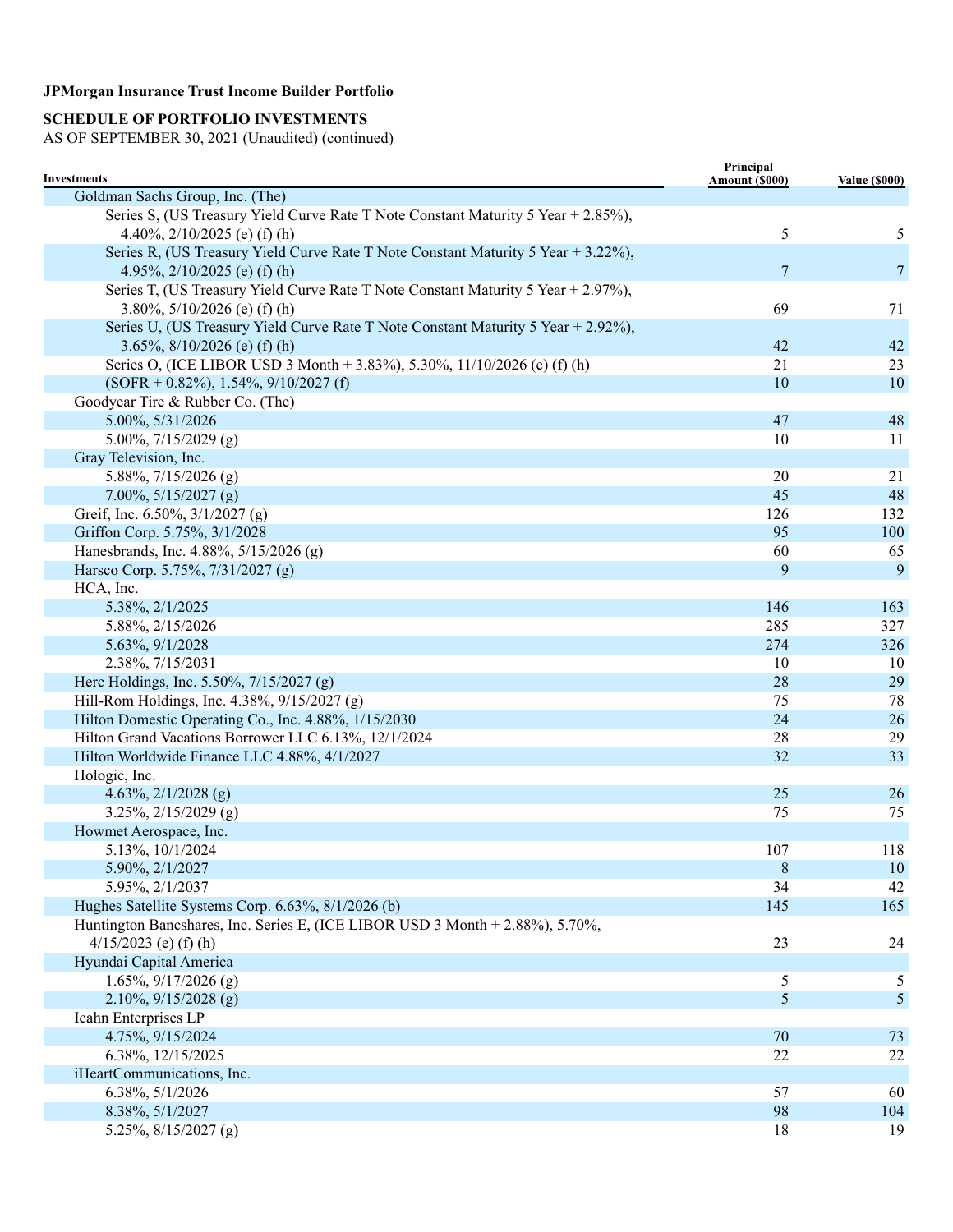| ILFC E-Capital Trust I (USD Constant Maturity 30 Year + 1.55%), 3.46%, 12/21/2065 (f) (g) | 100 | 81  |
|-------------------------------------------------------------------------------------------|-----|-----|
| Imola Merger Corp. 4.75%, 5/15/2029 (g)                                                   | 110 | 114 |
| Intel Corp. 2.00%, 8/12/2031                                                              | 3   | 3   |
| International Game Technology plc 6.50%, 2/15/2025 (g)                                    | 200 | 223 |
| IQVIA, Inc. 5.00%, 5/15/2027 (g)                                                          | 200 | 208 |
| IRB Holding Corp. 6.75%, 2/15/2026 (g)                                                    | 56  | 58  |
| Iron Mountain, Inc.                                                                       |     |     |
| REIT, 4.88%, 9/15/2027 (g)                                                                | 84  | 87  |
| REIT, 5.25%, 3/15/2028 (g)                                                                | 48  | 50  |
| ITC Holdings Corp. 2.95%, 5/14/2030 (g)                                                   | 5   | 5   |
| JB Poindexter & Co., Inc. 7.13%, 4/15/2026 (g)                                            | 31  | 33  |
| <b>JBS USA LUX SA</b>                                                                     |     |     |
| 6.50%, $4/15/2029$ (g)                                                                    | 63  | 70  |
| 5.50%, $1/15/2030$ (g)                                                                    | 42  | 47  |
| Kaiser Aluminum Corp. 4.63%, 3/1/2028 (g)                                                 | 80  | 83  |
| Kennedy-Wilson, Inc. 4.75%, 3/1/2029                                                      | 100 | 102 |
| Keurig Dr Pepper, Inc. 3.20%, 5/1/2030                                                    | 11  | 12  |
| Kroger Co. (The) 1.70%, 1/15/2031                                                         | 6   | 6   |
| L3Harris Technologies, Inc. 1.80%, 1/15/2031                                              | 5   | 5   |
| LABL, Inc. $6.75\%$ , $7/15/2026$ (g)                                                     | 100 | 105 |
| Ladder Capital Finance Holdings LLLP REIT, 5.25%, 10/1/2025 (g)                           | 48  | 49  |
| Lamar Media Corp. 4.88%, 1/15/2029                                                        | 85  | 90  |
| Lamb Weston Holdings, Inc. $4.88\%$ , $11/1/2026$ (g)                                     | 89  | 91  |
|                                                                                           |     |     |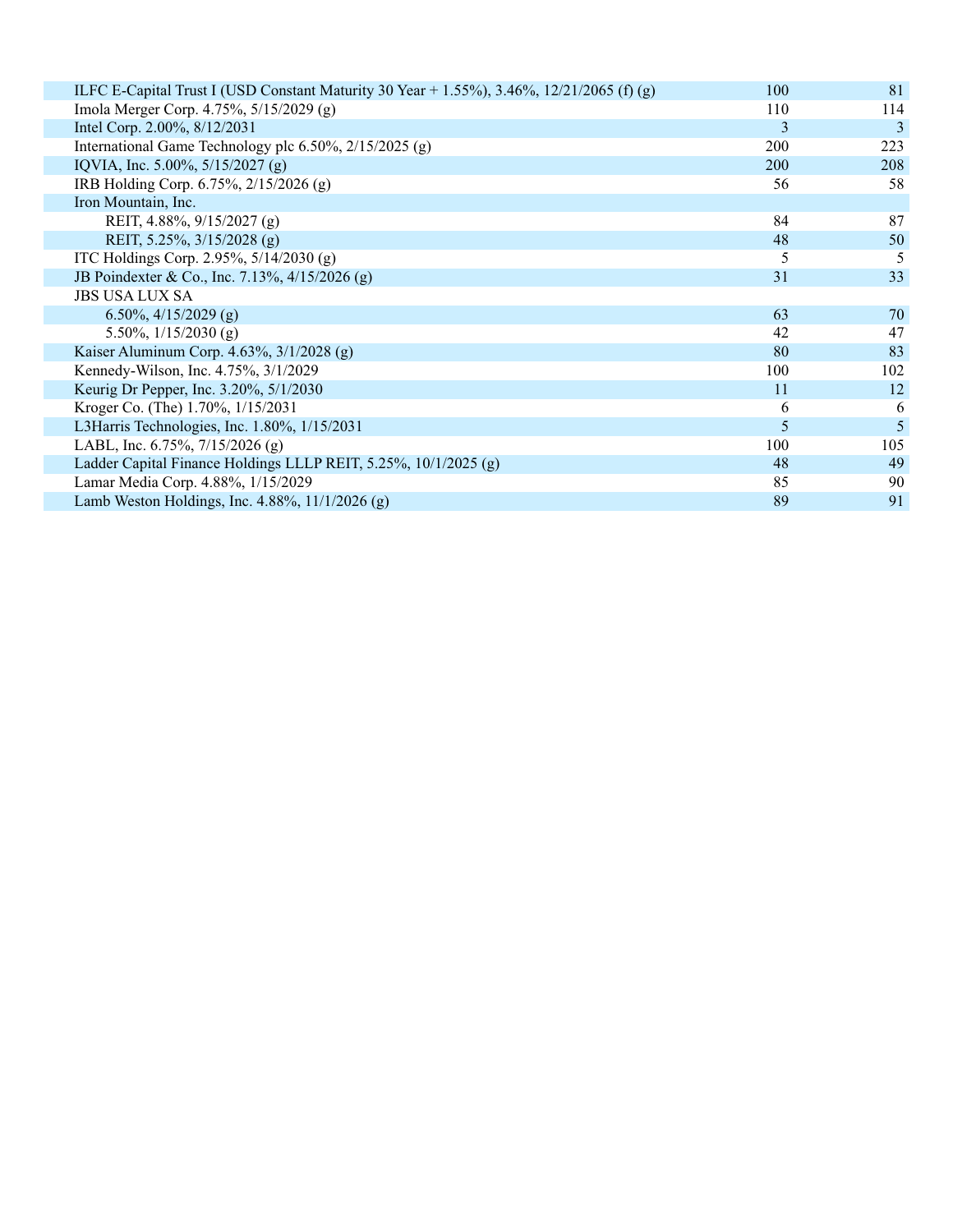# **SCHEDULE OF PORTFOLIO INVESTMENTS**

| Investments                                                                         | Principal<br>Amount (\$000) | <b>Value (\$000)</b> |
|-------------------------------------------------------------------------------------|-----------------------------|----------------------|
| Lennar Corp.                                                                        |                             |                      |
| 4.50%, 4/30/2024                                                                    | 15                          | 16                   |
| 5.88%, 11/15/2024                                                                   | 45                          | 51                   |
| 4.75%, 5/30/2025                                                                    | 5                           | 6                    |
| 5.25%, 6/1/2026                                                                     | 14                          | <b>16</b>            |
| 5.00%, 6/15/2027                                                                    | 20                          | 23                   |
| Level 3 Financing, Inc.                                                             |                             |                      |
| 5.38%, 5/1/2025                                                                     | 91                          | 93                   |
| 5.25%, 3/15/2026                                                                    | 54                          | 56                   |
| Liberty Interactive LLC 8.25%, 2/1/2030                                             | 35                          | 39                   |
| Live Nation Entertainment, Inc.                                                     |                             |                      |
| 5.63%, $3/15/2026$ (g)                                                              | 33                          | 34                   |
| 6.50%, $5/15/2027$ (g)                                                              | 165                         | 182                  |
| Lowe's Cos., Inc. 3.70%, 4/15/2046                                                  | 6                           | 7                    |
| Lumen Technologies, Inc.                                                            |                             |                      |
| Series T, 5.80%, 3/15/2022                                                          | 30                          | 31                   |
| Series W, 6.75%, 12/1/2023                                                          | 28                          | 31                   |
| Series Y, 7.50%, 4/1/2024                                                           | 2                           | 2                    |
| 5.63%, 4/1/2025                                                                     | 57                          | 62                   |
| Series G, 6.88%, 1/15/2028                                                          | 160                         | 181                  |
| Madison IAQ LLC 4.13%, 6/30/2028 (g)                                                | 115                         | 115                  |
| MasTec, Inc. 4.50%, 8/15/2028 (g)                                                   | 95                          | 99                   |
| Matador Resources Co. 5.88%, 9/15/2026                                              | 55                          | 57                   |
| Mattel, Inc. 3.15%, 3/15/2023                                                       | 37                          | 38                   |
| Mauser Packaging Solutions Holding Co. 5.50%, 4/15/2024 (g)                         | 227                         | 229                  |
| McDonald's Corp. 3.70%, 2/15/2042                                                   | 6                           | 7                    |
| Mellon Capital IV Series 1, (ICE LIBOR USD 3 Month $+$ 0.57%), 4.00%, 11/8/2021     |                             |                      |
| $(e)$ $(f)$ $(h)$                                                                   | 18                          | 18                   |
| Meredith Corp. 6.88%, 2/1/2026                                                      | 181                         | 187                  |
| MetLife Capital Trust IV 7.88%, 12/15/2037 (g)                                      | 100                         | 139                  |
| MetLife, Inc.                                                                       |                             |                      |
| Series G, (US Treasury Yield Curve Rate T Note Constant Maturity 5 Year + 3.58%),   |                             |                      |
| 3.85%, $9/15/2025$ (e) (f) (h)                                                      | 70                          | 73                   |
| Series D, (ICE LIBOR USD 3 Month + 2.96%), 5.87%, 3/15/2028 (e) (f) (h)             | 59                          | 69                   |
| 6.40%, 12/15/2036                                                                   | 98                          | 126                  |
| 6.40%, 12/15/2036                                                                   | 10                          | 13                   |
| MGM Growth Properties Operating Partnership LP REIT, 5.75%, 2/1/2027                | 23                          | 26                   |
| MGM Resorts International 4.63%, 9/1/2026                                           | 200                         | 210                  |
| Midcontinent Communications 5.38%, 8/15/2027 (g)                                    | 17                          | 18                   |
| Mississippi Power Co. Series 12-A, 4.25%, 3/15/2042                                 | 10                          | 12                   |
| Mondelez International, Inc. 1.50%, 2/4/2031 (b)                                    | 6                           | 6                    |
| Morgan Stanley                                                                      |                             |                      |
| Series H, (ICE LIBOR USD 3 Month + 3.61%), 3.74%, 1/15/2022 (e) (f) (h)             | 239                         | 241                  |
| Series N, (ICE LIBOR USD 3 Month + 3.16%), 5.30%, 12/15/2025 (e) (f) (h)            | 8                           | 8                    |
| Series M, (ICE LIBOR USD 3 Month + 4.44%), 5.87%, 9/15/2026 (e) (f) (h)             | 18                          | 21                   |
| $(SOFR + 0.86\%)$ , 1.51%, 7/20/2027 (f)                                            | 20                          | 20                   |
| $(SOFR + 1.36\%), 2.48\%, 9/16/2036(f)$                                             | 3                           | 3                    |
| MPLX LP 4.50%, 4/15/2038                                                            | 3                           | 3                    |
| National Rural Utilities Cooperative Finance Corp. (ICE LIBOR USD 3 Month + 3.63%), |                             |                      |
| 5.25%, $4/20/2046$ (f)                                                              | 20                          | 22                   |
| Nationstar Mortgage Holdings, Inc. 6.00%, 1/15/2027 (g)                             | 95                          | 99                   |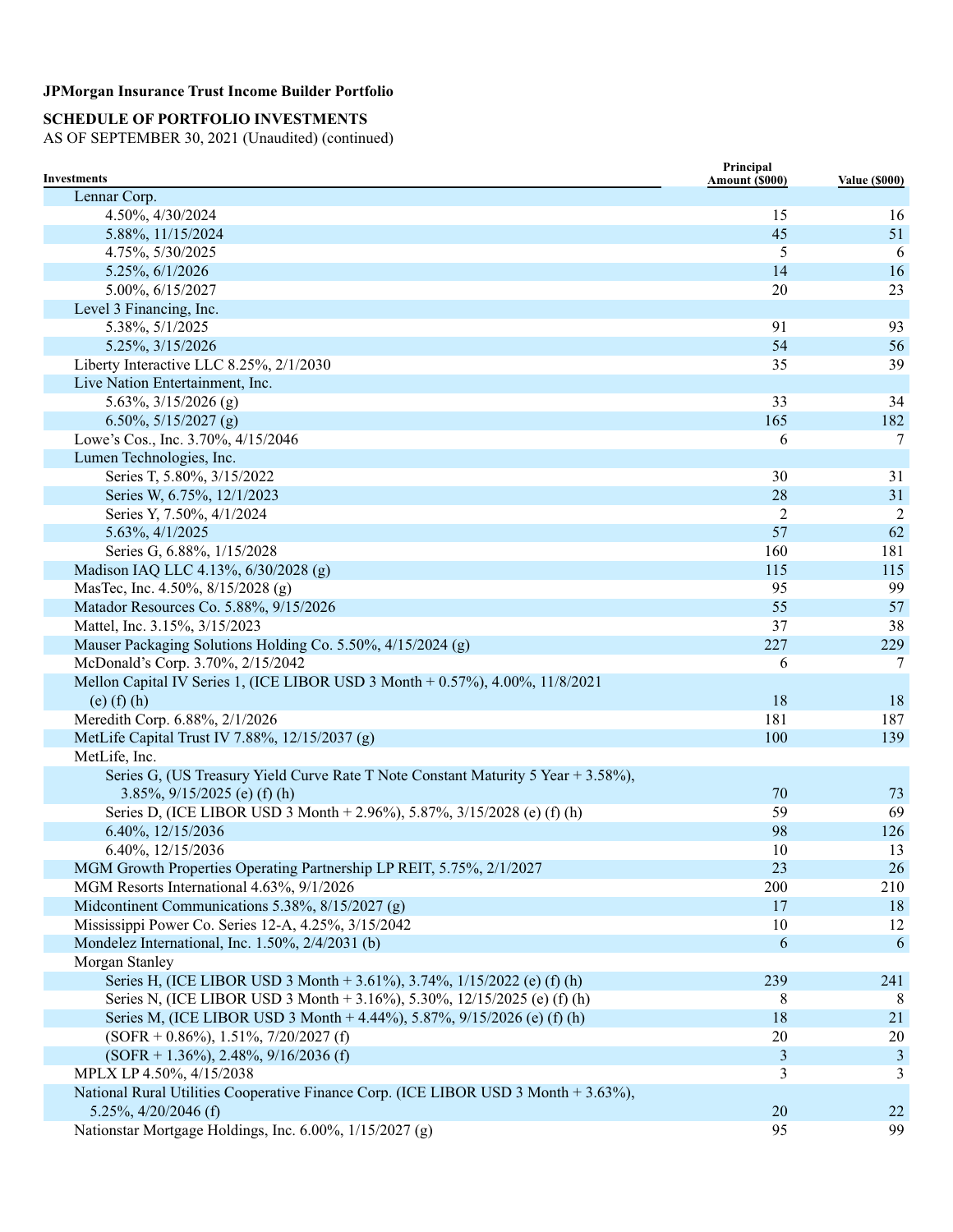| NCR Corp.                                                 |                |                |
|-----------------------------------------------------------|----------------|----------------|
| 5.75%, $9/1/2027$ (g)                                     | 25             | 26             |
| 6.13%, $9/1/2029$ (g)                                     | 105            | 114            |
| Netflix, Inc.                                             |                |                |
| 5.88%, 2/15/2025                                          | 100            | 114            |
| 4.88%, 4/15/2028                                          | 15             | 17             |
| 5.88%, 11/15/2028                                         | 60             | 74             |
| 5.38%, $11/15/2029$ (g)                                   | 15             | 18             |
| 4.88%, $6/15/2030$ (g)                                    | 15             | 18             |
| New Albertsons LP                                         |                |                |
| 7.75%, 6/15/2026                                          | 5              | 6              |
| 6.63%, 6/1/2028                                           | 15             | 16             |
| 7.45%, 8/1/2029                                           | 21             | 24             |
| 8.00%, 5/1/2031                                           | 80             | 98             |
| Newell Brands, Inc. 4.70%, 4/1/2026 (j)                   | 150            | 165            |
| Nexstar Media, Inc.                                       |                |                |
| 5.63%, $7/15/2027$ (g)                                    | 43             | 46             |
| 4.75%, $11/1/2028$ (g)                                    | 55             | 57             |
| NextEra Energy Capital Holdings, Inc.                     |                |                |
| (ICE LIBOR USD 3 Month + 2.07%), 2.21%, 10/1/2066 (f)     | 47             | 45             |
| (ICE LIBOR USD 3 Month + 2.13%), 2.24%, $6/15/2067$ (f)   | 64             | 61             |
| (ICE LIBOR USD 3 Month + 3.16%), 5.65%, 5/1/2079 (f)      | 28             | 33             |
| NextEra Energy Operating Partners LP                      |                |                |
| 4.25%, $7/15/2024$ (g)                                    | 23             | 24             |
| 4.25%, $9/15/2024$ (g)                                    | $\overline{4}$ | $\overline{4}$ |
| 4.50%, $9/15/2027$ (g)                                    | 8              | 9              |
| Nielsen Co. Luxembourg SARL (The) 5.00%, 2/1/2025 (b) (g) | 10             | 10             |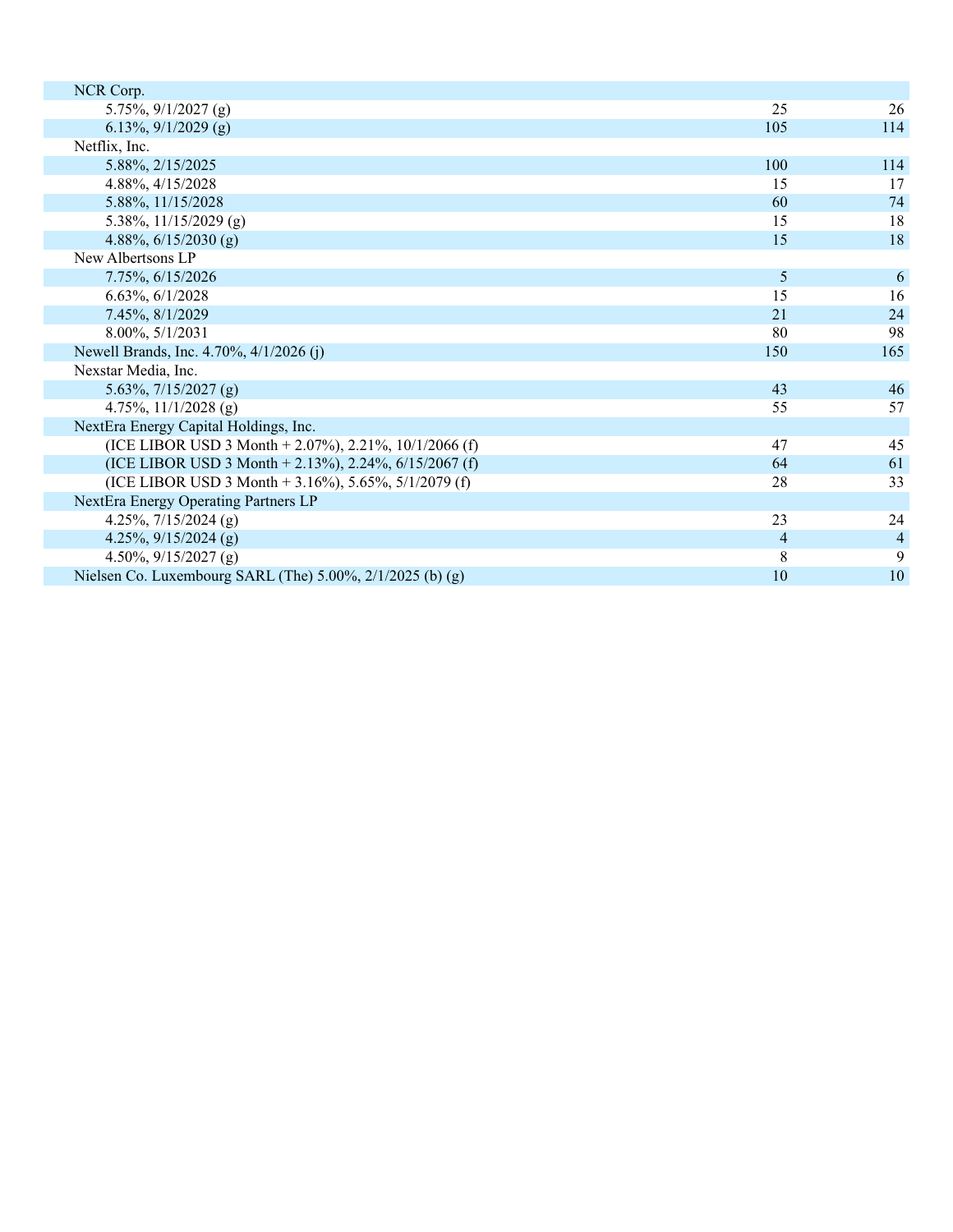# **SCHEDULE OF PORTFOLIO INVESTMENTS**

| <b>Investments</b>                                                                                        | Principal<br>Amount (\$000) | <b>Value (\$000)</b> |
|-----------------------------------------------------------------------------------------------------------|-----------------------------|----------------------|
| NiSource, Inc.                                                                                            |                             |                      |
| (US Treasury Yield Curve Rate T Note Constant Maturity 5 Year + 2.84%), 5.65%,<br>$6/15/2023$ (e) (f) (h) | 62                          | 65                   |
| 1.70%, 2/15/2031                                                                                          | 5                           | 5                    |
| 4.80%, 2/15/2044                                                                                          | 3                           | 4                    |
| Nissan Motor Acceptance Co. LLC                                                                           |                             |                      |
| $1.13\%, 9/16/2024 (g)$                                                                                   | 5                           | 5                    |
| $1.85\%, 9/16/2026$ (g)                                                                                   | 5                           | 5                    |
| 2.45%, $9/15/2028$ (g)                                                                                    | 10                          | 10                   |
| Norfolk Southern Corp. 2.30%, 5/15/2031                                                                   | 3                           | 3                    |
| Northrop Grumman Corp. 5.15%, 5/1/2040                                                                    | 13                          | 17                   |
| NRG Energy, Inc.                                                                                          |                             |                      |
| 6.63%, 1/15/2027                                                                                          | 11                          | 11                   |
| 5.75%, 1/15/2028                                                                                          | 12                          | 13                   |
| 5.25%, $6/15/2029$ (g)                                                                                    | 136                         | 145                  |
| Nuance Communications, Inc. 5.63%, 12/15/2026                                                             | 59                          | 61                   |
| NuStar Logistics LP                                                                                       |                             |                      |
| 6.00%, 6/1/2026                                                                                           | 12                          | 13                   |
| 5.63%, 4/28/2027                                                                                          | 30                          | 32                   |
| Occidental Petroleum Corp. 8.88%, 7/15/2030                                                               | 115                         | 156                  |
| Oceaneering International, Inc. 6.00%, 2/1/2028                                                           | 14                          | 14                   |
| ON Semiconductor Corp. 3.88%, 9/1/2028 (g)                                                                | 85                          | 88                   |
| OneMain Finance Corp.                                                                                     |                             |                      |
| 6.13%, 5/15/2022                                                                                          | 5                           | 5                    |
| 5.63%, 3/15/2023                                                                                          | 27                          | 29                   |
| 6.13%, 3/15/2024                                                                                          | 20                          | 21                   |
| 6.88%, 3/15/2025                                                                                          | 45                          | 51                   |
| 7.13%, 3/15/2026                                                                                          | 52                          | 60                   |
| 6.63%, 1/15/2028                                                                                          | 33                          | 38                   |
| Oracle Corp.                                                                                              |                             |                      |
| 3.90%, 5/15/2035                                                                                          | 7                           | 8                    |
| 3.85%, 7/15/2036                                                                                          | $\overline{2}$              | 2                    |
| Outfront Media Capital LLC 5.00%, 8/15/2027 (g)                                                           | 15                          | 15                   |
| Pacific Gas and Electric Co. 4.00%, 12/1/2046                                                             | 3                           | 3                    |
| Pactiv Evergreen Group Issuer, Inc. 4.00%, 10/15/2027 (g)                                                 | 200                         | 198                  |
| Par Pharmaceutical, Inc. 7.50%, 4/1/2027 (g)                                                              | 12                          | 12                   |
| PBF Logistics LP 6.88%, 5/15/2023 (b)                                                                     | $\tau$                      | $\tau$               |
| Performance Food Group, Inc. 5.50%, 10/15/2027 (g)                                                        | 20                          | 21                   |
| PG&E Corp. 5.00%, 7/1/2028                                                                                | 110                         | 112                  |
| Philip Morris International, Inc. 3.38%, 8/15/2029                                                        | 10                          | 11                   |
| Pilgrim's Pride Corp. 5.88%, 9/30/2027 (g)                                                                | 39                          | 41                   |
| Plains All American Pipeline LP Series B, (ICE LIBOR USD 3 Month + 4.11%), 6.13%,                         |                             |                      |
| $11/15/2022$ (e) (f) (h)                                                                                  | 33                          | 30                   |
| PNC Financial Services Group, Inc. (The)                                                                  |                             |                      |
| Series O, (ICE LIBOR USD 3 Month + 3.68%), 3.80%, 2/1/2022 (e) (f) (h)                                    | 68                          | 68                   |
| Series R, (ICE LIBOR USD 3 Month + 3.04%), 4.85%, 6/1/2023 (e) (f) (h)                                    | 64                          | 66                   |
| Series T, (US Treasury Yield Curve Rate T Note Constant Maturity 5 Year + 2.60%),                         |                             |                      |
| 3.40%, $9/15/2026$ (e) (f) (h)                                                                            | 105                         | 105                  |
| Series S, (ICE LIBOR USD 3 Month + 3.30%), 5.00%, 11/1/2026 (e) (f) (h)                                   | 39                          | 43                   |
| Post Holdings, Inc.                                                                                       |                             |                      |
| 5.75%, 3/1/2027 (g)                                                                                       | 20                          | 21                   |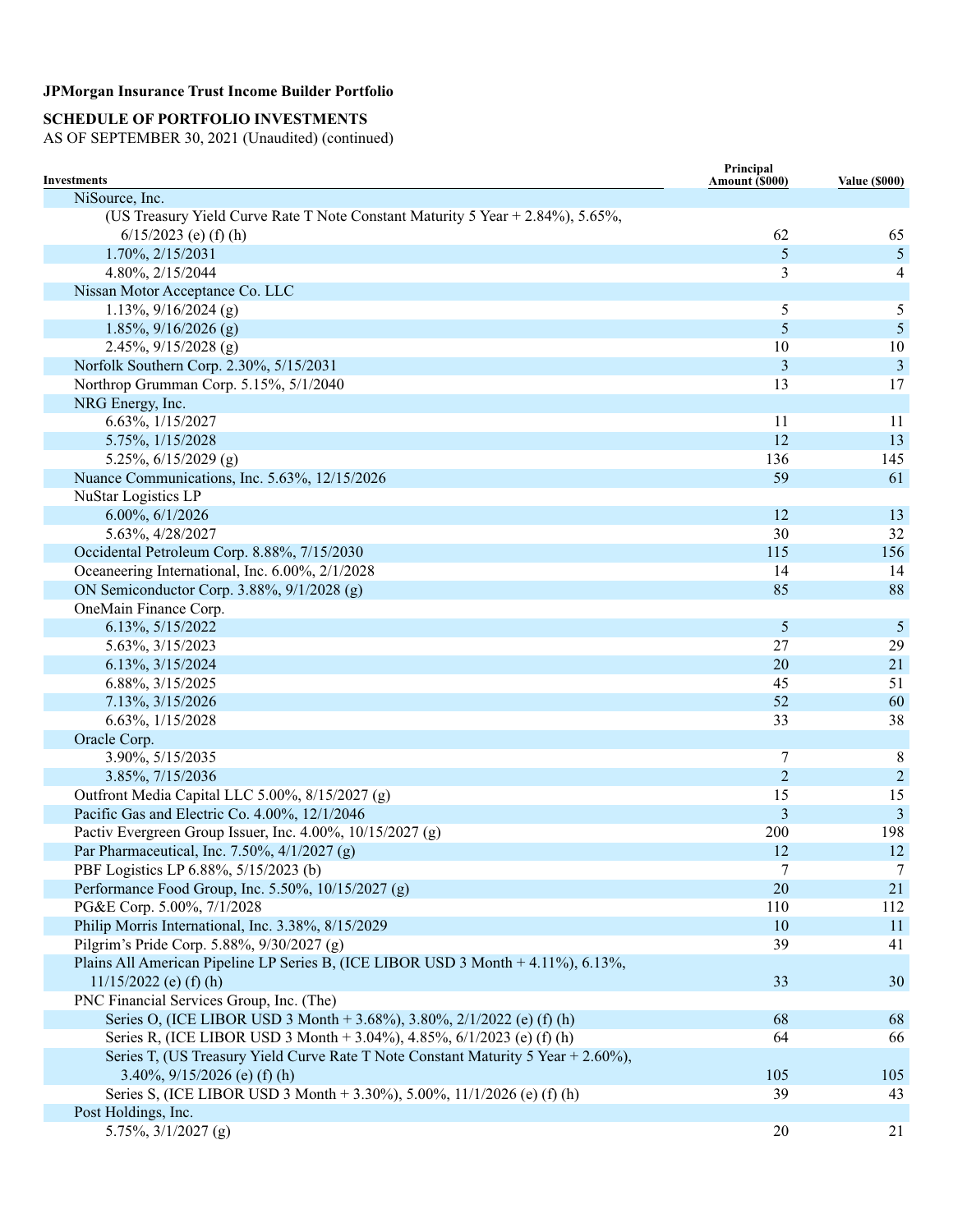| 5.50%, $12/15/2029$ (g)                                                               | 140 | 148 |
|---------------------------------------------------------------------------------------|-----|-----|
| PPL Capital Funding, Inc. Series A, (ICE LIBOR USD 3 Month + 2.67%), 2.80%, 3/30/2067 |     |     |
| (f)                                                                                   | 97  | 94  |
| Prime Security Services Borrower LLC                                                  |     |     |
| 5.75%, $4/15/2026$ (g)                                                                | 80  | 87  |
| $3.38\%, 8/31/2027$ (g)                                                               | 25  | 24  |
| Progressive Corp. (The) Series B, (ICE LIBOR USD 3 Month + 2.54%), 5.38%,             |     |     |
| $3/15/2023$ (e) (f) (h)                                                               | 53  | 55  |
| Prudential Financial, Inc. (ICE LIBOR USD 3 Month + 3.92%), 5.63%, 6/15/2043 (f)      | 171 | 182 |
| Public Service Co. of Oklahoma Series J, 2.20%, 8/15/2031                             | 10  | 10  |
| Radian Group, Inc.                                                                    |     |     |
| 4.50%, 10/1/2024                                                                      | 40  | 43  |
| 4.88%, 3/15/2027                                                                      | 12  | 13  |
| Range Resources Corp. 4.88%, 5/15/2025                                                | 85  | 90  |
| Raytheon Technologies Corp. 4.15%, 5/15/2045                                          | 10  | 12  |
| Regeneron Pharmaceuticals, Inc. 1.75%, 9/15/2030                                      | 13  | 12  |
| RHP Hotel Properties LP REIT, 4.75%, 10/15/2027                                       | 18  | 19  |
| Rite Aid Corp. 8.00%, 11/15/2026 (g)                                                  | 140 | 141 |
| Rocket Mortgage LLC 5.25%, 1/15/2028 (g)                                              | 20  | 22  |
| Royal Caribbean Cruises Ltd. 11.50%, 6/1/2025 (g)                                     | 67  | 76  |
| Royalty Pharma plc 2.15%, 9/2/2031                                                    | 6   | 6   |
| Sabre GLBL, Inc. 9.25%, 4/15/2025 (g)                                                 | 110 | 127 |
| Scientific Games International, Inc. 5.00%, 10/15/2025 (g)                            | 156 | 160 |
| Scotts Miracle-Gro Co. (The) 5.25%, 12/15/2026                                        | 125 | 129 |
| Seagate HDD Cayman 4.88%, 6/1/2027 (b)                                                | 95  | 107 |
| Sealed Air Corp. 5.13%, 12/1/2024 (b) (g)                                             | 20  | 22  |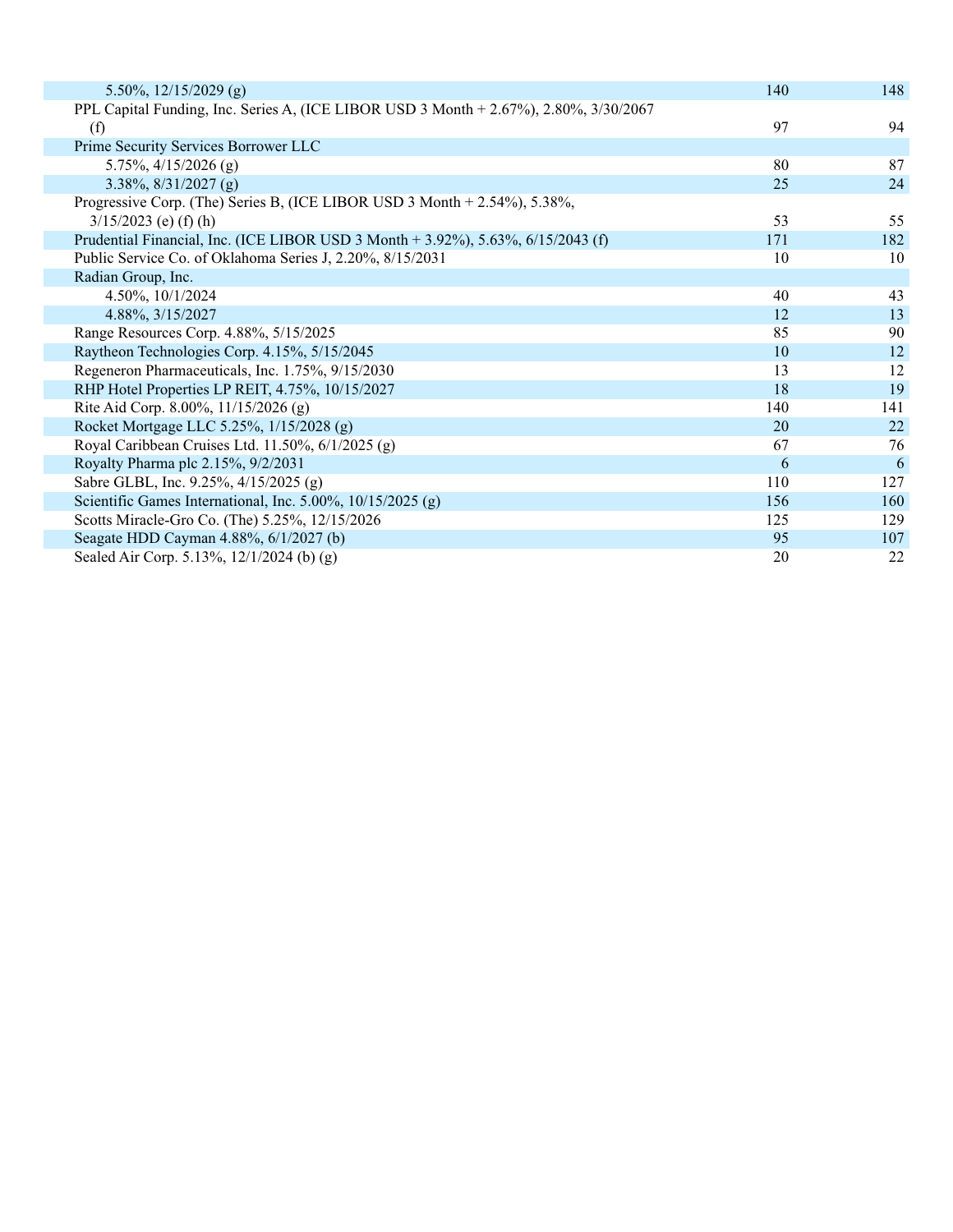# **SCHEDULE OF PORTFOLIO INVESTMENTS**

| 4.88%, $10/15/2025$ (e) (f) (h)<br>105<br>114<br>Sensata Technologies BV<br>4.88%, $10/15/2023$ (g)<br>15<br>16<br>5.63%, $11/1/2024$ (g)<br>125<br>138<br>5.00%, $10/1/2025$ (g)<br>30<br>33<br>Service Corp. International<br>4.63%, 12/15/2027<br>12<br>13<br>5.13%, 6/1/2029<br>5<br>5<br>15<br>Shire Acquisitions Investments Ireland DAC 3.20%, 9/23/2026<br>16<br>Sinclair Television Group, Inc. 5.88%, 3/15/2026 (g)<br>50<br>51<br>Sirius XM Radio, Inc.<br>5.00%, $8/1/2027$ (g)<br>53<br>55<br>161<br>5.50%, $7/1/2029$ (g)<br>174<br>Six Flags Entertainment Corp.<br>4.88%, $7/31/2024$ (g)<br>12<br>12<br>102<br>5.50%, $4/15/2027$ (g)<br>105<br>SM Energy Co.<br>12<br>6.75%, $9/15/2026$ (b)<br>12<br>16<br>17<br>6.63%, 1/15/2027<br>Southern California Edison Co. Series E, (ICE LIBOR USD 3 Month + 4.20%), 6.25%,<br>$2/1/2022$ (e) (f) (h)<br>12<br>12<br>135<br>Southwestern Energy Co. 7.75%, 10/1/2027<br>146<br>Spectrum Brands, Inc.<br>5.75%, 7/15/2025<br>8<br>8<br>5.00%, $10/1/2029$ (g)<br>31<br>34<br>197<br>294<br>Sprint Capital Corp. 8.75%, 3/15/2032<br>Sprint Corp.<br>7.88%, 9/15/2023<br>227<br>253<br>7.13%, 6/15/2024<br>71<br>81<br>7.63%, 2/15/2025<br>194<br>227<br>7.63%, 3/1/2026<br>39<br>47<br>Square, Inc. 3.50%, 6/1/2031 (g)<br>150<br>154<br>93<br>98<br>SS&C Technologies, Inc. 5.50%, 9/30/2027 (g)<br>Standard Industries, Inc.<br>18<br>18<br>5.00%, $2/15/2027$ (g)<br>4.75%, $1/15/2028$ (g)<br>77<br>80<br>Stanley Black & Decker, Inc. (US Treasury Yield Curve Rate T Note Constant Maturity 5 Year<br>$+2.66\%$ , 4.00%, 3/15/2060 (f)<br>10<br>11<br>Staples, Inc.<br>7.50%, $4/15/2026$ (g)<br>95<br>96<br>$10.75\%, \frac{4}{15}{2027}$ (b) (g)<br>85<br>83<br>13<br>Starbucks Corp. 2.55%, 11/15/2030<br>13<br>State Street Corp.<br>Series F, (ICE LIBOR USD 3 Month + 3.60%), 3.71%, 12/15/2021 (e) (f) (h)<br>25<br>25<br>37<br>39<br>Series H, (ICE LIBOR USD 3 Month + 2.54%), 5.63%, 12/15/2023 (e) (f) (h)<br>Station Casinos LLC 5.00%, 10/1/2025 (g)<br>20<br>20<br>Steel Dynamics, Inc. 5.00%, 12/15/2026<br>15<br>15<br>Stericycle, Inc. 3.88%, 1/15/2029 (g)<br>150<br>151 | Summit Materials LLC 6.50%, 3/15/2027 (g)<br>45<br>47 | <b>Investments</b>                                                                    | Principal<br>Amount (\$000) | <b>Value (\$000)</b> |
|--------------------------------------------------------------------------------------------------------------------------------------------------------------------------------------------------------------------------------------------------------------------------------------------------------------------------------------------------------------------------------------------------------------------------------------------------------------------------------------------------------------------------------------------------------------------------------------------------------------------------------------------------------------------------------------------------------------------------------------------------------------------------------------------------------------------------------------------------------------------------------------------------------------------------------------------------------------------------------------------------------------------------------------------------------------------------------------------------------------------------------------------------------------------------------------------------------------------------------------------------------------------------------------------------------------------------------------------------------------------------------------------------------------------------------------------------------------------------------------------------------------------------------------------------------------------------------------------------------------------------------------------------------------------------------------------------------------------------------------------------------------------------------------------------------------------------------------------------------------------------------------------------------------------------------------------------------------------------------------------------------------------------------------------------------------------------------------------------------------------------------------------------------------|-------------------------------------------------------|---------------------------------------------------------------------------------------|-----------------------------|----------------------|
|                                                                                                                                                                                                                                                                                                                                                                                                                                                                                                                                                                                                                                                                                                                                                                                                                                                                                                                                                                                                                                                                                                                                                                                                                                                                                                                                                                                                                                                                                                                                                                                                                                                                                                                                                                                                                                                                                                                                                                                                                                                                                                                                                              |                                                       | Sempra Energy (US Treasury Yield Curve Rate T Note Constant Maturity 5 Year + 4.55%), |                             |                      |
|                                                                                                                                                                                                                                                                                                                                                                                                                                                                                                                                                                                                                                                                                                                                                                                                                                                                                                                                                                                                                                                                                                                                                                                                                                                                                                                                                                                                                                                                                                                                                                                                                                                                                                                                                                                                                                                                                                                                                                                                                                                                                                                                                              |                                                       |                                                                                       |                             |                      |
|                                                                                                                                                                                                                                                                                                                                                                                                                                                                                                                                                                                                                                                                                                                                                                                                                                                                                                                                                                                                                                                                                                                                                                                                                                                                                                                                                                                                                                                                                                                                                                                                                                                                                                                                                                                                                                                                                                                                                                                                                                                                                                                                                              |                                                       |                                                                                       |                             |                      |
|                                                                                                                                                                                                                                                                                                                                                                                                                                                                                                                                                                                                                                                                                                                                                                                                                                                                                                                                                                                                                                                                                                                                                                                                                                                                                                                                                                                                                                                                                                                                                                                                                                                                                                                                                                                                                                                                                                                                                                                                                                                                                                                                                              |                                                       |                                                                                       |                             |                      |
|                                                                                                                                                                                                                                                                                                                                                                                                                                                                                                                                                                                                                                                                                                                                                                                                                                                                                                                                                                                                                                                                                                                                                                                                                                                                                                                                                                                                                                                                                                                                                                                                                                                                                                                                                                                                                                                                                                                                                                                                                                                                                                                                                              |                                                       |                                                                                       |                             |                      |
|                                                                                                                                                                                                                                                                                                                                                                                                                                                                                                                                                                                                                                                                                                                                                                                                                                                                                                                                                                                                                                                                                                                                                                                                                                                                                                                                                                                                                                                                                                                                                                                                                                                                                                                                                                                                                                                                                                                                                                                                                                                                                                                                                              |                                                       |                                                                                       |                             |                      |
|                                                                                                                                                                                                                                                                                                                                                                                                                                                                                                                                                                                                                                                                                                                                                                                                                                                                                                                                                                                                                                                                                                                                                                                                                                                                                                                                                                                                                                                                                                                                                                                                                                                                                                                                                                                                                                                                                                                                                                                                                                                                                                                                                              |                                                       |                                                                                       |                             |                      |
|                                                                                                                                                                                                                                                                                                                                                                                                                                                                                                                                                                                                                                                                                                                                                                                                                                                                                                                                                                                                                                                                                                                                                                                                                                                                                                                                                                                                                                                                                                                                                                                                                                                                                                                                                                                                                                                                                                                                                                                                                                                                                                                                                              |                                                       |                                                                                       |                             |                      |
|                                                                                                                                                                                                                                                                                                                                                                                                                                                                                                                                                                                                                                                                                                                                                                                                                                                                                                                                                                                                                                                                                                                                                                                                                                                                                                                                                                                                                                                                                                                                                                                                                                                                                                                                                                                                                                                                                                                                                                                                                                                                                                                                                              |                                                       |                                                                                       |                             |                      |
|                                                                                                                                                                                                                                                                                                                                                                                                                                                                                                                                                                                                                                                                                                                                                                                                                                                                                                                                                                                                                                                                                                                                                                                                                                                                                                                                                                                                                                                                                                                                                                                                                                                                                                                                                                                                                                                                                                                                                                                                                                                                                                                                                              |                                                       |                                                                                       |                             |                      |
|                                                                                                                                                                                                                                                                                                                                                                                                                                                                                                                                                                                                                                                                                                                                                                                                                                                                                                                                                                                                                                                                                                                                                                                                                                                                                                                                                                                                                                                                                                                                                                                                                                                                                                                                                                                                                                                                                                                                                                                                                                                                                                                                                              |                                                       |                                                                                       |                             |                      |
|                                                                                                                                                                                                                                                                                                                                                                                                                                                                                                                                                                                                                                                                                                                                                                                                                                                                                                                                                                                                                                                                                                                                                                                                                                                                                                                                                                                                                                                                                                                                                                                                                                                                                                                                                                                                                                                                                                                                                                                                                                                                                                                                                              |                                                       |                                                                                       |                             |                      |
|                                                                                                                                                                                                                                                                                                                                                                                                                                                                                                                                                                                                                                                                                                                                                                                                                                                                                                                                                                                                                                                                                                                                                                                                                                                                                                                                                                                                                                                                                                                                                                                                                                                                                                                                                                                                                                                                                                                                                                                                                                                                                                                                                              |                                                       |                                                                                       |                             |                      |
|                                                                                                                                                                                                                                                                                                                                                                                                                                                                                                                                                                                                                                                                                                                                                                                                                                                                                                                                                                                                                                                                                                                                                                                                                                                                                                                                                                                                                                                                                                                                                                                                                                                                                                                                                                                                                                                                                                                                                                                                                                                                                                                                                              |                                                       |                                                                                       |                             |                      |
|                                                                                                                                                                                                                                                                                                                                                                                                                                                                                                                                                                                                                                                                                                                                                                                                                                                                                                                                                                                                                                                                                                                                                                                                                                                                                                                                                                                                                                                                                                                                                                                                                                                                                                                                                                                                                                                                                                                                                                                                                                                                                                                                                              |                                                       |                                                                                       |                             |                      |
|                                                                                                                                                                                                                                                                                                                                                                                                                                                                                                                                                                                                                                                                                                                                                                                                                                                                                                                                                                                                                                                                                                                                                                                                                                                                                                                                                                                                                                                                                                                                                                                                                                                                                                                                                                                                                                                                                                                                                                                                                                                                                                                                                              |                                                       |                                                                                       |                             |                      |
|                                                                                                                                                                                                                                                                                                                                                                                                                                                                                                                                                                                                                                                                                                                                                                                                                                                                                                                                                                                                                                                                                                                                                                                                                                                                                                                                                                                                                                                                                                                                                                                                                                                                                                                                                                                                                                                                                                                                                                                                                                                                                                                                                              |                                                       |                                                                                       |                             |                      |
|                                                                                                                                                                                                                                                                                                                                                                                                                                                                                                                                                                                                                                                                                                                                                                                                                                                                                                                                                                                                                                                                                                                                                                                                                                                                                                                                                                                                                                                                                                                                                                                                                                                                                                                                                                                                                                                                                                                                                                                                                                                                                                                                                              |                                                       |                                                                                       |                             |                      |
|                                                                                                                                                                                                                                                                                                                                                                                                                                                                                                                                                                                                                                                                                                                                                                                                                                                                                                                                                                                                                                                                                                                                                                                                                                                                                                                                                                                                                                                                                                                                                                                                                                                                                                                                                                                                                                                                                                                                                                                                                                                                                                                                                              |                                                       |                                                                                       |                             |                      |
|                                                                                                                                                                                                                                                                                                                                                                                                                                                                                                                                                                                                                                                                                                                                                                                                                                                                                                                                                                                                                                                                                                                                                                                                                                                                                                                                                                                                                                                                                                                                                                                                                                                                                                                                                                                                                                                                                                                                                                                                                                                                                                                                                              |                                                       |                                                                                       |                             |                      |
|                                                                                                                                                                                                                                                                                                                                                                                                                                                                                                                                                                                                                                                                                                                                                                                                                                                                                                                                                                                                                                                                                                                                                                                                                                                                                                                                                                                                                                                                                                                                                                                                                                                                                                                                                                                                                                                                                                                                                                                                                                                                                                                                                              |                                                       |                                                                                       |                             |                      |
|                                                                                                                                                                                                                                                                                                                                                                                                                                                                                                                                                                                                                                                                                                                                                                                                                                                                                                                                                                                                                                                                                                                                                                                                                                                                                                                                                                                                                                                                                                                                                                                                                                                                                                                                                                                                                                                                                                                                                                                                                                                                                                                                                              |                                                       |                                                                                       |                             |                      |
|                                                                                                                                                                                                                                                                                                                                                                                                                                                                                                                                                                                                                                                                                                                                                                                                                                                                                                                                                                                                                                                                                                                                                                                                                                                                                                                                                                                                                                                                                                                                                                                                                                                                                                                                                                                                                                                                                                                                                                                                                                                                                                                                                              |                                                       |                                                                                       |                             |                      |
|                                                                                                                                                                                                                                                                                                                                                                                                                                                                                                                                                                                                                                                                                                                                                                                                                                                                                                                                                                                                                                                                                                                                                                                                                                                                                                                                                                                                                                                                                                                                                                                                                                                                                                                                                                                                                                                                                                                                                                                                                                                                                                                                                              |                                                       |                                                                                       |                             |                      |
|                                                                                                                                                                                                                                                                                                                                                                                                                                                                                                                                                                                                                                                                                                                                                                                                                                                                                                                                                                                                                                                                                                                                                                                                                                                                                                                                                                                                                                                                                                                                                                                                                                                                                                                                                                                                                                                                                                                                                                                                                                                                                                                                                              |                                                       |                                                                                       |                             |                      |
|                                                                                                                                                                                                                                                                                                                                                                                                                                                                                                                                                                                                                                                                                                                                                                                                                                                                                                                                                                                                                                                                                                                                                                                                                                                                                                                                                                                                                                                                                                                                                                                                                                                                                                                                                                                                                                                                                                                                                                                                                                                                                                                                                              |                                                       |                                                                                       |                             |                      |
|                                                                                                                                                                                                                                                                                                                                                                                                                                                                                                                                                                                                                                                                                                                                                                                                                                                                                                                                                                                                                                                                                                                                                                                                                                                                                                                                                                                                                                                                                                                                                                                                                                                                                                                                                                                                                                                                                                                                                                                                                                                                                                                                                              |                                                       |                                                                                       |                             |                      |
|                                                                                                                                                                                                                                                                                                                                                                                                                                                                                                                                                                                                                                                                                                                                                                                                                                                                                                                                                                                                                                                                                                                                                                                                                                                                                                                                                                                                                                                                                                                                                                                                                                                                                                                                                                                                                                                                                                                                                                                                                                                                                                                                                              |                                                       |                                                                                       |                             |                      |
|                                                                                                                                                                                                                                                                                                                                                                                                                                                                                                                                                                                                                                                                                                                                                                                                                                                                                                                                                                                                                                                                                                                                                                                                                                                                                                                                                                                                                                                                                                                                                                                                                                                                                                                                                                                                                                                                                                                                                                                                                                                                                                                                                              |                                                       |                                                                                       |                             |                      |
|                                                                                                                                                                                                                                                                                                                                                                                                                                                                                                                                                                                                                                                                                                                                                                                                                                                                                                                                                                                                                                                                                                                                                                                                                                                                                                                                                                                                                                                                                                                                                                                                                                                                                                                                                                                                                                                                                                                                                                                                                                                                                                                                                              |                                                       |                                                                                       |                             |                      |
|                                                                                                                                                                                                                                                                                                                                                                                                                                                                                                                                                                                                                                                                                                                                                                                                                                                                                                                                                                                                                                                                                                                                                                                                                                                                                                                                                                                                                                                                                                                                                                                                                                                                                                                                                                                                                                                                                                                                                                                                                                                                                                                                                              |                                                       |                                                                                       |                             |                      |
|                                                                                                                                                                                                                                                                                                                                                                                                                                                                                                                                                                                                                                                                                                                                                                                                                                                                                                                                                                                                                                                                                                                                                                                                                                                                                                                                                                                                                                                                                                                                                                                                                                                                                                                                                                                                                                                                                                                                                                                                                                                                                                                                                              |                                                       |                                                                                       |                             |                      |
|                                                                                                                                                                                                                                                                                                                                                                                                                                                                                                                                                                                                                                                                                                                                                                                                                                                                                                                                                                                                                                                                                                                                                                                                                                                                                                                                                                                                                                                                                                                                                                                                                                                                                                                                                                                                                                                                                                                                                                                                                                                                                                                                                              |                                                       |                                                                                       |                             |                      |
|                                                                                                                                                                                                                                                                                                                                                                                                                                                                                                                                                                                                                                                                                                                                                                                                                                                                                                                                                                                                                                                                                                                                                                                                                                                                                                                                                                                                                                                                                                                                                                                                                                                                                                                                                                                                                                                                                                                                                                                                                                                                                                                                                              |                                                       |                                                                                       |                             |                      |
|                                                                                                                                                                                                                                                                                                                                                                                                                                                                                                                                                                                                                                                                                                                                                                                                                                                                                                                                                                                                                                                                                                                                                                                                                                                                                                                                                                                                                                                                                                                                                                                                                                                                                                                                                                                                                                                                                                                                                                                                                                                                                                                                                              |                                                       |                                                                                       |                             |                      |
|                                                                                                                                                                                                                                                                                                                                                                                                                                                                                                                                                                                                                                                                                                                                                                                                                                                                                                                                                                                                                                                                                                                                                                                                                                                                                                                                                                                                                                                                                                                                                                                                                                                                                                                                                                                                                                                                                                                                                                                                                                                                                                                                                              |                                                       |                                                                                       |                             |                      |
|                                                                                                                                                                                                                                                                                                                                                                                                                                                                                                                                                                                                                                                                                                                                                                                                                                                                                                                                                                                                                                                                                                                                                                                                                                                                                                                                                                                                                                                                                                                                                                                                                                                                                                                                                                                                                                                                                                                                                                                                                                                                                                                                                              |                                                       |                                                                                       |                             |                      |
|                                                                                                                                                                                                                                                                                                                                                                                                                                                                                                                                                                                                                                                                                                                                                                                                                                                                                                                                                                                                                                                                                                                                                                                                                                                                                                                                                                                                                                                                                                                                                                                                                                                                                                                                                                                                                                                                                                                                                                                                                                                                                                                                                              |                                                       |                                                                                       |                             |                      |
|                                                                                                                                                                                                                                                                                                                                                                                                                                                                                                                                                                                                                                                                                                                                                                                                                                                                                                                                                                                                                                                                                                                                                                                                                                                                                                                                                                                                                                                                                                                                                                                                                                                                                                                                                                                                                                                                                                                                                                                                                                                                                                                                                              |                                                       |                                                                                       |                             |                      |
|                                                                                                                                                                                                                                                                                                                                                                                                                                                                                                                                                                                                                                                                                                                                                                                                                                                                                                                                                                                                                                                                                                                                                                                                                                                                                                                                                                                                                                                                                                                                                                                                                                                                                                                                                                                                                                                                                                                                                                                                                                                                                                                                                              |                                                       |                                                                                       |                             |                      |
|                                                                                                                                                                                                                                                                                                                                                                                                                                                                                                                                                                                                                                                                                                                                                                                                                                                                                                                                                                                                                                                                                                                                                                                                                                                                                                                                                                                                                                                                                                                                                                                                                                                                                                                                                                                                                                                                                                                                                                                                                                                                                                                                                              |                                                       |                                                                                       |                             |                      |
|                                                                                                                                                                                                                                                                                                                                                                                                                                                                                                                                                                                                                                                                                                                                                                                                                                                                                                                                                                                                                                                                                                                                                                                                                                                                                                                                                                                                                                                                                                                                                                                                                                                                                                                                                                                                                                                                                                                                                                                                                                                                                                                                                              |                                                       |                                                                                       |                             |                      |
|                                                                                                                                                                                                                                                                                                                                                                                                                                                                                                                                                                                                                                                                                                                                                                                                                                                                                                                                                                                                                                                                                                                                                                                                                                                                                                                                                                                                                                                                                                                                                                                                                                                                                                                                                                                                                                                                                                                                                                                                                                                                                                                                                              |                                                       |                                                                                       |                             |                      |
|                                                                                                                                                                                                                                                                                                                                                                                                                                                                                                                                                                                                                                                                                                                                                                                                                                                                                                                                                                                                                                                                                                                                                                                                                                                                                                                                                                                                                                                                                                                                                                                                                                                                                                                                                                                                                                                                                                                                                                                                                                                                                                                                                              |                                                       |                                                                                       |                             |                      |
|                                                                                                                                                                                                                                                                                                                                                                                                                                                                                                                                                                                                                                                                                                                                                                                                                                                                                                                                                                                                                                                                                                                                                                                                                                                                                                                                                                                                                                                                                                                                                                                                                                                                                                                                                                                                                                                                                                                                                                                                                                                                                                                                                              |                                                       |                                                                                       |                             |                      |
|                                                                                                                                                                                                                                                                                                                                                                                                                                                                                                                                                                                                                                                                                                                                                                                                                                                                                                                                                                                                                                                                                                                                                                                                                                                                                                                                                                                                                                                                                                                                                                                                                                                                                                                                                                                                                                                                                                                                                                                                                                                                                                                                                              |                                                       |                                                                                       |                             |                      |
|                                                                                                                                                                                                                                                                                                                                                                                                                                                                                                                                                                                                                                                                                                                                                                                                                                                                                                                                                                                                                                                                                                                                                                                                                                                                                                                                                                                                                                                                                                                                                                                                                                                                                                                                                                                                                                                                                                                                                                                                                                                                                                                                                              |                                                       |                                                                                       |                             |                      |
|                                                                                                                                                                                                                                                                                                                                                                                                                                                                                                                                                                                                                                                                                                                                                                                                                                                                                                                                                                                                                                                                                                                                                                                                                                                                                                                                                                                                                                                                                                                                                                                                                                                                                                                                                                                                                                                                                                                                                                                                                                                                                                                                                              |                                                       |                                                                                       |                             |                      |
|                                                                                                                                                                                                                                                                                                                                                                                                                                                                                                                                                                                                                                                                                                                                                                                                                                                                                                                                                                                                                                                                                                                                                                                                                                                                                                                                                                                                                                                                                                                                                                                                                                                                                                                                                                                                                                                                                                                                                                                                                                                                                                                                                              |                                                       |                                                                                       |                             |                      |
|                                                                                                                                                                                                                                                                                                                                                                                                                                                                                                                                                                                                                                                                                                                                                                                                                                                                                                                                                                                                                                                                                                                                                                                                                                                                                                                                                                                                                                                                                                                                                                                                                                                                                                                                                                                                                                                                                                                                                                                                                                                                                                                                                              |                                                       |                                                                                       |                             |                      |
|                                                                                                                                                                                                                                                                                                                                                                                                                                                                                                                                                                                                                                                                                                                                                                                                                                                                                                                                                                                                                                                                                                                                                                                                                                                                                                                                                                                                                                                                                                                                                                                                                                                                                                                                                                                                                                                                                                                                                                                                                                                                                                                                                              |                                                       | Sunoco LP                                                                             |                             |                      |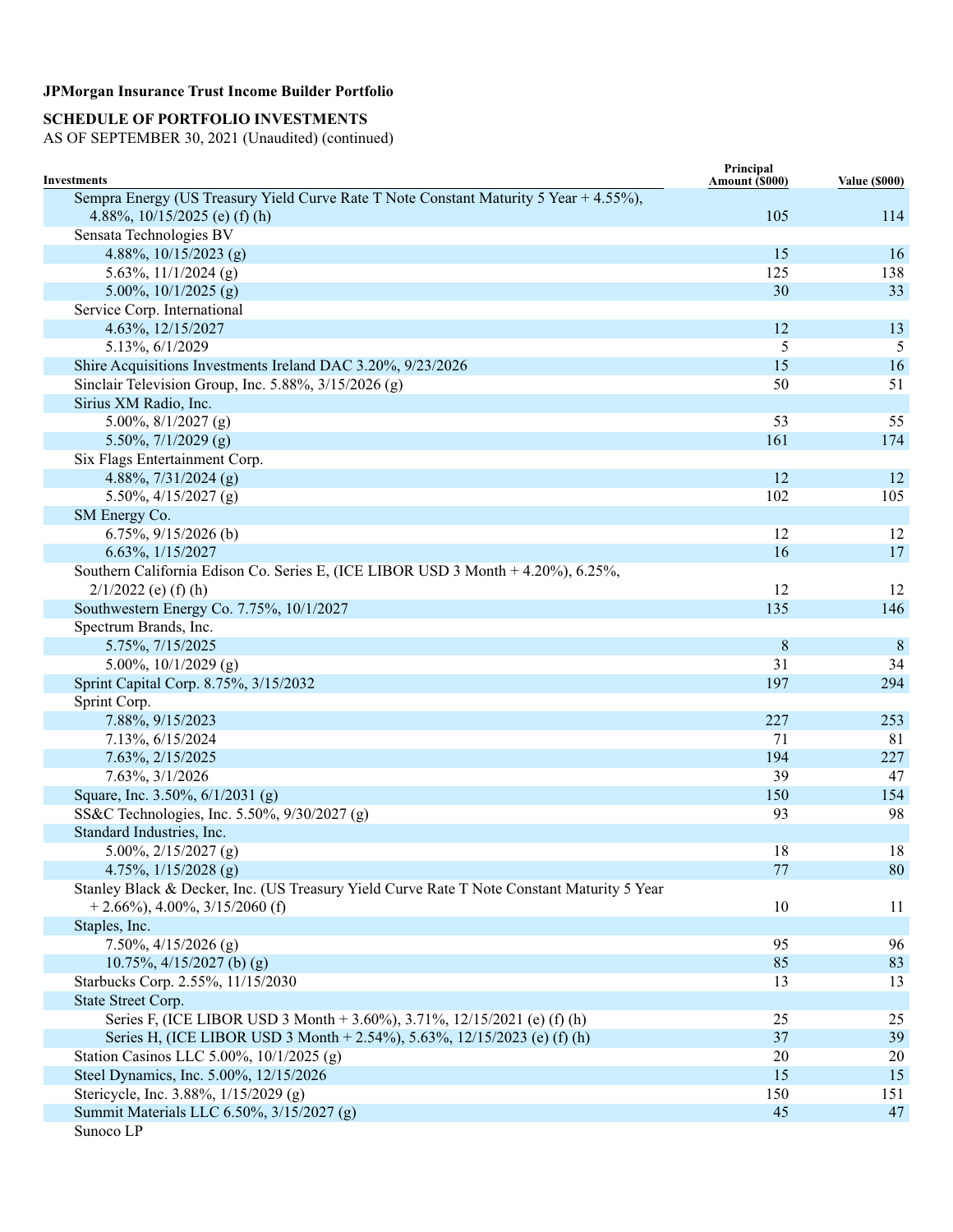| 5.50%, 2/15/2026                                                                       | 13             | 13             |
|----------------------------------------------------------------------------------------|----------------|----------------|
| 6.00%, 4/15/2027                                                                       | 71             | 74             |
| 5.88%, 3/15/2028                                                                       | 3              | 3              |
| SVB Financial Group Series C, (US Treasury Yield Curve Rate T Note Constant Maturity 5 |                |                |
| Year + 3.20%), 4.00%, $5/15/2026$ (e) (f) (h)                                          | 100            | 102            |
| Sysco Corp.                                                                            |                |                |
| 3.25%, 7/15/2027                                                                       | 15             | 16             |
| 2.40%, 2/15/2030                                                                       | 6              | 6              |
| Tallgrass Energy Partners LP 5.50%, 1/15/2028 (g)                                      | 5              | 5              |
| Targa Resources Partners LP                                                            |                |                |
| 5.88%, 4/15/2026                                                                       | 82             | 86             |
| 6.50%, 7/15/2027                                                                       | 191            | 206            |
| Team Health Holdings, Inc. 6.38%, 2/1/2025 (g)                                         | 85             | 82             |
| TEGNA, Inc. 5.50%, 9/15/2024 (g)                                                       | $\overline{4}$ | $\overline{4}$ |
| Tempur Sealy International, Inc. 4.00%, 4/15/2029 (g)                                  | 150            | 154            |
| Tenet Healthcare Corp.                                                                 |                |                |
| 4.63%, 7/15/2024                                                                       | 29             | 30             |
| 4.63%, $9/1/2024$ (g)                                                                  | 11             | 11             |
| 4.88%, $1/1/2026$ (g)                                                                  | 163            | 169            |
| 6.25%, $2/1/2027$ (g)                                                                  | 30             | 31             |
| 5.13%, $11/1/2027$ (g)                                                                 | 189            | 197            |
| TerraForm Power Operating LLC                                                          |                |                |
| 4.25%, 1/31/2023 (g)                                                                   | 15             | 16             |
| 5.00%, $1/31/2028$ (g)                                                                 | 29             | 31             |
| Thermo Fisher Scientific, Inc. 2.00%, 10/15/2031                                       | 10             | 10             |
| T-Mobile USA, Inc.                                                                     |                |                |
| 4.75%, 2/1/2028                                                                        | 93             | 99             |
| 2.25%, 11/15/2031                                                                      | 10             | 10             |
| 4.38%, 4/15/2040                                                                       | 6              | 7              |
| 3.00%, 2/15/2041                                                                       | 6              | 5              |
| TransDigm, Inc. 6.25%, 3/15/2026 (g)                                                   | 184            | 192            |
| Transocean Pontus Ltd. 6.13%, 8/1/2025 (b) (g)                                         | 31             | 31             |
| Transocean Poseidon Ltd. 6.88%, 2/1/2027 (g)                                           | 50             | 50             |
| Transocean Proteus Ltd. 6.25%, 12/1/2024 (g)                                           | 19             | 19             |
|                                                                                        |                |                |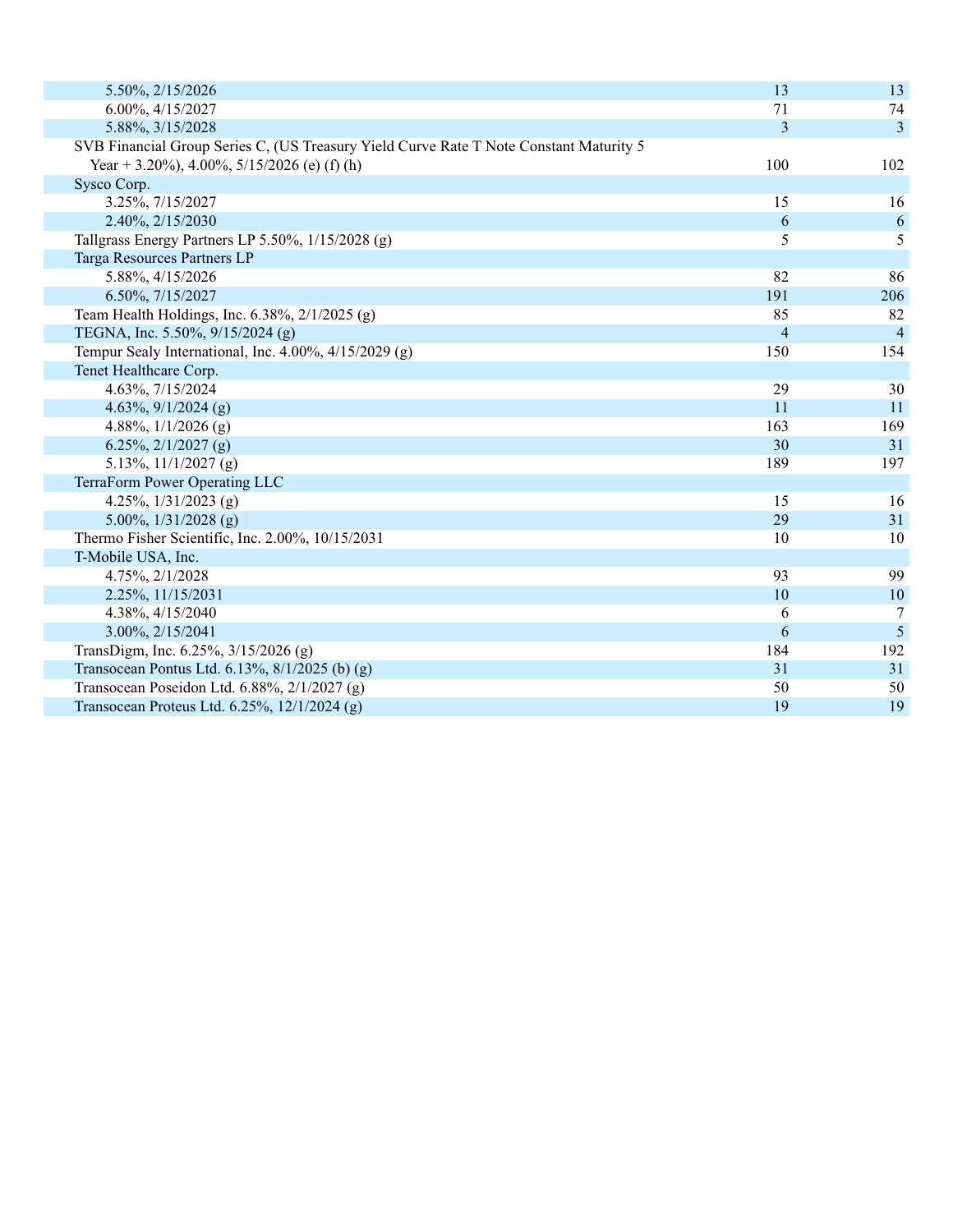# **SCHEDULE OF PORTFOLIO INVESTMENTS**

| <b>Investments</b>                                                                 | Principal<br>Amount (\$000) | <b>Value (\$000)</b> |
|------------------------------------------------------------------------------------|-----------------------------|----------------------|
| Travel + Leisure Co.                                                               |                             |                      |
| 4.25%, 3/1/2022                                                                    | $\overline{c}$              | $\overline{2}$       |
| $5.65\%, \frac{4}{1/2024}$ (j)                                                     | 17                          | 18                   |
| 6.60%, $10/1/2025$ (j)                                                             | 16                          | 18                   |
| 6.00%, $4/1/2027$ (j)                                                              | 25                          | 28                   |
| Trinseo Materials Operating SCA 5.38%, 9/1/2025 (g)                                | 52                          | 53                   |
| Truist Financial Corp.                                                             |                             |                      |
| Series L, (ICE LIBOR USD 3 Month + 3.10%), 5.05%, 12/15/2024 (e) (f) (h)           | 30                          | 31                   |
| Series P, (US Treasury Yield Curve Rate T Note Constant Maturity 5 Year + 4.61%),  |                             |                      |
| 4.95%, $9/1/2025$ (e) (f) (h)                                                      | 13                          | 14                   |
| Series M, (ICE LIBOR USD 3 Month + 2.79%), 5.13%, 12/15/2027 (e) (f) (h)           | 27                          | 29                   |
| Series Q, (US Treasury Yield Curve Rate T Note Constant Maturity 10 Year + 4.35%), |                             |                      |
| 5.10%, $3/1/2030$ (e) (f) (h)                                                      | 138                         | 159                  |
| Uber Technologies, Inc. 7.50%, 5/15/2025 (g)                                       | 65                          | 69                   |
| UDR, Inc. REIT, 3.20%, 1/15/2030                                                   | 5                           | 5                    |
| Union Pacific Corp. 3.70%, 3/1/2029                                                | 10                          | 11                   |
| United Airlines Holdings, Inc.                                                     |                             |                      |
| 5.00%, 2/1/2024                                                                    | 33                          | 34                   |
| 4.88%, 1/15/2025 (b)                                                               | 28                          | 29                   |
| United Airlines, Inc. 4.38%, 4/15/2026 (g)                                         | 70                          | 72                   |
| United Rentals North America, Inc.                                                 |                             |                      |
| 5.50%, 5/15/2027                                                                   | 10                          | 10                   |
| 4.88%, 1/15/2028                                                                   | 240                         | 254                  |
| Universal Health Services, Inc. 2.65%, 1/15/2032 (g)                               | 10                          | 10                   |
| US Bancorp Series J, (ICE LIBOR USD 3 Month + 2.91%), 5.30%, 4/15/2027 (e) (f) (h) | 8                           | 9                    |
| Ventas Realty LP REIT, 4.00%, 3/1/2028                                             | 5                           | 6                    |
| Verizon Communications, Inc.                                                       |                             |                      |
| 4.40%, 11/1/2034                                                                   | 13                          | 15                   |
| 4.27%, 1/15/2036                                                                   | 16                          | 19                   |
| 3.85%, 11/1/2042                                                                   | 3                           | 3                    |
| ViacomCBS, Inc.                                                                    |                             |                      |
| 4.20%, 5/19/2032                                                                   | 6                           | 7                    |
| (ICE LIBOR USD 3 Month + 3.90%), 5.87%, 2/28/2057 (f)                              | 39                          | 39                   |
| (ICE LIBOR USD 3 Month + 3.90%), 6.25%, 2/28/2057 (f)                              | 103                         | 118                  |
| VICI Properties LP REIT, 4.25%, 12/1/2026 (g)                                      | 75                          | 78                   |
| Vistra Operations Co. LLC                                                          |                             |                      |
| 5.50%, $9/1/2026$ (g)                                                              | 20                          | 20                   |
| 5.63%, $2/15/2027$ (g)                                                             | 130                         | 135                  |
| Weekley Homes LLC 4.88%, 9/15/2028 (g)                                             | 100                         | 104                  |
| Wells Fargo & Co.                                                                  |                             |                      |
| Series S, (ICE LIBOR USD 3 Month + 3.11%), 5.90%, 6/15/2024 (e) (f) (h)            | 43                          | 46                   |
| Series U, (ICE LIBOR USD 3 Month + 3.99%), 5.87%, 6/15/2025 (e) (f) (h)            | 18                          | 20                   |
| Series BB, (US Treasury Yield Curve Rate T Note Constant Maturity 5 Year + 3.45%), |                             |                      |
| 3.90%, $3/15/2026$ (e) (f) (h)                                                     | 335                         | 346                  |
| WESCO Distribution, Inc.                                                           |                             |                      |
| 7.13%, $6/15/2025$ (g)                                                             | 40                          | 43                   |
| 7.25%, $6/15/2028$ (g)                                                             | 125                         | 138                  |
| Western Digital Corp. 4.75%, 2/15/2026                                             | 74                          | 82                   |
| Western Midstream Operating LP 4.75%, 8/15/2028 (b)                                | 135                         | 147                  |
| William Carter Co. (The) 5.63%, 3/15/2027 (g)                                      | 73                          | 76                   |
| WP Carey, Inc. REIT, 2.40%, 2/1/2031                                               | 5                           | 5                    |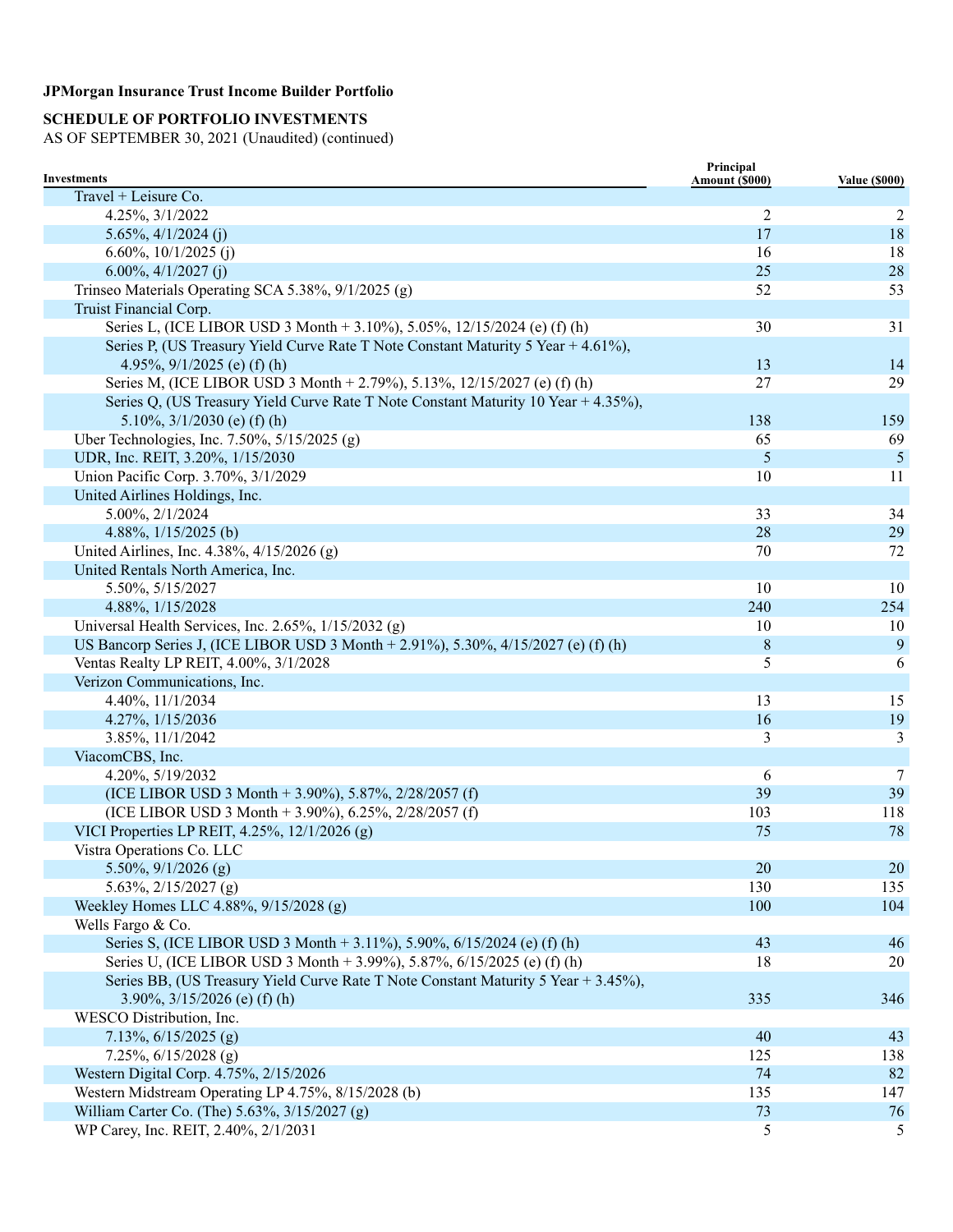| Wynn Las Vegas LLC 5.50%, 3/1/2025 (g)                                                 | 35                       | 36     |
|----------------------------------------------------------------------------------------|--------------------------|--------|
| Wynn Resorts Finance LLC 5.13%, $10/1/2029$ (g)                                        | 224                      | 226    |
| Xerox Corp. 4.38%, 3/15/2023 (j)                                                       | 45                       | 47     |
| XPO Logistics, Inc. 6.25%, 5/1/2025 (g)                                                | 65                       | 69     |
| Yum! Brands, Inc. $4.75\%$ , $1/15/2030$ (g)                                           | 24                       | 26     |
| Zayo Group Holdings, Inc. $4.00\%$ , $3/1/2027$ (g)                                    | 140                      | 139    |
| Zoetis, Inc. 2.00%, 5/15/2030                                                          | 6                        | 6      |
|                                                                                        |                          | 33,445 |
| <b>TOTAL CORPORATE BONDS</b>                                                           |                          |        |
| (Cost \$37,939)                                                                        |                          | 39,140 |
| <b>EQUITY-LINKED NOTES — 8.2%</b>                                                      |                          |        |
| Barclays Bank plc, ELN, 6.50%, 12/3/2021 (linked to Russell 2000 Index) (g)            |                          | 1,109  |
| Citigroup Global Markets Holdings Inc., ELN, 6.50%, 11/18/2021 (linked to Russell 2000 |                          |        |
| Index) $(g)$                                                                           |                          | 1,103  |
| Credit Suisse AG, ELN, 6.5%, 11/3/2021 (linked to Russell 2000 Index) (g)              |                          | 1,144  |
| Royal Bank of Canada, ELN, $6.00\%$ , $12/22/2021$ (linked to Russell 2000 Index) (g)  | (a)<br>$\hspace{0.05cm}$ | 1,076  |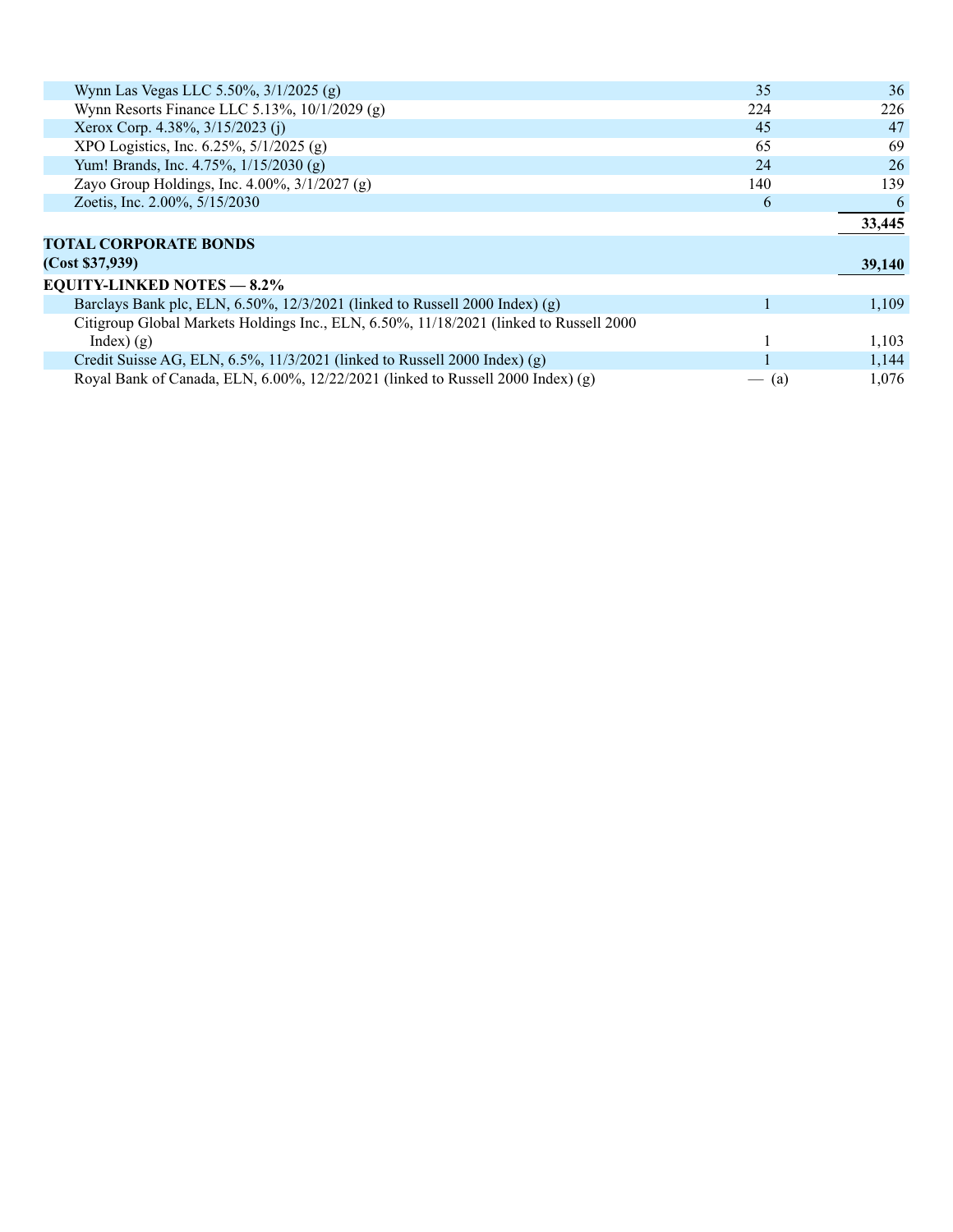# **SCHEDULE OF PORTFOLIO INVESTMENTS**

| <b>Investments</b><br>Amount (\$000)<br><b>Value (\$000)</b><br>UBS AG, ELN, 6.00%, 10/20/2021 (linked to Russell 2000 Index) (g)<br>1,110<br>BNP Paribas, ELN, 6.00%, 1/26/2022 (linked to Russell 2000 Index) (g)<br>1,087<br>$-$ (a)<br>Credit Suisse AG, ELN, 7.0%, 1/26/2022 (linked to Russell 2000 Index) (g)<br>2,218<br><b>TOTAL EQUITY-LINKED NOTES</b><br>(COST \$8,829)<br>8,847<br>Shares $(000)$<br><b>INVESTMENT COMPANIES - 5.3%</b><br>JPMorgan Emerging Markets Strategic Debt Fund Class R6 Shares (1)<br>2,173<br>277<br>JPMorgan Equity Income Fund Class R6 Shares (1)<br>109<br>2,448<br>JPMorgan Floating Rate Income Fund Class R6 Shares (1)<br>123<br>1,102<br><b>TOTAL INVESTMENT COMPANIES</b><br>(Cost \$4,872)<br>5,723<br>Principal<br>Amount (\$000)<br><b>COLLATERALIZED MORTGAGE OBLIGATIONS - 2.4%</b><br>United States - 2.4%<br>American Home Mortgage Investment Trust Series 2005-1, Class 6A, 2.16%, 6/25/2045<br>15<br>15<br>(m)<br>Banc of America Funding Trust Series 2006-A, Class 1A1, 2.61%, 2/20/2036 (m)<br>11<br>11<br>$\overline{7}$<br>7<br>Banc of America Mortgage Trust Series 2005-A, Class 2A2, 2.50%, 2/25/2035 (m)<br>Bear Stearns ARM Trust<br>Series 2004-9, Class 22A1, 2.73%, 11/25/2034 (m)<br>53<br>54<br>Series 2006-1, Class A1, 2.37%, 2/25/2036 (m)<br>7<br>8<br>Citigroup Mortgage Loan Trust, Inc. Series 2005-6, Class A1, 2.22%, 9/25/2035 (m)<br>22<br>23<br>Connecticut Avenue Securities Trust Series 2019-R06, Class 2M2, 2.19%,<br>41<br>$9/25/2039 \ddagger (g) (m)$<br>41<br>Deephaven Residential Mortgage Trust Series 2019-4A, Class B1, 3.99%,<br>$10/25/2059 \ddagger (g)$ (m)<br>250<br>251<br>FHLMC Structured Agency Credit Risk Debt Notes Series 2018-HQA1, Class M2, 2.39%,<br>$9/25/2030$ (m)<br>192<br>195<br>FHLMC, REMIC<br>Series 4703, Class SA, IF, IO, 6.07%, 7/15/2047 (m)<br>243<br>51<br>Series 4937, Class MS, IF, IO, 5.96%, 12/25/2049 (m)<br>168<br>31<br>36<br>Series 4839, Class WS, IF, IO, 6.02%, 8/15/2056 (m)<br>154<br>FHLMC, STRIPS<br>Series 311, Class S1, IF, IO, 5.87%, 8/15/2043 (m)<br>536<br>42<br>Series 316, Class S7, IF, IO, 6.02%, 11/15/2043 (m)<br>227<br>Series 356, Class S5, IF, IO, 5.92%, 9/15/2047 (m)<br>294<br>70<br>FNMA, Connecticut Avenue Securities<br>119<br>Series 2017-C07, Class 2M2, 2.59%, 5/25/2030 (m)<br>121<br>191<br>194<br>Series 2018-C02, Class 2M2, 2.29%, 8/25/2030 (m)<br>Series 2018-C04, Class 2M2, 2.64%, 12/25/2030 (m)<br>179<br>183<br>FNMA, REMIC<br>Series 2012-75, Class DS, IF, IO, 5.86%, 7/25/2042 (m)<br>193<br>34<br>Series 2016-1, Class SJ, IF, IO, 6.06%, 2/25/2046 (m)<br>125<br>24<br>Series 2018-67, Class SN, IF, IO, 6.11%, 9/25/2048 (m)<br>380<br>77<br>Series 2018-73, Class SC, IF, IO, 6.11%, 10/25/2048 (m)<br>240<br>46<br><b>GNMA</b><br>Series 2017-67, Class ST, IF, IO, 6.11%, 5/20/2047 (m)<br>173<br>36<br>29<br>Series 2017-112, Class S, IF, IO, 6.11%, 7/20/2047 (m)<br>153<br>Series 2018-36, Class SG, IF, IO, 6.11%, 3/20/2048 (m)<br>82<br>18 | Principal |  |
|--------------------------------------------------------------------------------------------------------------------------------------------------------------------------------------------------------------------------------------------------------------------------------------------------------------------------------------------------------------------------------------------------------------------------------------------------------------------------------------------------------------------------------------------------------------------------------------------------------------------------------------------------------------------------------------------------------------------------------------------------------------------------------------------------------------------------------------------------------------------------------------------------------------------------------------------------------------------------------------------------------------------------------------------------------------------------------------------------------------------------------------------------------------------------------------------------------------------------------------------------------------------------------------------------------------------------------------------------------------------------------------------------------------------------------------------------------------------------------------------------------------------------------------------------------------------------------------------------------------------------------------------------------------------------------------------------------------------------------------------------------------------------------------------------------------------------------------------------------------------------------------------------------------------------------------------------------------------------------------------------------------------------------------------------------------------------------------------------------------------------------------------------------------------------------------------------------------------------------------------------------------------------------------------------------------------------------------------------------------------------------------------------------------------------------------------------------------------------------------------------------------------------------------------------------------------------------------------------------------------------------------------------------------------------------------------------------------------------------------------------------------------------------------------------------------------------------------------------------------------------------------------------------------------------------------------------------------------------------------------------------------------------------------------------------|-----------|--|
|                                                                                                                                                                                                                                                                                                                                                                                                                                                                                                                                                                                                                                                                                                                                                                                                                                                                                                                                                                                                                                                                                                                                                                                                                                                                                                                                                                                                                                                                                                                                                                                                                                                                                                                                                                                                                                                                                                                                                                                                                                                                                                                                                                                                                                                                                                                                                                                                                                                                                                                                                                                                                                                                                                                                                                                                                                                                                                                                                                                                                                                        |           |  |
| 92                                                                                                                                                                                                                                                                                                                                                                                                                                                                                                                                                                                                                                                                                                                                                                                                                                                                                                                                                                                                                                                                                                                                                                                                                                                                                                                                                                                                                                                                                                                                                                                                                                                                                                                                                                                                                                                                                                                                                                                                                                                                                                                                                                                                                                                                                                                                                                                                                                                                                                                                                                                                                                                                                                                                                                                                                                                                                                                                                                                                                                                     |           |  |
|                                                                                                                                                                                                                                                                                                                                                                                                                                                                                                                                                                                                                                                                                                                                                                                                                                                                                                                                                                                                                                                                                                                                                                                                                                                                                                                                                                                                                                                                                                                                                                                                                                                                                                                                                                                                                                                                                                                                                                                                                                                                                                                                                                                                                                                                                                                                                                                                                                                                                                                                                                                                                                                                                                                                                                                                                                                                                                                                                                                                                                                        |           |  |
|                                                                                                                                                                                                                                                                                                                                                                                                                                                                                                                                                                                                                                                                                                                                                                                                                                                                                                                                                                                                                                                                                                                                                                                                                                                                                                                                                                                                                                                                                                                                                                                                                                                                                                                                                                                                                                                                                                                                                                                                                                                                                                                                                                                                                                                                                                                                                                                                                                                                                                                                                                                                                                                                                                                                                                                                                                                                                                                                                                                                                                                        |           |  |
|                                                                                                                                                                                                                                                                                                                                                                                                                                                                                                                                                                                                                                                                                                                                                                                                                                                                                                                                                                                                                                                                                                                                                                                                                                                                                                                                                                                                                                                                                                                                                                                                                                                                                                                                                                                                                                                                                                                                                                                                                                                                                                                                                                                                                                                                                                                                                                                                                                                                                                                                                                                                                                                                                                                                                                                                                                                                                                                                                                                                                                                        |           |  |
|                                                                                                                                                                                                                                                                                                                                                                                                                                                                                                                                                                                                                                                                                                                                                                                                                                                                                                                                                                                                                                                                                                                                                                                                                                                                                                                                                                                                                                                                                                                                                                                                                                                                                                                                                                                                                                                                                                                                                                                                                                                                                                                                                                                                                                                                                                                                                                                                                                                                                                                                                                                                                                                                                                                                                                                                                                                                                                                                                                                                                                                        |           |  |
|                                                                                                                                                                                                                                                                                                                                                                                                                                                                                                                                                                                                                                                                                                                                                                                                                                                                                                                                                                                                                                                                                                                                                                                                                                                                                                                                                                                                                                                                                                                                                                                                                                                                                                                                                                                                                                                                                                                                                                                                                                                                                                                                                                                                                                                                                                                                                                                                                                                                                                                                                                                                                                                                                                                                                                                                                                                                                                                                                                                                                                                        |           |  |
|                                                                                                                                                                                                                                                                                                                                                                                                                                                                                                                                                                                                                                                                                                                                                                                                                                                                                                                                                                                                                                                                                                                                                                                                                                                                                                                                                                                                                                                                                                                                                                                                                                                                                                                                                                                                                                                                                                                                                                                                                                                                                                                                                                                                                                                                                                                                                                                                                                                                                                                                                                                                                                                                                                                                                                                                                                                                                                                                                                                                                                                        |           |  |
|                                                                                                                                                                                                                                                                                                                                                                                                                                                                                                                                                                                                                                                                                                                                                                                                                                                                                                                                                                                                                                                                                                                                                                                                                                                                                                                                                                                                                                                                                                                                                                                                                                                                                                                                                                                                                                                                                                                                                                                                                                                                                                                                                                                                                                                                                                                                                                                                                                                                                                                                                                                                                                                                                                                                                                                                                                                                                                                                                                                                                                                        |           |  |
|                                                                                                                                                                                                                                                                                                                                                                                                                                                                                                                                                                                                                                                                                                                                                                                                                                                                                                                                                                                                                                                                                                                                                                                                                                                                                                                                                                                                                                                                                                                                                                                                                                                                                                                                                                                                                                                                                                                                                                                                                                                                                                                                                                                                                                                                                                                                                                                                                                                                                                                                                                                                                                                                                                                                                                                                                                                                                                                                                                                                                                                        |           |  |
|                                                                                                                                                                                                                                                                                                                                                                                                                                                                                                                                                                                                                                                                                                                                                                                                                                                                                                                                                                                                                                                                                                                                                                                                                                                                                                                                                                                                                                                                                                                                                                                                                                                                                                                                                                                                                                                                                                                                                                                                                                                                                                                                                                                                                                                                                                                                                                                                                                                                                                                                                                                                                                                                                                                                                                                                                                                                                                                                                                                                                                                        |           |  |
|                                                                                                                                                                                                                                                                                                                                                                                                                                                                                                                                                                                                                                                                                                                                                                                                                                                                                                                                                                                                                                                                                                                                                                                                                                                                                                                                                                                                                                                                                                                                                                                                                                                                                                                                                                                                                                                                                                                                                                                                                                                                                                                                                                                                                                                                                                                                                                                                                                                                                                                                                                                                                                                                                                                                                                                                                                                                                                                                                                                                                                                        |           |  |
|                                                                                                                                                                                                                                                                                                                                                                                                                                                                                                                                                                                                                                                                                                                                                                                                                                                                                                                                                                                                                                                                                                                                                                                                                                                                                                                                                                                                                                                                                                                                                                                                                                                                                                                                                                                                                                                                                                                                                                                                                                                                                                                                                                                                                                                                                                                                                                                                                                                                                                                                                                                                                                                                                                                                                                                                                                                                                                                                                                                                                                                        |           |  |
|                                                                                                                                                                                                                                                                                                                                                                                                                                                                                                                                                                                                                                                                                                                                                                                                                                                                                                                                                                                                                                                                                                                                                                                                                                                                                                                                                                                                                                                                                                                                                                                                                                                                                                                                                                                                                                                                                                                                                                                                                                                                                                                                                                                                                                                                                                                                                                                                                                                                                                                                                                                                                                                                                                                                                                                                                                                                                                                                                                                                                                                        |           |  |
|                                                                                                                                                                                                                                                                                                                                                                                                                                                                                                                                                                                                                                                                                                                                                                                                                                                                                                                                                                                                                                                                                                                                                                                                                                                                                                                                                                                                                                                                                                                                                                                                                                                                                                                                                                                                                                                                                                                                                                                                                                                                                                                                                                                                                                                                                                                                                                                                                                                                                                                                                                                                                                                                                                                                                                                                                                                                                                                                                                                                                                                        |           |  |
|                                                                                                                                                                                                                                                                                                                                                                                                                                                                                                                                                                                                                                                                                                                                                                                                                                                                                                                                                                                                                                                                                                                                                                                                                                                                                                                                                                                                                                                                                                                                                                                                                                                                                                                                                                                                                                                                                                                                                                                                                                                                                                                                                                                                                                                                                                                                                                                                                                                                                                                                                                                                                                                                                                                                                                                                                                                                                                                                                                                                                                                        |           |  |
|                                                                                                                                                                                                                                                                                                                                                                                                                                                                                                                                                                                                                                                                                                                                                                                                                                                                                                                                                                                                                                                                                                                                                                                                                                                                                                                                                                                                                                                                                                                                                                                                                                                                                                                                                                                                                                                                                                                                                                                                                                                                                                                                                                                                                                                                                                                                                                                                                                                                                                                                                                                                                                                                                                                                                                                                                                                                                                                                                                                                                                                        |           |  |
|                                                                                                                                                                                                                                                                                                                                                                                                                                                                                                                                                                                                                                                                                                                                                                                                                                                                                                                                                                                                                                                                                                                                                                                                                                                                                                                                                                                                                                                                                                                                                                                                                                                                                                                                                                                                                                                                                                                                                                                                                                                                                                                                                                                                                                                                                                                                                                                                                                                                                                                                                                                                                                                                                                                                                                                                                                                                                                                                                                                                                                                        |           |  |
|                                                                                                                                                                                                                                                                                                                                                                                                                                                                                                                                                                                                                                                                                                                                                                                                                                                                                                                                                                                                                                                                                                                                                                                                                                                                                                                                                                                                                                                                                                                                                                                                                                                                                                                                                                                                                                                                                                                                                                                                                                                                                                                                                                                                                                                                                                                                                                                                                                                                                                                                                                                                                                                                                                                                                                                                                                                                                                                                                                                                                                                        |           |  |
|                                                                                                                                                                                                                                                                                                                                                                                                                                                                                                                                                                                                                                                                                                                                                                                                                                                                                                                                                                                                                                                                                                                                                                                                                                                                                                                                                                                                                                                                                                                                                                                                                                                                                                                                                                                                                                                                                                                                                                                                                                                                                                                                                                                                                                                                                                                                                                                                                                                                                                                                                                                                                                                                                                                                                                                                                                                                                                                                                                                                                                                        |           |  |
|                                                                                                                                                                                                                                                                                                                                                                                                                                                                                                                                                                                                                                                                                                                                                                                                                                                                                                                                                                                                                                                                                                                                                                                                                                                                                                                                                                                                                                                                                                                                                                                                                                                                                                                                                                                                                                                                                                                                                                                                                                                                                                                                                                                                                                                                                                                                                                                                                                                                                                                                                                                                                                                                                                                                                                                                                                                                                                                                                                                                                                                        |           |  |
|                                                                                                                                                                                                                                                                                                                                                                                                                                                                                                                                                                                                                                                                                                                                                                                                                                                                                                                                                                                                                                                                                                                                                                                                                                                                                                                                                                                                                                                                                                                                                                                                                                                                                                                                                                                                                                                                                                                                                                                                                                                                                                                                                                                                                                                                                                                                                                                                                                                                                                                                                                                                                                                                                                                                                                                                                                                                                                                                                                                                                                                        |           |  |
|                                                                                                                                                                                                                                                                                                                                                                                                                                                                                                                                                                                                                                                                                                                                                                                                                                                                                                                                                                                                                                                                                                                                                                                                                                                                                                                                                                                                                                                                                                                                                                                                                                                                                                                                                                                                                                                                                                                                                                                                                                                                                                                                                                                                                                                                                                                                                                                                                                                                                                                                                                                                                                                                                                                                                                                                                                                                                                                                                                                                                                                        |           |  |
|                                                                                                                                                                                                                                                                                                                                                                                                                                                                                                                                                                                                                                                                                                                                                                                                                                                                                                                                                                                                                                                                                                                                                                                                                                                                                                                                                                                                                                                                                                                                                                                                                                                                                                                                                                                                                                                                                                                                                                                                                                                                                                                                                                                                                                                                                                                                                                                                                                                                                                                                                                                                                                                                                                                                                                                                                                                                                                                                                                                                                                                        |           |  |
|                                                                                                                                                                                                                                                                                                                                                                                                                                                                                                                                                                                                                                                                                                                                                                                                                                                                                                                                                                                                                                                                                                                                                                                                                                                                                                                                                                                                                                                                                                                                                                                                                                                                                                                                                                                                                                                                                                                                                                                                                                                                                                                                                                                                                                                                                                                                                                                                                                                                                                                                                                                                                                                                                                                                                                                                                                                                                                                                                                                                                                                        |           |  |
|                                                                                                                                                                                                                                                                                                                                                                                                                                                                                                                                                                                                                                                                                                                                                                                                                                                                                                                                                                                                                                                                                                                                                                                                                                                                                                                                                                                                                                                                                                                                                                                                                                                                                                                                                                                                                                                                                                                                                                                                                                                                                                                                                                                                                                                                                                                                                                                                                                                                                                                                                                                                                                                                                                                                                                                                                                                                                                                                                                                                                                                        |           |  |
|                                                                                                                                                                                                                                                                                                                                                                                                                                                                                                                                                                                                                                                                                                                                                                                                                                                                                                                                                                                                                                                                                                                                                                                                                                                                                                                                                                                                                                                                                                                                                                                                                                                                                                                                                                                                                                                                                                                                                                                                                                                                                                                                                                                                                                                                                                                                                                                                                                                                                                                                                                                                                                                                                                                                                                                                                                                                                                                                                                                                                                                        |           |  |
|                                                                                                                                                                                                                                                                                                                                                                                                                                                                                                                                                                                                                                                                                                                                                                                                                                                                                                                                                                                                                                                                                                                                                                                                                                                                                                                                                                                                                                                                                                                                                                                                                                                                                                                                                                                                                                                                                                                                                                                                                                                                                                                                                                                                                                                                                                                                                                                                                                                                                                                                                                                                                                                                                                                                                                                                                                                                                                                                                                                                                                                        |           |  |
|                                                                                                                                                                                                                                                                                                                                                                                                                                                                                                                                                                                                                                                                                                                                                                                                                                                                                                                                                                                                                                                                                                                                                                                                                                                                                                                                                                                                                                                                                                                                                                                                                                                                                                                                                                                                                                                                                                                                                                                                                                                                                                                                                                                                                                                                                                                                                                                                                                                                                                                                                                                                                                                                                                                                                                                                                                                                                                                                                                                                                                                        |           |  |
|                                                                                                                                                                                                                                                                                                                                                                                                                                                                                                                                                                                                                                                                                                                                                                                                                                                                                                                                                                                                                                                                                                                                                                                                                                                                                                                                                                                                                                                                                                                                                                                                                                                                                                                                                                                                                                                                                                                                                                                                                                                                                                                                                                                                                                                                                                                                                                                                                                                                                                                                                                                                                                                                                                                                                                                                                                                                                                                                                                                                                                                        |           |  |
|                                                                                                                                                                                                                                                                                                                                                                                                                                                                                                                                                                                                                                                                                                                                                                                                                                                                                                                                                                                                                                                                                                                                                                                                                                                                                                                                                                                                                                                                                                                                                                                                                                                                                                                                                                                                                                                                                                                                                                                                                                                                                                                                                                                                                                                                                                                                                                                                                                                                                                                                                                                                                                                                                                                                                                                                                                                                                                                                                                                                                                                        |           |  |
|                                                                                                                                                                                                                                                                                                                                                                                                                                                                                                                                                                                                                                                                                                                                                                                                                                                                                                                                                                                                                                                                                                                                                                                                                                                                                                                                                                                                                                                                                                                                                                                                                                                                                                                                                                                                                                                                                                                                                                                                                                                                                                                                                                                                                                                                                                                                                                                                                                                                                                                                                                                                                                                                                                                                                                                                                                                                                                                                                                                                                                                        |           |  |
|                                                                                                                                                                                                                                                                                                                                                                                                                                                                                                                                                                                                                                                                                                                                                                                                                                                                                                                                                                                                                                                                                                                                                                                                                                                                                                                                                                                                                                                                                                                                                                                                                                                                                                                                                                                                                                                                                                                                                                                                                                                                                                                                                                                                                                                                                                                                                                                                                                                                                                                                                                                                                                                                                                                                                                                                                                                                                                                                                                                                                                                        |           |  |
|                                                                                                                                                                                                                                                                                                                                                                                                                                                                                                                                                                                                                                                                                                                                                                                                                                                                                                                                                                                                                                                                                                                                                                                                                                                                                                                                                                                                                                                                                                                                                                                                                                                                                                                                                                                                                                                                                                                                                                                                                                                                                                                                                                                                                                                                                                                                                                                                                                                                                                                                                                                                                                                                                                                                                                                                                                                                                                                                                                                                                                                        |           |  |
|                                                                                                                                                                                                                                                                                                                                                                                                                                                                                                                                                                                                                                                                                                                                                                                                                                                                                                                                                                                                                                                                                                                                                                                                                                                                                                                                                                                                                                                                                                                                                                                                                                                                                                                                                                                                                                                                                                                                                                                                                                                                                                                                                                                                                                                                                                                                                                                                                                                                                                                                                                                                                                                                                                                                                                                                                                                                                                                                                                                                                                                        |           |  |
|                                                                                                                                                                                                                                                                                                                                                                                                                                                                                                                                                                                                                                                                                                                                                                                                                                                                                                                                                                                                                                                                                                                                                                                                                                                                                                                                                                                                                                                                                                                                                                                                                                                                                                                                                                                                                                                                                                                                                                                                                                                                                                                                                                                                                                                                                                                                                                                                                                                                                                                                                                                                                                                                                                                                                                                                                                                                                                                                                                                                                                                        |           |  |
|                                                                                                                                                                                                                                                                                                                                                                                                                                                                                                                                                                                                                                                                                                                                                                                                                                                                                                                                                                                                                                                                                                                                                                                                                                                                                                                                                                                                                                                                                                                                                                                                                                                                                                                                                                                                                                                                                                                                                                                                                                                                                                                                                                                                                                                                                                                                                                                                                                                                                                                                                                                                                                                                                                                                                                                                                                                                                                                                                                                                                                                        |           |  |
|                                                                                                                                                                                                                                                                                                                                                                                                                                                                                                                                                                                                                                                                                                                                                                                                                                                                                                                                                                                                                                                                                                                                                                                                                                                                                                                                                                                                                                                                                                                                                                                                                                                                                                                                                                                                                                                                                                                                                                                                                                                                                                                                                                                                                                                                                                                                                                                                                                                                                                                                                                                                                                                                                                                                                                                                                                                                                                                                                                                                                                                        |           |  |
|                                                                                                                                                                                                                                                                                                                                                                                                                                                                                                                                                                                                                                                                                                                                                                                                                                                                                                                                                                                                                                                                                                                                                                                                                                                                                                                                                                                                                                                                                                                                                                                                                                                                                                                                                                                                                                                                                                                                                                                                                                                                                                                                                                                                                                                                                                                                                                                                                                                                                                                                                                                                                                                                                                                                                                                                                                                                                                                                                                                                                                                        |           |  |
|                                                                                                                                                                                                                                                                                                                                                                                                                                                                                                                                                                                                                                                                                                                                                                                                                                                                                                                                                                                                                                                                                                                                                                                                                                                                                                                                                                                                                                                                                                                                                                                                                                                                                                                                                                                                                                                                                                                                                                                                                                                                                                                                                                                                                                                                                                                                                                                                                                                                                                                                                                                                                                                                                                                                                                                                                                                                                                                                                                                                                                                        |           |  |
|                                                                                                                                                                                                                                                                                                                                                                                                                                                                                                                                                                                                                                                                                                                                                                                                                                                                                                                                                                                                                                                                                                                                                                                                                                                                                                                                                                                                                                                                                                                                                                                                                                                                                                                                                                                                                                                                                                                                                                                                                                                                                                                                                                                                                                                                                                                                                                                                                                                                                                                                                                                                                                                                                                                                                                                                                                                                                                                                                                                                                                                        |           |  |
|                                                                                                                                                                                                                                                                                                                                                                                                                                                                                                                                                                                                                                                                                                                                                                                                                                                                                                                                                                                                                                                                                                                                                                                                                                                                                                                                                                                                                                                                                                                                                                                                                                                                                                                                                                                                                                                                                                                                                                                                                                                                                                                                                                                                                                                                                                                                                                                                                                                                                                                                                                                                                                                                                                                                                                                                                                                                                                                                                                                                                                                        |           |  |
|                                                                                                                                                                                                                                                                                                                                                                                                                                                                                                                                                                                                                                                                                                                                                                                                                                                                                                                                                                                                                                                                                                                                                                                                                                                                                                                                                                                                                                                                                                                                                                                                                                                                                                                                                                                                                                                                                                                                                                                                                                                                                                                                                                                                                                                                                                                                                                                                                                                                                                                                                                                                                                                                                                                                                                                                                                                                                                                                                                                                                                                        |           |  |
|                                                                                                                                                                                                                                                                                                                                                                                                                                                                                                                                                                                                                                                                                                                                                                                                                                                                                                                                                                                                                                                                                                                                                                                                                                                                                                                                                                                                                                                                                                                                                                                                                                                                                                                                                                                                                                                                                                                                                                                                                                                                                                                                                                                                                                                                                                                                                                                                                                                                                                                                                                                                                                                                                                                                                                                                                                                                                                                                                                                                                                                        |           |  |
|                                                                                                                                                                                                                                                                                                                                                                                                                                                                                                                                                                                                                                                                                                                                                                                                                                                                                                                                                                                                                                                                                                                                                                                                                                                                                                                                                                                                                                                                                                                                                                                                                                                                                                                                                                                                                                                                                                                                                                                                                                                                                                                                                                                                                                                                                                                                                                                                                                                                                                                                                                                                                                                                                                                                                                                                                                                                                                                                                                                                                                                        |           |  |
|                                                                                                                                                                                                                                                                                                                                                                                                                                                                                                                                                                                                                                                                                                                                                                                                                                                                                                                                                                                                                                                                                                                                                                                                                                                                                                                                                                                                                                                                                                                                                                                                                                                                                                                                                                                                                                                                                                                                                                                                                                                                                                                                                                                                                                                                                                                                                                                                                                                                                                                                                                                                                                                                                                                                                                                                                                                                                                                                                                                                                                                        |           |  |
|                                                                                                                                                                                                                                                                                                                                                                                                                                                                                                                                                                                                                                                                                                                                                                                                                                                                                                                                                                                                                                                                                                                                                                                                                                                                                                                                                                                                                                                                                                                                                                                                                                                                                                                                                                                                                                                                                                                                                                                                                                                                                                                                                                                                                                                                                                                                                                                                                                                                                                                                                                                                                                                                                                                                                                                                                                                                                                                                                                                                                                                        |           |  |
|                                                                                                                                                                                                                                                                                                                                                                                                                                                                                                                                                                                                                                                                                                                                                                                                                                                                                                                                                                                                                                                                                                                                                                                                                                                                                                                                                                                                                                                                                                                                                                                                                                                                                                                                                                                                                                                                                                                                                                                                                                                                                                                                                                                                                                                                                                                                                                                                                                                                                                                                                                                                                                                                                                                                                                                                                                                                                                                                                                                                                                                        |           |  |
|                                                                                                                                                                                                                                                                                                                                                                                                                                                                                                                                                                                                                                                                                                                                                                                                                                                                                                                                                                                                                                                                                                                                                                                                                                                                                                                                                                                                                                                                                                                                                                                                                                                                                                                                                                                                                                                                                                                                                                                                                                                                                                                                                                                                                                                                                                                                                                                                                                                                                                                                                                                                                                                                                                                                                                                                                                                                                                                                                                                                                                                        |           |  |
|                                                                                                                                                                                                                                                                                                                                                                                                                                                                                                                                                                                                                                                                                                                                                                                                                                                                                                                                                                                                                                                                                                                                                                                                                                                                                                                                                                                                                                                                                                                                                                                                                                                                                                                                                                                                                                                                                                                                                                                                                                                                                                                                                                                                                                                                                                                                                                                                                                                                                                                                                                                                                                                                                                                                                                                                                                                                                                                                                                                                                                                        |           |  |
|                                                                                                                                                                                                                                                                                                                                                                                                                                                                                                                                                                                                                                                                                                                                                                                                                                                                                                                                                                                                                                                                                                                                                                                                                                                                                                                                                                                                                                                                                                                                                                                                                                                                                                                                                                                                                                                                                                                                                                                                                                                                                                                                                                                                                                                                                                                                                                                                                                                                                                                                                                                                                                                                                                                                                                                                                                                                                                                                                                                                                                                        |           |  |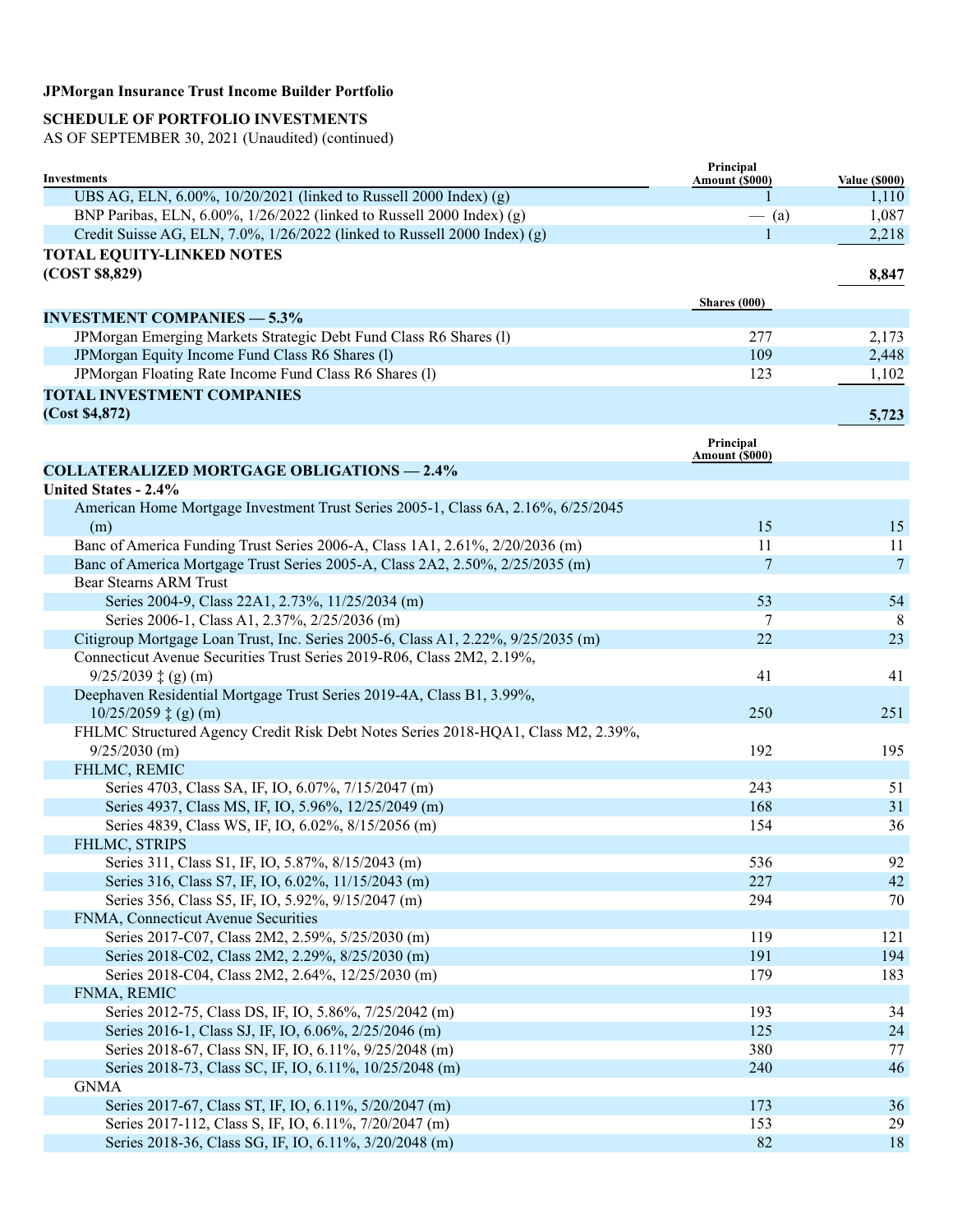| Series 2019-22, Class SM, IF, IO, 5.96%, 2/20/2049 (m)                   | 222 | 44  |
|--------------------------------------------------------------------------|-----|-----|
| Series 2019-42, Class SJ, IF, IO, 5.96%, 4/20/2049 (m)                   | 194 | 30  |
| GSR Mortgage Loan Trust Series 2005-AR3, Class 1A1, 0.53%, 5/25/2035 (m) | 24  | 24  |
| Impac CMB Trust                                                          |     |     |
| Series 2004-6, Class 1A2, 0.86%, 10/25/2034 (m)                          | 25  | 26  |
| Series 2004-7, Class 1A2, 1.01%, 11/25/2034 (m)                          | 46  | 47  |
| Series 2005-4, Class 1A1A, 0.63%, 5/25/2035 (m)                          | 103 | 103 |
| Series 2005-8, Class 1AM, 0.79%, 2/25/2036 (m)                           | 79  | 77  |
|                                                                          |     |     |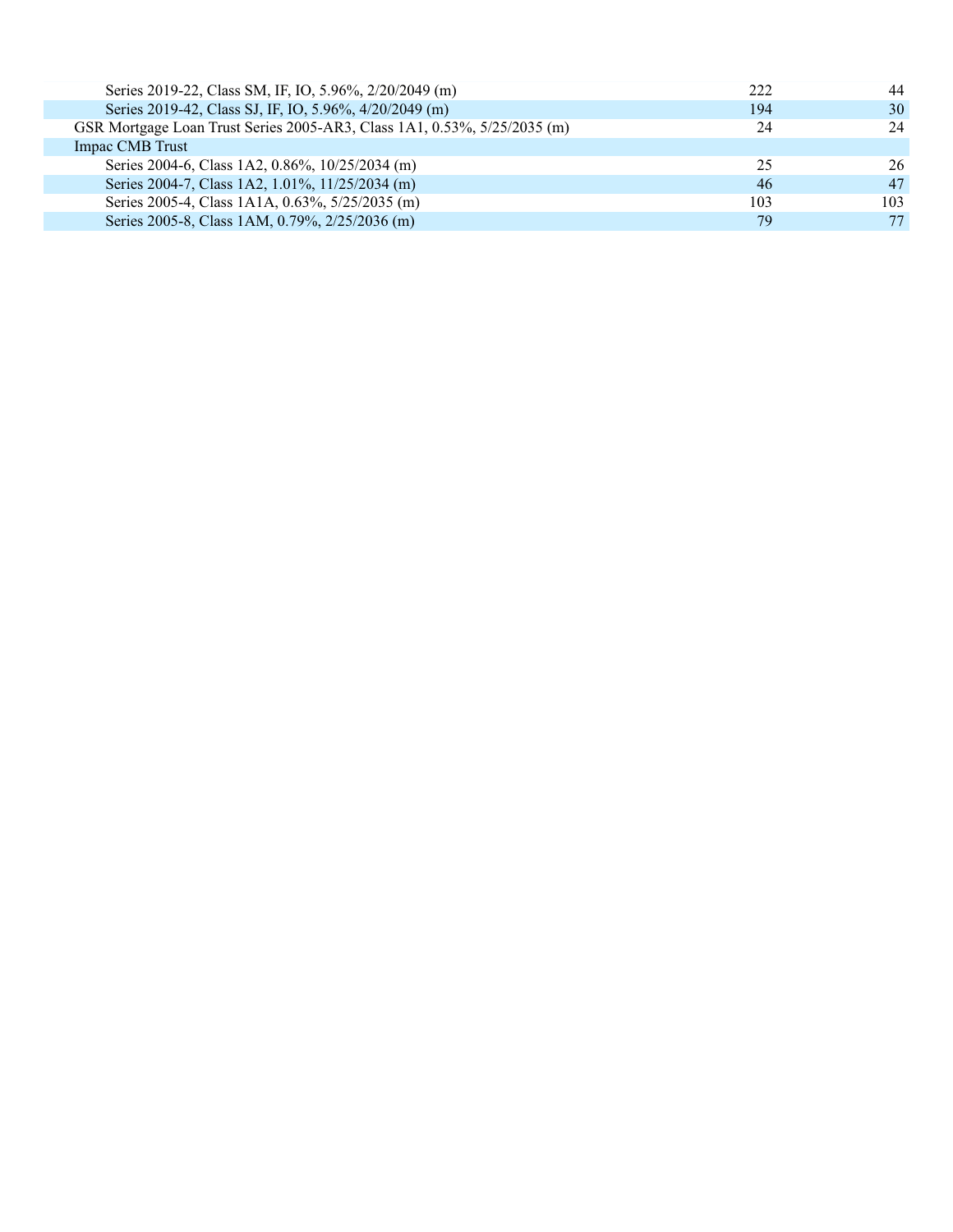## **SCHEDULE OF PORTFOLIO INVESTMENTS**

| <b>Investments</b>                                                                    | Principal<br>Amount (\$000) | <b>Value (\$000)</b> |
|---------------------------------------------------------------------------------------|-----------------------------|----------------------|
| Lehman Mortgage Trust Series 2005-3, Class 2A3, 5.50%, 1/25/2036                      | 6                           | 6                    |
| MASTR Adjustable Rate Mortgages Trust Series 2004-13, Class 2A1, 2.62%,               |                             |                      |
| $4/21/2034$ (m)                                                                       | 10                          | 10                   |
| Merrill Lynch Mortgage Investors Trust Series 2007-1, Class 4A3, 2.37%, 1/25/2037 (m) | $\overline{4}$              | $\overline{4}$       |
| Morgan Stanley Mortgage Loan Trust Series 2004-5AR, Class 4A, 2.61%, 7/25/2034 (m)    | 17                          | 18                   |
| New Residential Mortgage Loan Trust Series 2019-NQM4, Class M1, 2.99%,                |                             |                      |
| $9/25/2059 \ddagger (g) (m)$                                                          | 239                         | 240                  |
| Residential Asset Securitization Trust Series 2004-A6, Class A1, 5.00%, 8/25/2019     | $-$ (a)                     | $-$ (a)              |
| Structured Adjustable Rate Mortgage Loan Trust Series 2007-9, Class 1A1, 1.65%,       |                             |                      |
| $10/25/2037$ (m)                                                                      | 238                         | 245                  |
| WaMu Mortgage Pass-Through Certificates Trust                                         |                             |                      |
| Series 2005-AR3, Class A1, 2.72%, 3/25/2035 (m)                                       | $-$ (a)                     | $-$ (a)              |
| Series 2005-AR5, Class A6, 2.80%, 5/25/2035 (m)                                       | 14                          | 15                   |
| TOTAL COLLATERALIZED MORTGAGE OBLIGATIONS                                             |                             |                      |
| (Cost \$2,516)                                                                        |                             | 2,578                |
| <b>COMMERCIAL MORTGAGE-BACKED SECURITIES - 2.3%</b>                                   |                             |                      |
| United States $-2.3%$                                                                 |                             |                      |
| BANK Series 2017-BNK7, Class D, 2.71%, 9/15/2060 $\ddagger$ (g)                       | 100                         | 88                   |
| Benchmark Mortgage Trust Series 2019-B11, Class D, 3.00%, 5/15/2052 ‡ (g)             | 100                         | 96                   |
| BX Commercial Mortgage Trust Series 2020-VIV2, Class C, 3.66%, 3/9/2044 ‡ (g) (m)     | 106                         | 112                  |
| Citigroup Commercial Mortgage Trust                                                   |                             |                      |
| Series 2012-GC8, Class D, 5.04%, 9/10/2045 ‡ (g) (m)                                  | 100                         | 90                   |
| Series 2016-P6, Class D, 3.25%, 12/10/2049 ‡ (g)                                      | 20                          | 17                   |
| Series 2017-P7, Class D, 3.25%, 4/14/2050 ‡ (g)                                       | 23                          | 19                   |
| Series 2017-P7, Class B, 4.14%, 4/14/2050 ‡ (m)                                       | 10                          | 11                   |
| Commercial Mortgage Trust Series 2016-CR28, Class C, 4.79%, 2/10/2049 $\dagger$ (m)   | 100                         | 108                  |
| CSAIL Commercial Mortgage Trust Series 2019-C15, Class C, 5.15%, 3/15/2052 ‡ (m)      | 100                         | 111                  |
| DBGS Mortgage Trust Series 2018-5BP, Class B, 1.06%, 6/15/2033 ‡ (g) (m)              | 100                         | 100                  |
| FHLMC Multiclass Certificates Series 2020-RR05, Class X, IO, 2.01%, 1/27/2029         | 160                         | 21                   |
| FHLMC, Multi-Family Structured Pass-Through Certificates                              |                             |                      |
| Series K734, Class X3, IO, 2.24%, 7/25/2026 (m)                                       | 120                         | 10                   |
| Series Q012, Class X, IO, 4.20%, 9/25/2035 (m)                                        | 474                         | 117                  |
| Series K716, Class X3, IO, 5.05%, 8/25/2042 (m)                                       | 2                           | $-$ (a)              |
| Series K726, Class X3, IO, 2.21%, 7/25/2044 (m)                                       | 151                         | 8                    |
| Series K729, Class X3, IO, 2.04%, 11/25/2044 (m)                                      | 1,212                       | 66                   |
| Series K728, Class X3, IO, 2.01%, 11/25/2045 (m)                                      | 100                         | 5                    |
| Series K071, Class X3, IO, 2.08%, 11/25/2045 (m)                                      | 700                         | 78                   |
| Series K088, Class X3, IO, 2.42%, 2/25/2047 (m)                                       | 555                         | 85                   |
| Series K108, Class X3, IO, 3.61%, 4/25/2048 (m)                                       | 400                         | 100                  |
| FREMF Series 2018-KF46, Class B, 2.03%, 3/25/2028 (g) (m)                             | 5                           | 5                    |
| <b>FREMF</b> Mortgage Trust                                                           |                             |                      |
| Series 2015-KF09, Class B, 5.43%, 5/25/2022 (g) (m)                                   | 2                           | 2                    |
| Series 2015-KF10, Class B, 6.18%, 7/25/2022 (g) (m)                                   | 3                           | 3                    |
| Series 2017-KF31, Class B, 2.98%, 4/25/2024 (g) (m)                                   | 4                           | 4                    |
| Series 2017-KF32, Class B, 2.63%, 5/25/2024 (g) (m)                                   | $27\,$                      | 27                   |
| Series 2018-KF45, Class B, 2.03%, 3/25/2025 (g) (m)                                   | 7                           | 7                    |
| Series 2018-KF47, Class B, 2.08%, 5/25/2025 (g) (m)                                   | 22                          | 21                   |
| Series 2018-KC02, Class B, 4.22%, 7/25/2025 (g) (m)                                   | 25                          | 26                   |
| Series 2018-KF53, Class B, 2.13%, 10/25/2025 (m)                                      | 46                          | 45                   |
| Series 2019-KC03, Class B, 4.51%, 1/25/2026 (g) (m)                                   | 25                          | 26                   |
| Series 2019-KF62, Class B, 2.13%, 4/25/2026 (g) (m)                                   | 15                          | 15                   |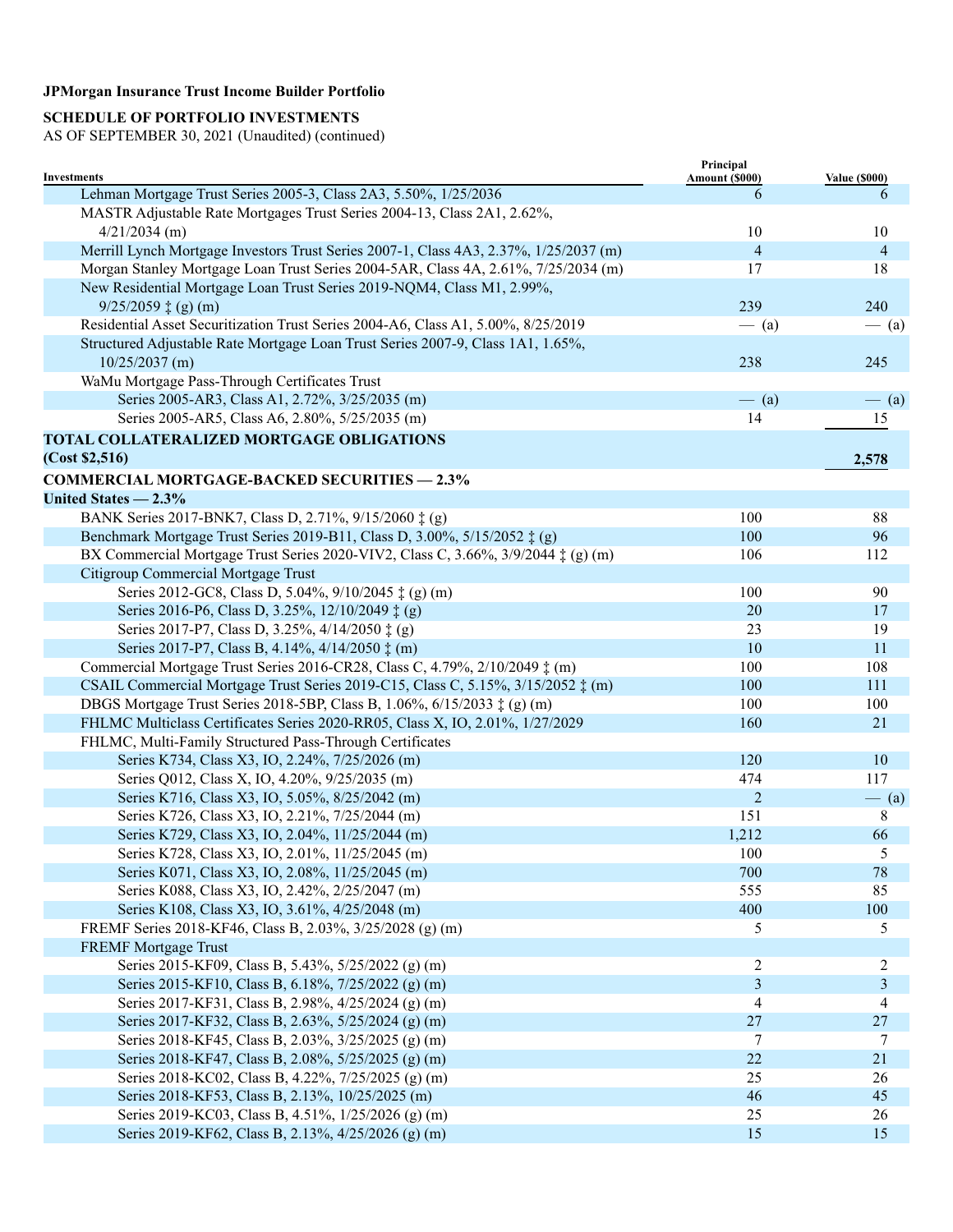| Series 2018-KF43, Class B, 2.23%, 1/25/2028 (g) (m) | 32 |    |
|-----------------------------------------------------|----|----|
| Series 2018-KF50, Class B, 1.98%, 7/25/2028 (g) (m) |    |    |
| Series 2018-K82, Class B, 4.27%, 9/25/2028 (g) (m)  | 50 | 56 |
| Series 2019-KF63, Class B, 2.43%, 5/25/2029 (g) (m) | 19 | 19 |
| Series 2012-K19, Class C, 4.15%, 5/25/2045 (g) (m)  | 10 | 10 |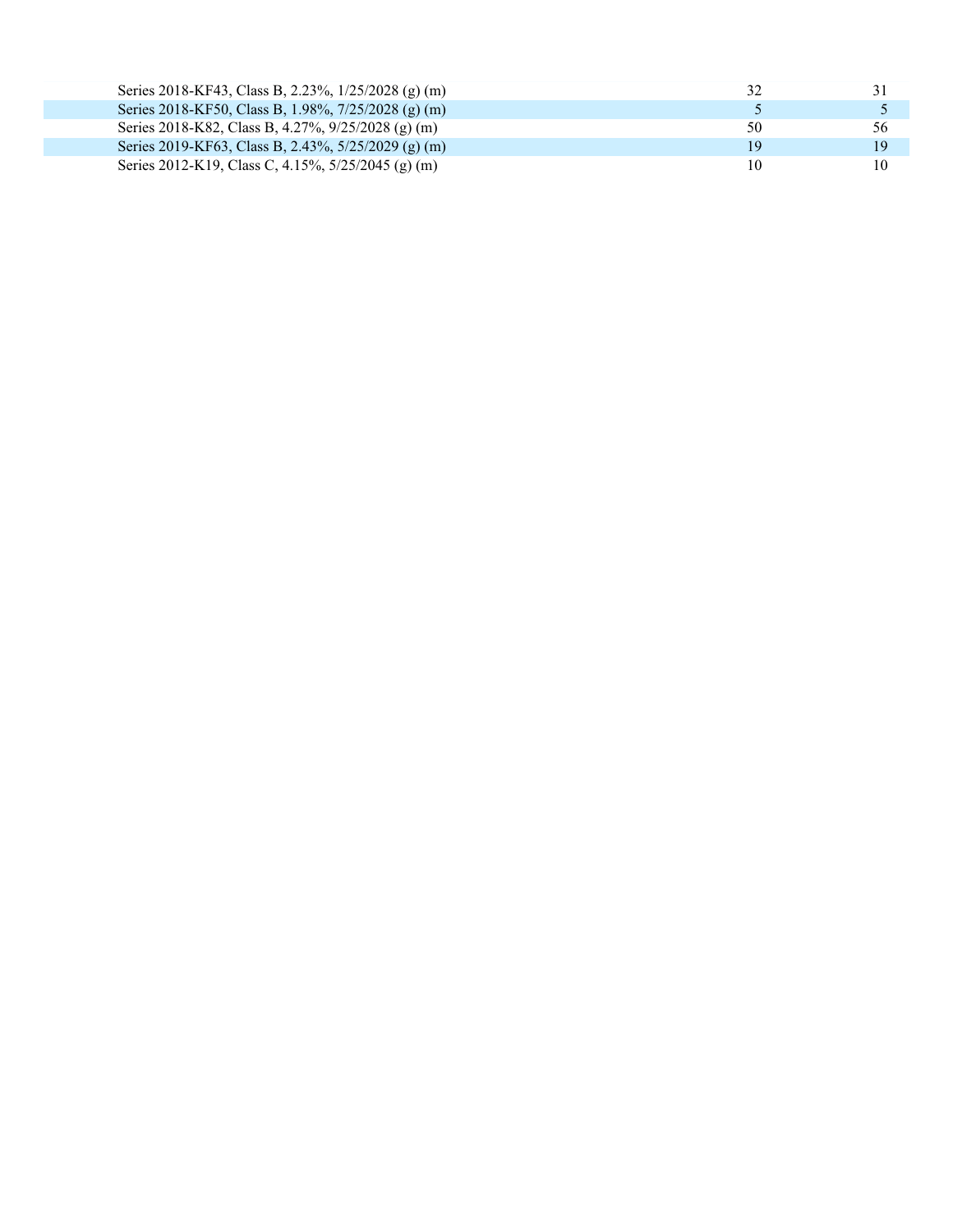### **SCHEDULE OF PORTFOLIO INVESTMENTS**

AS OF SEPTEMBER 30, 2021 (Unaudited) (continued)

| <b>Investments</b>                                                                                  | Principal<br>Amount (\$000) | <b>Value (\$000)</b> |
|-----------------------------------------------------------------------------------------------------|-----------------------------|----------------------|
| Series 2017-K67, Class C, 4.08%, 9/25/2049 (g) (m)                                                  | 5                           | 5                    |
| Series 2017-K65, Class B, 4.21%, 7/25/2050 (g) (m)                                                  | 75                          | 83                   |
| Series 2018-K75, Class B, 4.11%, 4/25/2051 (g) (m)                                                  | 10                          | 11                   |
| Series 2020-K737, Class B, 3.41%, 1/25/2053 (g) (m)                                                 | 100                         | 106                  |
| Series 2020-K737, Class C, 3.41%, 1/25/2053 (g) (m)                                                 | 145                         | 151                  |
| <b>GNMA</b>                                                                                         |                             |                      |
| Series 2016-71, Class QI, IO, 0.91%, 11/16/2057 (m)                                                 | 162                         | $8\phantom{.}8$      |
| Series 2020-14, IO, 0.69%, 2/16/2062 (m)                                                            | 793                         | 51                   |
| Series 2020-23, IO, 0.72%, 4/16/2062 (m)                                                            | 209                         | 15                   |
| Jackson Park Trust                                                                                  |                             |                      |
| Series 2019-LIC, Class E, 3.35%, 10/14/2039 ‡ (g) (m)                                               | 100                         | 92                   |
| Series 2019-LIC, Class F, 3.35%, 10/14/2039 ‡ (g) (m)                                               | 100                         | 88                   |
| JPMorgan Chase Commercial Mortgage Securities Trust Series 2015-JP1, Class E, 4.39%,                |                             |                      |
| $1/15/2049 \ddagger (g) (m)$                                                                        | 100                         | 86                   |
| LB-UBS Commercial Mortgage Trust Series 2006-C6, Class AJ, 5.45%, 9/15/2039 $\ddagger$ (m)          | 20                          | 9                    |
| Morgan Stanley Bank of America Merrill Lynch Trust Series 2016-C31, Class B, 3.88%,                 |                             |                      |
| $11/15/2049 \ddagger (m)$                                                                           | 50                          | 54                   |
| Morgan Stanley Capital I Trust                                                                      |                             |                      |
| Series 2018-MP, Class D, 4.42%, 7/11/2040 $\ddagger$ (g) (m)                                        | 10                          | 10                   |
| Series 2020-HR8, Class XA, IO, 1.97%, 7/15/2053 (m)                                                 | 997                         | 135                  |
| <b>TOTAL COMMERCIAL MORTGAGE-BACKED SECURITIES</b>                                                  |                             |                      |
| (Cost \$2,428)                                                                                      |                             | 2,448                |
|                                                                                                     |                             |                      |
| <b>EXCHANGE-TRADED FUNDS - 2.0%</b>                                                                 | Shares (000)                |                      |
| United States - 2.0%                                                                                |                             |                      |
| JPMorgan High Yield Research Enhanced ETF (1) (Cost \$2,185)                                        | 42                          | 2,187                |
|                                                                                                     |                             |                      |
|                                                                                                     | Principal<br>Amount (\$000) |                      |
| <b>ASSET-BACKED SECURITIES - 0.6%</b>                                                               |                             |                      |
| United States $-0.6\%$                                                                              |                             |                      |
| ABFC Trust Series 2003-OPT1, Class M1, 1.12%, 2/25/2033 ‡ (m)                                       | 50                          | 50                   |
| Asset-Backed Securities Corp. Home Equity Loan Trust Series 2003-HE6, Class M2, 2.56%,              |                             |                      |
| $11/25/2033 \t{+}$ (m)                                                                              | 35                          | 35                   |
| Bear Stearns Asset-Backed Securities Trust Series 2004-HE5, Class M2, 1.96%, 7/25/2034 ‡ (m)        | 9                           | 9                    |
| Exeter Automobile Receivables Trust Series 2018-2A, Class E, 5.33%, 5/15/2025 (g)                   | 120                         | 126                  |
| GSAMP Trust Series 2003-SEA, Class A1, 0.89%, 2/25/2033 ‡ (m)                                       | 100                         | 98                   |
| MASTR Asset-Backed Securities Trust Series 2004-OPT2, Class M1, 0.99%, 9/25/2034 $\ddagger$ (m)     | 11                          | 11                   |
| Morgan Stanley ABS Capital I, Inc. Trust                                                            |                             |                      |
| Series 2003-SD1, Class M1, 2.34%, 3/25/2033 ‡ (m)                                                   | 144                         | 144                  |
| Series 2003-NC10, Class M1, 1.11%, 10/25/2033 ‡ (m)                                                 | 16                          | 16                   |
| Series 2004-HE3, Class M1, 0.94%, 3/25/2034 $\ddagger$ (m)                                          | 44                          | 43                   |
| Series 2004-NC7, Class M2, 1.02%, 7/25/2034 $\ddagger$ (m)                                          | 13                          | 13                   |
| Prestige Auto Receivables Trust Series 2018-1A, Class D, 4.14%, 10/15/2024 (g)                      | 10                          | 10                   |
| Securitized Asset-Backed Receivables LLC Trust Series 2004-OP2, Class M3, 2.11%,                    |                             |                      |
| $8/25/2034 \ddagger (m)$                                                                            | 81                          | 80                   |
| Structured Asset Investment Loan Trust Series 2003-BC11, Class M1, 1.06%, 10/25/2033 $\ddagger$ (m) | 4                           | 4                    |
| Westlake Automobile Receivables Trust Series 2019-1A, Class E, 4.49%, 7/15/2024 (g)                 | 50                          | 52                   |
| <b>TOTAL ASSET-BACKED SECURITIES</b>                                                                |                             |                      |
| (Cost \$663)                                                                                        |                             | 691                  |
|                                                                                                     | <b>Change (000)</b>         |                      |

**Shares (000)**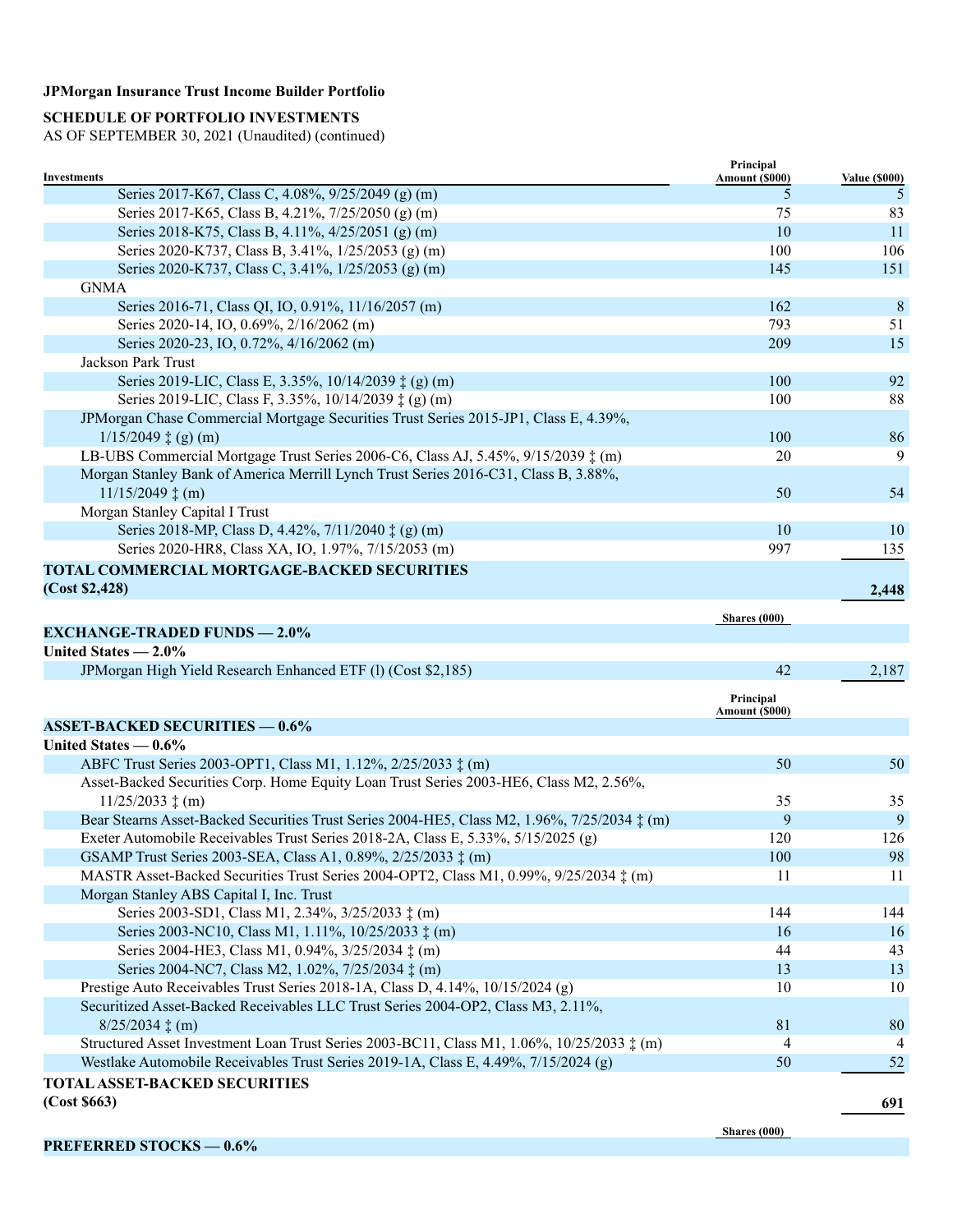| United States $-0.6\%$                                                 |    |
|------------------------------------------------------------------------|----|
| Allstate Corp. (The), Series H, 5.10%, 10/15/2024 (\$25 par value) (n) | 36 |
| Bank of America Corp.,                                                 |    |
| Series GG, 6.00%, 5/16/2023 (\$25 par value) (n)                       | 20 |
| Series HH, 5.88%, 7/24/2023 (\$25 par value) (n)                       | 19 |
| Series KK, 5.38%, 6/25/2024 (\$25 par value) (n)                       | 19 |
| Series LL, 5.00%, 9/17/2024 (\$25 par value) (n)                       | 20 |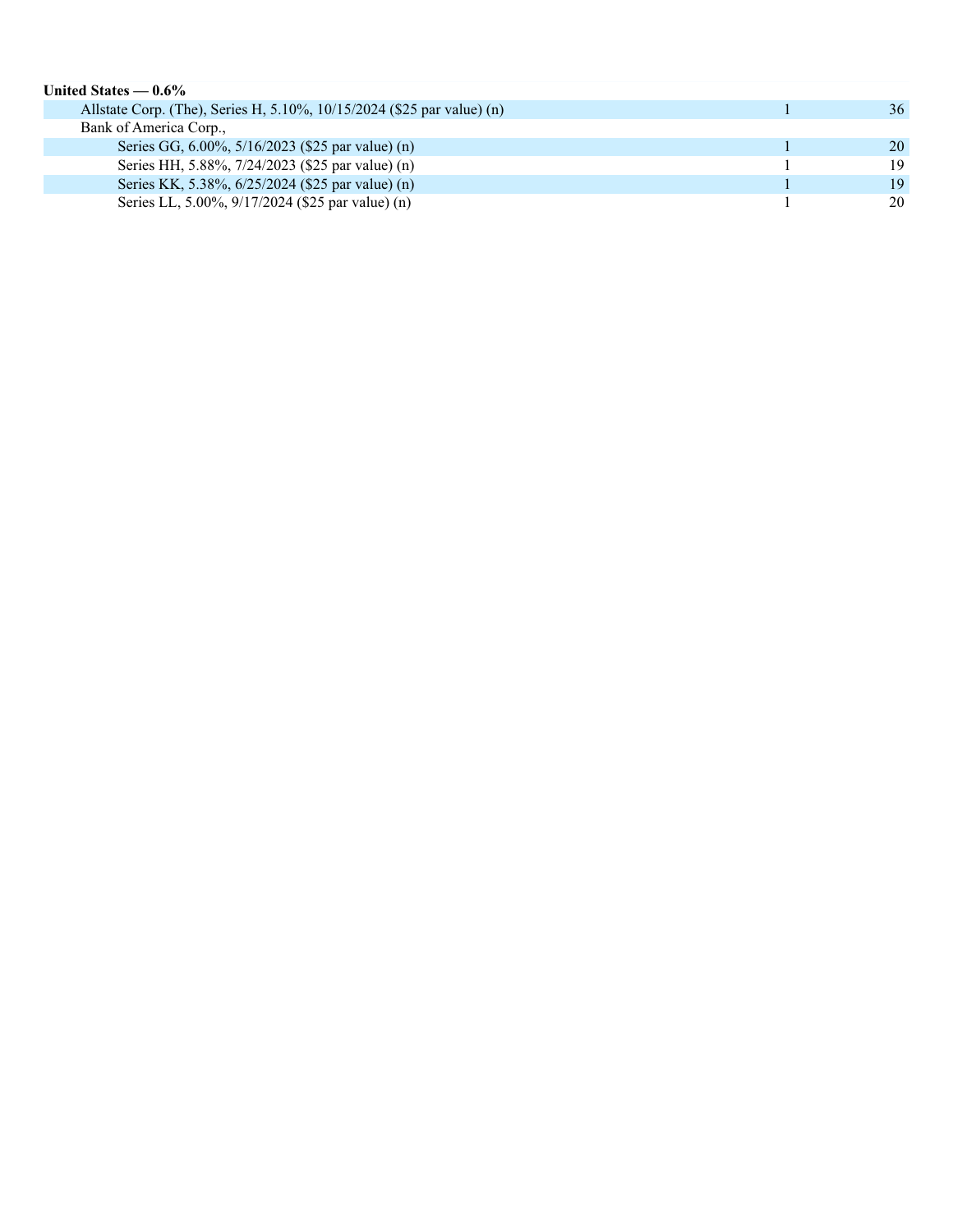### **SCHEDULE OF PORTFOLIO INVESTMENTS**

| <b>Investments</b>                                                                | Shares $(000)$                     | <b>Value (\$000)</b> |
|-----------------------------------------------------------------------------------|------------------------------------|----------------------|
| Energy Transfer LP, Series E, (ICE LIBOR USD 3 Month + 5.16%), 7.60%,             |                                    |                      |
| $5/15/2024$ (f) (n)                                                               | $\overline{2}$                     | 41                   |
| MetLife, Inc., Series F, 4.75%, 3/15/2025 (\$25 par value) (n)                    | 1                                  | 17                   |
| Morgan Stanley,                                                                   |                                    |                      |
| Series K, (ICE LIBOR USD 3 Month + 3.49%), 5.85%, 4/15/2027 (\$25 par value)      |                                    |                      |
| (f)(n)                                                                            | $\overline{2}$                     | 73                   |
| Series L, 4.88%, 1/15/2025 (\$25 par value) (n)                                   | $-$ (a)                            | $\mathfrak{S}$       |
| MYT Holding LLC, Series A, 10.00%, 6/6/2029‡                                      | $\tau$                             | $7\overline{ }$      |
| NextEra Energy Capital Holdings, Inc., Series N, 5.65%, 3/1/2079 (\$25 par value) | $\mathbf{1}$                       | 18                   |
| Northern Trust Corp., Series E, 4.70%, 1/1/2025 (\$25 par value) (n)              | $-$ (a)                            | 12                   |
| Public Storage, Series L, REIT, 4.63%, 6/17/2025 (\$25 par value) (n)             |                                    | 14                   |
| Regions Financial Corp., Series C, (ICE LIBOR USD 3 Month + 3.15%), 5.70%,        |                                    |                      |
| $5/15/2029$ (\$25 par value) (f) (n)                                              | $-$ (a)                            | $\overline{7}$       |
| SCE Trust VI, 5.00%, 6/26/2022 (\$25 par value) (n)                               | $\overline{4}$                     | 96                   |
| Sempra Energy, 5.75%, 7/1/2079 (\$25 par value)                                   | $-$ (a)                            | 3                    |
| Southern Co. (The), Series 2020, 4.95%, 1/30/2080 (\$25 par value)                | 1                                  | 27                   |
| State Street Corp., Series G, (ICE LIBOR USD 3 Month + 3.71%), 5.35%, 3/15/2026   |                                    |                      |
| $(\$25$ par value) $(f)(n)$                                                       | $-$ (a)                            | 11                   |
| Truist Financial Corp., Series R, 4.75%, 9/1/2025 (\$25 par value) (n)            | $\mathbf{1}$                       | 21                   |
| US Bancorp, Series K, 5.50%, 10/15/2023 (\$25 par value) (n)                      | $-$ (a)                            | 9                    |
| Wells Fargo & Co.,                                                                |                                    |                      |
| Series AA, 4.70%, 12/15/2025 (\$25 par value) (n)                                 | $-$ (a)                            | 5                    |
| Series Y, 5.63%, 6/15/2022 (\$25 par value) (n)                                   | -1                                 | 32                   |
| Series Z, 4.75%, 3/15/2025 (\$25 par value) (n)                                   | 5                                  | 139                  |
| <b>TOTAL PREFERRED STOCKS</b>                                                     |                                    |                      |
| (Cost \$614)                                                                      |                                    | 651                  |
|                                                                                   |                                    |                      |
|                                                                                   | Principal<br><b>Amount (\$000)</b> |                      |
| <b>MORTGAGE-BACKED SECURITIES - 0.4%</b>                                          |                                    |                      |
| United States $-0.4\%$                                                            |                                    |                      |
| FNMA UMBS, 30 Year                                                                |                                    |                      |
| Pool # MA4306, 2.50%, $4/1/2051$                                                  | 48                                 | 50                   |
| Pool # MA4356, 2.50%, $6/1/2051$                                                  | 20                                 | 20                   |
| Pool # MA4398, 2.00%, 8/1/2051                                                    | 340                                | 341                  |

| Pool # MA4398, 2.00%, $8/1/2051$                   | 340 | 341 |
|----------------------------------------------------|-----|-----|
| GNMA II, 30 Year Pool # MA7418, 2.50%, $6/20/2051$ | 59  | 61  |
| <b>TOTAL MORTGAGE-BACKED SECURITIES</b>            |     |     |
| (Cost S474)                                        |     | 472 |

| <b>U.S. TREASURY OBLIGATIONS — 0.4%</b>                                          |     |     |
|----------------------------------------------------------------------------------|-----|-----|
| U.S. Treasury Notes 1.38%, 1/31/2022 (o)                                         |     |     |
| (Cost \$463)                                                                     | 461 | 463 |
| LOAN ASSIGNMENTS $-$ 0.3% (p)                                                    |     |     |
| United States $-0.3\%$                                                           |     |     |
| American Axle & Manufacturing, Inc., 1st Lien Term Loan B (ICE LIBOR USD 1 Month |     |     |
| $+2.25\%, 3.00\%, 4/6/2024$ (f)                                                  | 6   | 6   |
| Axalta Dupont PC, Term Loan B (ICE LIBOR USD 3 Month + 1.75%), 1.90%, 6/1/2024   |     |     |
| (f)                                                                              | 21  | 21  |
| CenturyLink, Inc., 1st Lien Term Loan B (ICE LIBOR USD 1 Month + 2.25%), 2.33%,  |     |     |
| $3/15/2027$ (f)                                                                  | 8   |     |
| Golden Nugget, Inc., 1st Lien Term Loan B (ICE LIBOR USD 2 Month + 2.50%; ICE    |     |     |
| LIBOR USD 3 Month + 2.50%), 3.25%, 10/4/2023 (f)                                 | 48  | 48  |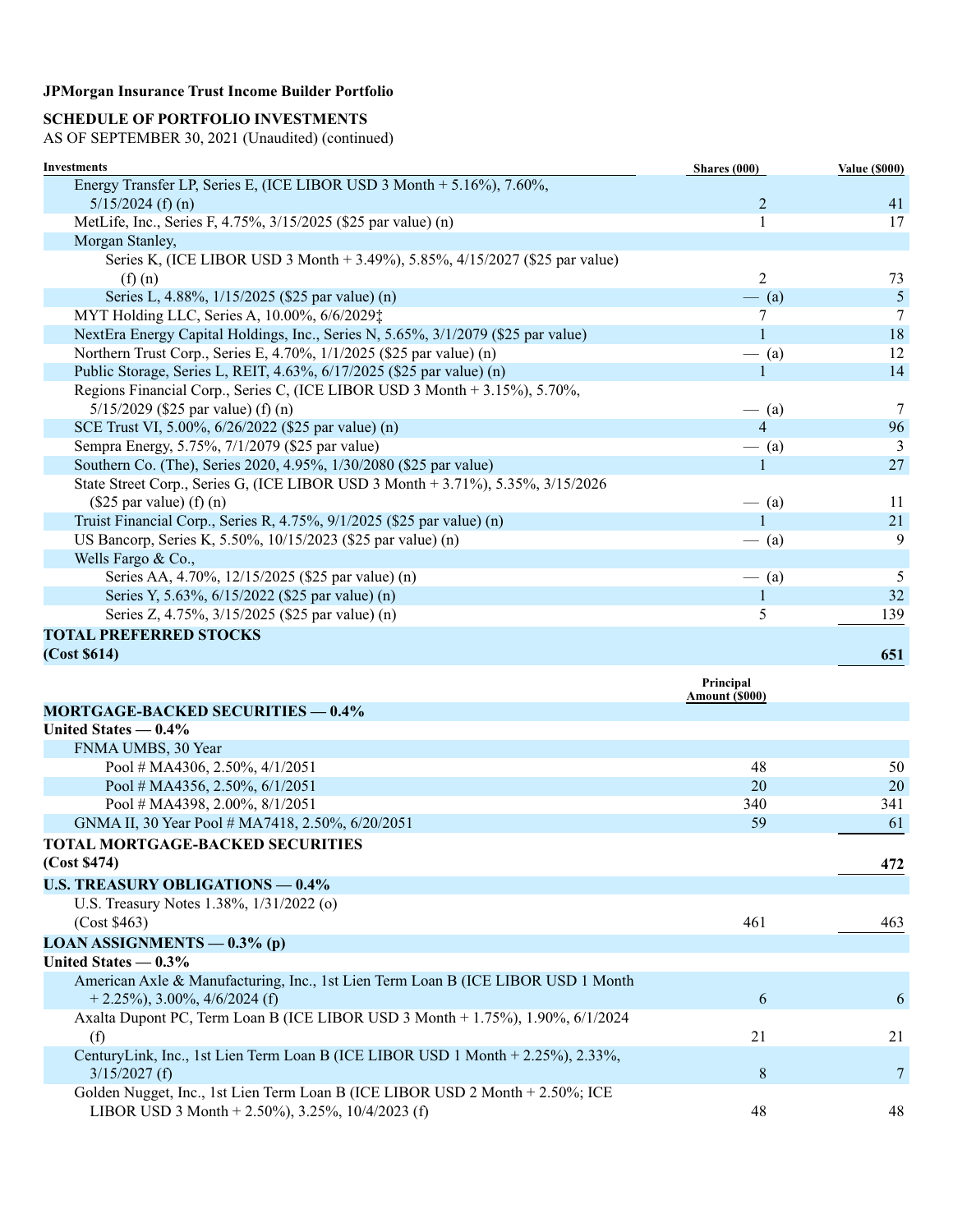| JBS USA LUX SA, 1st Lien Term Loan B (ICE LIBOR USD 1 Month + 2.00%), 2.08%,        |    |    |
|-------------------------------------------------------------------------------------|----|----|
| $5/1/2026$ (f)                                                                      | 33 | 33 |
| Nexstar Broadcasting, Inc., 1st Lien Term Loan B (ICE LIBOR USD 1 Month + 2.50%),   |    |    |
| 2.59%, $9/18/2026$ (f)                                                              | 43 | 43 |
| UFC Holdings LLC, 1st Lien Term Loan B-3 (ICE LIBOR USD 3 Month + 2.75%),           |    |    |
| $3.50\%$ , 4/29/2026 (f)                                                            | 40 | 39 |
| Valeant Pharmaceuticals International, Inc., 1st Lien Term Loan B (ICE LIBOR USD 1) |    |    |
| Month + 3.00%), 3.08%, $6/2/2025$ (f)                                               | 67 | 67 |
|                                                                                     |    |    |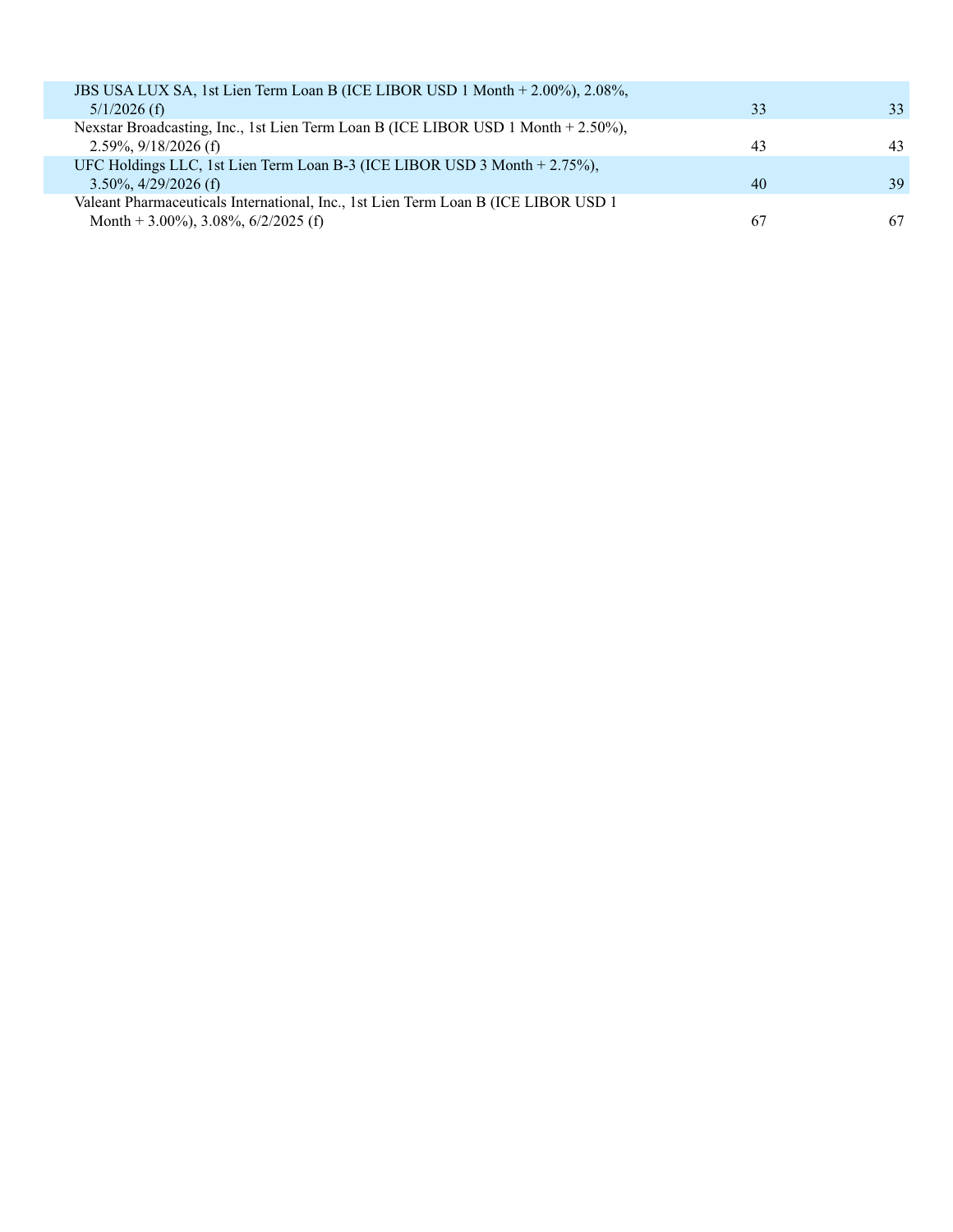### **SCHEDULE OF PORTFOLIO INVESTMENTS**

AS OF SEPTEMBER 30, 2021 (Unaudited) (continued)

| Investments                                                                         | Principal<br>Amount (\$000) | <b>Value (\$000)</b> |
|-------------------------------------------------------------------------------------|-----------------------------|----------------------|
| WMG Acquisition Corp., 1st Lien Term Loan G (ICE LIBOR USD 1 Month + 2.13%), 2.21%, |                             |                      |
| $1/20/2028$ (f)                                                                     | 31                          | 31                   |
|                                                                                     |                             | 295                  |
| <b>TOTAL LOAN ASSIGNMENTS</b>                                                       |                             |                      |
| (Cost \$295)                                                                        |                             | 295                  |
|                                                                                     |                             |                      |
|                                                                                     | No. of                      |                      |
| WARRANTS $-$ 0.0% (d)                                                               | Warrants (000)              |                      |
| United Kingdom $-$ 0.0% (d)                                                         |                             |                      |
| Nmg Research Ltd. expiring 9/24/2027, price 1.00 USD * $\ddagger$                   | $-$ (a)                     | 3                    |
| United States $-0.0\%$ (d)                                                          |                             |                      |
| Chesapeake Energy Corp. expiring 2/9/2026, price 27.27 USD *                        | $-$ (a)                     | 8                    |
| expiring 2/9/2026, price 31.71 USD *                                                | $-$ (a)                     | 7                    |
| expiring 2/9/2026, price 35.71 USD *                                                | $-$ (a)                     | $\overline{4}$       |
| Windstream Holdings, Inc. expiring $12/31/2049$ , price $10.75$ USD $*$ $\ddagger$  | $-$ (a)                     | 1                    |
|                                                                                     |                             | 20                   |
|                                                                                     |                             |                      |
| <b>TOTAL WARRANTS</b>                                                               |                             |                      |
| $(Cost \S - (a))$                                                                   |                             | 23                   |
|                                                                                     | Principal                   |                      |
|                                                                                     | Amount (\$000)              |                      |
| CONVERTIBLE BONDS $-0.0\%$ (d)                                                      |                             |                      |
| United States $-0.0\%$ (d)                                                          |                             |                      |
| Liberty Interactive LLC<br>4.00%, 11/15/2029                                        |                             |                      |
| 3.75%, 2/15/2030                                                                    | 3<br>$\overline{2}$         | 2<br>$\overline{c}$  |
|                                                                                     |                             |                      |
| <b>TOTAL CONVERTIBLE BONDS</b>                                                      |                             |                      |
| (Cost \$3)                                                                          |                             | 4                    |
|                                                                                     | Shares (000)                |                      |
| <b>SHORT-TERM INVESTMENTS - 2.3%</b>                                                |                             |                      |
| <b>INVESTMENT COMPANIES - 1.0%</b>                                                  |                             |                      |
| JPMorgan Prime Money Market Fund Class Institutional Shares, 0.05% (l) (q)          | 741                         | 741                  |
| JPMorgan Prime Money Market Fund Class IM Shares, 0.07% (1) (q)                     | 355                         | 356                  |
| TOTAL INVESTMENT COMPANIES                                                          |                             |                      |
| (Cost \$1,096)                                                                      |                             | 1,097                |
| <b>INVESTMENT OF CASH COLLATERAL FROM SECURITIES LOANED - 1.3%</b>                  |                             |                      |
| JPMorgan Securities Lending Money Market Fund Agency SL Class Shares, 0.08% (1) (q) | 200                         | 200                  |
| JPMorgan U.S. Government Money Market Fund Class IM Shares, 0.03% (l) (q)           | 1,156                       | 1,156                |
| TOTAL INVESTMENT OF CASH COLLATERAL FROM SECURITIES LOANED                          |                             |                      |
| (Cost \$1,356)                                                                      |                             | 1,356                |
| TOTAL SHORT-TERM INVESTMENTS                                                        |                             |                      |
| (Cost \$2,452)                                                                      |                             | 2,453                |
| Total Investments - 99.7%                                                           |                             |                      |
| (Cost \$100, 200)                                                                   |                             |                      |
| Other Assets Less Liabilities - 0.3%                                                |                             | 107,748              |
|                                                                                     |                             | 301                  |
| Net Assets — 100.0%                                                                 |                             | 108,049              |

Percentages indicated are based on net assets.

**Summary of Investments by Industry, September 30, 2021**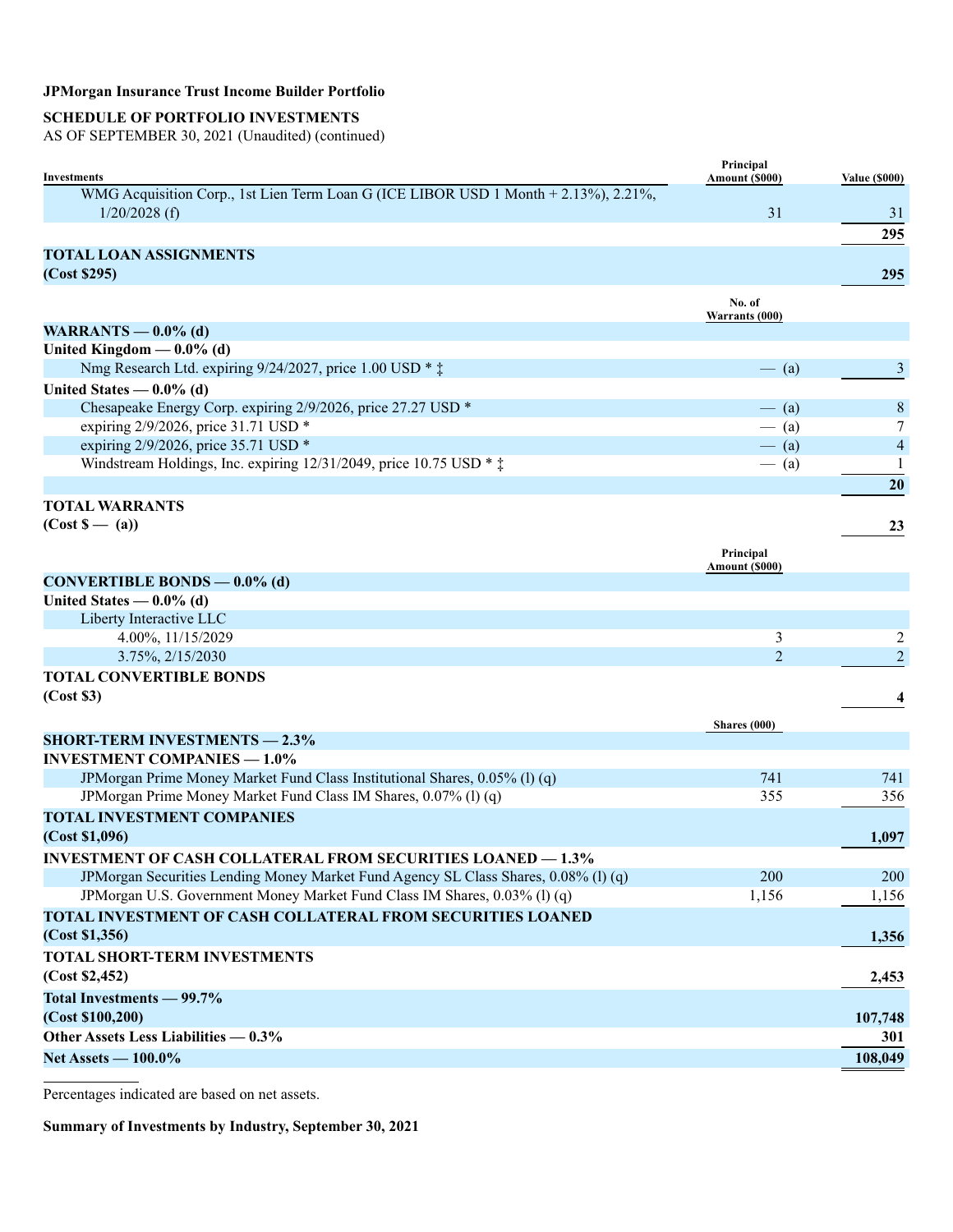The following table represents the portfolio investments of the Portfolio by industry classifications as a percentage of total investments:

| PORTFOLIO COMPOSITION BY INDUSTRY            | PERCENT OF TOTAL<br><b>INVESTMENTS</b> |
|----------------------------------------------|----------------------------------------|
| <b>Equity-Linked Notes</b>                   | $8.2\%$                                |
| <b>Banks</b>                                 | 7.4                                    |
| Equity Real Estate Investment Trusts (REITs) | 6.4                                    |
| Oil, Gas & Consumable Fuels                  | 5.1                                    |
| Diversified Telecommunication Services       | 4.3                                    |
| <b>Electric Utilities</b>                    | 3.2                                    |
| Pharmaceuticals                              | 3.2                                    |
| <b>Fixed Income</b>                          | 3.0                                    |
| Media                                        | 3.0                                    |
| Capital Markets                              | 2.8                                    |
| Insurance                                    | 2.8                                    |
| Health Care Providers & Services             | 2.5                                    |
| Collateralized Mortgage Obligations          | 2.4                                    |
| U.S. Equity                                  | 2.3                                    |
| <b>Commercial Mortgage-Backed Securities</b> | 2.3                                    |
| Hotels, Restaurants & Leisure                | 2.1                                    |
| <b>Exchange-Traded Fund</b>                  | 2.0                                    |
| Semiconductors & Semiconductor Equipment     | 1.9                                    |
| <b>Food Products</b>                         | 1.7                                    |
| Metals & Mining                              | 1.6                                    |
| <b>Wireless Telecommunication Services</b>   | 1.5                                    |
| Multi-Utilities                              | 1.4                                    |
| Technology Hardware, Storage & Peripherals   | 1.3                                    |
| Containers & Packaging                       | 1.3                                    |
| <b>Consumer Finance</b>                      | 1.3                                    |
| Chemicals                                    | 1.3                                    |
| <b>Household Durables</b>                    | 1.1                                    |
| Commercial Services & Supplies               | 1.1                                    |
| Others (each less than 1.0%)                 | 19.2                                   |
| <b>Short-Term Investments</b>                | 2.3                                    |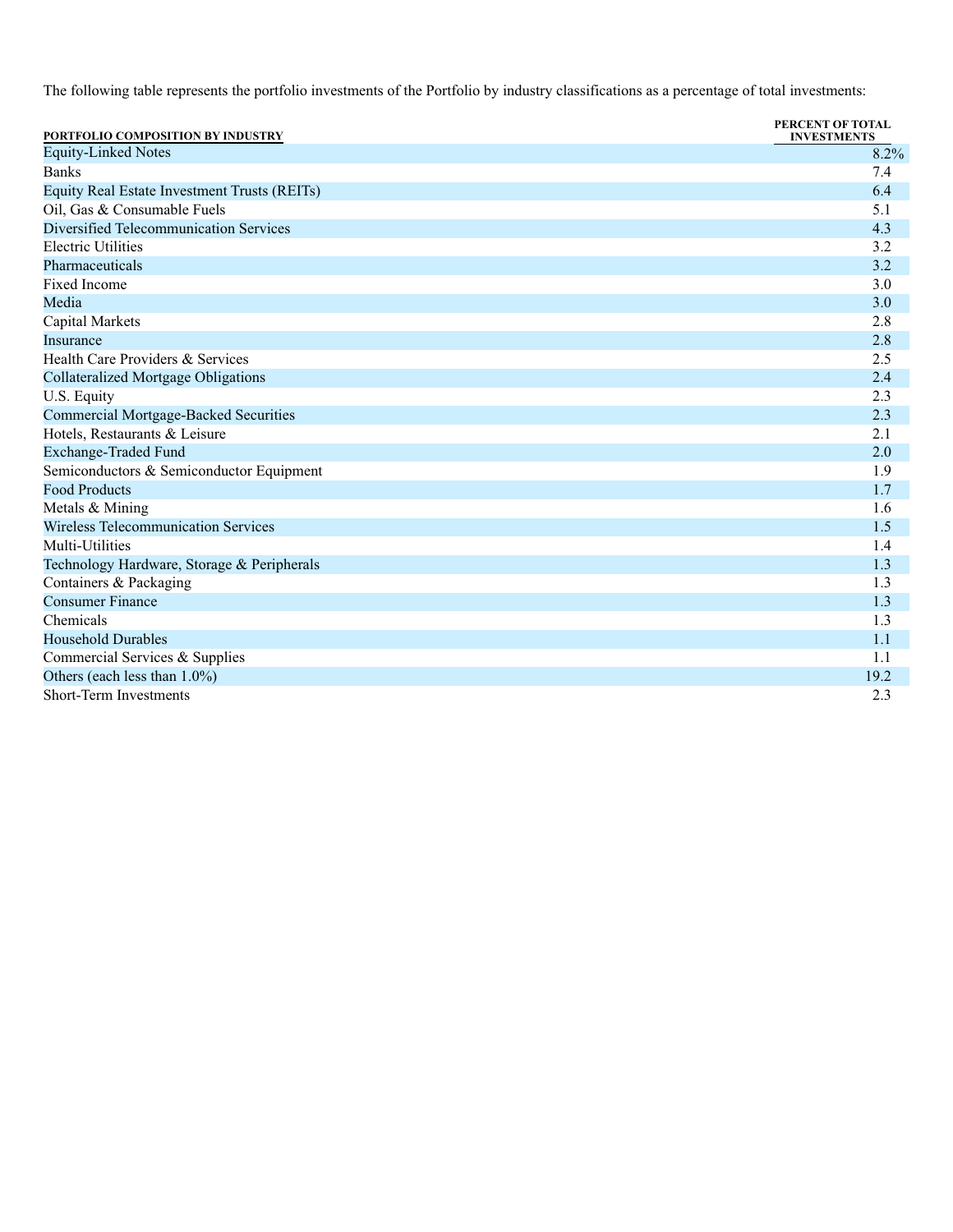### **SCHEDULE OF PORTFOLIO INVESTMENTS**

AS OF SEPTEMBER 30, 2021 (Unaudited) (continued)

## **Abbreviations**

| ABS            | <b>Asset-Backed Securities</b>                                                                                                                                                                                                                                                                                     |
|----------------|--------------------------------------------------------------------------------------------------------------------------------------------------------------------------------------------------------------------------------------------------------------------------------------------------------------------|
| <b>ADR</b>     | American Depositary Receipt                                                                                                                                                                                                                                                                                        |
| <b>CVA</b>     | Dutch Certification                                                                                                                                                                                                                                                                                                |
| <b>ELN</b>     | Equity-Linked Note                                                                                                                                                                                                                                                                                                 |
| <b>ETF</b>     | Exchange-Traded Fund                                                                                                                                                                                                                                                                                               |
| <b>EUR</b>     | Euro                                                                                                                                                                                                                                                                                                               |
| <b>EURIBOR</b> | Euro Interbank Offered Rate                                                                                                                                                                                                                                                                                        |
| <b>FHLMC</b>   | Federal Home Loan Mortgage Corp.                                                                                                                                                                                                                                                                                   |
| <b>FNMA</b>    | Federal National Mortgage Association                                                                                                                                                                                                                                                                              |
| <b>GBP</b>     | <b>British Pound</b>                                                                                                                                                                                                                                                                                               |
| <b>GDR</b>     | Global Depositary Receipt                                                                                                                                                                                                                                                                                          |
| <b>GNMA</b>    | Government National Mortgage Association                                                                                                                                                                                                                                                                           |
| ICE            | Intercontinental Exchange                                                                                                                                                                                                                                                                                          |
| $_{\rm IF}$    | Inverse Floaters represent securities that pay interest at a rate that increases (decreases) with a decline (incline) in a specified                                                                                                                                                                               |
|                | index or have an interest rate that adjusts periodically based on changes in current interest rates and prepayments on the                                                                                                                                                                                         |
|                | underlying pool of assets. The interest rate shown is the rate in effect as of September 30, 2021. The rate may be subject to a cap                                                                                                                                                                                |
|                | and floor.                                                                                                                                                                                                                                                                                                         |
| IO             | Interest Only represents the right to receive the monthly interest payments on an underlying pool of mortgage loans. The                                                                                                                                                                                           |
|                | principal amount shown represents the par value on the underlying pool. The yields on these securities are subject to accelerated                                                                                                                                                                                  |
|                | principal paydowns as a result of prepayment or refinancing of the underlying pool of mortgage instruments. As a result, interest                                                                                                                                                                                  |
|                | income may be reduced considerably.                                                                                                                                                                                                                                                                                |
| <b>LIBOR</b>   | London Interbank Offered Rate                                                                                                                                                                                                                                                                                      |
| OYJ            | Public Limited Company                                                                                                                                                                                                                                                                                             |
| <b>PJSC</b>    | Public Joint Stock Company                                                                                                                                                                                                                                                                                         |
| Preference     | A special type of equity investment that shares in the earnings of the company, has limited voting rights, and may have a                                                                                                                                                                                          |
|                | dividend preference. Preference shares may also have liquidation preference.                                                                                                                                                                                                                                       |
| <b>PT</b>      | Limited liability company                                                                                                                                                                                                                                                                                          |
| <b>REIT</b>    | Real Estate Investment Trust                                                                                                                                                                                                                                                                                       |
| <b>REMIC</b>   | Real Estate Mortgage Investment Conduit                                                                                                                                                                                                                                                                            |
| <b>RTS</b>     | <b>Russian Trading System</b>                                                                                                                                                                                                                                                                                      |
| <b>SCA</b>     | Limited partnership with share capital                                                                                                                                                                                                                                                                             |
| <b>SDR</b>     | <b>Swedish Depositary Receipt</b>                                                                                                                                                                                                                                                                                  |
| <b>SGPS</b>    | Holding company                                                                                                                                                                                                                                                                                                    |
| <b>SOFR</b>    | Secured Overnight Financing Rate                                                                                                                                                                                                                                                                                   |
| <b>STRIPS</b>  | Separate Trading of Registered Interest and Principal of Securities. The STRIPS Program lets investors hold and trade individual                                                                                                                                                                                   |
|                | interest and principal components of eligible notes and bonds as separate securities.                                                                                                                                                                                                                              |
| <b>UMBS</b>    | Uniform Mortgage-Backed Securities                                                                                                                                                                                                                                                                                 |
| <b>USD</b>     | <b>United States Dollar</b>                                                                                                                                                                                                                                                                                        |
| (a)            | Amount rounds to less than one thousand.                                                                                                                                                                                                                                                                           |
| (b)            | The security or a portion of this security is on loan at September 30, 2021. The total value of securities on loan at September 30,<br>2021 is \$1,314.                                                                                                                                                            |
| (c)            | Security exempt from registration pursuant to Regulation S under the Securities Act of 1933, as amended. Regulation S applies<br>to securities offerings that are made outside of the United States and do not involve direct selling efforts in the United States and<br>as such may have restrictions on resale. |
| (A)            | $\Delta$ mount rounds to less than $0.1\%$ of net assets                                                                                                                                                                                                                                                           |

(d) Amount rounds to less than 0.1% of net assets.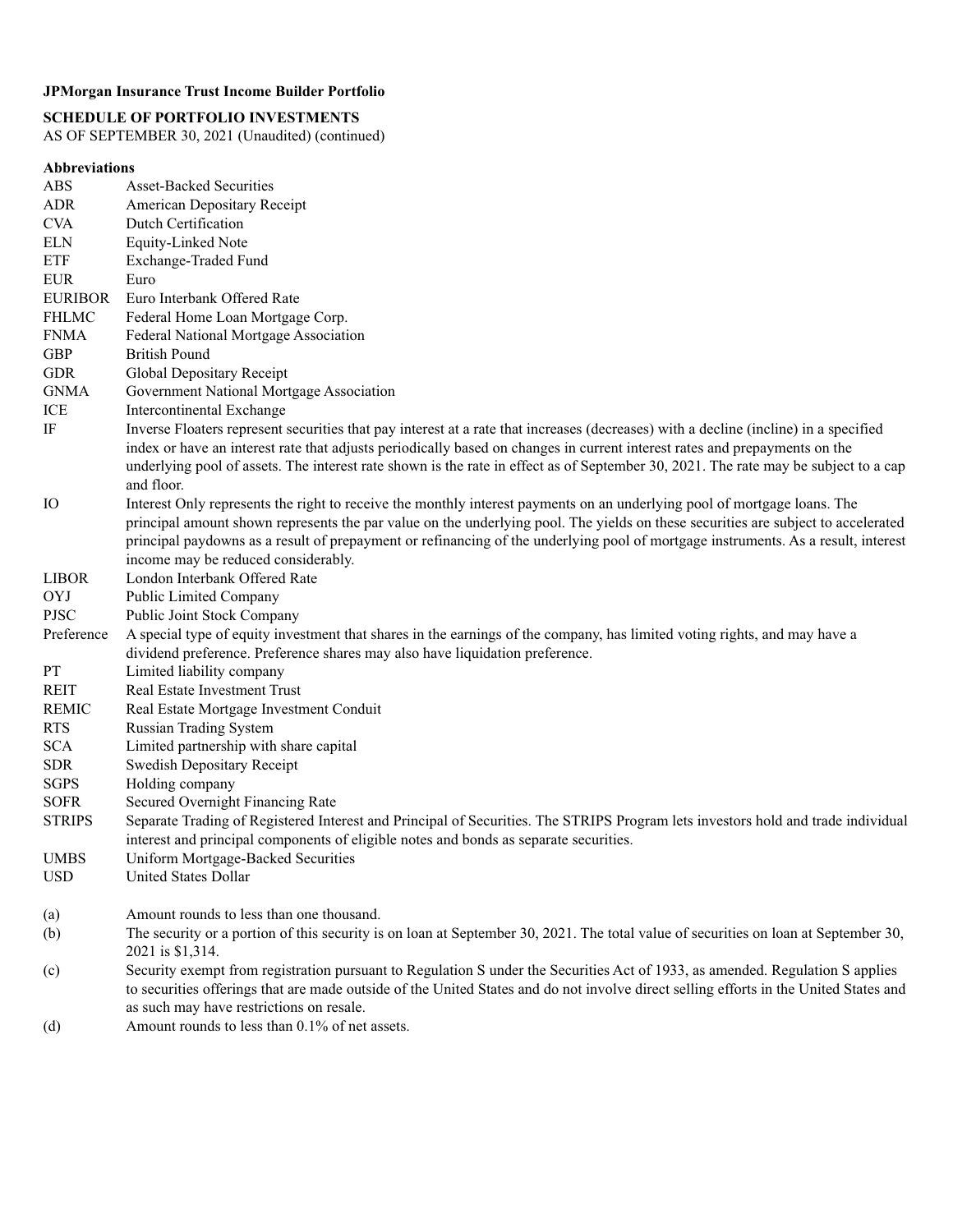#### **SCHEDULE OF PORTFOLIO INVESTMENTS**

AS OF SEPTEMBER 30, 2021 (Unaudited) (continued)

- (e) Security is perpetual and thus, does not have a predetermined maturity date. The coupon rate for this security is fixed for a period of time and may be structured to adjust thereafter. The date shown, if applicable, reflects the next call date. The coupon rate shown is the rate in effect as of September 30, 2021.
- (f) Variable or floating rate security, linked to the referenced benchmark. The interest rate shown is the current rate as of September 30, 2021.
- (g) Securities exempt from registration under Rule 144A or section 4 (a) (2), of the Securities Act of 1933, as amended.
- (h) Security is an interest bearing note with preferred security characteristics.
- (i) Security has the ability to pay in kind ("PIK") or pay income in cash. When applicable, separate rates of such payments are disclosed.
- (j) Step bond. Interest rate is a fixed rate for an initial period that either resets at a specific date or may reset in the future contingent upon a predetermined trigger. The interest rate shown is the current rate as of September 30, 2021.
- (k) Defaulted security.
- (l) Investment in an affiliated fund, which is registered under the Investment Company Act of 1940, as amended, and is advised by J.P. Morgan Investment Management Inc.
- (m) Variable or floating rate security, the interest rate of which adjusts periodically based on changes in current interest rates and prepayments on the underlying pool of assets. The interest rate shown is the current rate as of September 30, 2021.
- (n) The date shown reflects the next call date on which the issuer may redeem the security at par value. The coupon rate for this security is based on par value and is in effect as of September 30, 2021.
- (o) All or a portion of this security is deposited with the broker as initial margin for futures contracts.
- (p) Loan assignments are presented by obligor. Each series or loan tranche underlying each obligor may have varying terms.
- (q) The rate shown is the current yield as of September 30, 2021.
- \* Non-income producing security.
- ‡ Value determined using significant unobservable inputs.

Detailed information about investment portfolios of the underlying funds and ETFs can be found in shareholder reports filed with the Securities and Exchange Commission (SEC) by each such underlying fund semi-annually on Form N-CSR and in portfolio holdings filed quarterly on Form N-PORT, and are available for download from both the SEC's as well as the respective underlying fund's website. Detailed information about underlying J.P. Morgan Funds can also be found at www.jpmorganfunds.com or by calling 1-800-480-4111.

#### **Futures contracts outstanding as of September 30, 2021 (amounts in thousands, except number of contracts):**

| <b>Description</b>         | Number of<br>Contracts | <b>Expiration</b><br>Date | Trading<br>Currency | <b>Notional</b><br>Amount<br>(\$) | Value and<br><b>Unrealized</b><br>Appreciation<br>(Depreciation)<br><b>(\$)</b> |
|----------------------------|------------------------|---------------------------|---------------------|-----------------------------------|---------------------------------------------------------------------------------|
| <b>Long Contracts</b>      |                        |                           |                     |                                   |                                                                                 |
| EURO STOXX 50 Index        |                        | 12/2021                   | <b>EUR</b>          | 47                                | $-$ (a)                                                                         |
| U.S. Treasury 10 Year Note | 109                    | 12/2021                   | <b>USD</b>          | 14,357                            | (143)                                                                           |
|                            |                        |                           |                     |                                   | (143)                                                                           |
| <b>Short Contracts</b>     |                        |                           |                     |                                   |                                                                                 |
| Russell 2000 E-Mini Index  | (20)                   | 12/2021                   | <b>USD</b>          | (2,202)                           | 13                                                                              |
| S&P 500 E-Mini Index       | (6)                    | 12/2021                   | <b>USD</b>          | (1,291)                           | 54                                                                              |
|                            |                        |                           |                     |                                   | 67                                                                              |
|                            |                        |                           |                     |                                   | (76)                                                                            |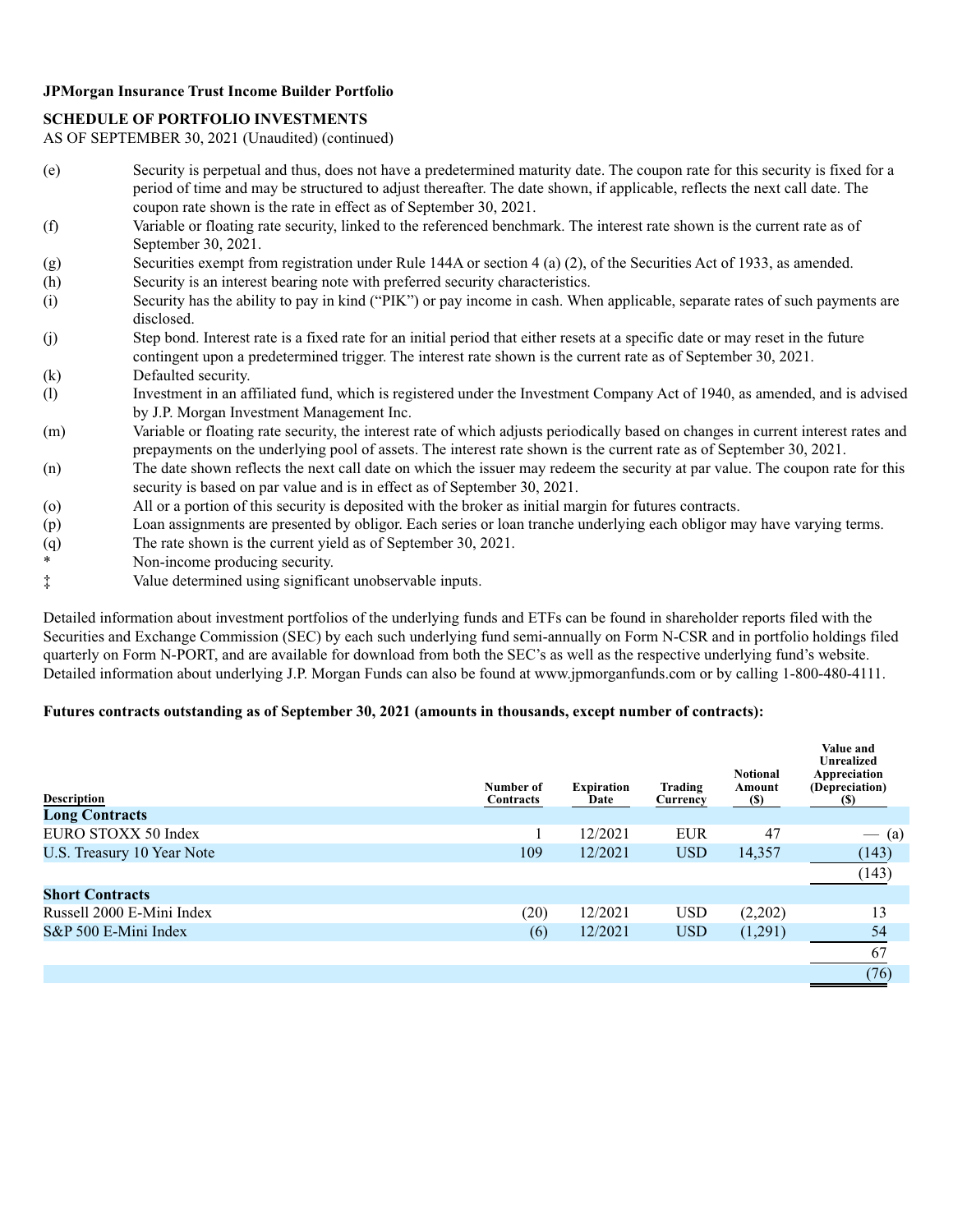### **SCHEDULE OF PORTFOLIO INVESTMENTS**

AS OF SEPTEMBER 30, 2021 (Unaudited) (continued)

#### **Abbreviations**

EUR Euro USD United States Dollar

(a) Amount rounds to less than one thousand.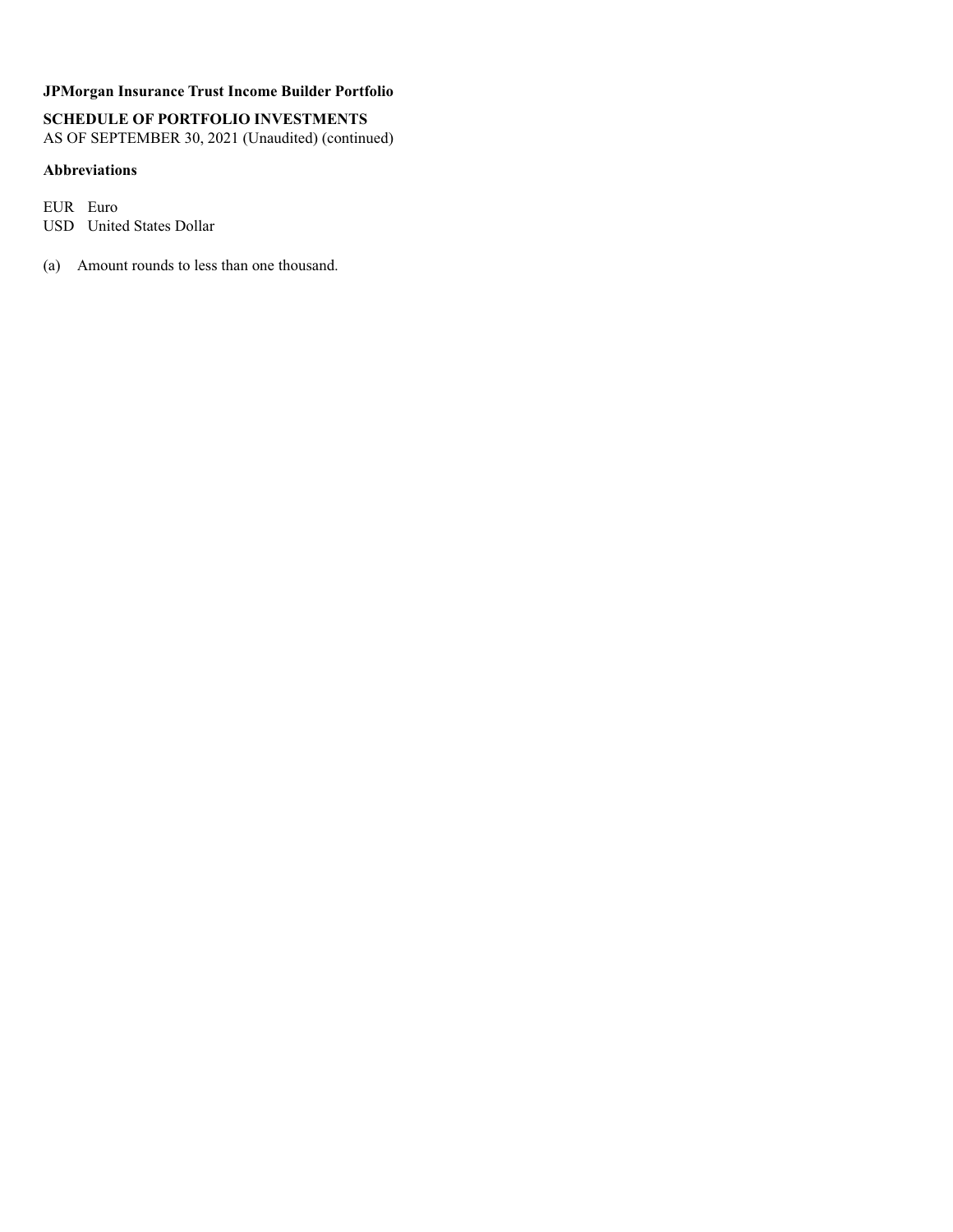#### **SCHEDULE OF PORTFOLIO INVESTMENTS**

AS OF SEPTEMBER 30, 2021 (Unaudited) (continued) (Dollar values in thousands)

**A. Valuation of Investments** — Investments are valued in accordance with U.S. generally accepted accounting principles ("GAAP") and the Portfolio's valuation policies set forth by, and under the supervision and responsibility of, the Board of Trustees of the Trust (the "Board"), which established the following approach to valuation, as described more fully below: (i) investments for which market quotations are readily available shall be valued at their market value and (ii) all other investments for which market quotations are not readily available shall be valued at their fair value as determined in good faith by the Board.

J.P. Morgan Investment Management Inc. (the "Administrator") has established the J.P. Morgan Asset Management Americas Valuation Committee ("AVC") to assist the Board with the oversight and monitoring of the valuation of the Portfolio's investments. The Administrator implements the valuation policies of the Portfolio's investments, as directed by the Board. The AVC oversees and carries out the policies for the valuation of investments held in the Portfolio. This includes monitoring the appropriateness of fair values based on results of ongoing valuation oversight including, but not limited, to consideration of macro or security specific events, market events, and pricing vendor and broker due diligence. The Administrator is responsible for discussing and assessing the potential impacts to the fair values on an ongoing basis, and, at least on a quarterly basis, with the AVC and the Board.

A market-based approach is primarily used to value the Portfolio's investments. Investments for which market quotations are not readily available are fair valued by approved affiliated and/or unaffiliated approved pricing vendors or third party broker-dealers (collectively referred to as "Pricing Services") or may be internally fair valued using methods set forth by the valuation policies approved by the Board. This may include the use of related or comparable assets or liabilities, recent transactions, market multiples, book values and other relevant information for the investment. An income-based valuation approach may be used in which the anticipated future cash flows of the investment are discounted to calculate the fair value. Discounts may also be applied due to the nature or duration of any restrictions on the disposition of the investments. Valuations may be based upon current market prices of securities that are comparable in coupon, rating, maturity and industry. It is possible that the estimated values may differ significantly from the values that would have been used had a ready market for the investments existed, and such differences could be material.

Fixed income instruments are valued based on prices received from Pricing Services. The Pricing Services use multiple valuation techniques to determine the valuation of fixed income instruments. In instances where sufficient market activity exists, the Pricing Services may utilize a market-based approach through which trades or quotes from market makers are used to determine the valuation of these instruments. In instances where sufficient market activity may not exist, the Pricing Services also utilize proprietary valuation models which may consider market transactions in comparable securities and the various relationships between securities in determining fair value and/or market characteristics in order to estimate the relevant cash flows, which are then discounted to calculate the fair values.

Equities and other exchange-traded instruments are valued at the last sale price or official market closing price on the primary exchange on which the instrument is traded before the net asset values ("NAV") of the Portfolio are calculated on a valuation date.

Certain foreign equity instruments are valued by applying international fair value factors provided by an approved Pricing Service. The factors seek to adjust the local closing price for movements of local markets post-closing, but prior to the time the NAVs are calculated.

Investments in open-end investment companies, excluding exchange-traded funds ("ETFs") ("Underlying Funds"), are valued at each Underlying Fund's NAV per share as of the report date.

Futures contracts are generally valued on the basis of available market quotations.

See the table on "Quantitative Information about Level 3 Fair Value Measurements" for information on the valuation techniques and inputs used to value level 3 securities held by the Portfolio at September 30, 2021.

Valuations reflected in this report are as of the report date. As a result, changes in valuation due to market events and/or issuer-related events after the report date and prior to issuance of the report are not reflected herein.

The various inputs that are used in determining the valuation of the Portfolio's investments are summarized into the three broad levels listed below.

• Level 1 — Unadjusted inputs using quoted prices in active markets for identical investments.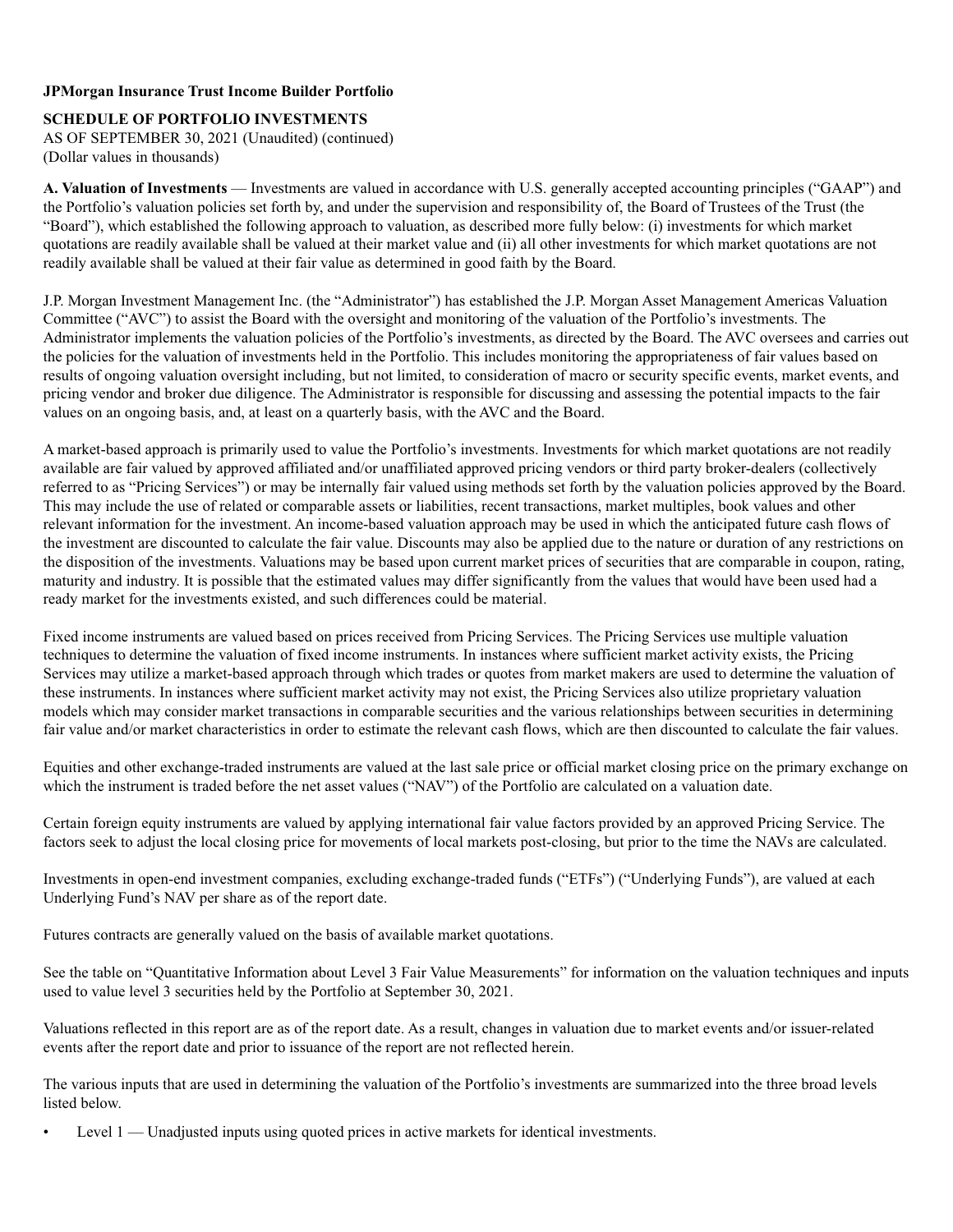• Level 2 — Other significant observable inputs including, but not limited to, quoted prices for similar investments, inputs other than quoted prices that are observable for investments (such as interest rates, prepayment speeds, credit risk, etc.) or other market corroborated inputs.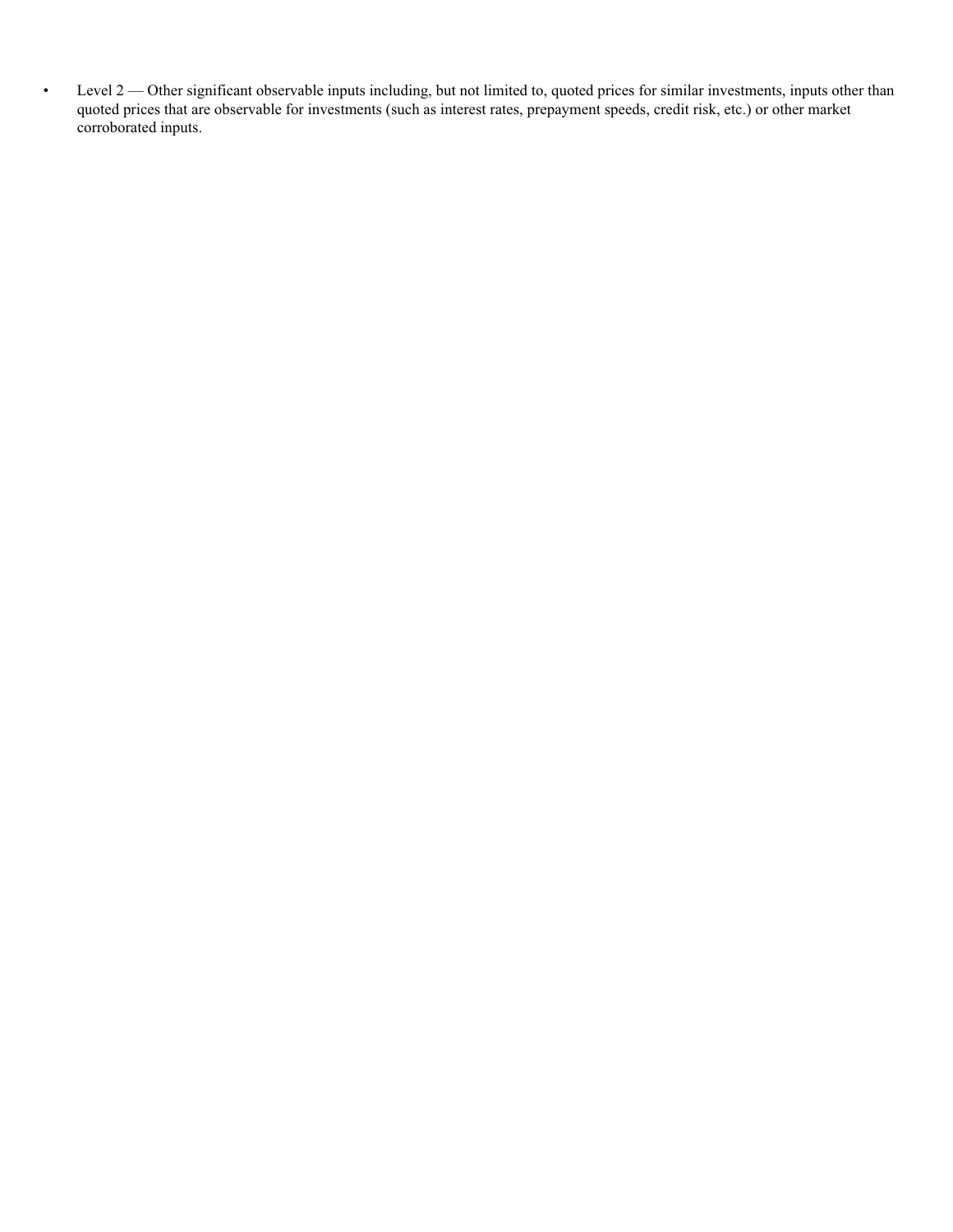## **SCHEDULE OF PORTFOLIO INVESTMENTS**

AS OF SEPTEMBER 30, 2021 (Unaudited) (continued) (Dollar values in thousands)

• Level 3 — Significant inputs based on the best information available in the circumstances, to the extent observable inputs are not available (including the Portfolio's assumptions in determining the fair value of investments).

A financial instrument's level within the fair value hierarchy is based on the lowest level of any input, both individually and in the aggregate, that is significant to the fair value measurement. The inputs or methodology used for valuing instruments are not necessarily an indication of the risk associated with investing in those instruments.

The following table represents each valuation input as presented on the Schedule of Portfolio Investments:

|                                              |              | Level 1<br>Quoted prices | Level 2<br>Other significant observable<br>inputs |                          | Level 3<br>Significant unobservable<br>inputs | <b>Total</b>             |              |       |
|----------------------------------------------|--------------|--------------------------|---------------------------------------------------|--------------------------|-----------------------------------------------|--------------------------|--------------|-------|
| <b>Investments in Securities</b>             |              |                          |                                                   |                          |                                               |                          |              |       |
| <b>Asset-Backed Securities</b>               |              |                          |                                                   |                          |                                               |                          |              |       |
| <b>United States</b>                         | $\mathbb{S}$ | $\equiv$                 | $\mathbb{S}$                                      | 188                      | $\mathbb{S}$                                  | 503                      | $\mathbb{S}$ | 691   |
| <b>Collateralized Mortgage Obligations</b>   |              |                          |                                                   |                          |                                               |                          |              |       |
| <b>United States</b>                         |              |                          |                                                   | 2,046                    |                                               | 532                      |              | 2,578 |
| <b>Commercial Mortgage-Backed Securities</b> |              |                          |                                                   |                          |                                               |                          |              |       |
| <b>United States</b>                         |              |                          |                                                   | 1,357                    |                                               | 1,091                    |              | 2,448 |
| Common Stocks                                |              |                          |                                                   |                          |                                               |                          |              |       |
| Australia                                    |              | $\equiv$                 |                                                   | 1,205                    |                                               | $\overline{\phantom{0}}$ |              | 1,205 |
| Austria                                      |              |                          |                                                   | 136                      |                                               |                          |              | 136   |
| Belgium                                      |              | 53                       |                                                   | 341                      |                                               | $\mathbb{R}^2$           |              | 394   |
| <b>Brazil</b>                                |              | 111                      |                                                   | 31                       |                                               |                          |              | 142   |
| Canada                                       |              | 2,204                    |                                                   | $\overline{\phantom{0}}$ |                                               |                          |              | 2,204 |
| Chile                                        |              | 18                       |                                                   | and a                    |                                               |                          |              | 18    |
| China                                        |              | 24                       |                                                   | 1,855                    |                                               | $\mathbb{R}^n$           |              | 1,879 |
| Denmark                                      |              |                          |                                                   | 324                      |                                               |                          |              | 324   |
| Finland                                      |              | 60                       |                                                   | 449                      |                                               |                          |              | 509   |
| France                                       |              | 21                       |                                                   | 1,297                    |                                               | $\overline{\phantom{a}}$ |              | 1,318 |
| Germany                                      |              | 244                      |                                                   | 1,840                    |                                               | $\frac{1}{2}$            |              | 2,084 |
| Hong Kong                                    |              | $\overline{\phantom{0}}$ |                                                   | 601                      |                                               |                          |              | 601   |
| India                                        |              | 367                      |                                                   | $\overline{\phantom{a}}$ |                                               | $\overline{\phantom{0}}$ |              | 367   |
| Indonesia                                    |              | 165                      |                                                   | 172                      |                                               | $\overline{\phantom{0}}$ |              | 337   |
| Ireland                                      |              | $\frac{1}{1}$            |                                                   | 31                       |                                               |                          |              | 31    |
| Italy                                        |              | 5                        |                                                   | 570                      |                                               |                          |              | 575   |
| Japan                                        |              | 159                      |                                                   | 1,821                    |                                               | $\overline{\phantom{0}}$ |              | 1,980 |
| Malta                                        |              | $\overline{\phantom{0}}$ |                                                   | 27                       |                                               |                          |              | 27    |
| Mexico                                       |              | 443                      |                                                   | $\overline{\phantom{0}}$ |                                               |                          |              | 443   |
| Netherlands                                  |              | 107                      |                                                   | 551                      |                                               | $\overline{\phantom{0}}$ |              | 658   |
| New Zealand                                  |              | $\equiv$                 |                                                   | 130                      |                                               | $\overline{\phantom{a}}$ |              | 130   |
| Norway                                       |              | 23                       |                                                   | 241                      |                                               | $\overline{\phantom{0}}$ |              | 264   |
| Portugal                                     |              | 45                       |                                                   | 33                       |                                               | $\overline{\phantom{0}}$ |              | 78    |
| Russia                                       |              | 166                      |                                                   | 378                      |                                               | $\overline{\phantom{a}}$ |              | 544   |
| Saudi Arabia                                 |              | $\frac{1}{2}$            |                                                   | 72                       |                                               | $\equiv$                 |              | 72    |
| Singapore                                    |              | 11                       |                                                   | 299                      |                                               | $\overline{\phantom{0}}$ |              | 310   |
| South Africa                                 |              | 132                      |                                                   | 42                       |                                               |                          |              | 174   |
| South Korea                                  |              | 35                       |                                                   | 551                      |                                               | $\overline{\phantom{a}}$ |              | 586   |
| Spain                                        |              | 130                      |                                                   | 832                      |                                               | $\mathbb{Z}^2$           |              | 962   |
| Sweden                                       |              | $\qquad \qquad$          |                                                   | 638                      |                                               | $\overline{\phantom{0}}$ |              | 638   |
| Switzerland                                  |              | $\equiv$                 |                                                   | 1,527                    |                                               |                          |              | 1,527 |
| Taiwan                                       |              | 106                      |                                                   | 1,249                    |                                               |                          |              | 1,355 |
| Thailand                                     |              |                          |                                                   | 52                       |                                               |                          |              | 52    |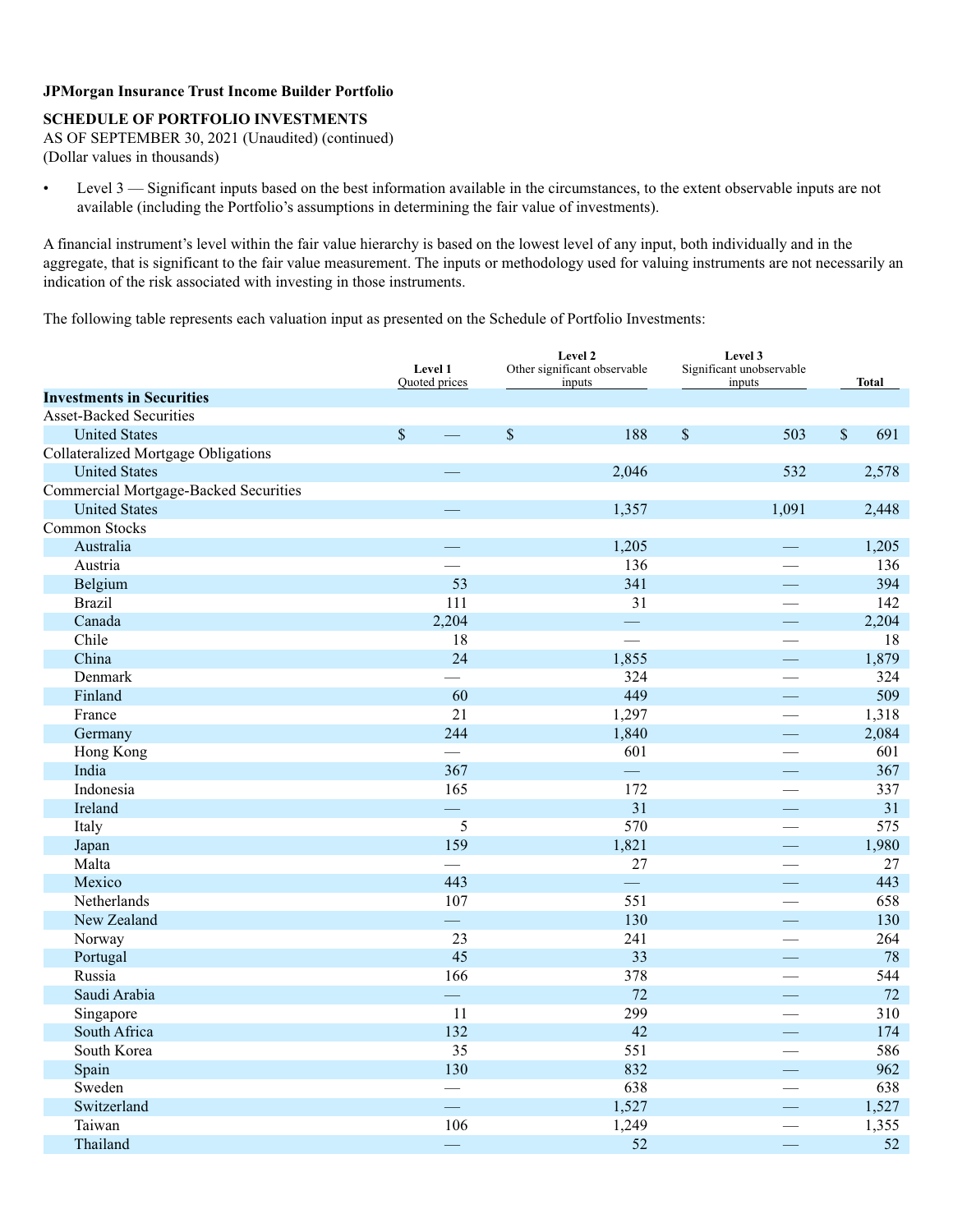| United Kingdom                                      |               | 408    |              | 2,028  |               |                | 2,436              |
|-----------------------------------------------------|---------------|--------|--------------|--------|---------------|----------------|--------------------|
| <b>United States</b>                                |               | 17,034 |              | 379    |               |                | 17,413             |
| <b>Total Common Stocks</b>                          |               | 22,071 |              | 19,702 |               |                | 41,773             |
| <b>Convertible Bonds</b>                            |               |        |              | 4      |               |                | $\overline{4}$     |
| Corporate Bonds                                     |               |        |              | 39,140 |               |                | 39,140             |
| <b>Equity-Linked Notes</b>                          |               |        |              | 8,847  |               |                | 8,847              |
| <b>Exchange-Traded Funds</b>                        |               | 2,187  |              |        |               |                | 2,187              |
| <b>Investment Companies</b>                         |               | 5,723  |              |        |               |                | 5,723              |
| Loan Assignments                                    |               |        |              | 295    |               |                | 295                |
| Mortgage-Backed Securities                          |               |        |              | 472    |               |                | 472                |
| <b>Preferred Stocks</b>                             |               |        |              |        |               |                |                    |
| <b>United States</b>                                |               | 644    |              |        |               | $\overline{7}$ | 651                |
| U.S. Treasury Obligations                           |               |        |              | 463    |               |                | 463                |
| <b>Warrants</b>                                     |               |        |              |        |               |                |                    |
| United Kingdom                                      |               |        |              |        |               | 3              | 3                  |
| <b>United States</b>                                |               | 19     |              |        |               |                | 20                 |
| <b>Total Warrants</b>                               |               | 19     |              |        |               | 4              | 23                 |
| <b>Short-Term Investments</b>                       |               |        |              |        |               |                |                    |
| <b>Investment Companies</b>                         |               | 1,097  |              |        |               |                | 1,097              |
| Investment of Cash Collateral from Securities       |               |        |              |        |               |                |                    |
| Loaned                                              |               | 1,356  |              |        |               |                | 1,356              |
| <b>Total Short-Term Investments</b>                 |               | 2,453  |              |        |               |                | 2,453              |
| <b>Total Investments in Securities</b>              | \$            | 33,097 | $\mathbb{S}$ | 72,514 | \$            | 2,137          | \$107,748          |
| <b>Appreciation in Other Financial Instruments</b>  |               |        |              |        |               |                |                    |
| <b>Futures Contracts</b>                            | $\mathcal{S}$ | 67     | $\mathbb{S}$ |        | $\mathcal{S}$ |                | $\mathbb{S}$<br>67 |
| <b>Depreciation in Other Financial Instruments</b>  |               |        |              |        |               |                |                    |
| <b>Futures Contracts</b>                            |               | (143)  |              |        |               |                | (143)              |
| <b>Total Net Appreciation/Depreciation in Other</b> |               |        |              |        |               |                |                    |
| <b>Financial Instruments</b>                        | S             | (76)   | \$           |        | S             |                | (76)               |

The following is a summary of investments for which significant unobservable inputs (level 3) were used in determining fair value:

| <b>Investments in</b><br><b>Securities:</b> | <b>Balance as of</b><br>December 31,<br>2020 |         | <b>Realized</b><br>gain<br>(loss) |                                 |    | Change in net<br>unrealized<br>appreciation<br>(depreciation) | <b>Net accretion</b><br>(amortization) |    | Purchases <sup>1</sup> | Sales <sup>2</sup> |            | <b>Transfers</b><br>into<br>Level 3 |    | <b>Transfers</b><br>out of<br>Level 3 |         | <b>Balance</b><br>as of<br>September 30,<br>2021 |
|---------------------------------------------|----------------------------------------------|---------|-----------------------------------|---------------------------------|----|---------------------------------------------------------------|----------------------------------------|----|------------------------|--------------------|------------|-------------------------------------|----|---------------------------------------|---------|--------------------------------------------------|
| Asset-Backed                                |                                              |         |                                   |                                 |    |                                                               |                                        |    |                        |                    |            |                                     |    |                                       |         |                                                  |
| Securities                                  | \$                                           | 986     | \$                                | 5                               | \$ | $(3)$ \$                                                      | 2                                      | \$ |                        | \$                 | $(487)$ \$ |                                     |    | \$.                                   |         | \$<br>503                                        |
| Collateralized                              |                                              |         |                                   |                                 |    |                                                               |                                        |    |                        |                    |            |                                     |    |                                       |         |                                                  |
| Mortgage                                    |                                              |         |                                   |                                 |    |                                                               |                                        |    |                        |                    |            |                                     |    |                                       |         |                                                  |
| Obligations                                 |                                              | 862     |                                   | (a)<br>$\hspace{0.05cm}$        |    | (5)                                                           | $-$ (a)                                |    |                        |                    | (325)      |                                     |    |                                       |         | 532                                              |
| Commercial                                  |                                              |         |                                   |                                 |    |                                                               |                                        |    |                        |                    |            |                                     |    |                                       |         |                                                  |
| Mortgage-                                   |                                              |         |                                   |                                 |    |                                                               |                                        |    |                        |                    |            |                                     |    |                                       |         |                                                  |
| Backed                                      |                                              |         |                                   |                                 |    |                                                               |                                        |    |                        |                    |            |                                     |    |                                       |         |                                                  |
| Securities                                  |                                              | 1,258   |                                   |                                 |    | 45                                                            |                                        |    |                        |                    | (264)      |                                     | 51 |                                       |         | 1,091                                            |
| <b>Common Stocks</b>                        |                                              | $-$ (a) |                                   |                                 |    |                                                               |                                        |    |                        |                    |            |                                     |    |                                       | $-$ (a) |                                                  |
| Preferred Stocks                            |                                              | 10      |                                   | (a)<br>$\overline{\phantom{m}}$ |    | (1)                                                           |                                        |    |                        |                    | (2)        |                                     |    |                                       |         | $\tau$                                           |
| <b>Warrants</b>                             |                                              | 13      |                                   |                                 |    | 10                                                            |                                        |    |                        |                    | (19)       |                                     |    |                                       |         | $\overline{4}$                                   |
| Total                                       | \$                                           | 3,129   | \$.                               | 5                               | \$ | 46                                                            | \$<br>3                                | S  |                        |                    | \$(1,097)  | S                                   | 51 | S                                     | (a)     | \$<br>2,137                                      |

<sup>1</sup> Purchases include all purchases of securities and securities received in corporate actions.<br><sup>2</sup> Seles include all seles of securities meturities paydowns and securities tendered in corporation

Sales include all sales of securities, maturities, paydowns and securities tendered in corporate actions.

(a) Amount rounds to less than one thousand.

The changes in net unrealized appreciation (depreciation) attributable to securities owned at September 30, 2021, which were valued using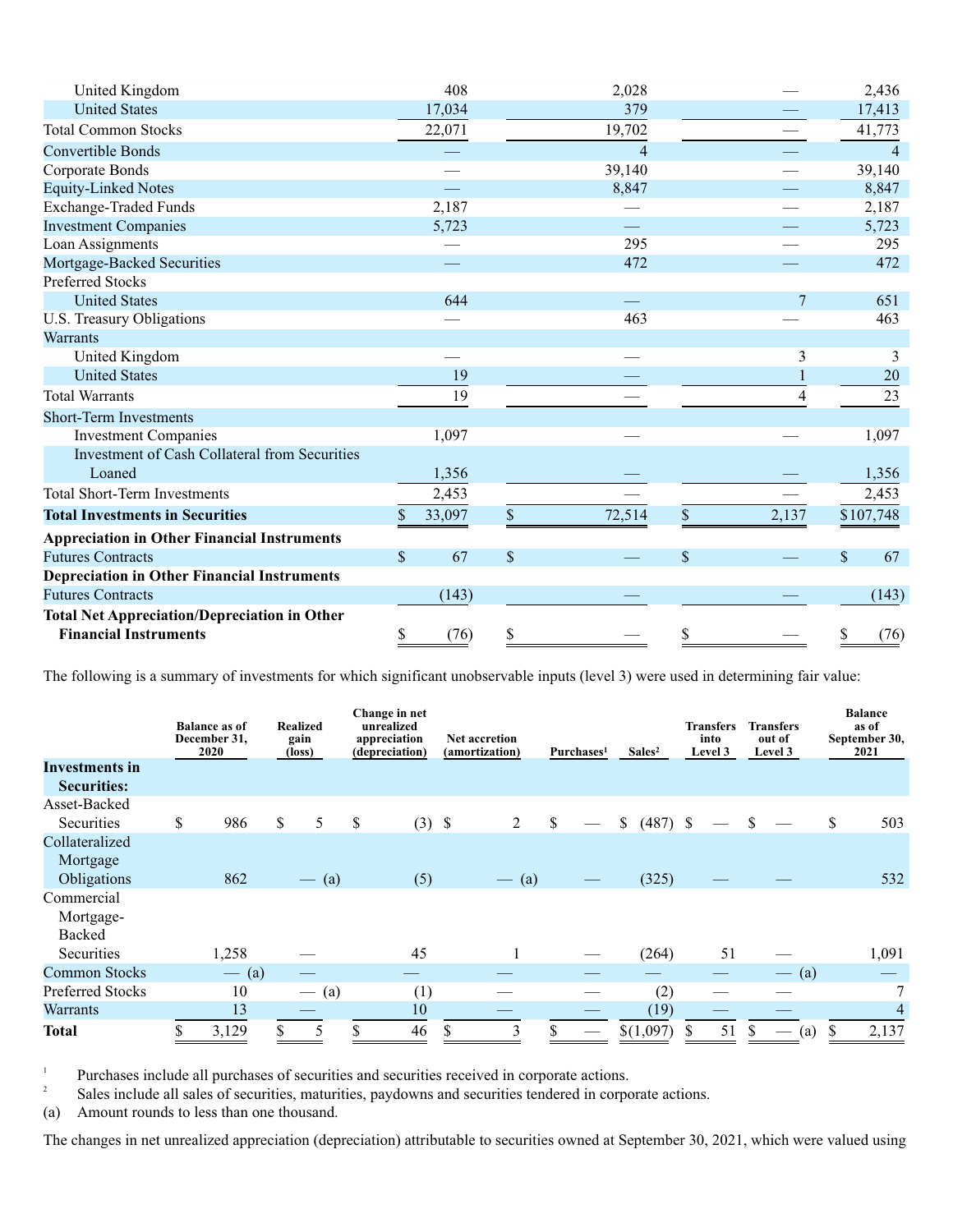significant unobservable inputs (level 3) amounted to \$48.

There were no significant transfers into or out of level 3 for the period ended September 30, 2021.

The significant unobservable inputs used in the fair value measurement of the Portfolio's investments are listed below. Generally, a change in the assumptions used in any input in isolation may be accompanied by a change in another input. Significant changes in any of the unobservable inputs may significantly impact the fair value measurement. The impact is based on the relationship between each unobservable input and the fair value measurement. Significant increases (decreases) in enterprise multiples may increase (decrease) the fair value measurement. Significant increases (decreases) in the discount for lack of marketability, liquidity discount, probability of default, yield and default rate may decrease (increase) the fair value measurement. A significant change in the discount rate or prepayment rate (Constant Prepayment Rate or PSA Prepayment Model) may decrease or increase the fair value measurement.

#### **Quantitative Information about Level 3 Fair Value Measurements #**

|                                                 | <b>Fair Value at</b> |                                                 |                                     | Range (Weighted Average) (a)  |  |  |  |  |
|-------------------------------------------------|----------------------|-------------------------------------------------|-------------------------------------|-------------------------------|--|--|--|--|
|                                                 | September 30, 2021   | <b>Valuation Technique(s)</b>                   | Unobservable Input                  |                               |  |  |  |  |
|                                                 | 503<br>\$            | Discounted Cash Flow                            | <b>Constant Prepayment Rate</b>     | $4.25\% - 8.00\% (5.56\%)$    |  |  |  |  |
|                                                 |                      |                                                 | <b>Constant Default Rate</b>        | $1.77\%$ - 4.80% (3.64%)      |  |  |  |  |
|                                                 |                      |                                                 | Yield (Discount Rate of Cash Flows) | $0.99\% - 4.48\% (2.85\%)$    |  |  |  |  |
| <b>Asset-Backed</b>                             |                      |                                                 |                                     |                               |  |  |  |  |
| <b>Securities</b>                               | 503                  |                                                 |                                     |                               |  |  |  |  |
|                                                 | 1,081                | Discounted Cash Flow                            | Yield (Discount Rate of Cash Flows) | $1.99\% - 16.80\% (5.10\%)$   |  |  |  |  |
| <b>Commercial</b><br>Mortgage-<br><b>Backed</b> |                      |                                                 |                                     |                               |  |  |  |  |
| <b>Securities</b>                               | 1,081                |                                                 |                                     |                               |  |  |  |  |
|                                                 | 532                  | Discounted Cash Flow                            | <b>Constant Prepayment Rate</b>     | $10.00\% - 25.00\% (21.58\%)$ |  |  |  |  |
|                                                 |                      |                                                 | Yield (Discount Rate of Cash Flows) | $2.00\% - 3.91\% (3.26\%)$    |  |  |  |  |
| <b>Collateralized</b><br>Mortgage               |                      |                                                 |                                     |                               |  |  |  |  |
| <b>Obligations</b>                              | 532                  |                                                 |                                     |                               |  |  |  |  |
|                                                 |                      | Market Comparable Companies EBITDA Multiple (b) |                                     | 5.5x(5.5x)                    |  |  |  |  |
| <b>Warrants</b>                                 |                      |                                                 |                                     |                               |  |  |  |  |
| <b>Total</b>                                    | 2,117                |                                                 |                                     |                               |  |  |  |  |

# The table above does not include certain level 3 investments that are valued by brokers and Pricing Services. At September 30 2021, the value of these investments was \$20. The inputs for these investments are not readily available or cannot be reasonably estimated and are generally those inputs described in Note A.

(a) Unobservable inputs were weighted by the relative fair value of the instruments.

(b) Represents amounts used when the reporting entity has determined that market participants would take into account such multiples when pricing the investments.

**B. Investment Transactions with Affiliates** — The Portfolio invested in Underlying Funds and an ETF, which are advised by the Adviser. An issuer which is under common control with the Portfolio may be considered an affiliate. The Portfolio assumes the issuers listed in the table below to be affiliated issuers. Underlying Funds' and ETF's distributions may be reinvested into such Underlying Funds and ETF. Reinvestment amounts are included in the purchases at cost amounts in the table below.